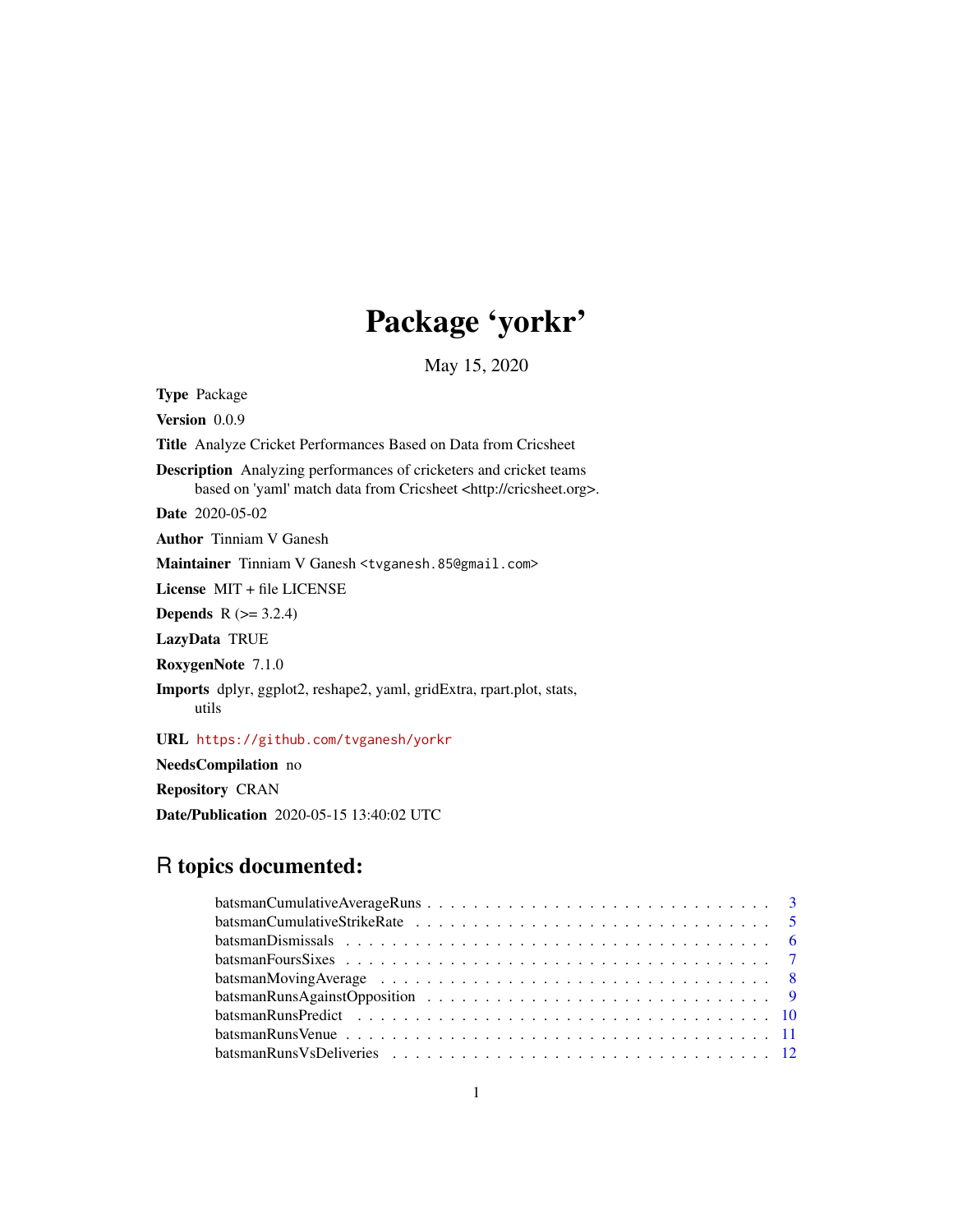|                                   | 13 |
|-----------------------------------|----|
|                                   | 15 |
|                                   | 16 |
|                                   | 17 |
|                                   | 18 |
|                                   | 19 |
|                                   | 20 |
|                                   | 21 |
|                                   | 22 |
|                                   | 23 |
|                                   | 24 |
|                                   | 26 |
|                                   | 27 |
|                                   | 28 |
|                                   | 29 |
|                                   | 30 |
|                                   | 32 |
|                                   | 33 |
|                                   | 34 |
|                                   | 35 |
|                                   | 37 |
|                                   | 38 |
|                                   | 39 |
|                                   | 40 |
|                                   | 41 |
|                                   | 43 |
|                                   | 44 |
|                                   | 45 |
|                                   | 46 |
|                                   | 47 |
|                                   | 48 |
|                                   | 49 |
|                                   | 51 |
|                                   | 52 |
|                                   | 53 |
| rankPSLBowlers                    | 54 |
| rankT20Batsmen                    | 55 |
|                                   | 56 |
| rankWBBBatsmen                    | 57 |
|                                   | 58 |
|                                   | 60 |
| saveAllMatchesAllOppositionBBLT20 | 61 |
|                                   | 62 |
| saveAllMatchesAllOppositionNTBT20 | 63 |
|                                   | 64 |
| saveAllMatchesAllOppositionWBBT20 | 65 |
| saveAllMatchesBetween2BBLTeams    | 66 |
| saveAllMatchesBetween2IPLTeams    | 67 |
|                                   |    |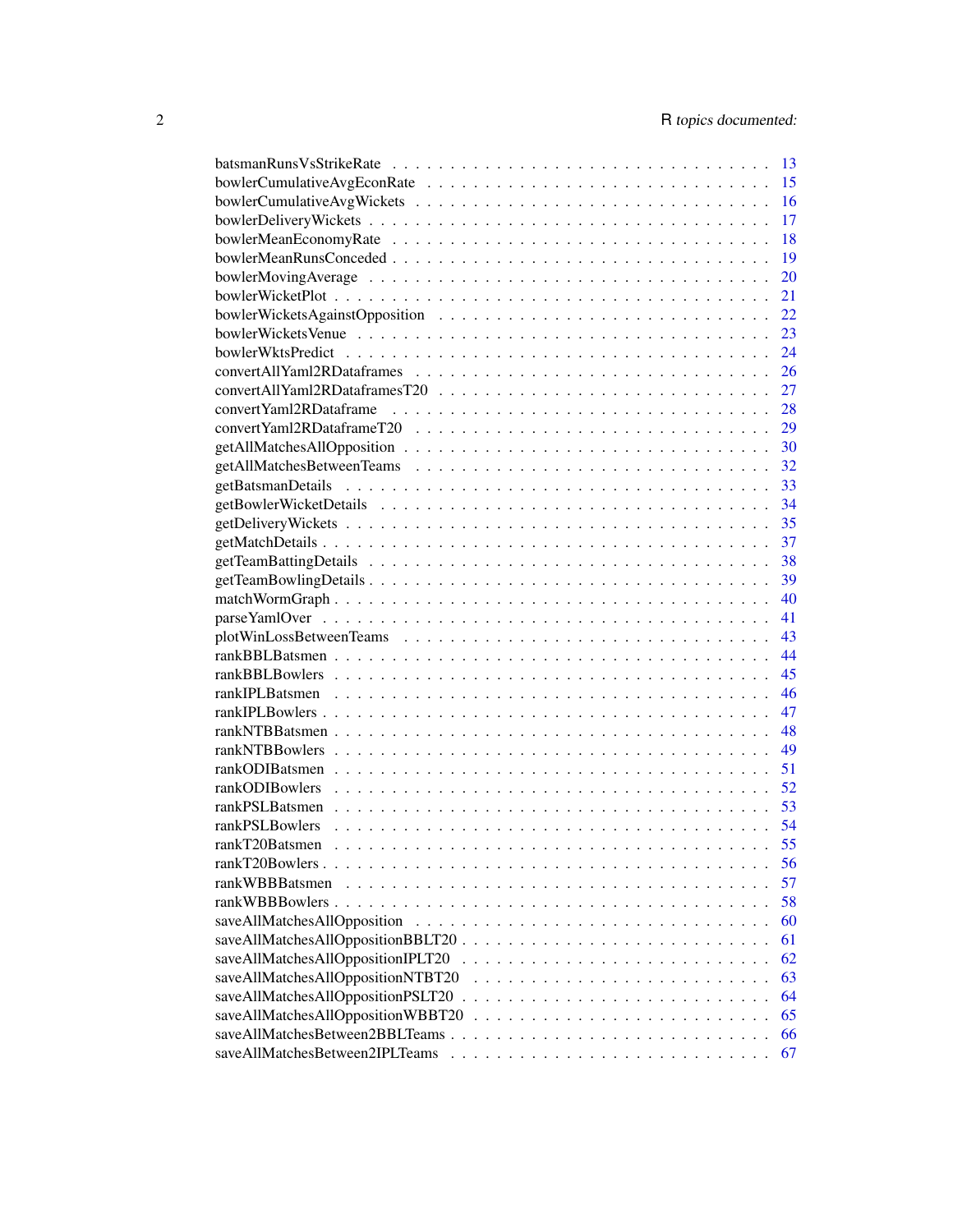<span id="page-2-0"></span>

|       | 71                                     |  |
|-------|----------------------------------------|--|
|       | 72                                     |  |
|       |                                        |  |
|       |                                        |  |
|       |                                        |  |
|       |                                        |  |
|       |                                        |  |
|       |                                        |  |
|       |                                        |  |
|       |                                        |  |
|       | teamBatsmenVsBowlersOppnAllMatches  84 |  |
|       |                                        |  |
|       |                                        |  |
|       |                                        |  |
|       |                                        |  |
|       |                                        |  |
|       |                                        |  |
|       |                                        |  |
|       |                                        |  |
|       |                                        |  |
|       |                                        |  |
|       |                                        |  |
|       |                                        |  |
|       |                                        |  |
|       |                                        |  |
|       |                                        |  |
|       |                                        |  |
|       |                                        |  |
|       |                                        |  |
|       |                                        |  |
|       |                                        |  |
|       |                                        |  |
|       |                                        |  |
|       |                                        |  |
| Index | 113                                    |  |

<span id="page-2-1"></span>batsmanCumulativeAverageRuns

*Batsman's cumulative average runs*

# Description

This function computes and plots the cumulative average runs of a batsman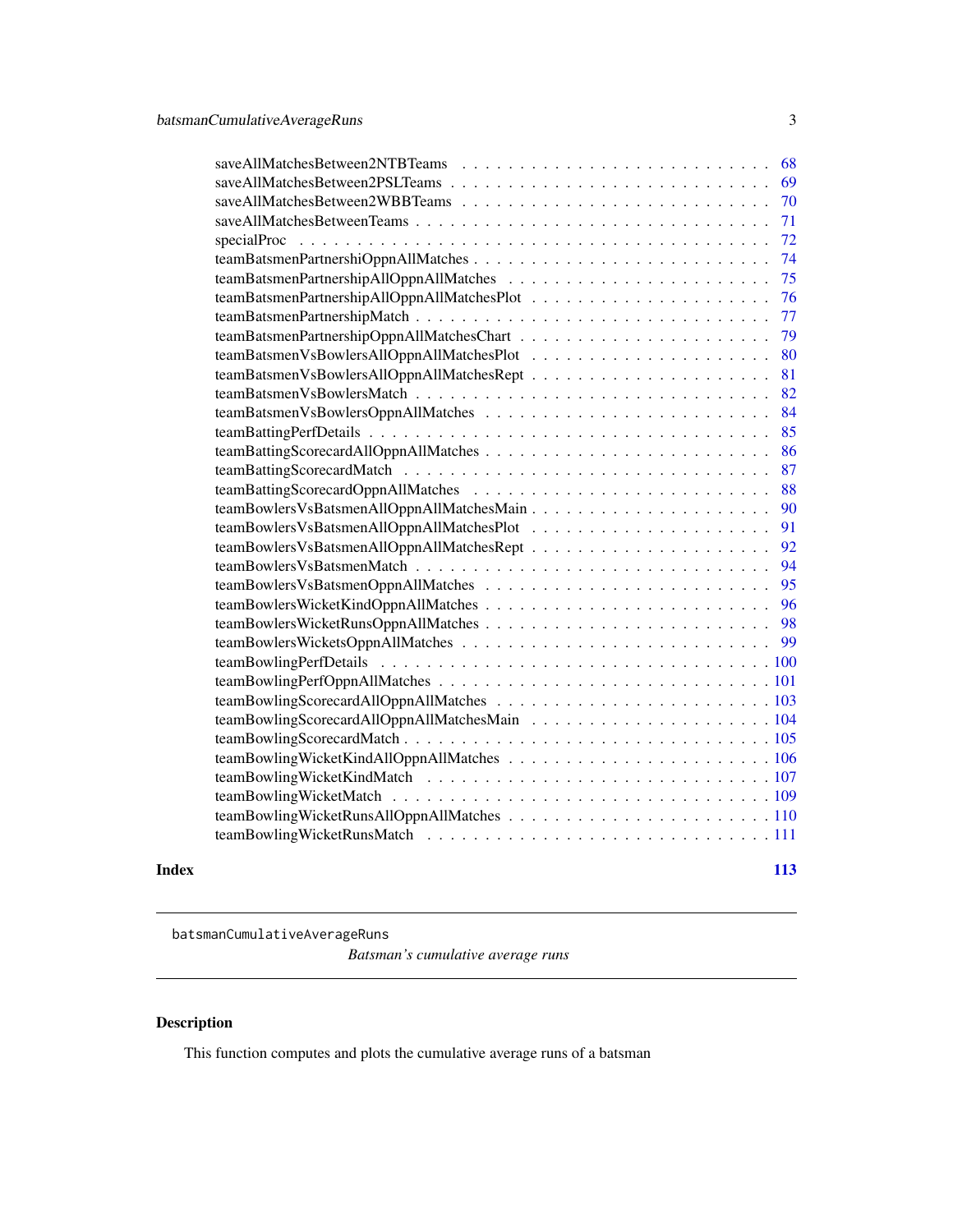# Usage

batsmanCumulativeAverageRuns(df,name= "A Leg Glance")

# Arguments

| df   | Data frame      |
|------|-----------------|
| name | Name of batsman |

#### Value

None

# Note

Maintainer: Tinniam V Ganesh <tvganesh.85@gmail.com>

#### Author(s)

Tinniam V Ganesh

# References

<http://cricsheet.org/> <https://gigadom.wordpress.com/> <https://github.com/tvganesh/yorkrData>

#### See Also

[batsmanCumulativeStrikeRate](#page-4-1) [bowlerCumulativeAvgEconRate](#page-14-1) [bowlerCumulativeAvgWickets](#page-15-1) [batsmanRunsVsStrikeRate](#page-12-1) [batsmanRunsPredict](#page-9-1)

# Examples

```
## Not run:
#Get the data frame for Kohli
kohli <- getBatsmanDetails(team="India",name="Kohli",dir=pathToFile)
batsmanCumulativeAverageRuns(kohli,"Kohli")
```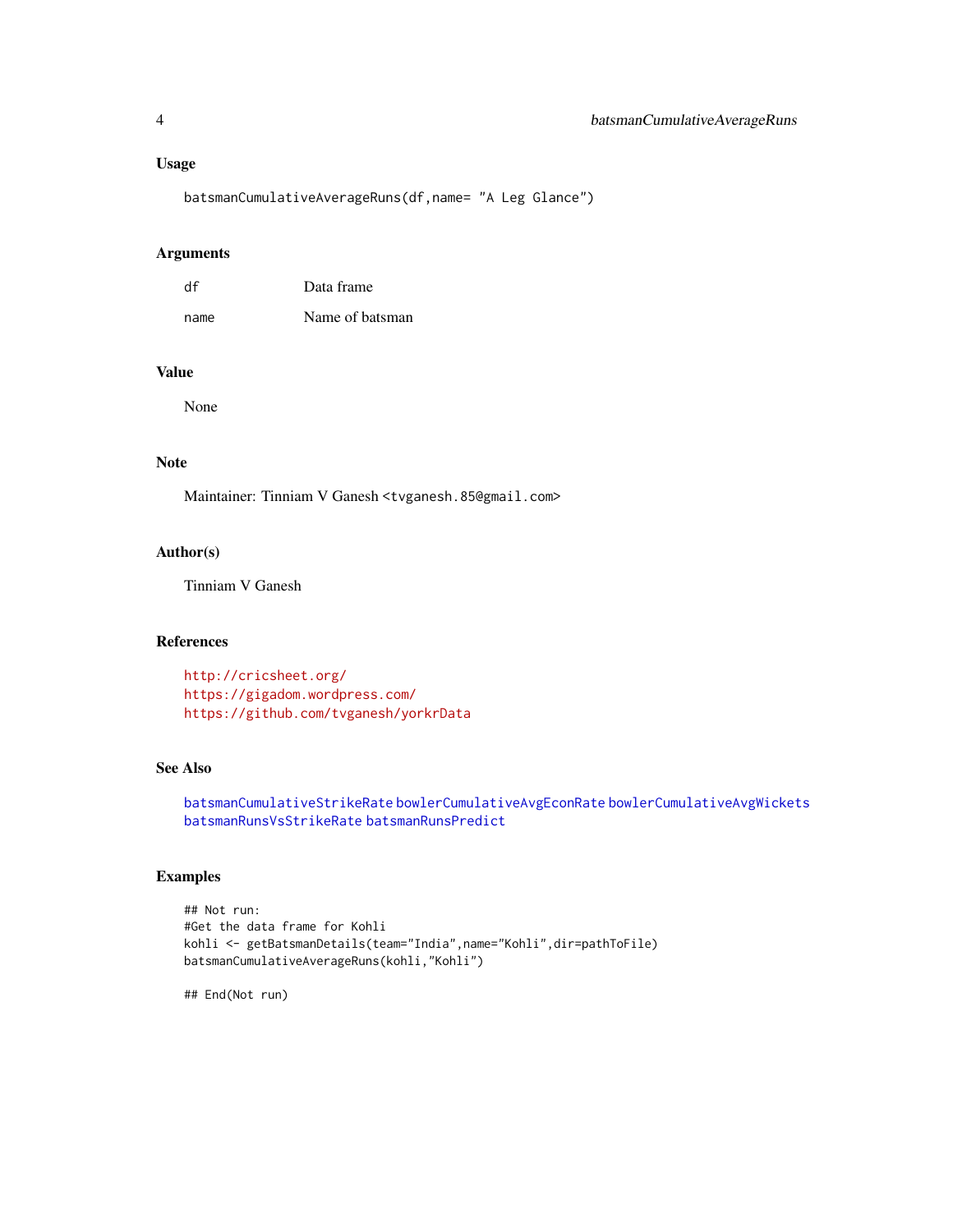<span id="page-4-1"></span><span id="page-4-0"></span>batsmanCumulativeStrikeRate

*Batsman's cumulative average strike rate*

#### Description

This function computes and plots the cumulative average strike rate of a batsman

#### Usage

batsmanCumulativeStrikeRate(df,name= "A Leg Glance")

#### Arguments

| df   | Data frame      |
|------|-----------------|
| name | Name of batsman |

# Value

None

# Note

Maintainer: Tinniam V Ganesh <tvganesh.85@gmail.com>

# Author(s)

Tinniam V Ganesh

# References

```
http://cricsheet.org/
https://gigadom.wordpress.com/
https://github.com/tvganesh/yorkrData
```
# See Also

[batsmanCumulativeAverageRuns](#page-2-1) [bowlerCumulativeAvgEconRate](#page-14-1) [bowlerCumulativeAvgWickets](#page-15-1) [batsmanRunsVsStrikeRate](#page-12-1) [batsmanRunsPredict](#page-9-1)

# Examples

```
## Not run:
#Get the data frame for Kohli
kohli <- getBatsmanDetails(team="India",name="Kohli",dir=pathToFile)
batsmanCumulativeStrikeRate(kohli,"Kohli")
```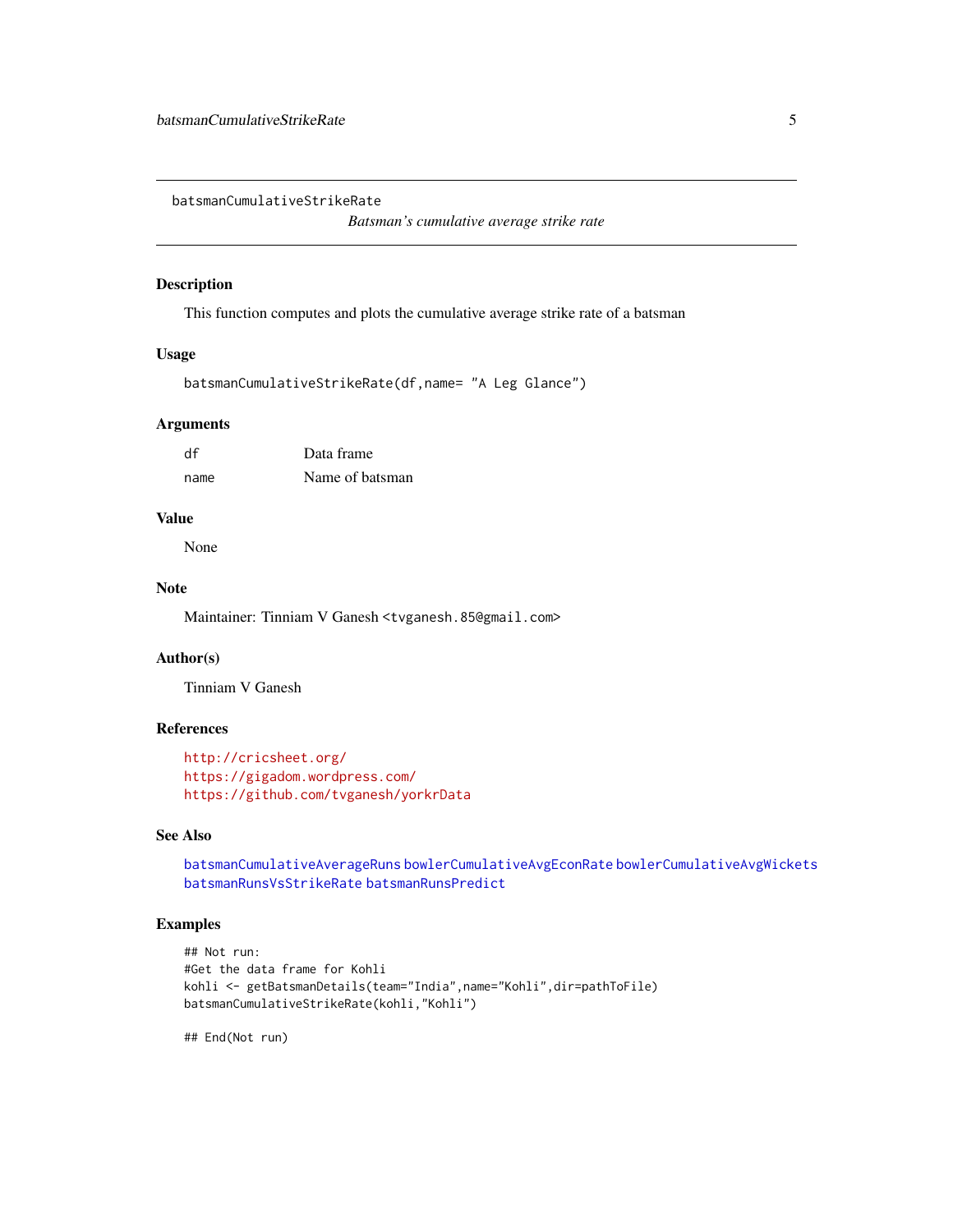<span id="page-5-1"></span><span id="page-5-0"></span>batsmanDismissals *Dismissal type of batsmen*

#### Description

This function computes and plots the type of dismissals of the the batsman

#### Usage

```
batsmanDismissals(df,name="A Leg Glance")
```
#### Arguments

| df   | Data frame      |
|------|-----------------|
| name | Name of batsman |

#### Value

None

# Note

Maintainer: Tinniam V Ganesh <tvganesh.85@gmail.com>

#### Author(s)

Tinniam V Ganesh

#### References

```
http://cricsheet.org/
https://gigadom.wordpress.com/
https://github.com/tvganesh/yorkrData
```
# See Also

```
batsmanFoursSixes
batsmanRunsVsDeliveries
batsmanRunsVsStrikeRate
```
# Examples

```
## Not run:
#Get the data frame for Kohli
kohli <- getBatsmanDetails(team="India",name="Kohli",dir=pathToFile)
batsmanDismissals(kohli,"Kohli")
```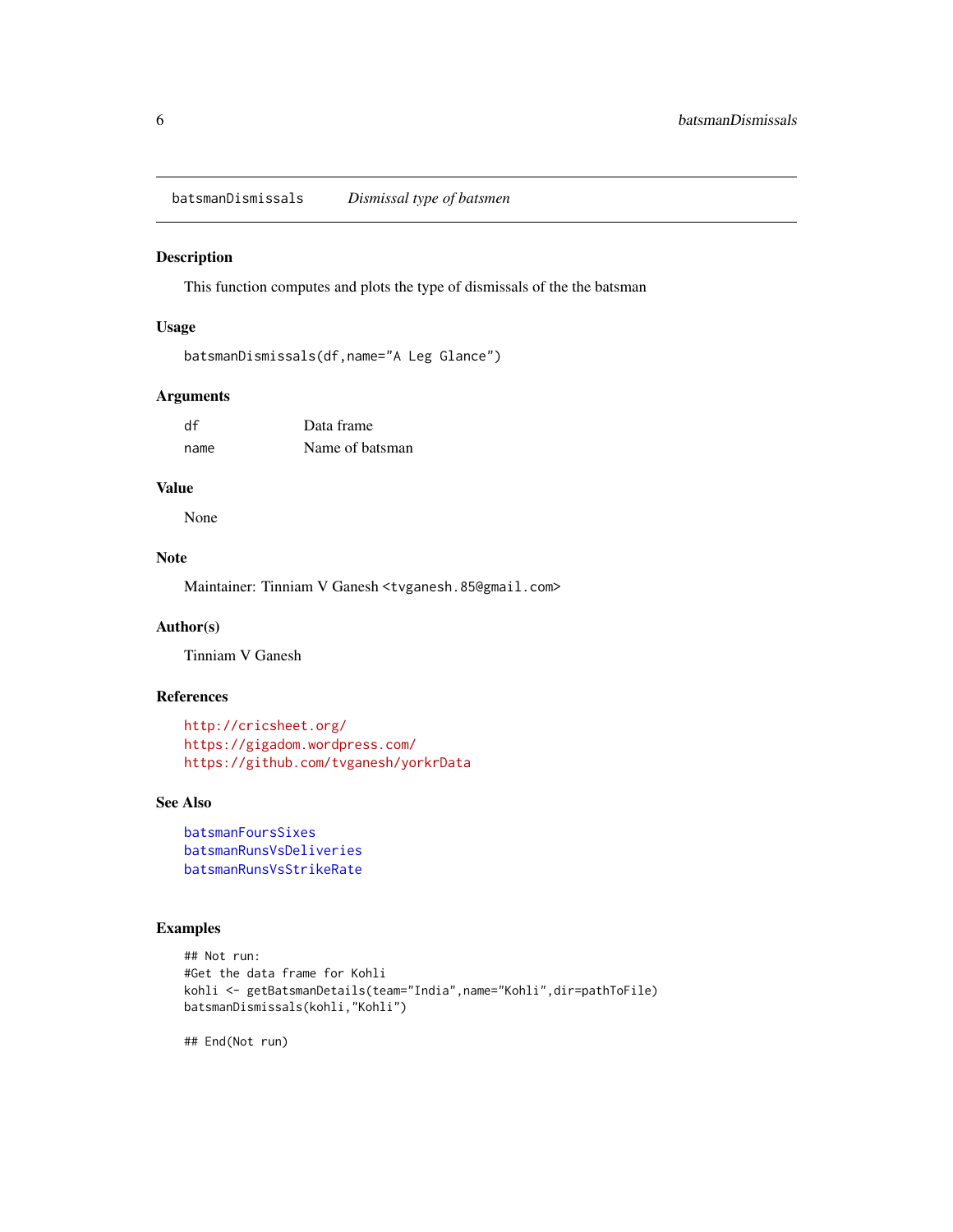<span id="page-6-1"></span><span id="page-6-0"></span>batsmanFoursSixes *Batsman's total runs, fours and sixes*

# Description

This function computes and plots the total runs, fours and sixes of the batsman

#### Usage

```
batsmanFoursSixes(df,name= "A Leg Glance")
```
#### Arguments

| df   | Data frame      |
|------|-----------------|
| name | Name of batsman |

#### Value

None

#### Note

Maintainer: Tinniam V Ganesh <tvganesh.85@gmail.com>

# Author(s)

Tinniam V Ganesh

# References

```
http://cricsheet.org/
https://gigadom.wordpress.com/
https://github.com/tvganesh/yorkrData
```
#### See Also

```
batsmanDismissals batsmanRunsVsDeliveries batsmanRunsVsStrikeRate batsmanRunsVsStrikeRate
batsmanRunsPredict
```
# Examples

```
## Not run:
#Get the data frame for Kohli
kohli <- getBatsmanDetails(team="India",name="Kohli",dir=pathToFile)
kohli46 <- select(kohli,batsman,ballsPlayed,fours,sixes,runs)
batsmanFoursSixes(kohli46,"Kohli")
```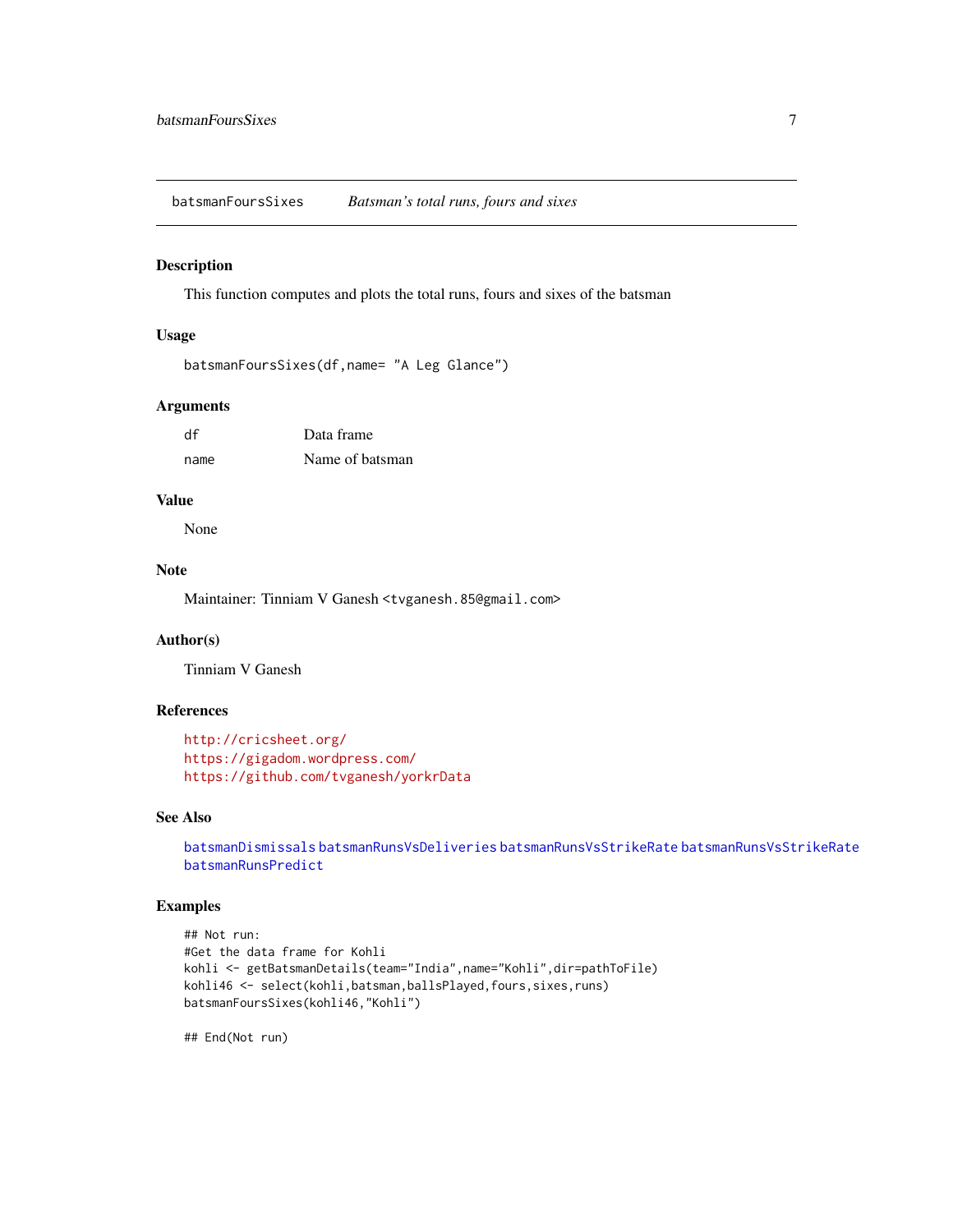#### <span id="page-7-1"></span><span id="page-7-0"></span>Description

This function plots the runs scored by the batsman over the career as a time series. A loess regression line is plotted on the moving average of the batsman the batsman

#### Usage

```
batsmanMovingAverage(df, name= "A Leg Glance")
```
#### Arguments

| df   | Data frame      |
|------|-----------------|
| name | Name of batsman |

# Value

None

# Note

Maintainer: Tinniam V Ganesh <tvganesh.85@gmail.com>

# Author(s)

Tinniam V Ganesh

#### References

<http://cricsheet.org/> <https://gigadom.wordpress.com/> <https://github.com/tvganesh/yorkrData>

#### See Also

```
batsmanDismissals
batsmanRunsVsDeliveries
batsmanRunsVsStrikeRate
batsmanRunsPredict
teamBatsmenPartnershipAllOppnAllMatches
```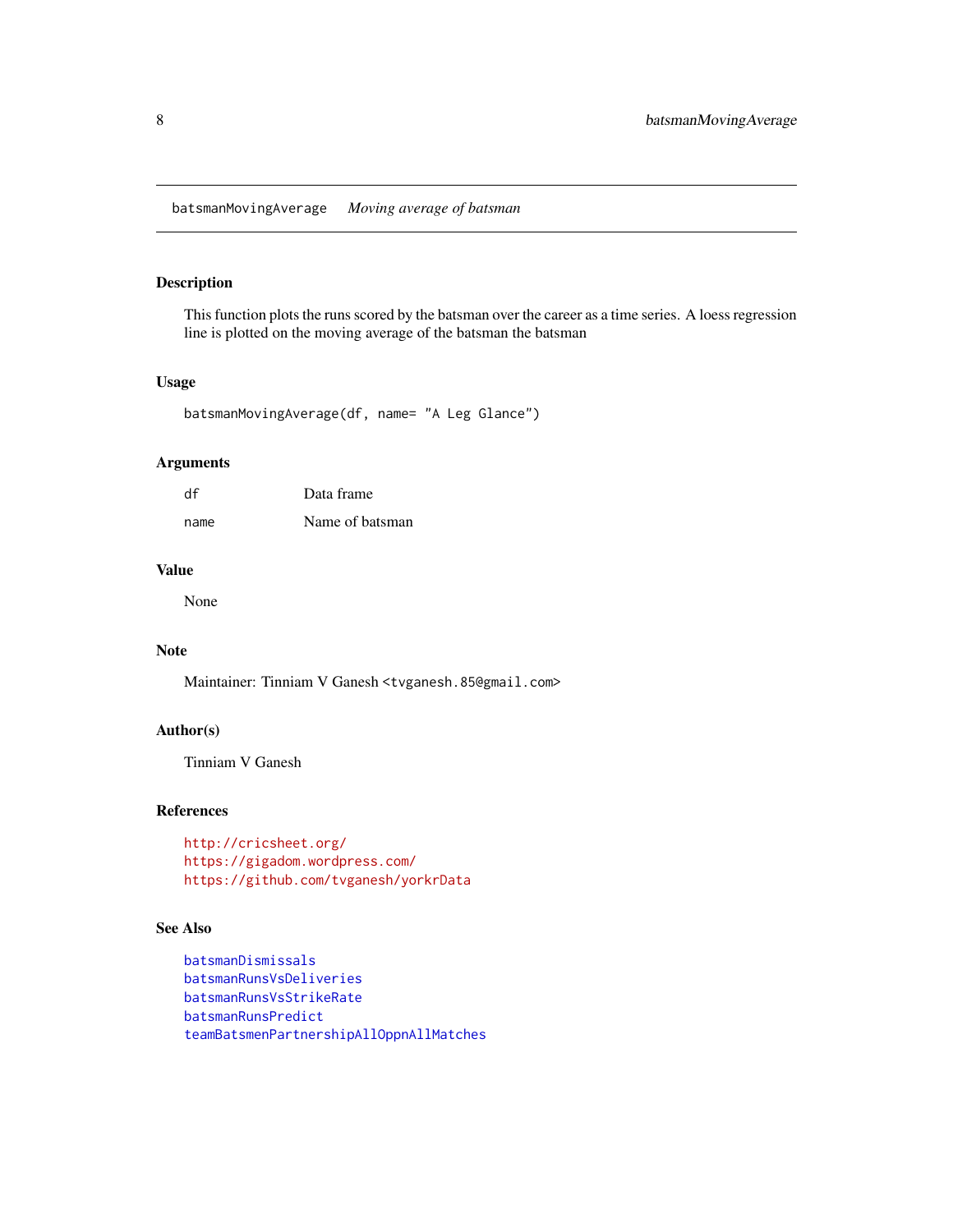# <span id="page-8-0"></span>batsmanRunsAgainstOpposition 9

#### Examples

```
## Not run:
#Get the data frame for Kohli
kohli <- getBatsmanDetails(team="India",name="Kohli",dir=pathToFile)
batsmanMovingAverage(kohli,"Kohli")
```
## End(Not run)

<span id="page-8-1"></span>batsmanRunsAgainstOpposition

*Batsman runs against different oppositions*

# Description

This function computes and plots the mean runs scored by the batsman against different oppositions

#### Usage

```
batsmanRunsAgainstOpposition(df, name= "A Leg Glance")
```
# Arguments

| df   | Data frame      |
|------|-----------------|
| name | Name of batsman |

#### Value

None

#### Note

Maintainer: Tinniam V Ganesh <tvganesh.85@gmail.com>

#### Author(s)

Tinniam V Ganesh

# References

```
http://cricsheet.org/
https://gigadom.wordpress.com/
https://github.com/tvganesh/yorkrData
```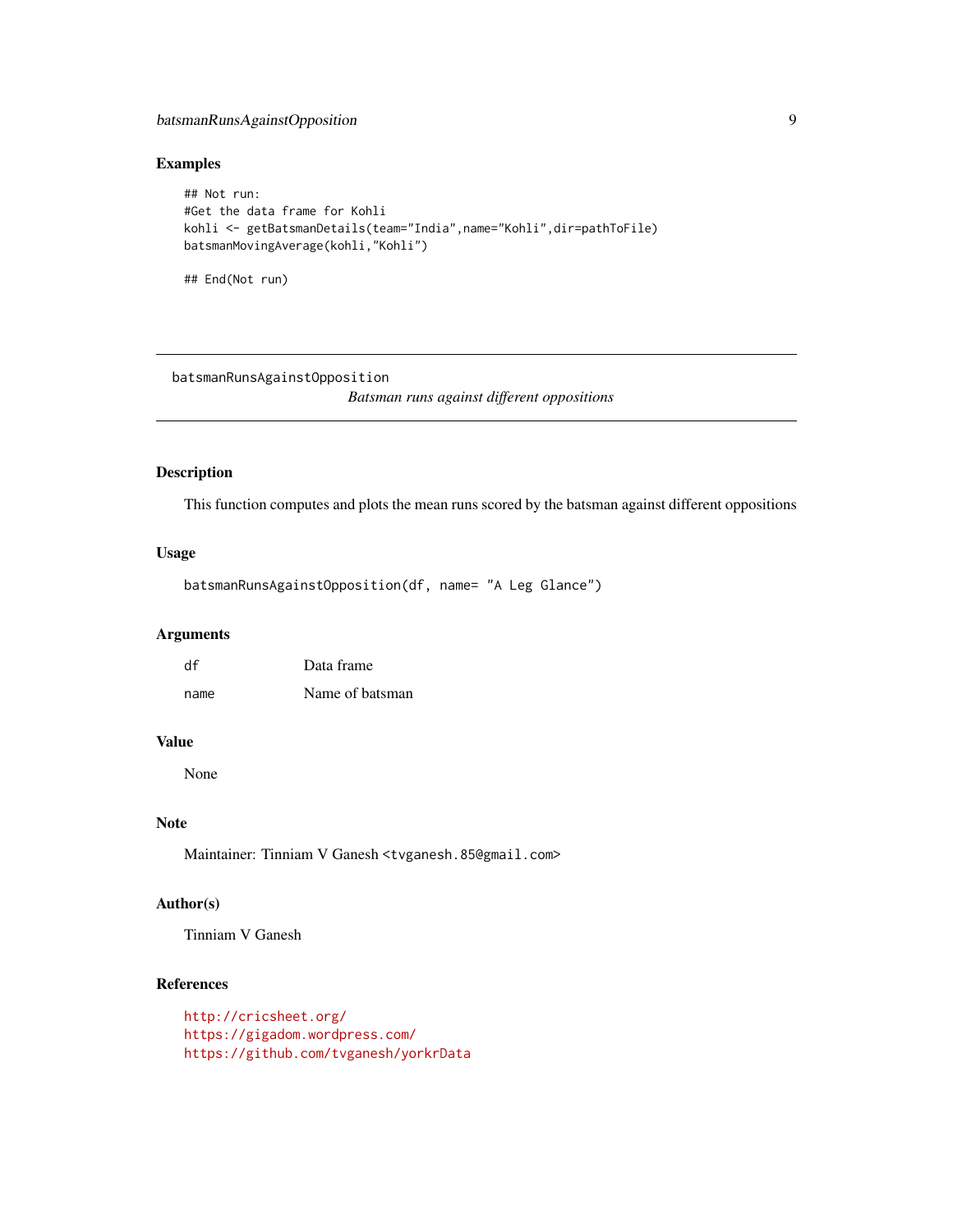# See Also

```
batsmanFoursSixes
batsmanRunsVsDeliveries
batsmanRunsVsStrikeRate
batsmanRunsPredict
teamBatsmenPartnershipAllOppnAllMatches
```
# Examples

```
## Not run:
#Get the data frame for Kohli
kohli <- getBatsmanDetails(team="India",name="Kohli",dir=pathToFile)
batsmanRunsAgainstOpposition(kohli,"Kohli")
## End(Not run)
```
<span id="page-9-1"></span>batsmanRunsPredict *Predict deliveries to runs scored*

#### Description

This function uses a classification tree to predict the number of deliveries required for the batsman to score the runs. It uses the package rpart to perform the classification

#### Usage

```
batsmanRunsPredict(df, name= "A Leg Glance")
```
#### Arguments

| df   | Data frame      |
|------|-----------------|
| name | Name of batsman |

#### Value

None

# Note

Maintainer: Tinniam V Ganesh <tvganesh.85@gmail.com>

#### Author(s)

Tinniam V Ganesh

<span id="page-9-0"></span>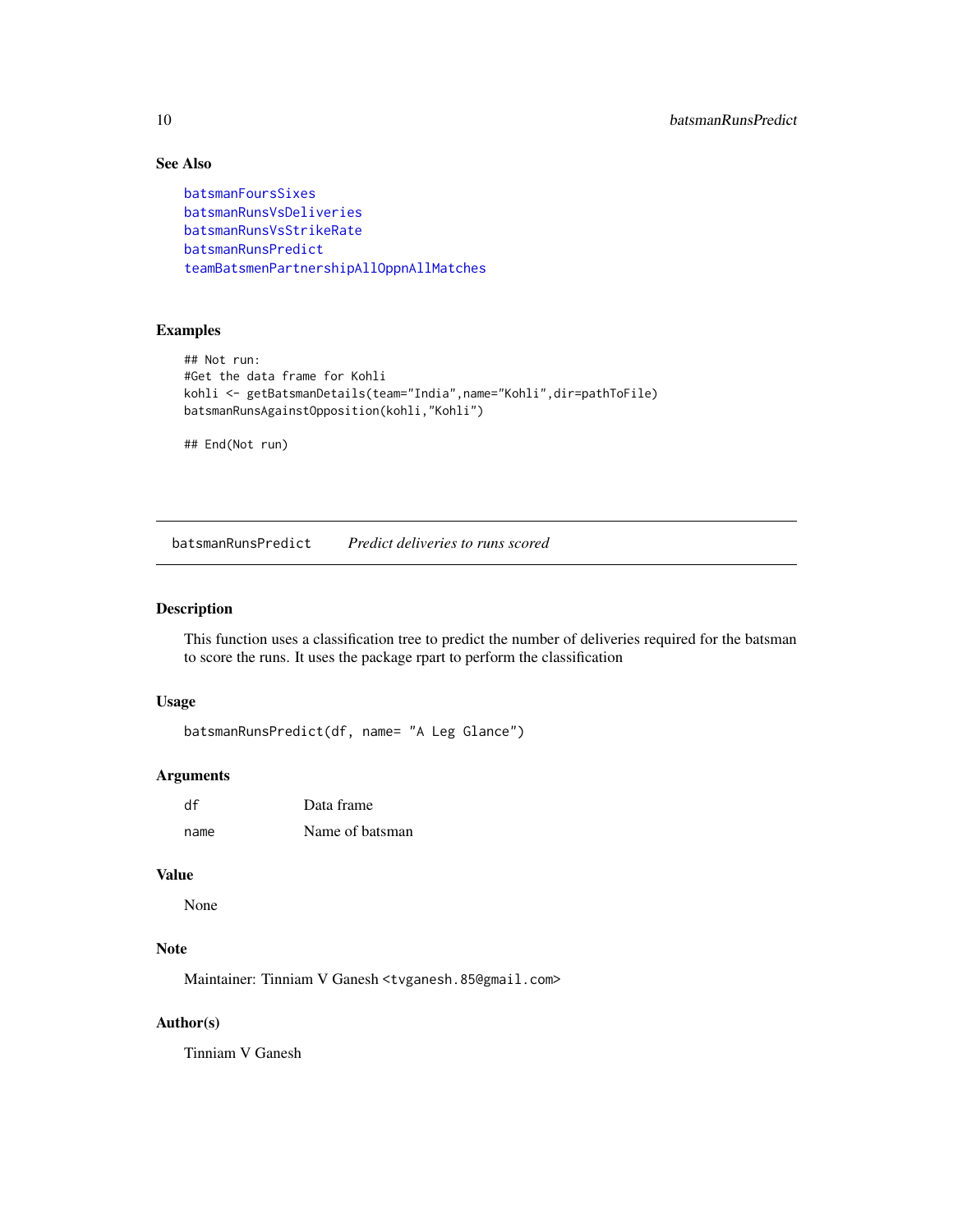# <span id="page-10-0"></span>batsmanRunsVenue 11

# References

```
http://cricsheet.org/
https://gigadom.wordpress.com/
https://github.com/tvganesh/yorkrData
```
#### See Also

```
batsmanDismissals
batsmanRunsVsDeliveries
batsmanRunsVsStrikeRate
batsmanRunsPredict
teamBatsmenPartnershipAllOppnAllMatches
```
#### Examples

```
## Not run:
#Get the data frame for Kohli
kohli <- getBatsmanDetails(team="India",name="Kohli",dir=pathToFile)
batsmanRunsVsStrikeRate(kohli,"Kohli")
```
## End(Not run)

batsmanRunsVenue *Batsman runs at different venues*

# Description

This function computes and plots the mean runs scored by the batsman at different venues of the world

# Usage

```
batsmanRunsVenue(df, name= "A Leg Glance")
```
# Arguments

| df   | Data frame      |
|------|-----------------|
| name | Name of batsman |

# Value

None

# Note

Maintainer: Tinniam V Ganesh <tvganesh.85@gmail.com>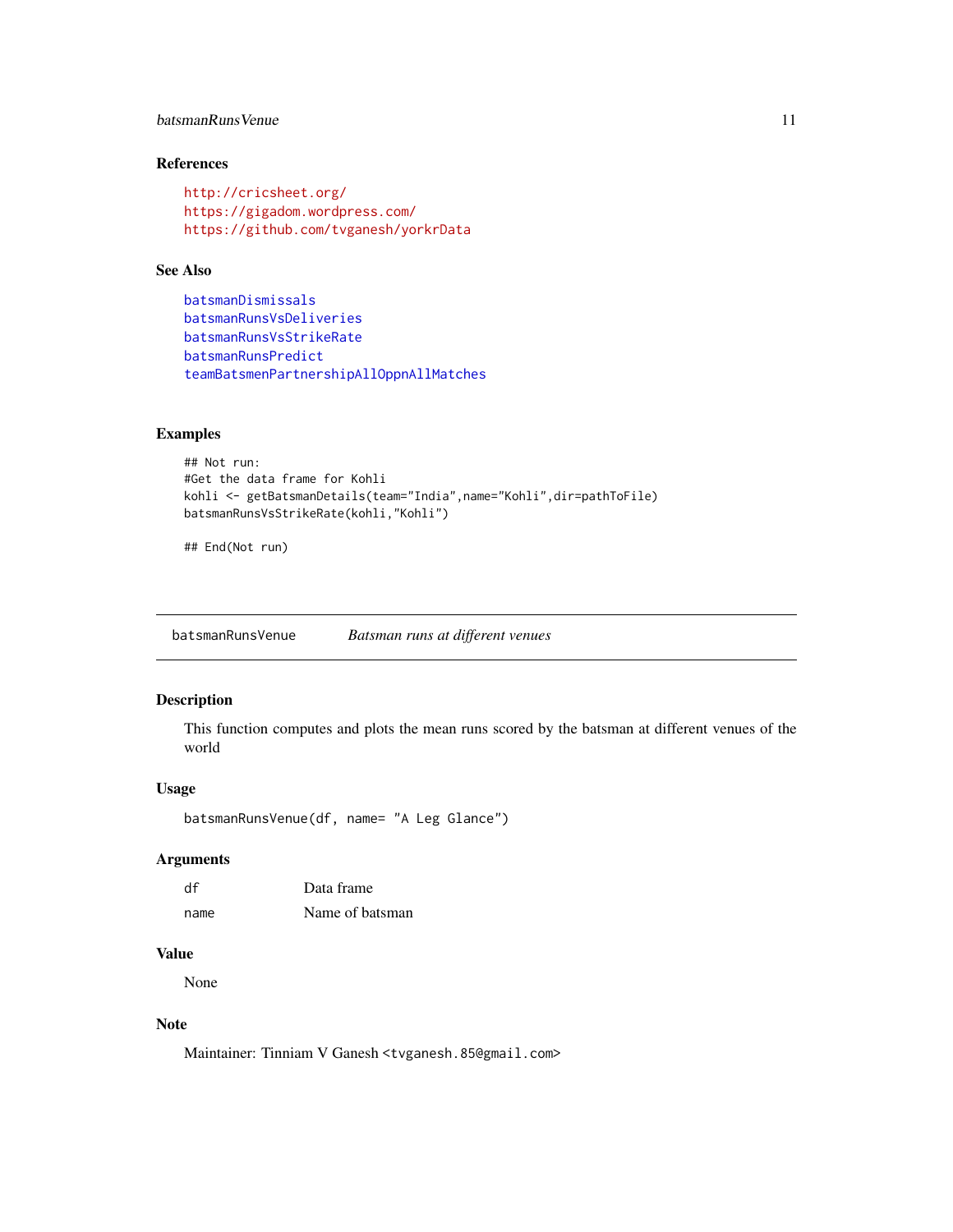# Author(s)

Tinniam V Ganesh

# References

<http://cricsheet.org/> <https://gigadom.wordpress.com/> <https://github.com/tvganesh/yorkrData>

# See Also

```
batsmanFoursSixes
batsmanRunsVsDeliveries
batsmanRunsVsStrikeRate
batsmanRunsPredict
teamBatsmenPartnershipAllOppnAllMatches
batsmanRunsAgainstOpposition
```
#### Examples

```
## Not run:
#Get the data frame for Kohli
kohli <- getBatsmanDetails(team="India",name="Kohli",dir=pathToFile)
batsmanRunsVenue(kohli,"Kohli")
```
## End(Not run)

<span id="page-11-1"></span>batsmanRunsVsDeliveries *Runs versus deliveries faced*

# Description

This function plots the runs scored and the deliveries required. A regression smoothing function is used to fit the points

# Usage

```
batsmanRunsVsDeliveries(df, name= "A Late Cut")
```
#### Arguments

| df   | Data frame      |
|------|-----------------|
| name | Name of batsman |

<span id="page-11-0"></span>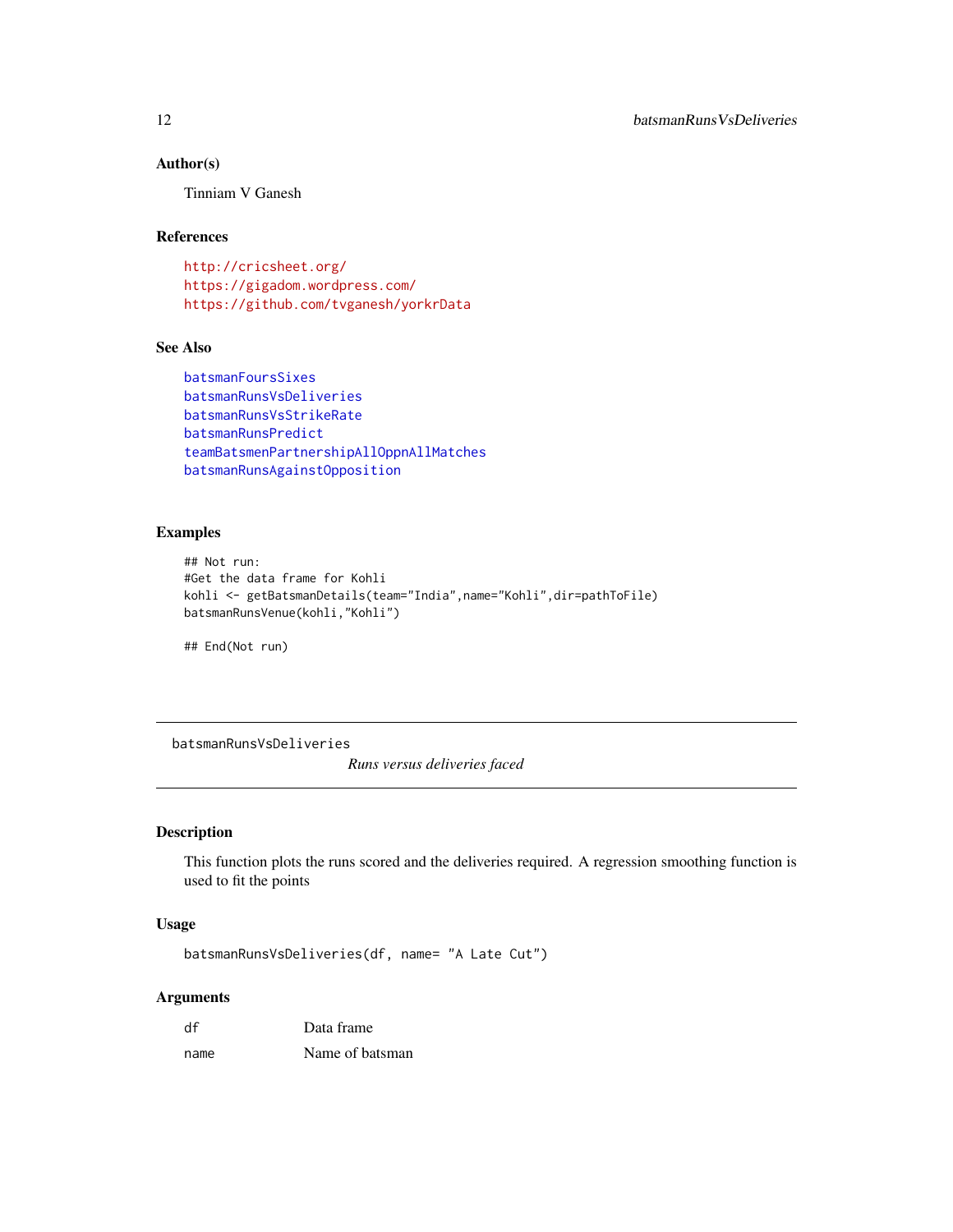# <span id="page-12-0"></span>Value

None

# Note

Maintainer: Tinniam V Ganesh <tvganesh.85@gmail.com>

#### Author(s)

Tinniam V Ganesh

# References

```
http://cricsheet.org/
https://gigadom.wordpress.com/
https://github.com/tvganesh/yorkrData
```
# See Also

```
batsmanFoursSixes
batsmanRunsVsDeliveries
batsmanRunsVsStrikeRate
```
#### Examples

```
## Not run:
#Get the data frame for Kohli
kohli <- getBatsmanDetails(team="India",name="Kohli",dir=pathToFile)
batsmanRunsVsDeliveries(kohli,"Kohli")
```
## End(Not run)

<span id="page-12-1"></span>batsmanRunsVsStrikeRate

*Batsman runs versus strike rate*

# Description

This function plots the runs scored by the batsman and the runs scored by the batsman. A loess line is fitted over the points

#### Usage

```
batsmanRunsVsStrikeRate(df, name= "A Late Cut")
```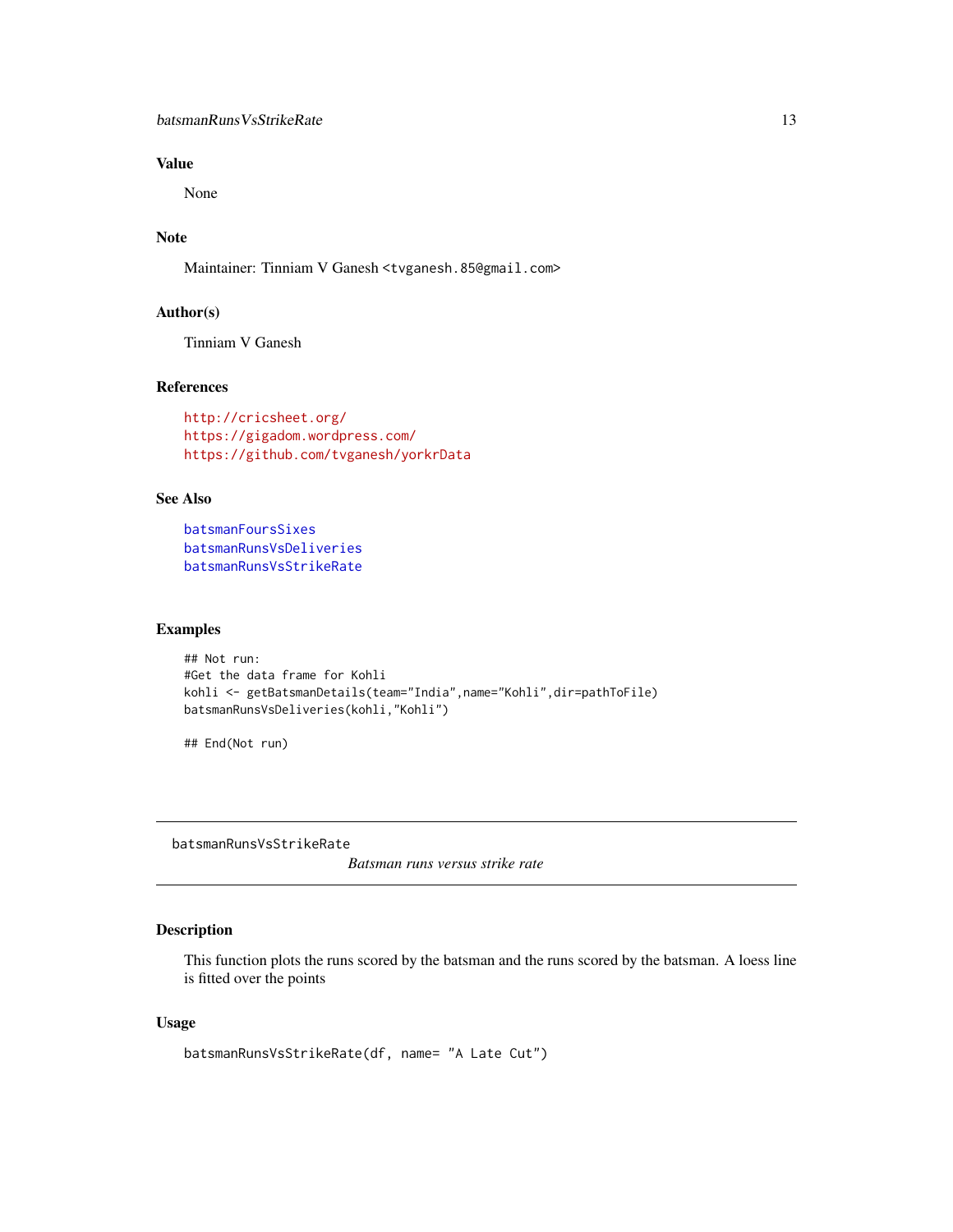#### Arguments

| df   | Data frame      |
|------|-----------------|
| name | Name of batsman |

#### Value

None

# Note

Maintainer: Tinniam V Ganesh <tvganesh.85@gmail.com>

# Author(s)

Tinniam V Ganesh

# References

```
http://cricsheet.org/
https://gigadom.wordpress.com/
https://github.com/tvganesh/yorkrData
```
# See Also

```
batsmanDismissals
batsmanRunsVsDeliveries
batsmanRunsVsStrikeRate
batsmanRunsPredict
teamBatsmenPartnershipAllOppnAllMatches
```
#### Examples

```
## Not run:
#Get the data frame for Kohli
kohli <- getBatsmanDetails(team="India",name="Kohli",dir=pathToFile)
batsmanRunsVsStrikeRate(kohli,"Kohli")
```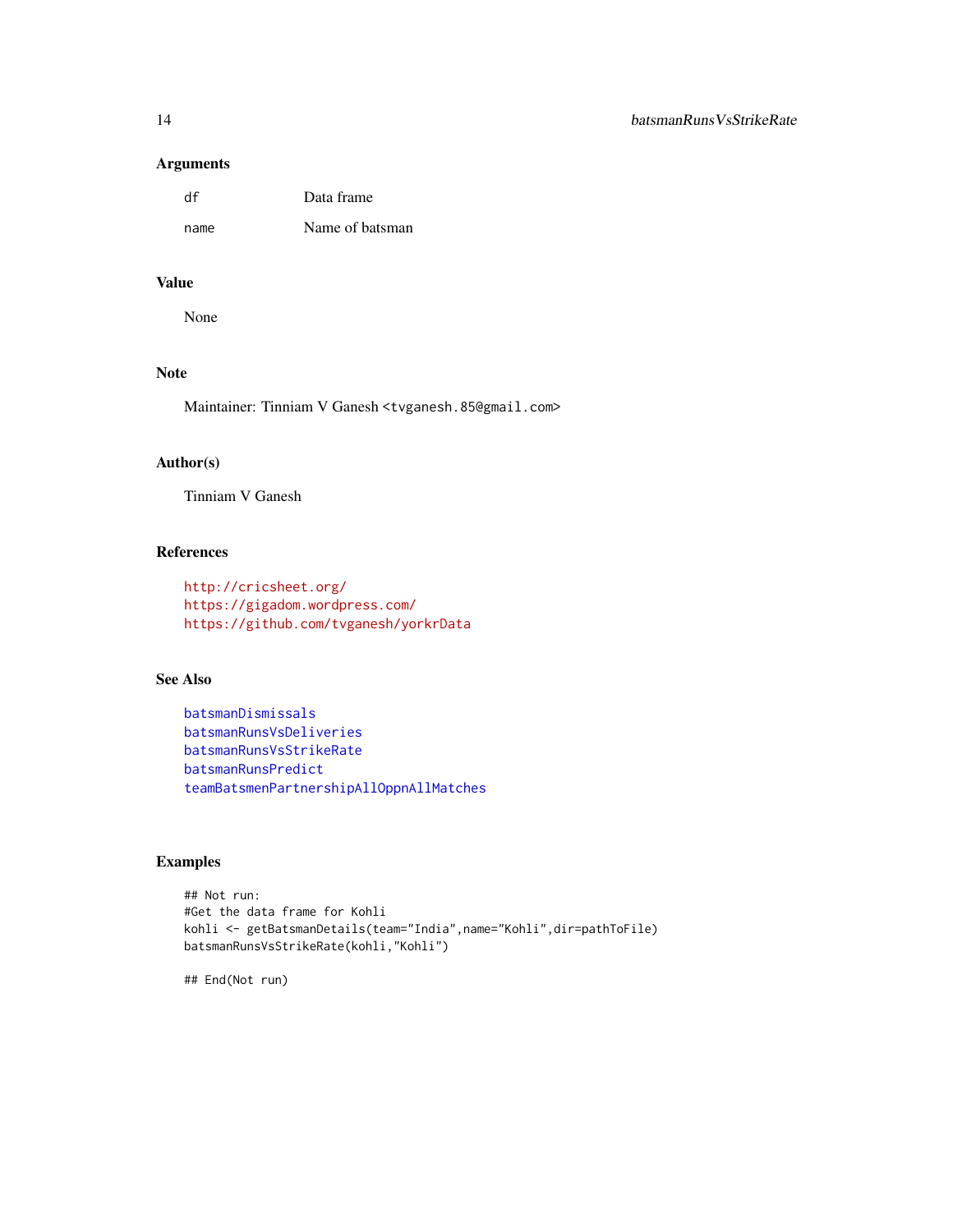<span id="page-14-1"></span><span id="page-14-0"></span>bowlerCumulativeAvgEconRate

*Bowler's cumulative average economy rate*

#### Description

This function computes and plots the cumulative average economy rate of a bowler

#### Usage

bowlerCumulativeAvgEconRate(df,name)

#### Arguments

| df   | Data frame      |
|------|-----------------|
| name | Name of batsman |

# Value

None

# Note

Maintainer: Tinniam V Ganesh <tvganesh.85@gmail.com>

# Author(s)

Tinniam V Ganesh

# References

```
http://cricsheet.org/
https://gigadom.wordpress.com/
https://github.com/tvganesh/yorkrData
```
# See Also

[batsmanCumulativeAverageRuns](#page-2-1) [bowlerCumulativeAvgWickets](#page-15-1) [batsmanCumulativeStrikeRate](#page-4-1) [batsmanRunsVsStrikeRate](#page-12-1) [batsmanRunsPredict](#page-9-1)

# Examples

```
## Not run: )
#'Get the data frame for RA Jadeja
jadeja <- getBowlerWicketDetails(team="India",name="Jadeja",dir=pathToFile)
bowlerCumulativeAvgEconRate(jadeja,"RA Jadeja")
```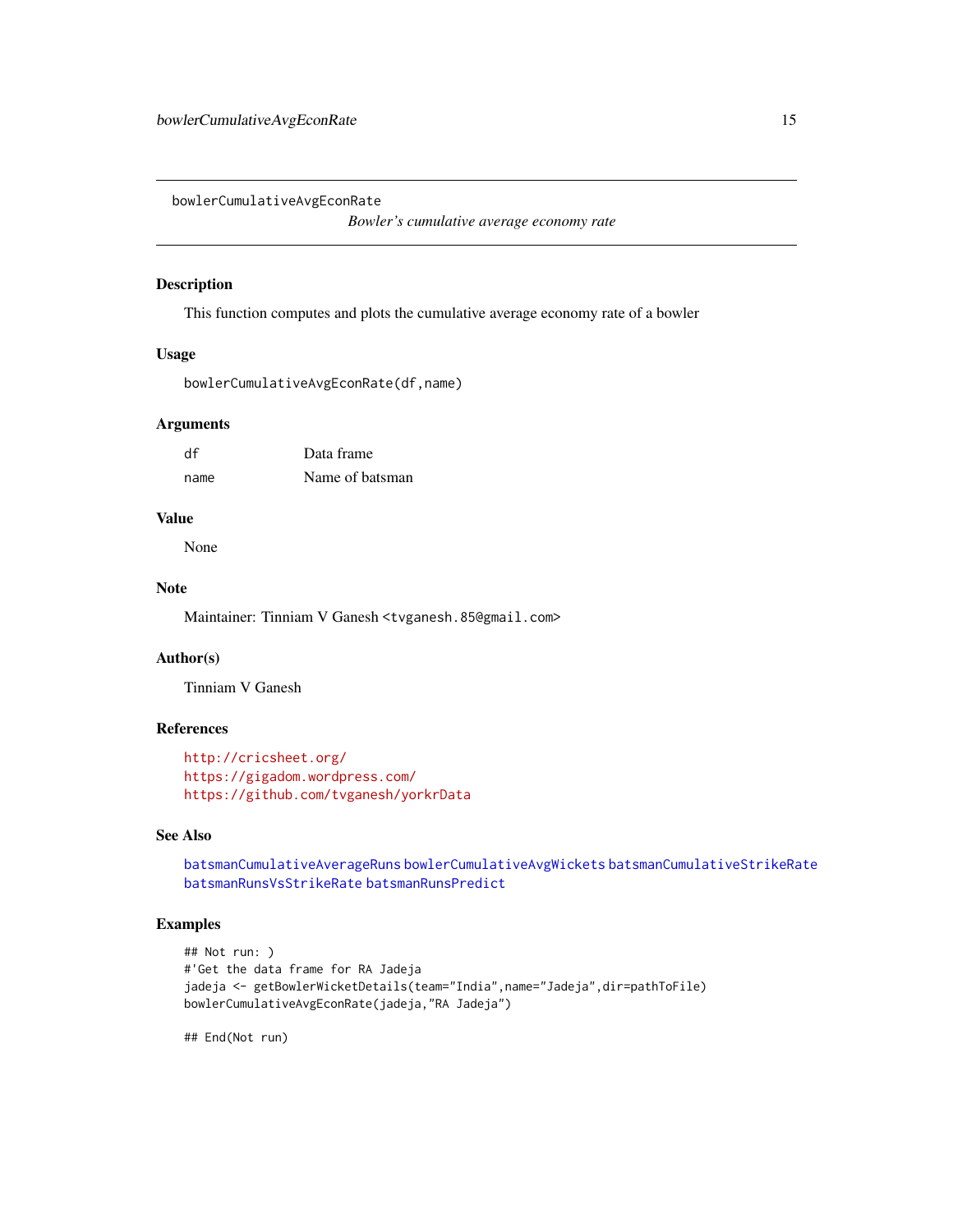```
bowlerCumulativeAvgWickets
```
*Bowler's cumulative average wickets*

#### Description

This function computes and plots the cumulative average wickets of a bowler

#### Usage

```
bowlerCumulativeAvgWickets(df,name)
```
#### Arguments

| df   | Data frame      |
|------|-----------------|
| name | Name of batsman |

# Value

None

# Note

Maintainer: Tinniam V Ganesh <tvganesh.85@gmail.com>

# Author(s)

Tinniam V Ganesh

# References

```
http://cricsheet.org/
https://gigadom.wordpress.com/
https://github.com/tvganesh/yorkrData
```
# See Also

[batsmanCumulativeAverageRuns](#page-2-1) [bowlerCumulativeAvgEconRate](#page-14-1) [batsmanCumulativeStrikeRate](#page-4-1) [batsmanRunsVsStrikeRate](#page-12-1) [batsmanRunsPredict](#page-9-1)

# Examples

```
## Not run: )
#'Get the data frame for RA Jadeja
jadeja <- getBowlerWicketDetails(team="India",name="Jadeja",dir=pathToFile)
bowlerCumulativeAvgWickets(jadeja,"RA Jadeja")
```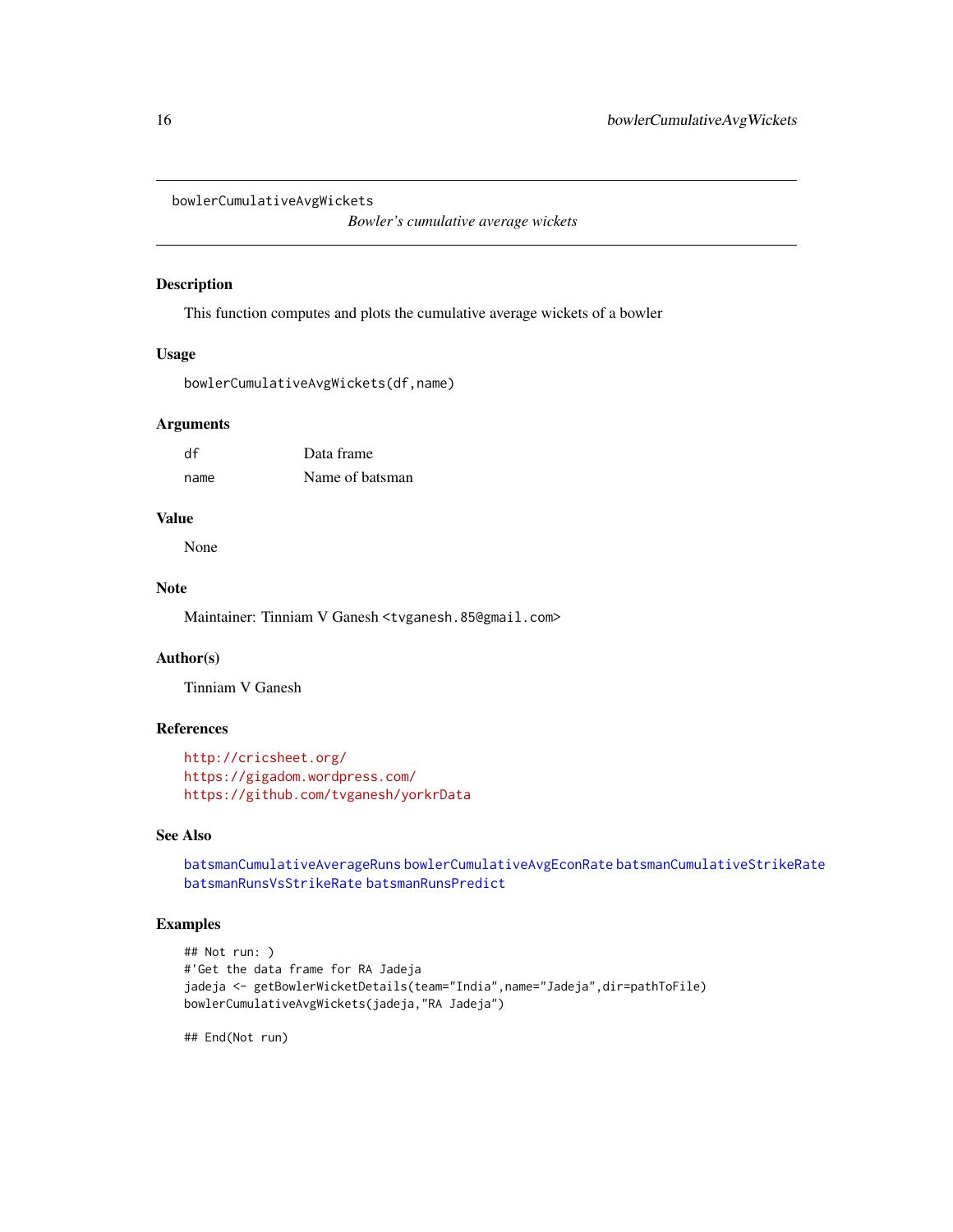<span id="page-16-1"></span><span id="page-16-0"></span>bowlerDeliveryWickets *Number of deliveries to wickets*

# Description

This function creates a dataframe of balls bowled versus the wickets taken by the bowler

# Usage

bowlerDeliveryWickets(match,theTeam,name)

# Arguments

| match   | Data frame of the match                                     |
|---------|-------------------------------------------------------------|
| theTeam | The team for which the delivery wickets have to be computed |
| name    | The name of the bowler                                      |

# Value

dataframe

# Note

Maintainer: Tinniam V Ganesh <tvganesh.85@gmail.com>

# Author(s)

Tinniam V Ganesh

# References

<http://cricsheet.org/> <https://gigadom.wordpress.com/> <https://github.com/tvganesh/yorkrData>

#### See Also

[batsmanFoursSixes](#page-6-1) [batsmanRunsVsDeliveries](#page-11-1) [batsmanRunsVsStrikeRate](#page-12-1) [bowlerDeliveryWickets](#page-16-1) [bowlerMeanEconomyRate](#page-17-1) [bowlerMeanRunsConceded](#page-18-1)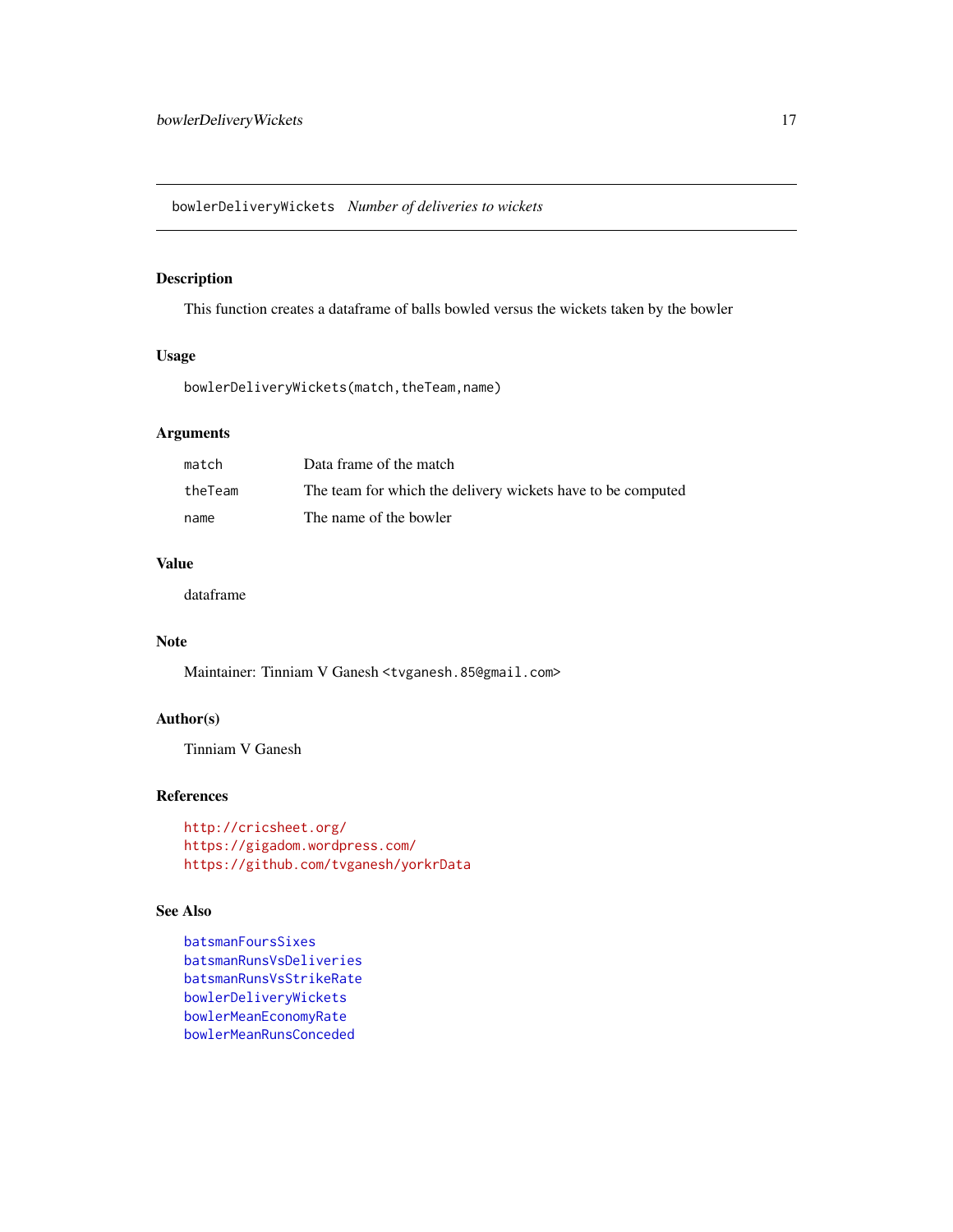# Examples

```
## Not run:
#Get match data
match <- getMatchDetails("England","Pakistan","2006-09-05",dir="../data")
bowlerDeliveryWickets(match,"India","Jadeja")
```
## End(Not run)

<span id="page-17-1"></span>bowlerMeanEconomyRate *Mean economy rate versus number of overs*

#### Description

This function computes and plots mean economy rate and the number of overs bowled by the bowler

#### Usage

bowlerMeanEconomyRate(df, name)

# Arguments

| df   | Data frame     |
|------|----------------|
| name | Name of bowler |

#### Value

None

# Note

Maintainer: Tinniam V Ganesh <tvganesh.85@gmail.com>

# Author(s)

Tinniam V Ganesh

# References

```
http://cricsheet.org/
https://gigadom.wordpress.com/
https://github.com/tvganesh/yorkrData
```
# See Also

```
bowlerMovingAverage
bowlerWicketPlot
bowlerWicketsVenue
bowlerMeanRunsConceded
```
<span id="page-17-0"></span>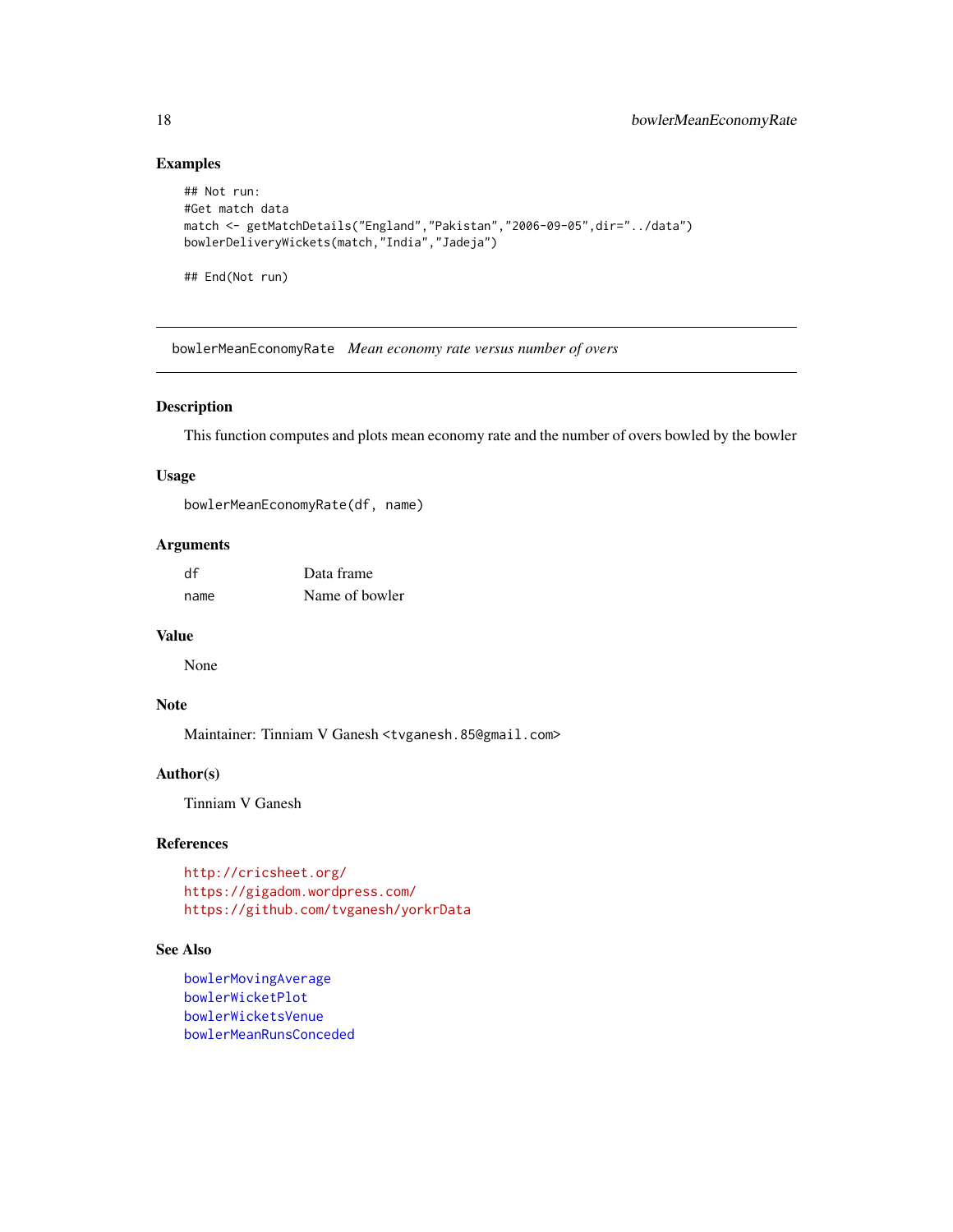#### <span id="page-18-0"></span>bowlerMeanRunsConceded 19

# Examples

```
## Not run:
# Get the data frame for RA Jadeja
jadeja <- getBowlerWicketDetails(team="India",name="Jadeja",dir=pathToFile)
bowlerMeanEconomyRate(jadeja,"RA Jadeja")
```
## End(Not run)

<span id="page-18-1"></span>bowlerMeanRunsConceded

*Mean runs conceded versus overs*

# Description

This function computes and plots mean runs conceded by the bowler for the number of overs bowled by the bowler

# Usage

bowlerMeanRunsConceded(df, name)

#### Arguments

| df   | Data frame     |
|------|----------------|
| name | Name of bowler |

# Value

None

# Note

Maintainer: Tinniam V Ganesh <tvganesh.85@gmail.com>

# Author(s)

Tinniam V Ganesh

# References

<http://cricsheet.org/> <https://gigadom.wordpress.com/> <https://github.com/tvganesh/yorkrData>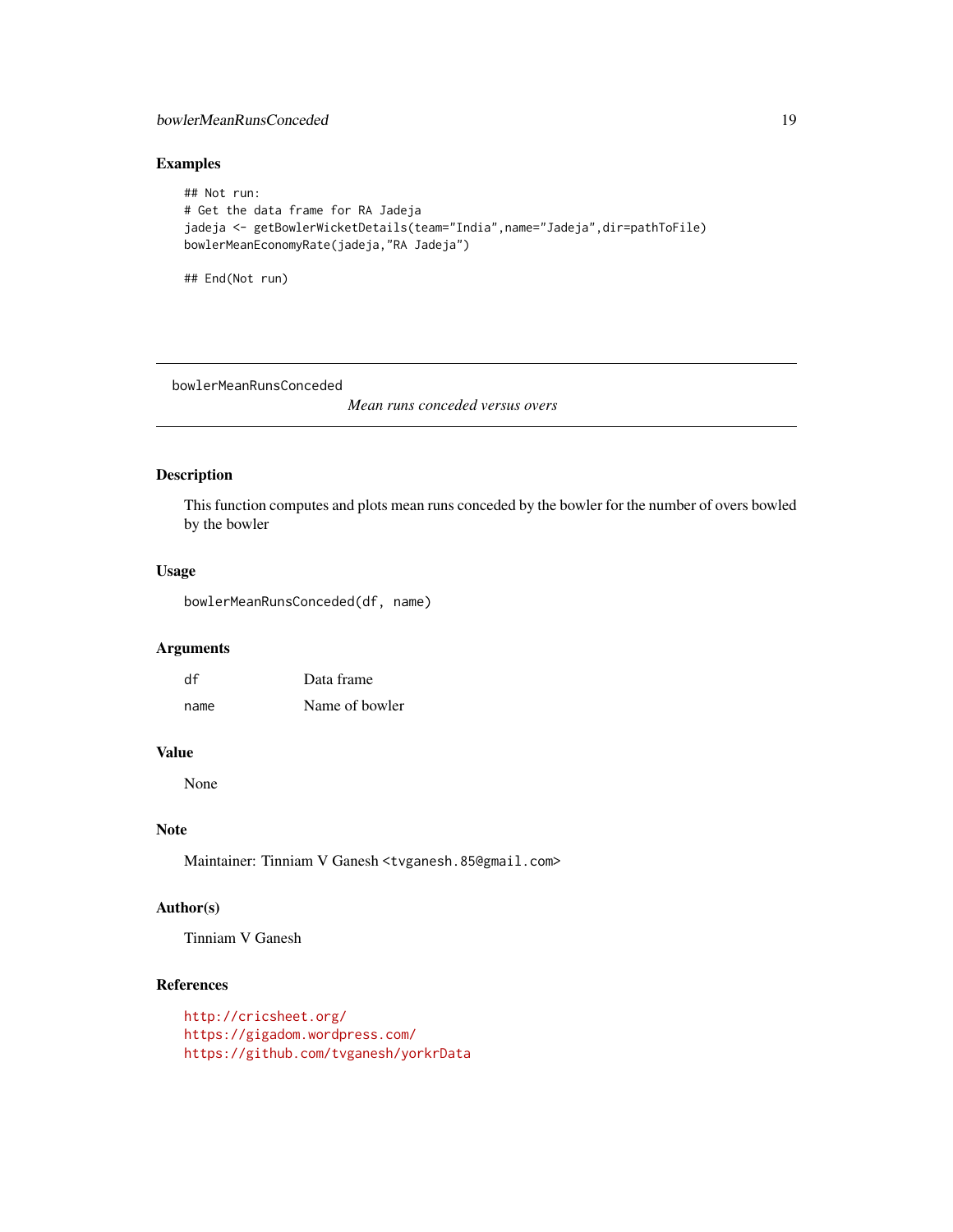# See Also

[bowlerMovingAverage](#page-19-1) [bowlerWicketPlot](#page-20-1) [bowlerWicketsVenue](#page-22-1) [bowlerMeanRunsConceded](#page-18-1)

# Examples

```
## Not run:
# Get the data frame for RA Jadeja
jadeja <- getBowlerWicketDetails(team="India",name="Jadeja",dir=pathToFile)
bowlerMeanRunsConceded(jadeja,"RA Jadeja")
```
## End(Not run)

<span id="page-19-1"></span>bowlerMovingAverage *Bowler's moving average of wickets*

# Description

This function computes and plots the wickets taken by the bowler over career. A loess regression fit plots the moving average of wickets taken by bowler

# Usage

```
bowlerMovingAverage(df, name)
```
# Arguments

| df   | Data frame     |
|------|----------------|
| name | Name of bowler |

# Value

None

# Note

Maintainer: Tinniam V Ganesh <tvganesh.85@gmail.com>

# Author(s)

Tinniam V Ganesh

<span id="page-19-0"></span>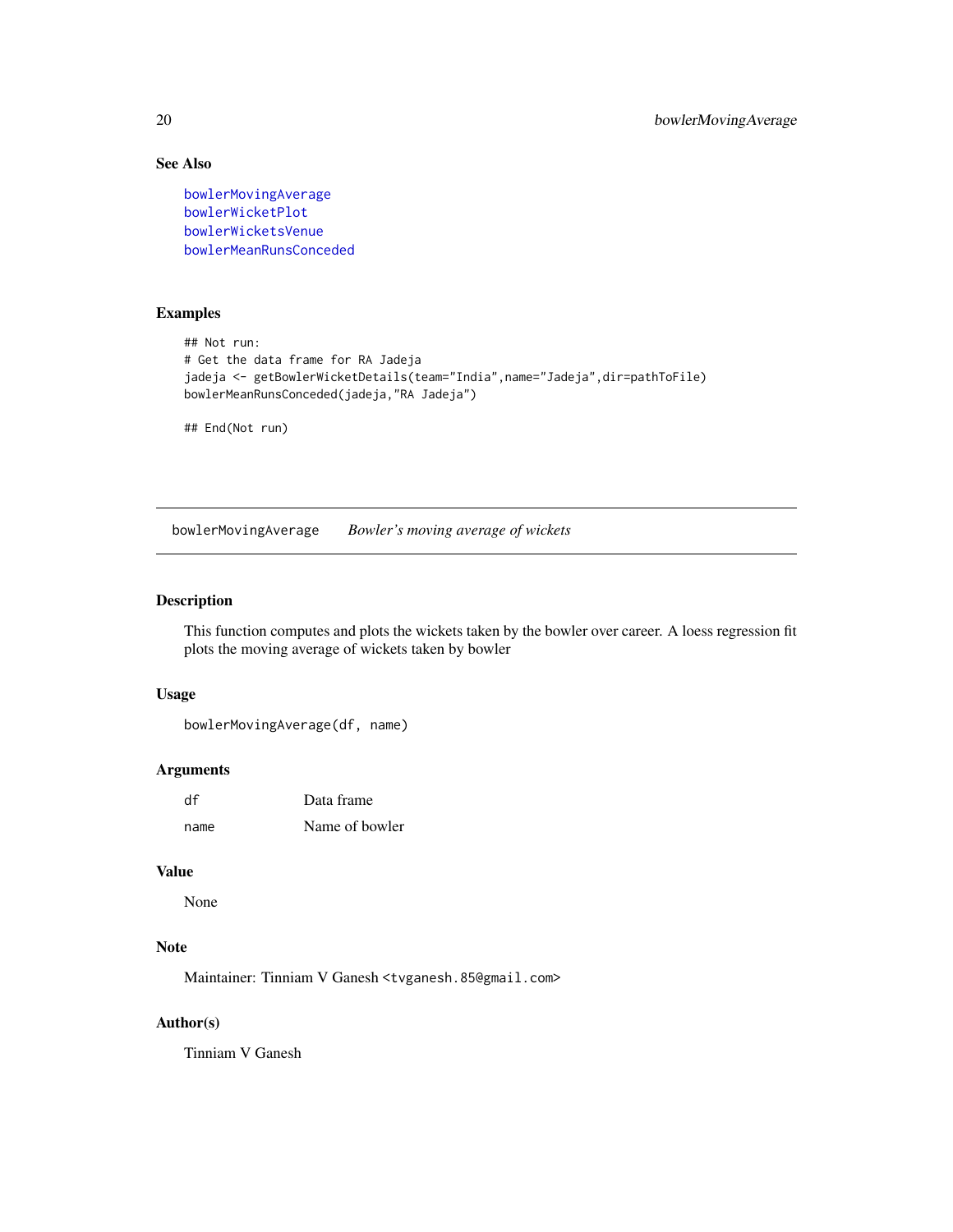# <span id="page-20-0"></span>bowlerWicketPlot 21

# References

```
http://cricsheet.org/
https://gigadom.wordpress.com/
https://github.com/tvganesh/yorkrData
```
# See Also

[bowlerMeanEconomyRate](#page-17-1) [bowlerWicketPlot](#page-20-1) [bowlerWicketsVenue](#page-22-1) [bowlerMeanRunsConceded](#page-18-1)

#### Examples

```
## Not run:
# Get the data frame for RA Jadeja
jadeja <- getBowlerWicketDetails(team="India",name="Jadeja",dir=pathToFile)
bowlerMeanRunsConceded(jadeja,"RA Jadeja")
```
## End(Not run)

<span id="page-20-1"></span>bowlerWicketPlot *Average wickets versus of overs bowled*

# Description

This function computes and plots the average wickets taken by the bowler versus the number of overs bowled

#### Usage

```
bowlerWicketPlot(df, name)
```
# Arguments

| df   | Data frame     |
|------|----------------|
| name | Name of bowler |

#### Value

None

# Note

Maintainer: Tinniam V Ganesh <tvganesh.85@gmail.com>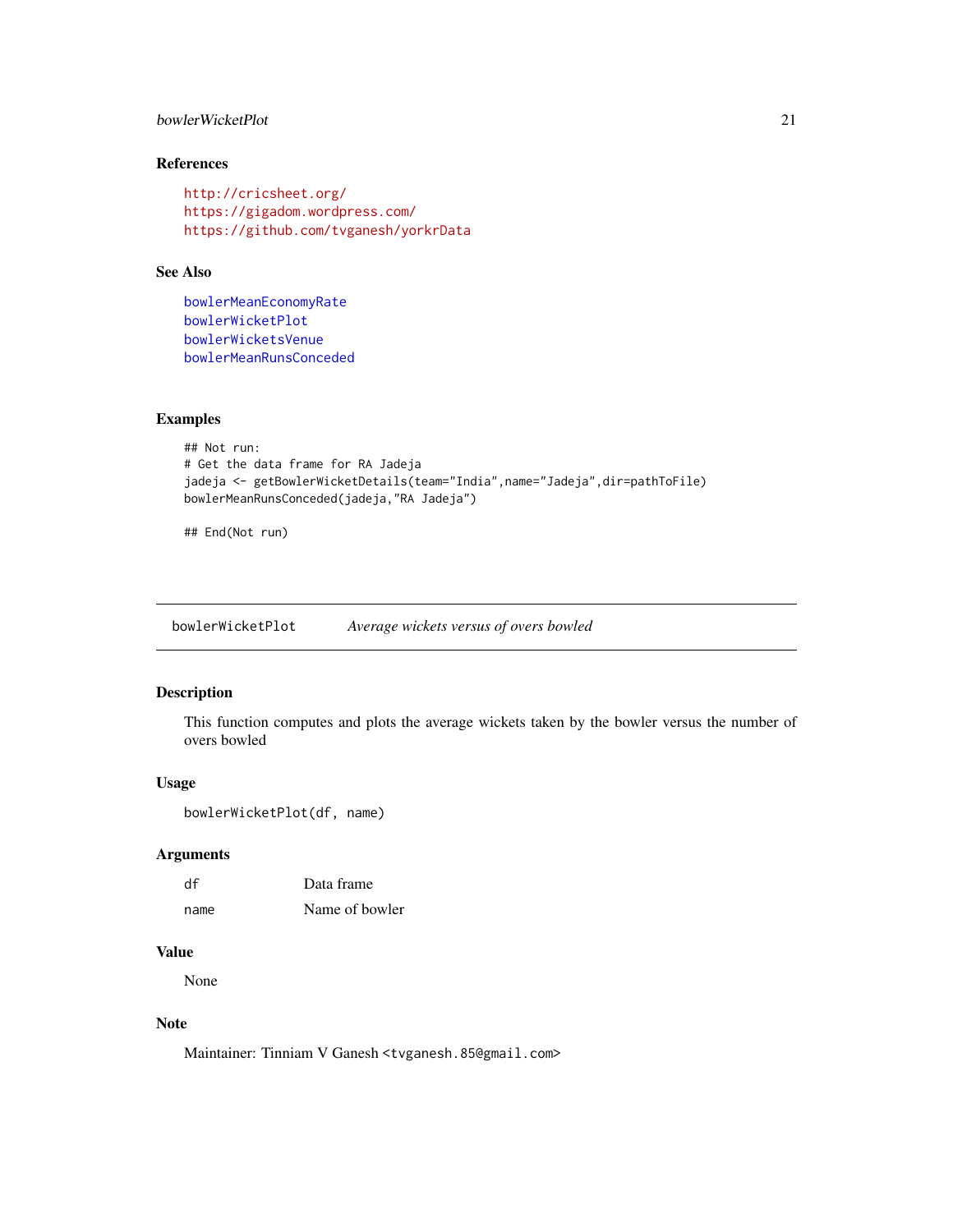# <span id="page-21-0"></span>Author(s)

Tinniam V Ganesh

#### References

<http://cricsheet.org/> <https://gigadom.wordpress.com/> <https://github.com/tvganesh/yorkrData>

# See Also

[bowlerMeanEconomyRate](#page-17-1) [bowlerWicketsVenue](#page-22-1) [bowlerMeanRunsConceded](#page-18-1)

#### Examples

```
## Not run:
# Get the data frame for RA Jadeja
jadeja <- getBowlerWicketDetails(team="India",name="Jadeja",dir=pathToFile)
bowlerWicketPlot(jadeja,"RA Jadeja")
```
## End(Not run)

bowlerWicketsAgainstOpposition *Bowler wickets versus different teams*

#### Description

This function computes and plots mean number of wickets taken by the bowler against different opposition

#### Usage

```
bowlerWicketsAgainstOpposition(df, name)
```
# Arguments

| df   | Data frame     |
|------|----------------|
| name | Name of bowler |

#### Value

None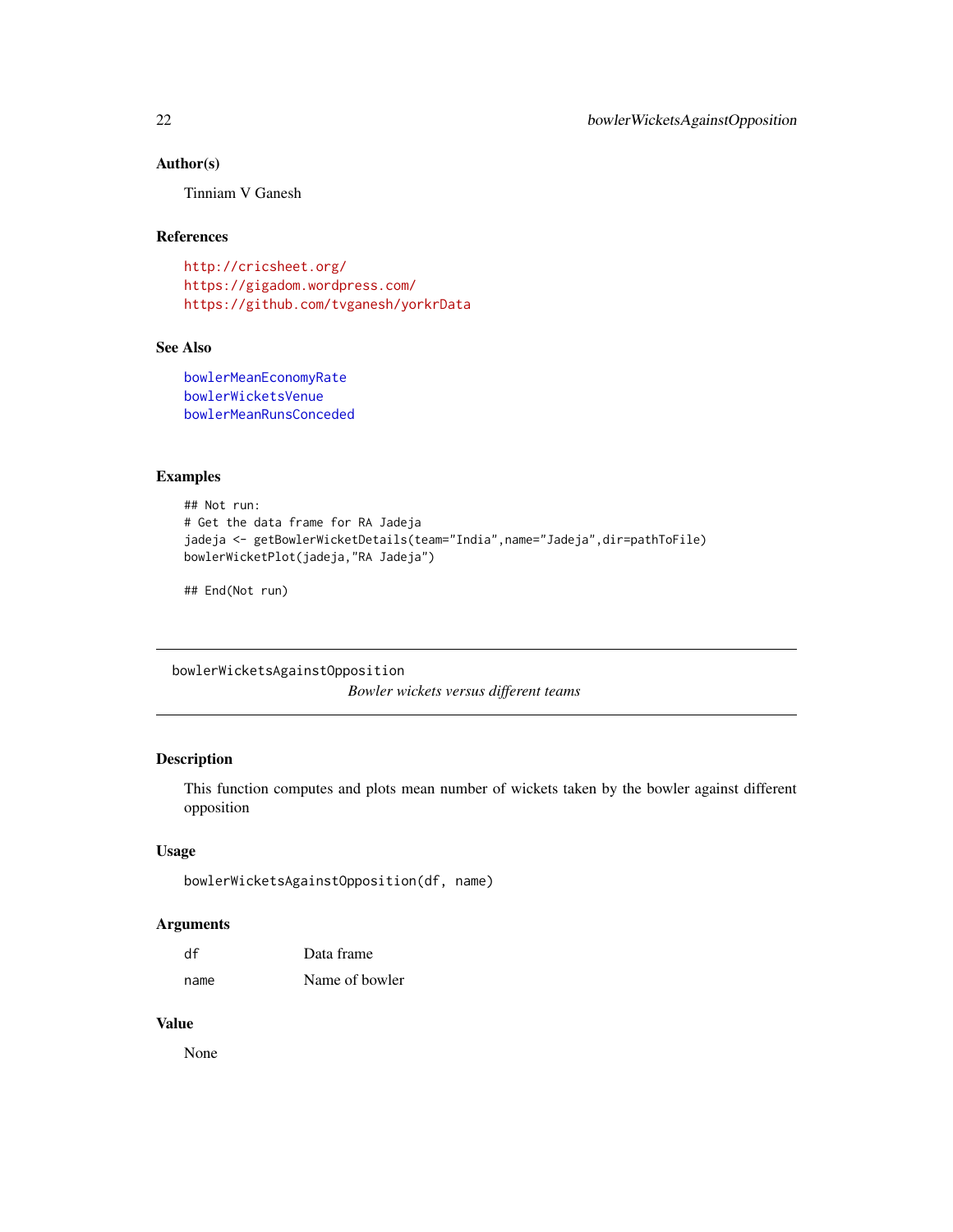#### <span id="page-22-0"></span>bowlerWicketsVenue 23

# Note

Maintainer: Tinniam V Ganesh <tvganesh.85@gmail.com>

#### Author(s)

Tinniam V Ganesh

# References

```
http://cricsheet.org/
https://gigadom.wordpress.com/
https://github.com/tvganesh/yorkrData
```
# See Also

```
bowlerMovingAverage
bowlerWicketPlot
bowlerWicketsVenue
bowlerMeanRunsConceded
```
#### Examples

```
## Not run:
# Get the data frame for RA Jadeja
jadeja <- getBowlerWicketDetails(team="India",name="Jadeja",dir=pathToFile)
bowlerWicketsAgainstOpposition(jadeja,"RA Jadeja")
```
## End(Not run)

<span id="page-22-1"></span>bowlerWicketsVenue *Bowler performance at different venues*

#### Description

This function computes and plots mean number of wickets taken by the bowler in different venues

# Usage

```
bowlerWicketsVenue(df, name)
```
#### Arguments

| df   | Data frame     |
|------|----------------|
| name | Name of bowler |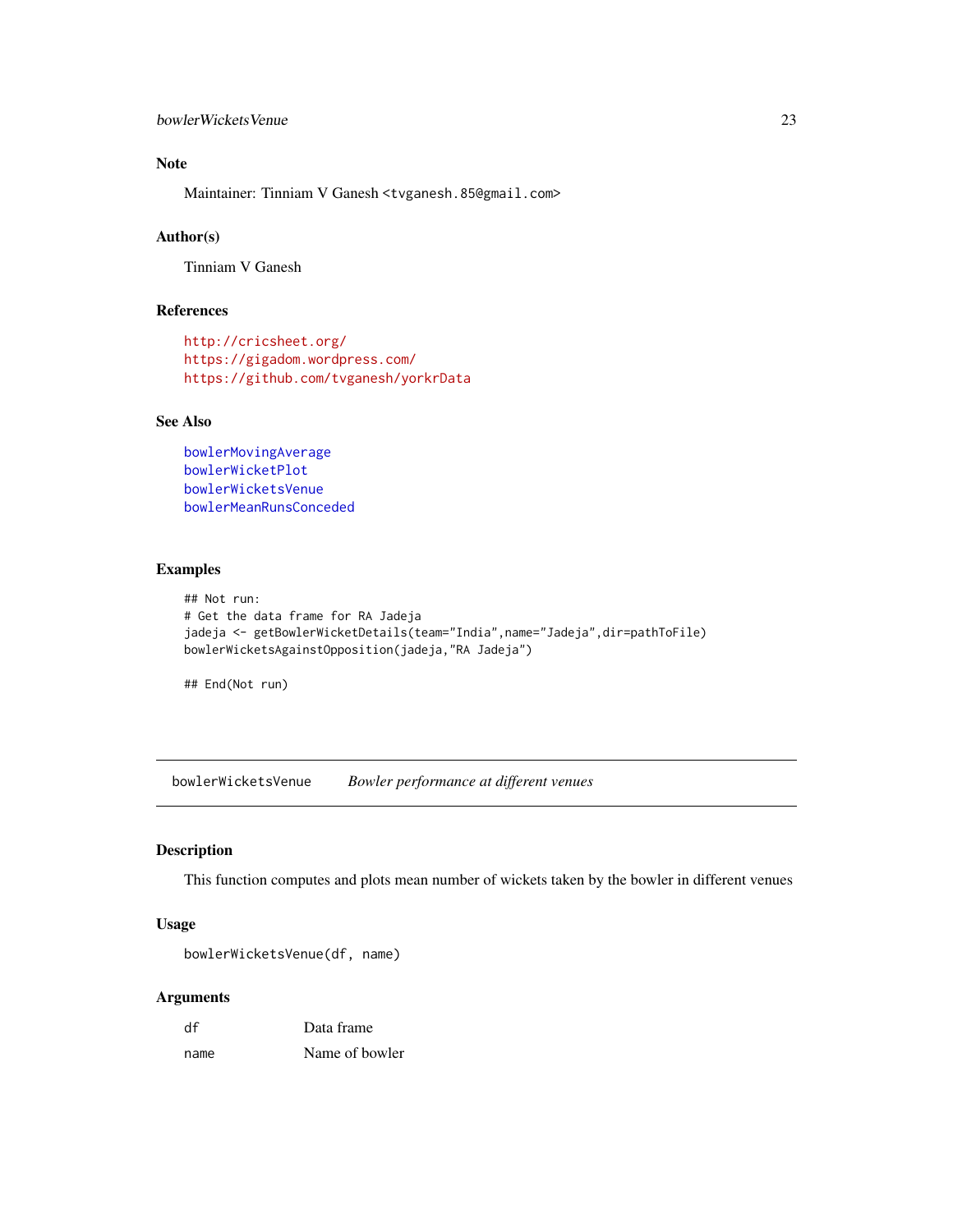# Value

None

# Note

Maintainer: Tinniam V Ganesh <tvganesh.85@gmail.com>

#### Author(s)

Tinniam V Ganesh

# References

```
http://cricsheet.org/
https://gigadom.wordpress.com/
https://github.com/tvganesh/yorkrData
```
# See Also

```
bowlerMovingAverage
bowlerWicketPlot
bowlerWicketsVenue
bowlerMeanRunsConceded
```
# Examples

```
## Not run:
# Get the data frame for RA Jadeja
jadeja <- getBowlerWicketDetails(team="India",name="Jadeja",dir=pathToFile)
bowlerWicketsVenue(jadeja,"RA Jadeja")
```
## End(Not run)

<span id="page-23-1"></span>bowlerWktsPredict *Predict the deliveries required to wickets*

# Description

This function uses a classification tree to compute the number deliveries needed versus the wickets taken

#### Usage

bowlerWktsPredict(df, name)

<span id="page-23-0"></span>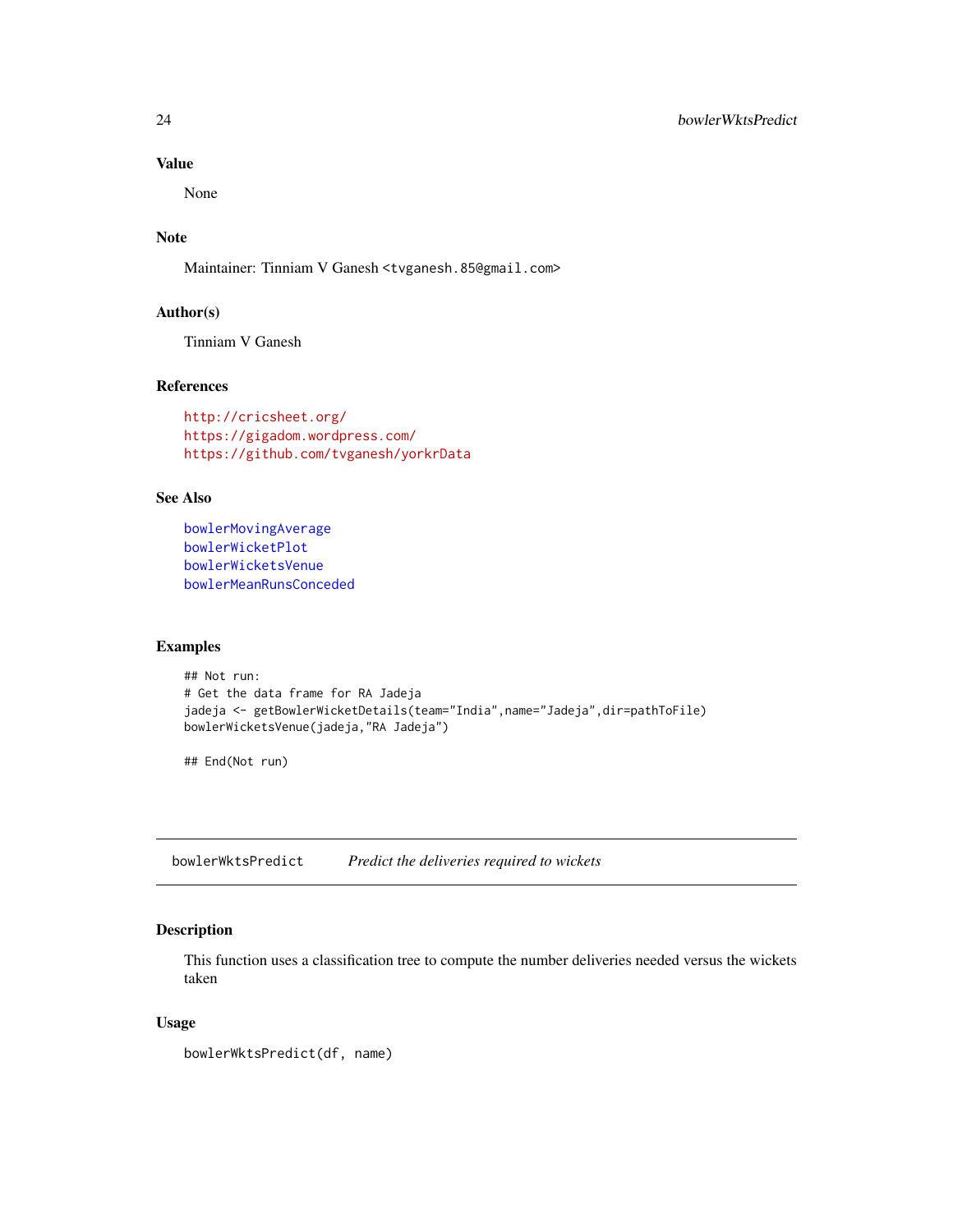#### bowlerWktsPredict 25

# Arguments

| df   | Data frame     |
|------|----------------|
| name | Name of bowler |

# Value

None

# Note

Maintainer: Tinniam V Ganesh <tvganesh.85@gmail.com>

# Author(s)

Tinniam V Ganesh

#### References

```
http://cricsheet.org/
https://gigadom.wordpress.com/
https://github.com/tvganesh/yorkrData
```
# See Also

```
bowlerMovingAverage
bowlerWicketPlot
bowlerWicketsVenue
bowlerMeanRunsConceded
```
# Examples

```
## Not run:
# Get the data frame for RA Jadeja
jadeja1 <- getDeliveryWickets(team="India",name="Jadeja",save=FALSE)
bowlerWktsPredict(jadeja1,"RA Jadeja")
```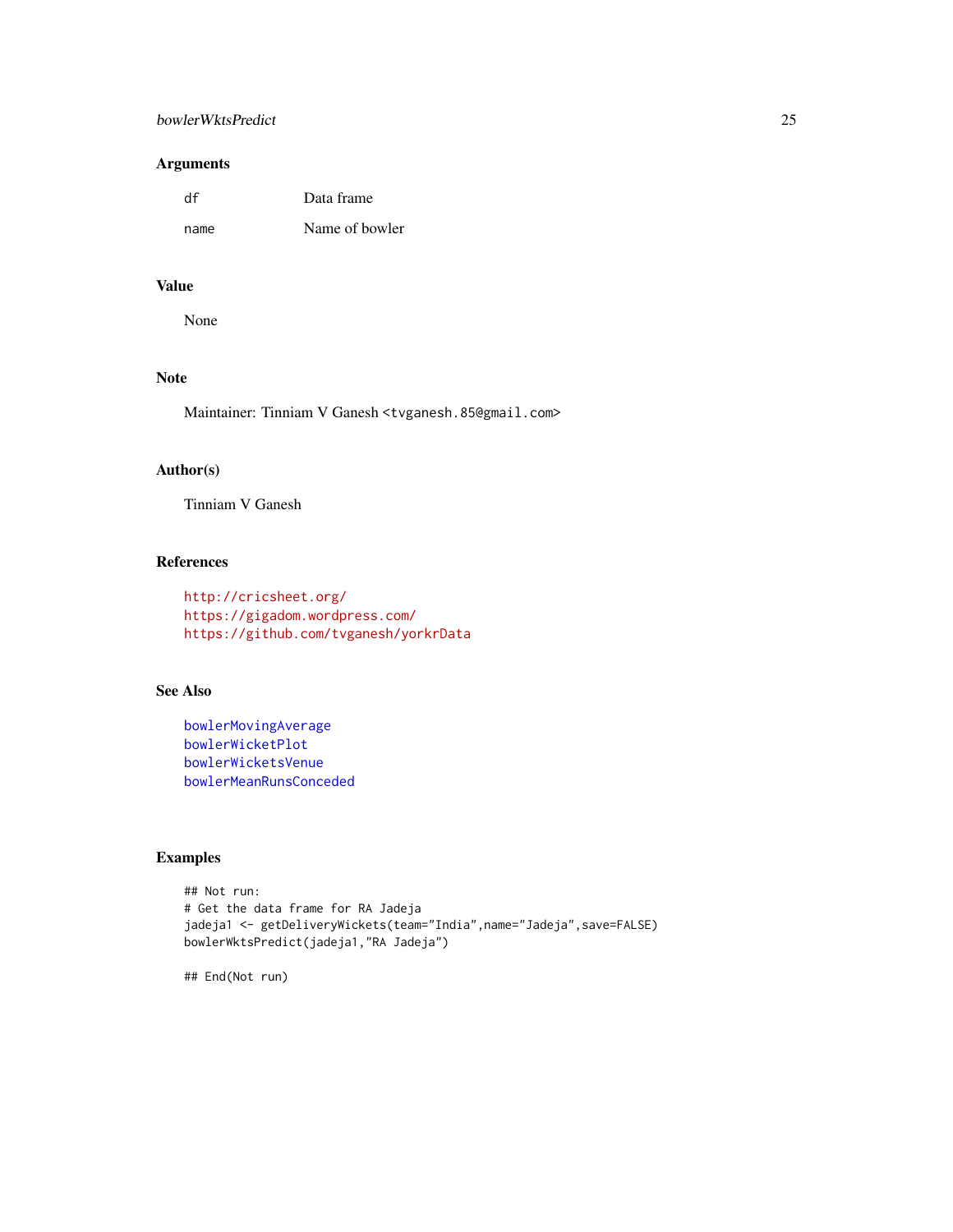```
convertAllYaml2RDataframes
```
*Convert and save all Yaml files to dataframes*

#### Description

This function coverts all Yaml files from source directory to data frames. The data frames are then stored as .RData. The saved files are of the format team1-team2-date.RData For e.g. England-India-2008-04-06.RData etc

# Usage

```
convertAllYaml2RDataframes(sourceDir=".",targetDirMen=".",targetDirWomen=".")
```
#### Arguments

| sourceDir    | The source directory of the yaml files                                                              |
|--------------|-----------------------------------------------------------------------------------------------------|
| targetDirMen | The target directory in which the data frames for men are stored as RData files                     |
|              | targetDirWomen The target directory in which the data frames for women are stored as RData<br>files |

#### Value

None

# Note

Maintainer: Tinniam V Ganesh <tvganesh.85@gmail.com>

# Author(s)

Tinniam V Ganesh

# References

```
http://cricsheet.org/
https://gigadom.wordpress.com/
https://github.com/tvganesh/yorkrData
```
# See Also

```
bowlerMovingAverage
bowlerWicketPlot
bowlerWicketsVenue
convertYaml2RDataframe
```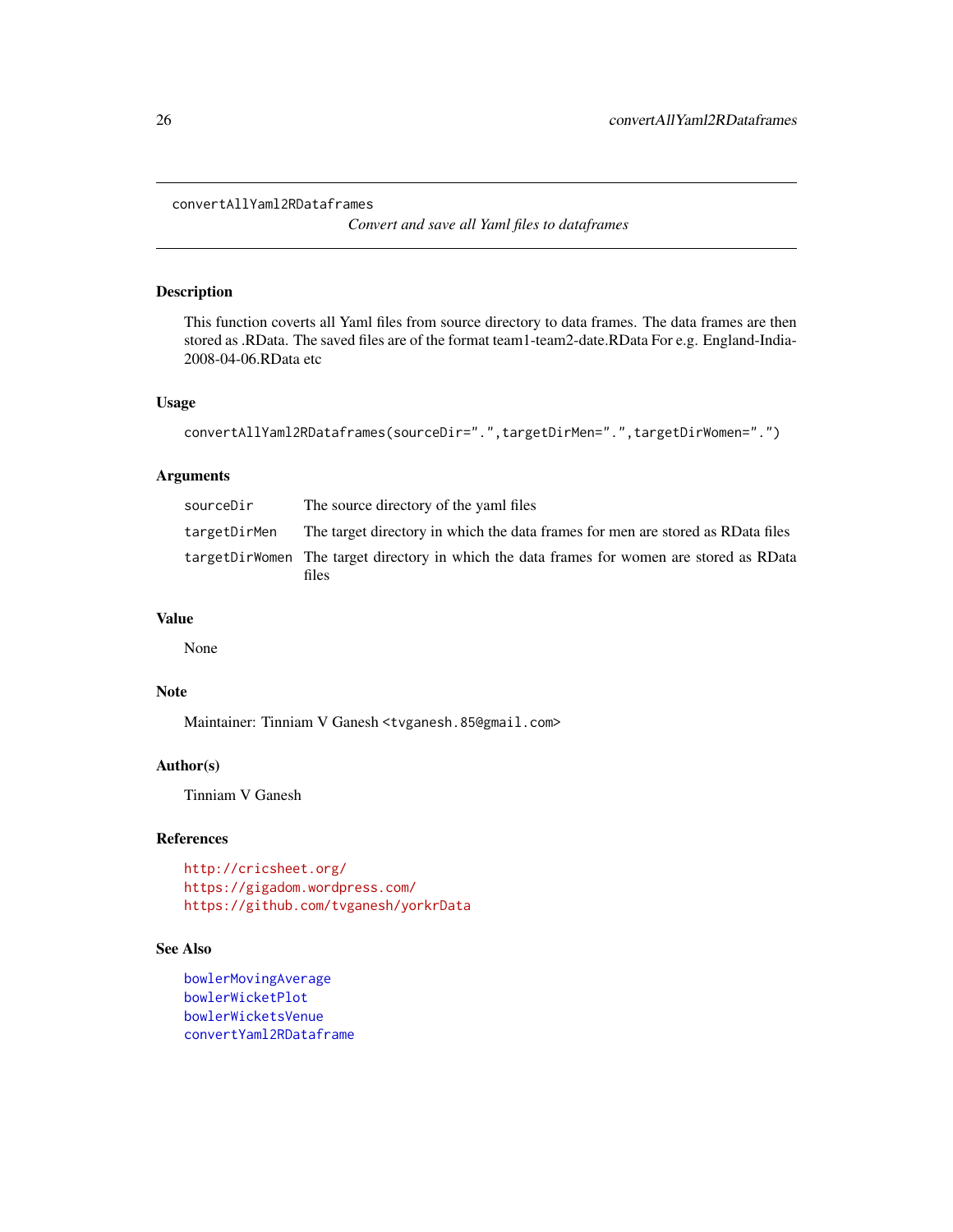# <span id="page-26-0"></span>convertAllYaml2RDataframesT20 27

# Examples

```
## Not run:
# In the example below ../yamldir is the source dir for the yaml files
convertAllYaml2RDataframes("../yamldir","../data")
```
## End(Not run)

<span id="page-26-1"></span>convertAllYaml2RDataframesT20

*Convert and save all T20 Yaml files to dataframes*

# Description

This function coverts all T20 Yaml files from source directory to data frames. The data frames are then stored as .RData. The saved files are of the format team1-team2-date.RData For e.g. England-India-2008-04-06.RData etc

#### Usage

```
convertAllYaml2RDataframesT20(sourceDir=".",targetDirMen=".",targetDirWomen=".")
```
#### Arguments

| sourceDir    | The source directory of the yaml files                                                          |
|--------------|-------------------------------------------------------------------------------------------------|
| targetDirMen | The target directory in which the data frames of men are stored as RData files                  |
|              | targetDirWomen The target directory in which the data frames of women are stored as RData files |

# Value

None

#### Note

Maintainer: Tinniam V Ganesh <tvganesh.85@gmail.com>

# Author(s)

Tinniam V Ganesh

# References

<http://cricsheet.org/> <https://gigadom.wordpress.com/> <https://github.com/tvganesh/yorkrData>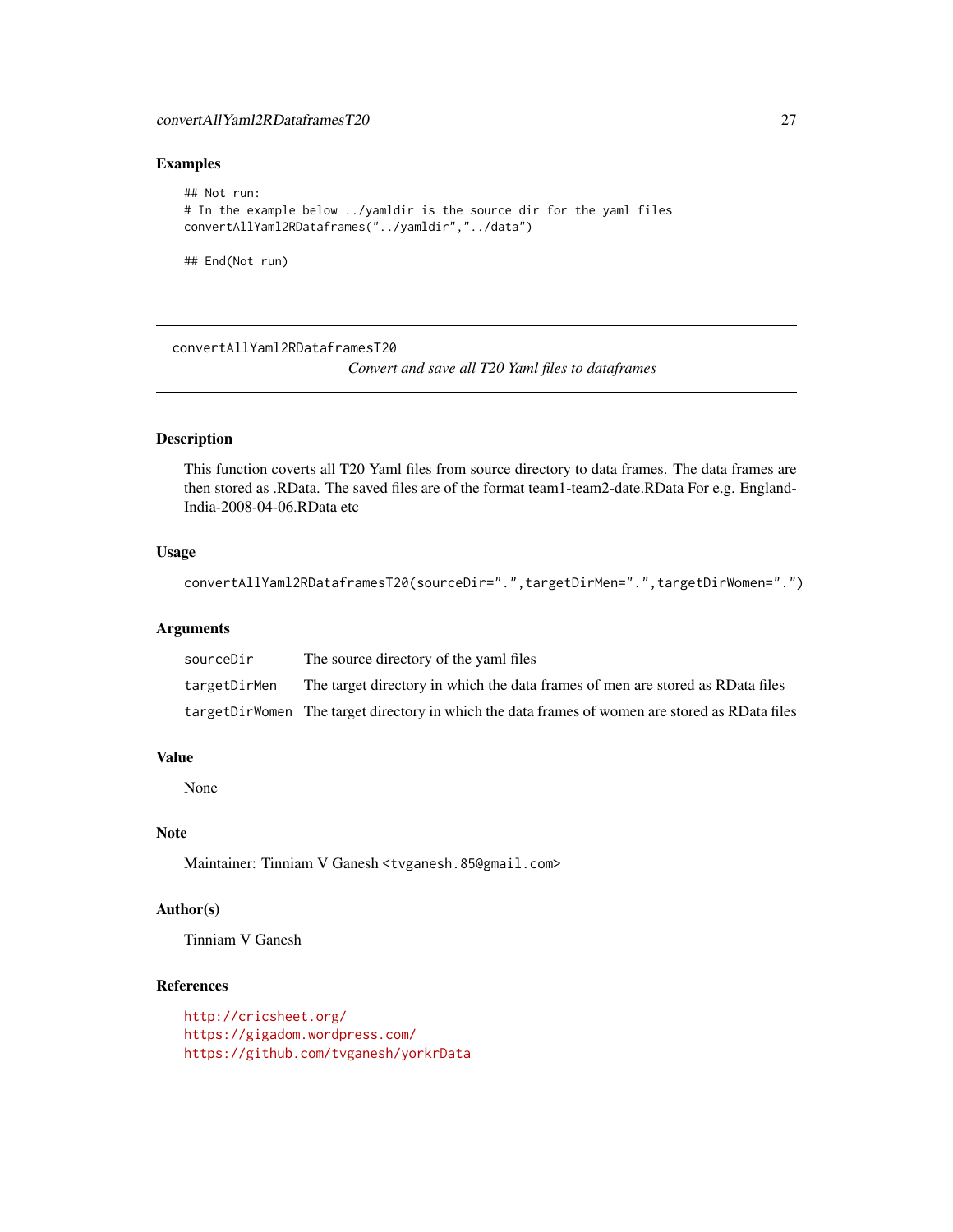# See Also

[bowlerMovingAverage](#page-19-1) [bowlerWicketPlot](#page-20-1) [bowlerWicketsVenue](#page-22-1) [convertYaml2RDataframeT20](#page-28-1)

# Examples

```
## Not run:
# In the example below ../yamldir is the source dir for the yaml files
convertAllYaml2RDataframesT20("../yamldir","../data")
```
## End(Not run)

<span id="page-27-1"></span>convertYaml2RDataframe

*Converts and save yaml files to dataframes*

# Description

This function coverts all Yaml files from source directory to data frames. The data frames are then stored as .RData. The saved file is of the format team1-team2-date.RData For e.g. England-India-2008-04-06.RData etc

#### Usage

```
convertYaml2RDataframe(yamlFile,sourceDir=".",targetDir=".")
```
# Arguments

| vamlFile  | The yaml file to be converted to dataframe and saved                 |
|-----------|----------------------------------------------------------------------|
| sourceDir | The source directory of the yaml file.                               |
| targetDir | The target directory in which the data frame is stored as RData file |

#### Value

None

# Note

Maintainer: Tinniam V Ganesh <tvganesh.85@gmail.com>

# Author(s)

Tinniam V Ganesh

<span id="page-27-0"></span>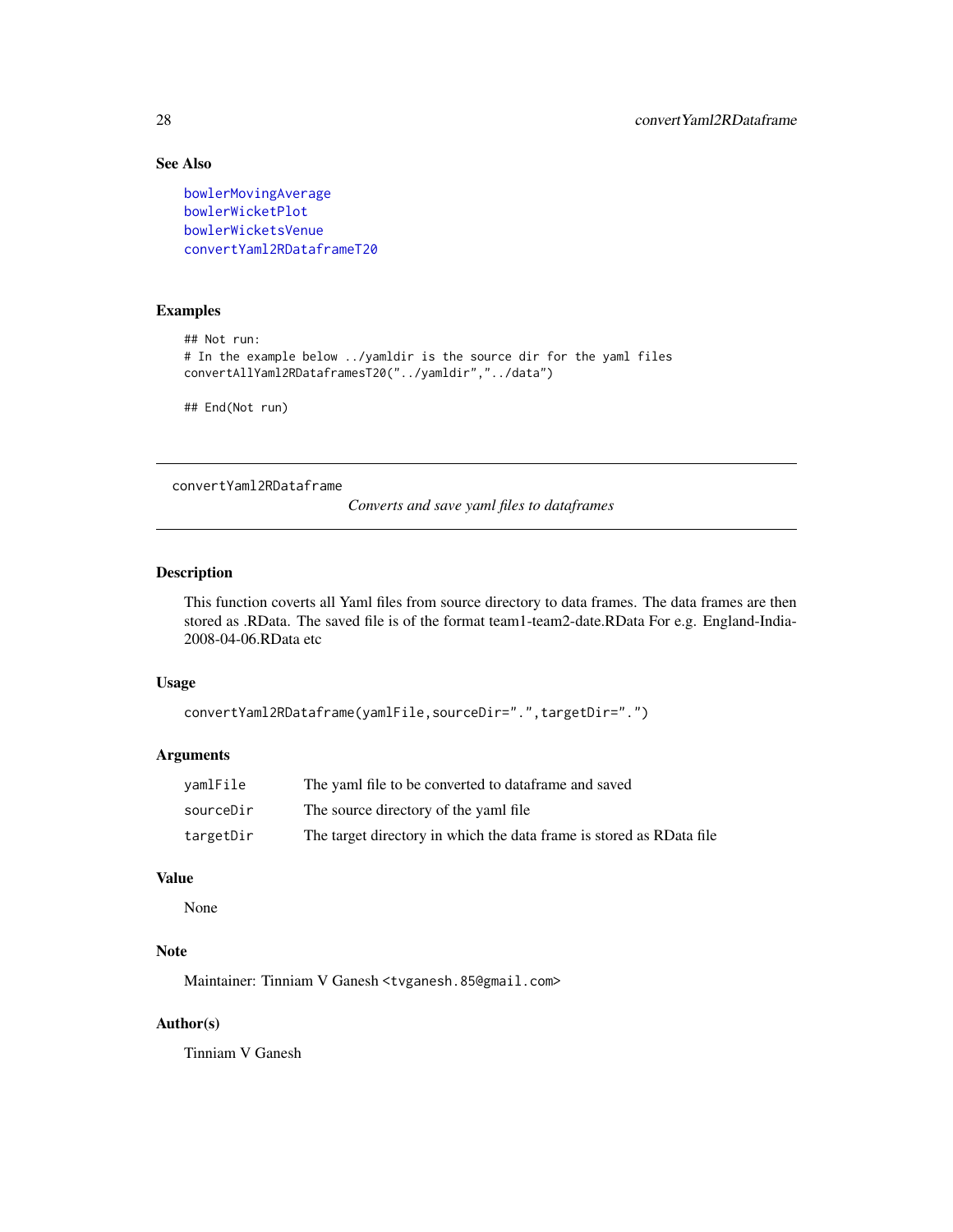# <span id="page-28-0"></span>References

```
http://cricsheet.org/
https://gigadom.wordpress.com/
https://github.com/tvganesh/yorkrData
```
# See Also

```
bowlerMovingAverage
bowlerWicketPlot
bowlerWicketsVenue
convertAllYaml2RDataframes
```
# Examples

```
## Not run:
# In the example below ../yamldir c
convertYaml2RDataframe("225171.yaml",".","../data")
```
## End(Not run)

<span id="page-28-1"></span>convertYaml2RDataframeT20

*Converts and save T20 yaml files to dataframes*

# Description

This function coverts all T20 Yaml files from source directory to data frames. The data frames are then stored as .RData. The saved file is of the format team1-team2-date.RData For e.g. England-India-2008-04-06.RData etc

#### Usage

```
convertYaml2RDataframeT20(yamlFile,sourceDir=".",targetDir=".")
```
# Arguments

| vamlFile  | The yaml file to be converted to dataframe and saved                  |
|-----------|-----------------------------------------------------------------------|
| sourceDir | The source directory of the yaml file.                                |
| targetDir | The target directory in which the data frame is stored as RD ata file |

#### Value

None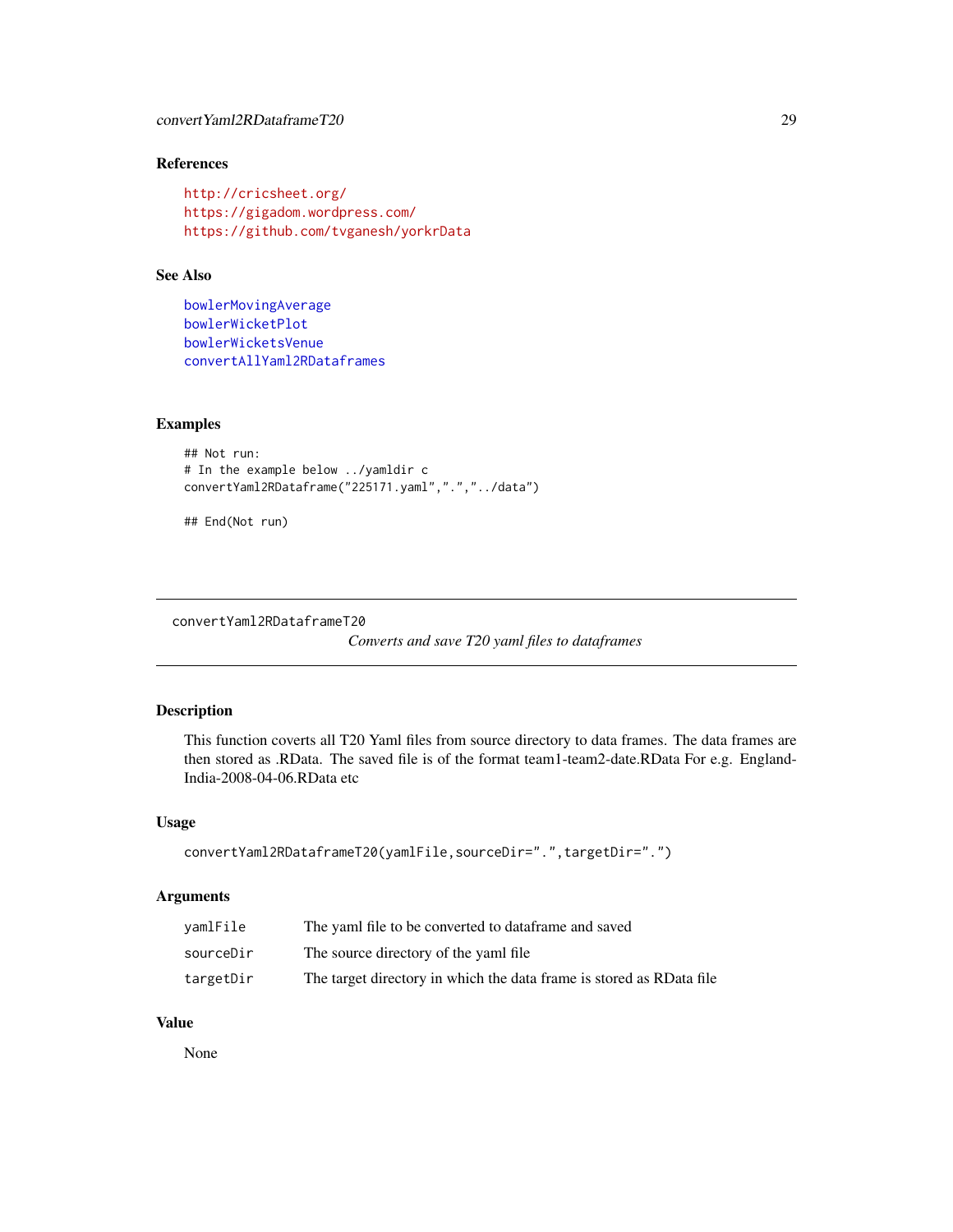<span id="page-29-0"></span>Maintainer: Tinniam V Ganesh <tvganesh.85@gmail.com>

# Author(s)

Tinniam V Ganesh

#### References

```
http://cricsheet.org/
https://gigadom.wordpress.com/
https://github.com/tvganesh/yorkrData
```
# See Also

```
bowlerMovingAverage
bowlerWicketPlot
bowlerWicketsVenue
convertAllYaml2RDataframesT20
```
#### Examples

```
## Not run:
# In the example below ../yamldir c
convertYaml2RDataframe("225171.yaml",".","../data")
```
## End(Not run)

<span id="page-29-1"></span>getAllMatchesAllOpposition

*Get data on all matches against all opposition*

# Description

This function gets all the matches for a particular team for e.g India, Pakistan, Australia etc against all other oppositions. It constructs a huge dataframe of all these matches. This can be saved by the user which can be used in function in which analyses are done for all matches and for all oppositions. This is done by loading the saved .RData for each match and performing an rbind of the data frames for each match

#### Usage

```
getAllMatchesAllOpposition(team,dir=".",save=FALSE,odir=".")
```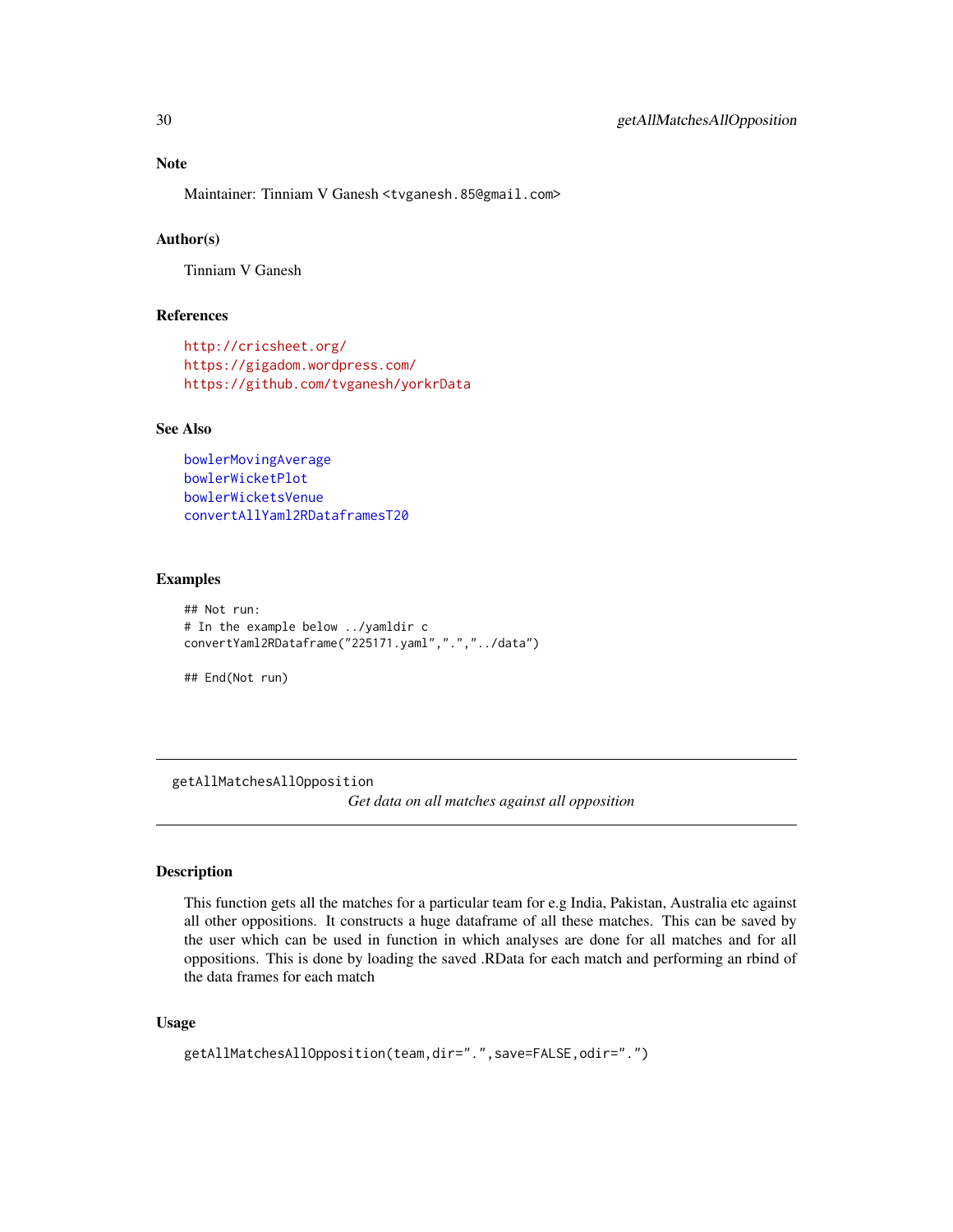# Arguments

| team | The team for which all matches and all opposition has to be obtained e.g. India,<br>Pakistan                                                                                                                                                             |
|------|----------------------------------------------------------------------------------------------------------------------------------------------------------------------------------------------------------------------------------------------------------|
| dir  | The input directory                                                                                                                                                                                                                                      |
| save | Default=FALSE. This parameter indicates whether the combined data frame<br>needs to be saved or not. It is recommended to save this large data frame as<br>the creation of this data frame takes a several seconds depending on the number<br>of matches |
| odir | The output directory                                                                                                                                                                                                                                     |
|      |                                                                                                                                                                                                                                                          |

# Value

match The combined data frame

# Note

Maintainer: Tinniam V Ganesh <tvganesh.85@gmail.com>

# Author(s)

Tinniam V Ganesh

#### References

<http://cricsheet.org/> <https://gigadom.wordpress.com/> <https://github.com/tvganesh/yorkrData>

# See Also

```
bowlerMovingAverage
bowlerWicketPlot
bowlerWicketsVenue
bowlerMeanRunsConceded
```
# Examples

```
## Not run:
# Get all matches for team India
getAllMatchesAllOpposition("India",dir="../data/",save=TRUE)
getAllMatchesAllOpposition("Australia",dir="./mysavedata/",save=TRUE)
```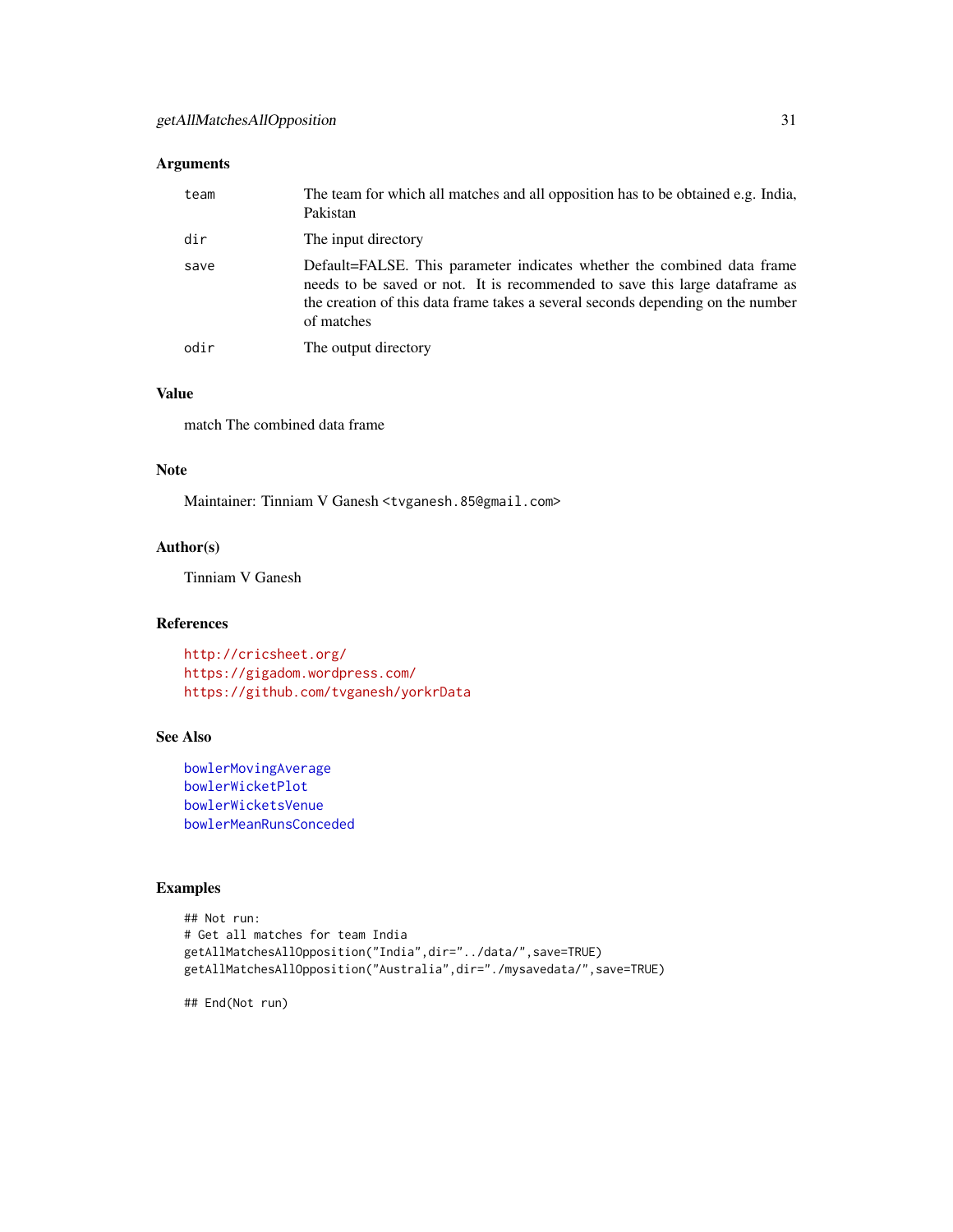```
getAllMatchesBetweenTeams
```
*Get data on all matches between 2 opposing teams*

#### Description

This function gets all the data on matches between opposing teams for e.g India-Pakistan, Englad-Australia, South Africa- Sri Lanka etc. It constructs a huge dataframe of all these matches. This can be saved by the user which can be used in function in which analyses are done for all matches between these teams. This is done by loading the saved .RData for each match and performing an rbind of the data frames for each match

#### Usage

```
getAllMatchesBetweenTeams(team1,team2,dir=".",save=FALSE,odir = ".")
```
#### Arguments

| team1 | One of the team in consideration e.g (India, Australia, England)                                                                                                                                                                                        |
|-------|---------------------------------------------------------------------------------------------------------------------------------------------------------------------------------------------------------------------------------------------------------|
| team2 | The other team for which matches are needed e.g( India, Sri Lanka, Pakistan)                                                                                                                                                                            |
| dir   | The input directory which has the RData files of matches between teams                                                                                                                                                                                  |
| save  | Default=FALSE. This parameter indicates whether the combined data frame<br>needs to be saved or not. It is recommended to save this large dataframe as<br>the creation of this data frame takes a several seconds depending on the number<br>of matches |
| odir  | The output directory                                                                                                                                                                                                                                    |

# Value

matches The combined data frame

# Note

Maintainer: Tinniam V Ganesh <tvganesh.85@gmail.com>

# Author(s)

Tinniam V Ganesh

#### References

<http://cricsheet.org/> <https://gigadom.wordpress.com/>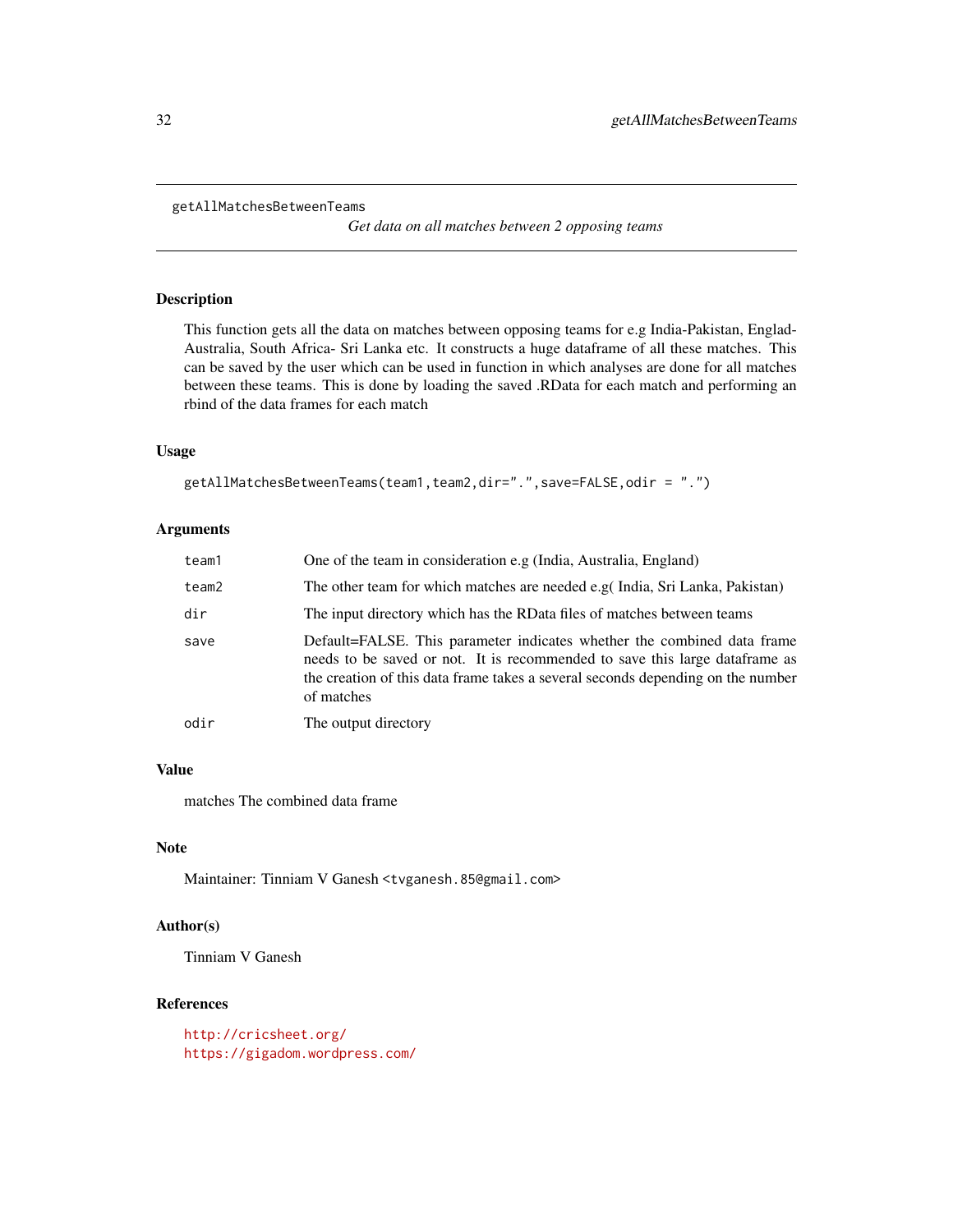# <span id="page-32-0"></span>getBatsmanDetails 33

# See Also

[bowlerMovingAverage](#page-19-1) [bowlerWicketPlot](#page-20-1) [bowlerWicketsVenue](#page-22-1) [getAllMatchesAllOpposition](#page-29-1)

# Examples

```
## Not run:
# Get all matches for team India
getAllMatchesAllOpposition("India",dir="../data/",save=TRUE)
getAllMatchesAllOpposition("Australia",dir="./mysavedata/",save=TRUE)
```
## End(Not run)

getBatsmanDetails *Get batting details of batsman from match*

# Description

This function gets the batting details of a batsman given the match data as a RData file

#### Usage

```
getBatsmanDetails(team,name,dir=".")
```
#### Arguments

| team | The team of the batsman e.g. India         |
|------|--------------------------------------------|
| name | Name of batsman                            |
| dir  | The directory where the source file exists |

#### Value

None

# Note

Maintainer: Tinniam V Ganesh <tvganesh.85@gmail.com>

# Author(s)

Tinniam V Ganesh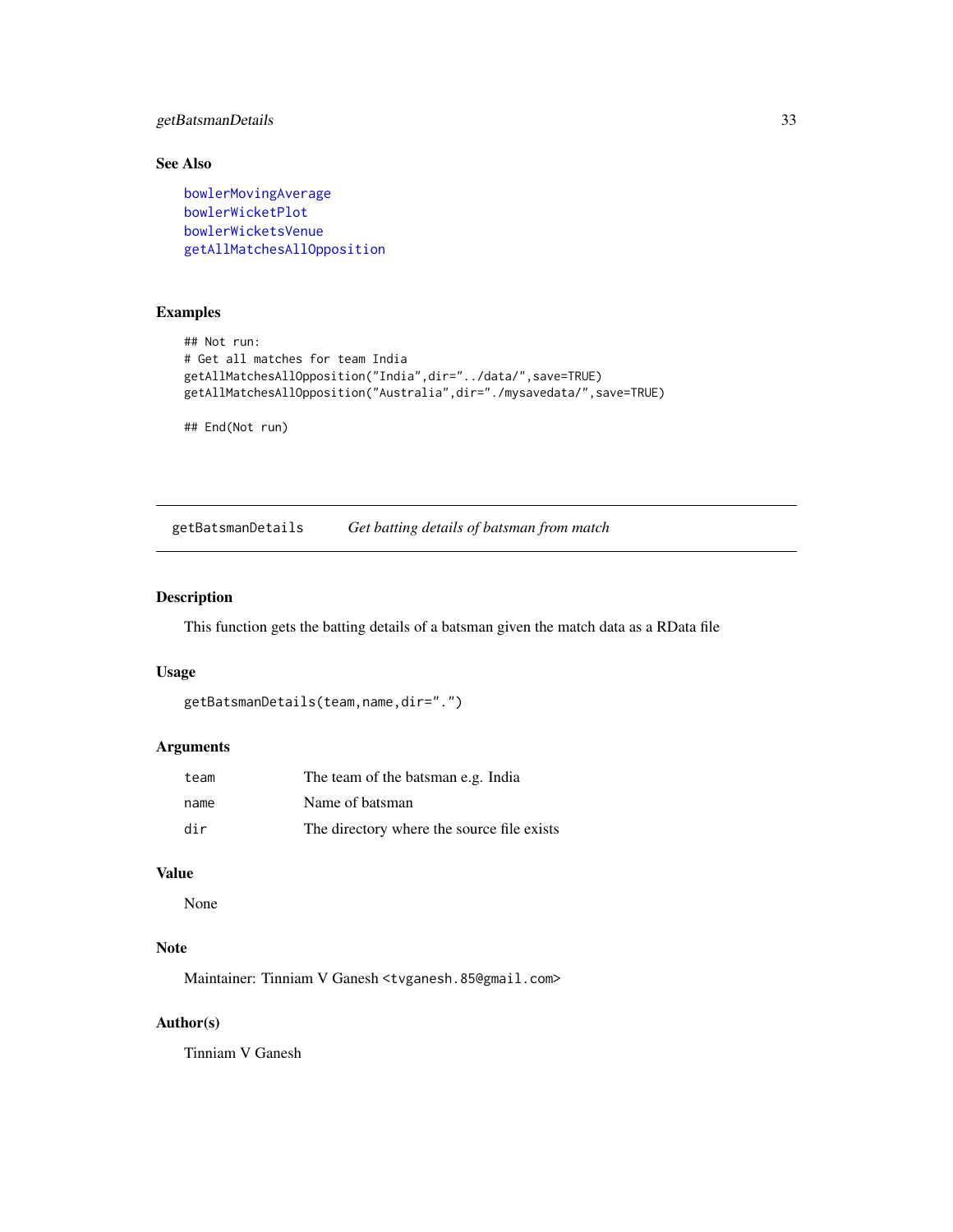# References

```
http://cricsheet.org/
https://gigadom.wordpress.com/
https://github.com/tvganesh/yorkrData
```
#### See Also

[batsmanRunsPredict](#page-9-1) [batsmanMovingAverage](#page-7-1) [bowlerWicketsVenue](#page-22-1) [bowlerMeanRunsConceded](#page-18-1)

#### Examples

```
## Not run:
getBatsmanDetails(team="India",name="Kohli",dir=pathToFile)
```
## End(Not run)

getBowlerWicketDetails

*Get the bowling details of a bowler*

#### Description

This function gets the bowling of a bowler (overs,maidens,runs,wickets,venue, opposition)

# Usage

```
getBowlerWicketDetails(team,name,dir=".")
```
#### Arguments

| team | The team to which the bowler belongs |
|------|--------------------------------------|
| name | The name of the bowler               |
| dir  | The source directory of the data     |

#### Value

dataframe The dataframe of bowling performance

# Note

Maintainer: Tinniam V Ganesh <tvganesh.85@gmail.com>

<span id="page-33-0"></span>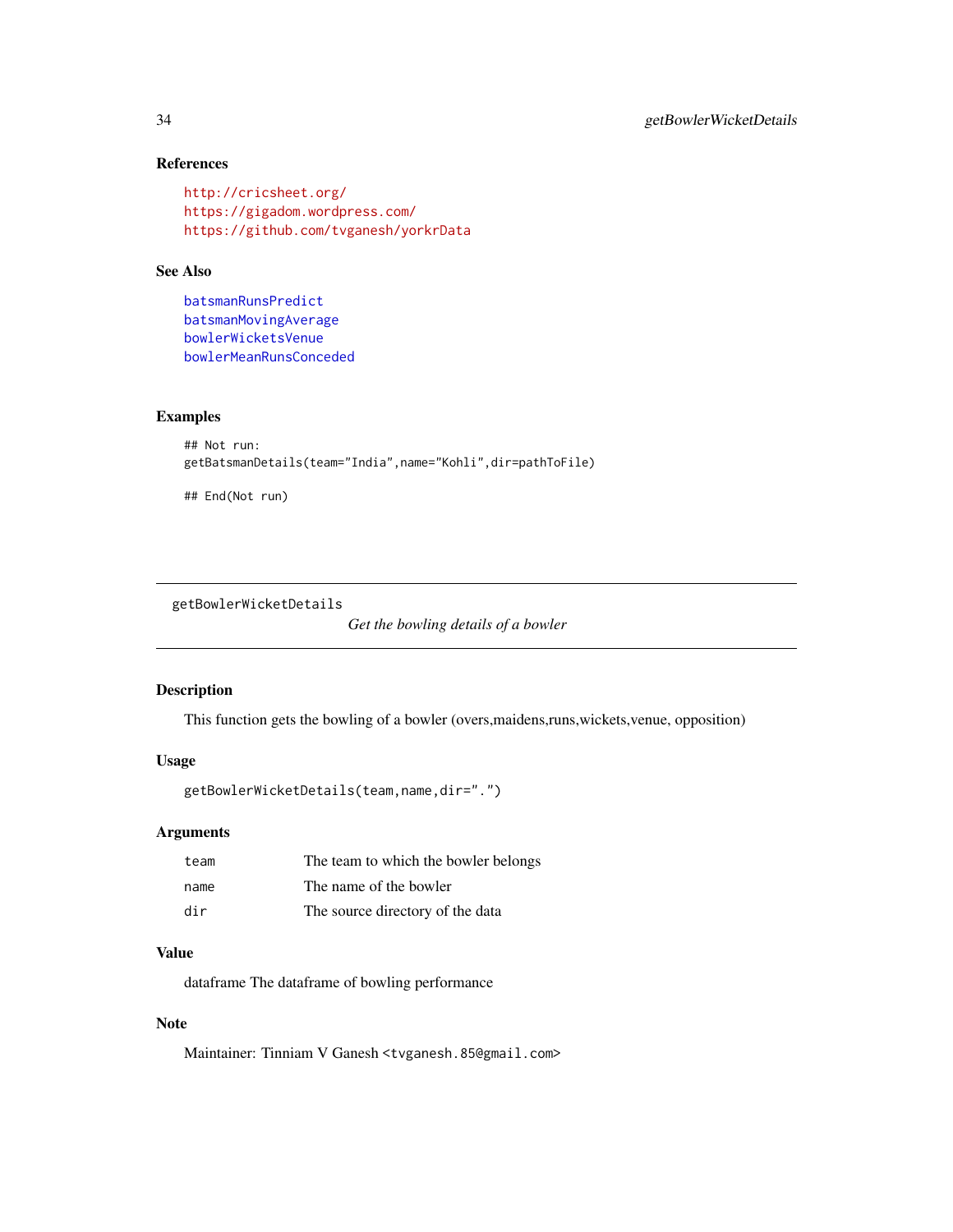# <span id="page-34-0"></span>getDeliveryWickets 35

#### Author(s)

Tinniam V Ganesh

#### References

<http://cricsheet.org/> <https://gigadom.wordpress.com/> <https://github.com/tvganesh/yorkrData>

#### See Also

[bowlerMovingAverage](#page-19-1) [getTeamBowlingDetails](#page-38-1) [bowlerMeanRunsConceded](#page-18-1) [teamBowlersWicketRunsOppnAllMatches](#page-97-1)

#### Examples

```
## Not run:
# Get the bowling details of bowlers of a team e.g. India. This is saved as a dataframe
c <- getTeamBowlingDetails("India",dir="../data",save=TRUE)
#Get the bowler details from this overall data frame
jadeja <- getBowlerWicketDetails(team="India",name="Jadeja",dir=".")
# The dataframe from the above call is used in many functions
#bowlerMeanEconomyRate(jadeja,"RA Jadeja")
## End(Not run)
```
getDeliveryWickets *Get datframe of deliveries bowled and wickets taken*

#### Description

This function creates a data frame of deliveries bowled and wickets taken. This data frame is then used by bowlerWktsPredict to predict the number of deliveries to wickets taken

#### Usage

```
getDeliveryWickets(team,dir=".",name,save=FALSE)
```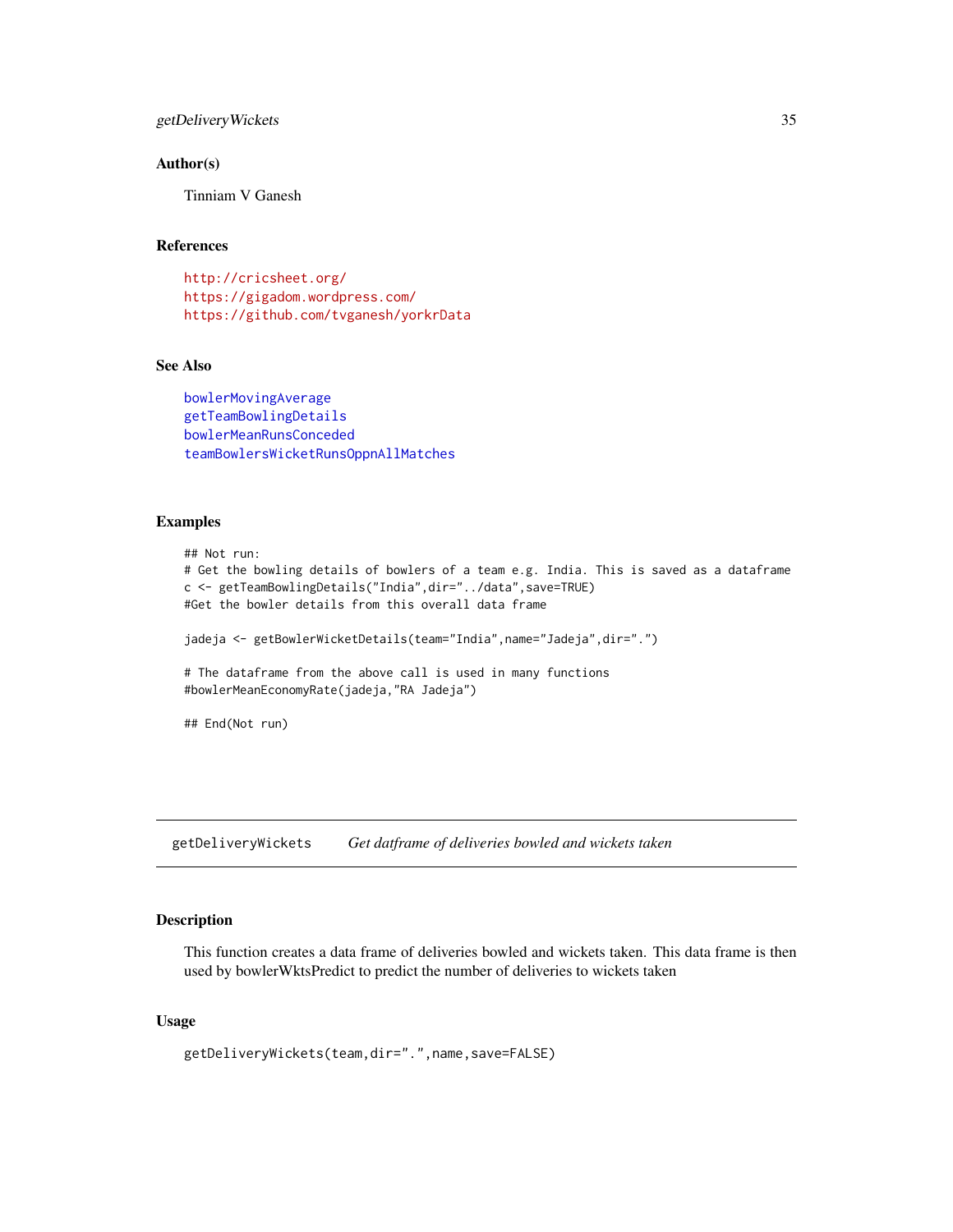# Arguments

| team | The team for which dataframe is to be obtained             |
|------|------------------------------------------------------------|
| dir  | The source directory in which the match .RData files exist |
| name | The name of the bowler                                     |
| save | Whether the data frame needs to be saved to a file or nor  |

# Value

dataframe The dataframe of delivery wickets

#### Note

Maintainer: Tinniam V Ganesh <tvganesh.85@gmail.com>

# Author(s)

Tinniam V Ganesh

#### References

<http://cricsheet.org/> <https://gigadom.wordpress.com/> <https://github.com/tvganesh/yorkrData>

# See Also

```
bowlerMovingAverage
getTeamBowlingDetails
bowlerWktsPredict
teamBowlersWicketRunsOppnAllMatches
```
#### Examples

```
## Not run:
# Create a data frame of deliveries to wickets from the stored .RData files
jadeja1 <- getDeliveryWickets(team="India",dir="../data",name="Jadeja",save=FALSE)
# Use this to create a classification tree of deliveries to wickets
```

```
bowlerWktsPredict(jadeja1,"RA Jadeja")
```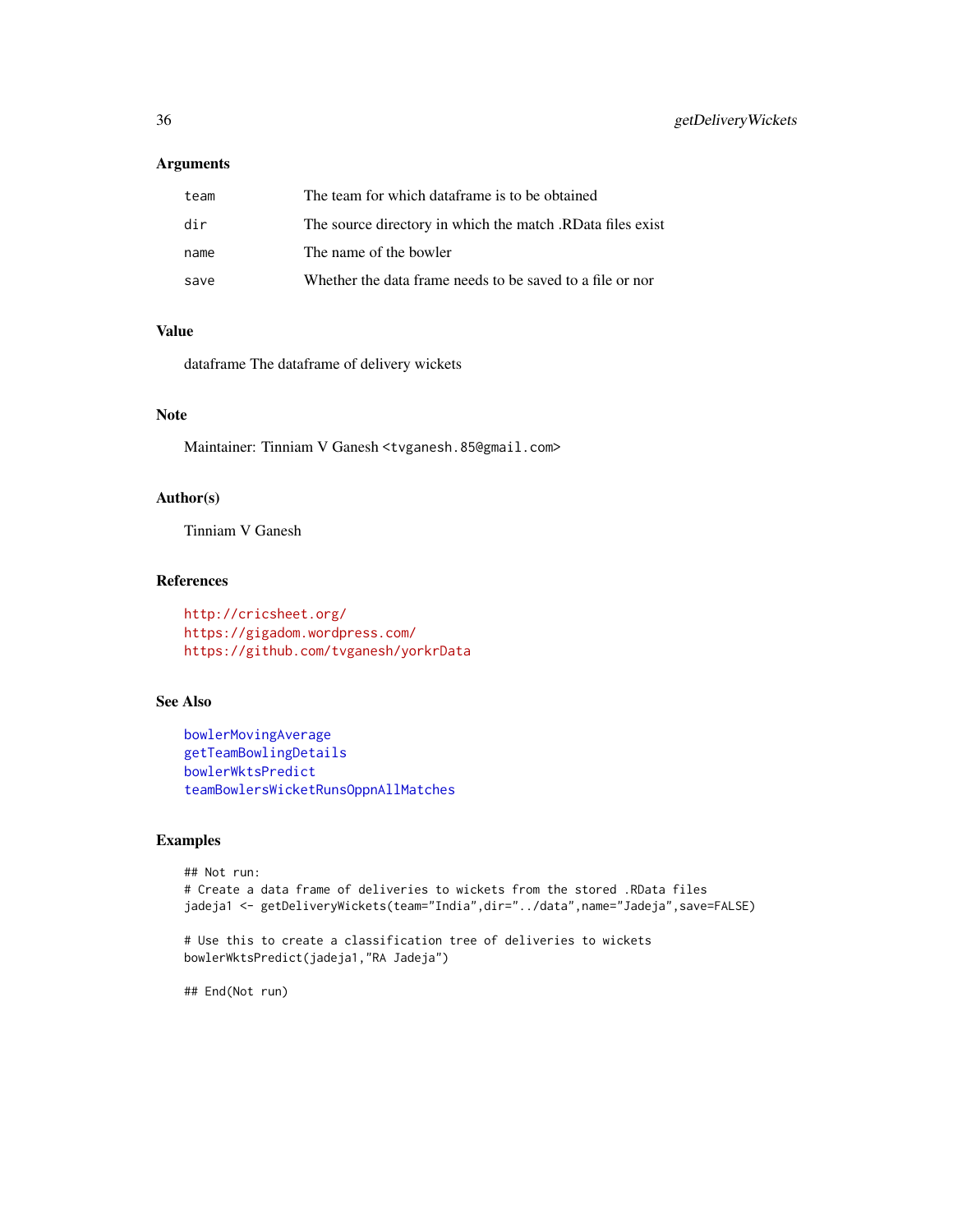getMatchDetails *Get match details of 2 countries*

#### Description

This function gets the details of a matc palyed between 2 countries from the saved RData files and returns a dataframe

#### Usage

```
getMatchDetails(team1,team2,date,dir=".")
```
# Arguments

| team1 | The 1st team in the match                                |
|-------|----------------------------------------------------------|
| team2 | The 2nd team in the matcj                                |
| date  | The date on which the match was played                   |
| dir   | The source directory of the RData files with all matches |

#### Value

match The dataframe of the match

#### Note

Maintainer: Tinniam V Ganesh <tvganesh.85@gmail.com>

### Author(s)

Tinniam V Ganesh

# References

<http://cricsheet.org/> <https://gigadom.wordpress.com/> <https://github.com/tvganesh/yorkrData>

# See Also

```
getBatsmanDetails
getBowlerWicketDetails
getTeamBattingDetails
getTeamBowlingDetails
```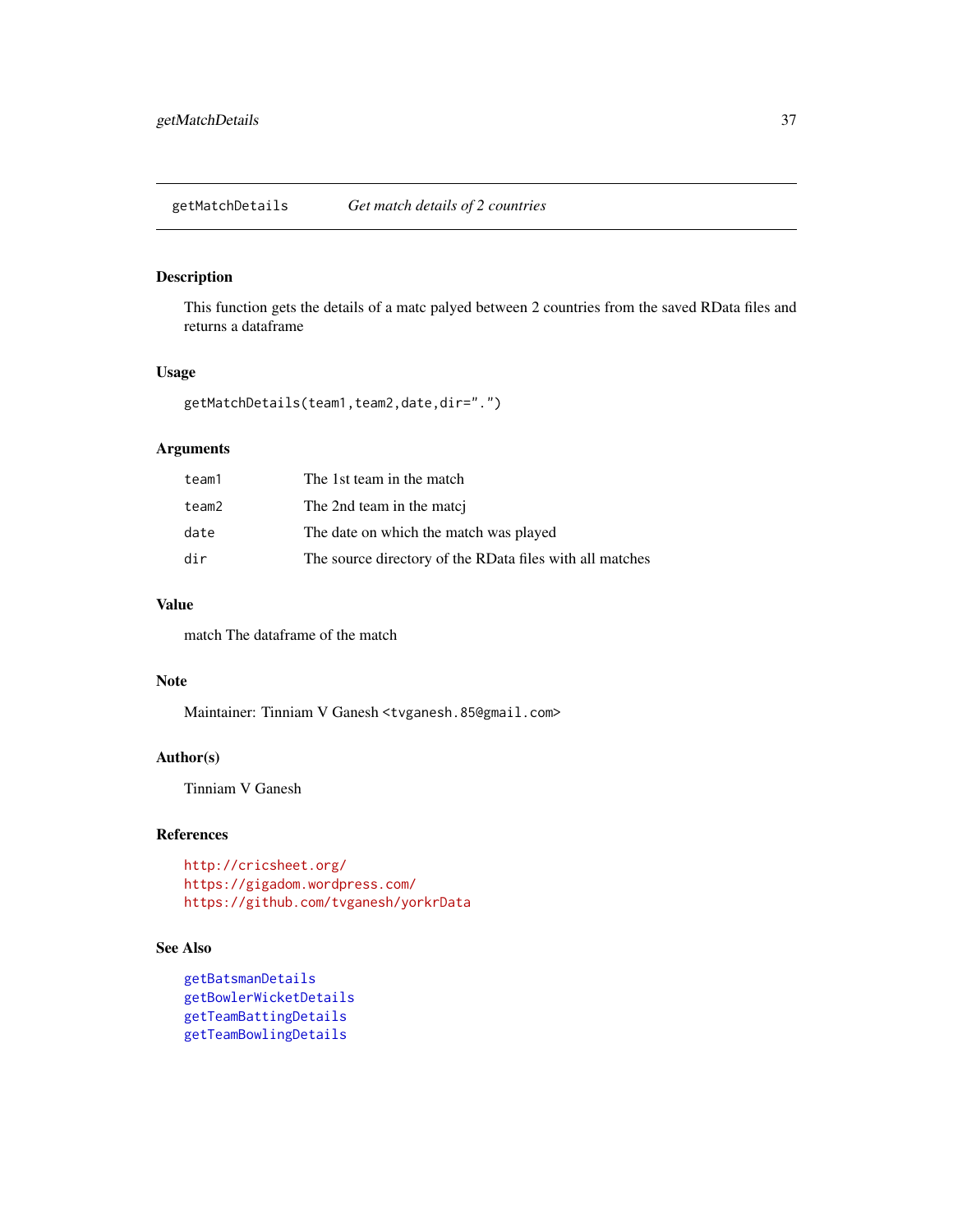#### Examples

```
## Not run:
# convertAllYaml2RDataframes() & convertYaml2RDataframe convert yaml files
# to data frame and store as RData
# We have to point to this directory for the call below
a <- getMatchDetails("England","Pakistan","2006-09-05",dir="../data")
# Use this to create a classification tree of deliveries to wickets
bowlerWktsPredict(jadeja1,"RA Jadeja")
## End(Not run)
```
<span id="page-37-0"></span>getTeamBattingDetails *Get team batting details*

## Description

This function gets the batting details of a team in all matchs against all oppositions. This gets all the details of the batsmen balls faced,4s,6s,strikerate, runs, venue etc. This function is then used for analyses of batsmen. This function calls teamBattingPerfDetails()

#### Usage

```
getTeamBattingDetails(team,dir=".",save=FALSE,odir=".")
```
#### Arguments

| team | The team for which batting details is required                                                                                                           |
|------|----------------------------------------------------------------------------------------------------------------------------------------------------------|
| dir  | The source directory                                                                                                                                     |
| save | Whether the data frame needs to be saved as RData or not. It is recommended<br>to set save=TRUE as the data can be used for a lot of analyses of batsmen |
| odir | The output directory to store saved files                                                                                                                |

#### Value

battingDetails The dataframe with the batting details

# Note

Maintainer: Tinniam V Ganesh <tvganesh.85@gmail.com>

### Author(s)

Tinniam V Ganesh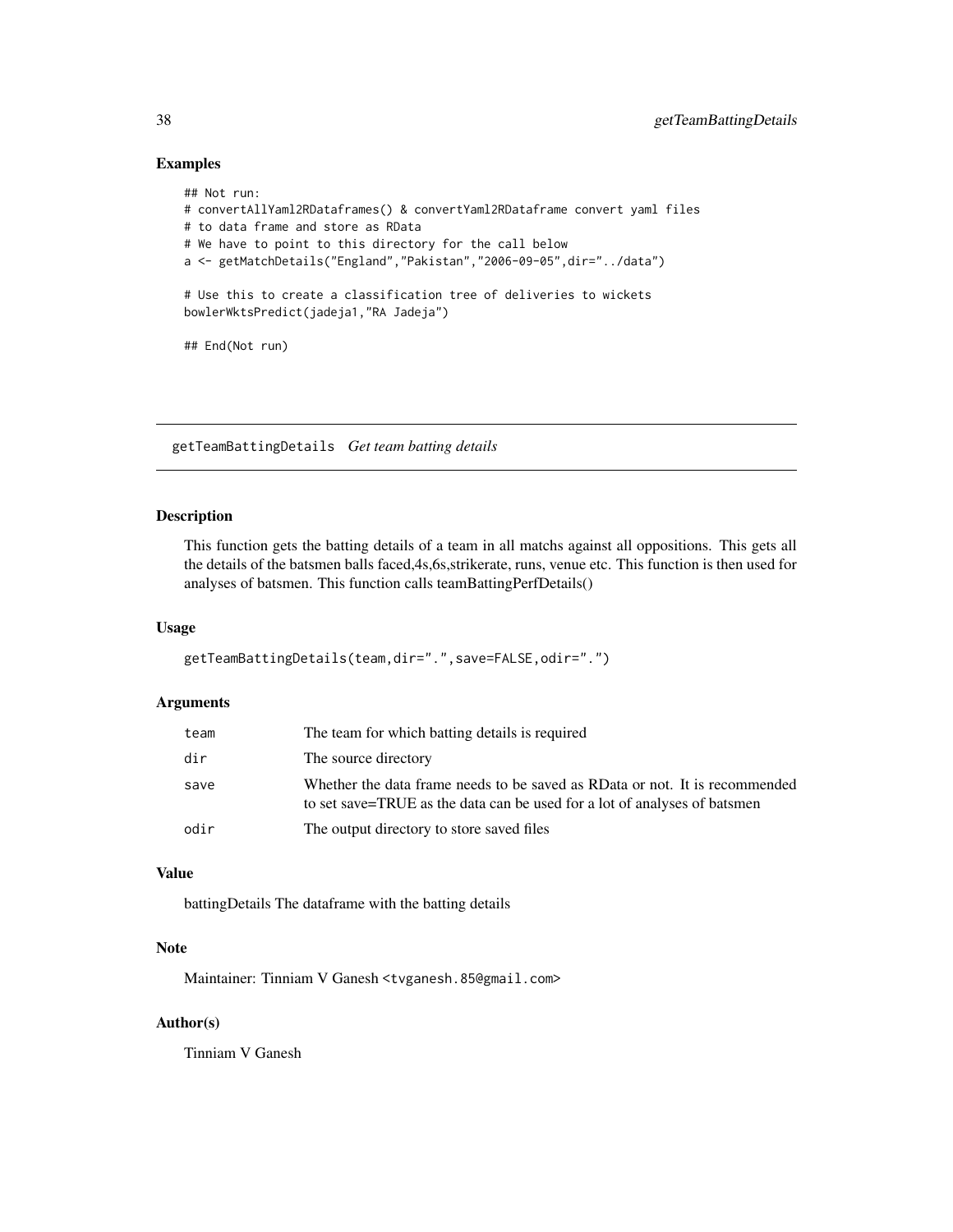## getTeamBowlingDetails 39

## References

```
http://cricsheet.org/
https://gigadom.wordpress.com/
https://github.com/tvganesh/yorkrData
```
#### See Also

```
getBatsmanDetails
getBowlerWicketDetails
batsmanDismissals
getTeamBowlingDetails
```
#### Examples

```
## Not run:
a <- getTeamBattingDetails("India",dir="../data", save=TRUE)
## End(Not run)
```
<span id="page-38-0"></span>getTeamBowlingDetails *Get the team bowling details*

### Description

This function gets the bowling details of a team in all matchs against all oppositions. This gets all the details of the bowlers for e.g deliveries, maidens, runs, wickets, venue, date, winner ec

#### Usage

```
getTeamBowlingDetails(team,dir=".",save=FALSE, odir=".")
```
### Arguments

| team | The team for which detailed bowling info is required                                                                                                     |
|------|----------------------------------------------------------------------------------------------------------------------------------------------------------|
| dir  | The source directory of RData files obtained with convertAllYaml2RDataframes()                                                                           |
| save | Whether the data frame needs to be saved as RData or not. It is recommended<br>to set save=TRUE as the data can be used for a lot of analyses of batsmen |
| odir | The output directory                                                                                                                                     |

# Value

bowlingDetails The dataframe with the bowling details

#### Note

Maintainer: Tinniam V Ganesh <tvganesh.85@gmail.com>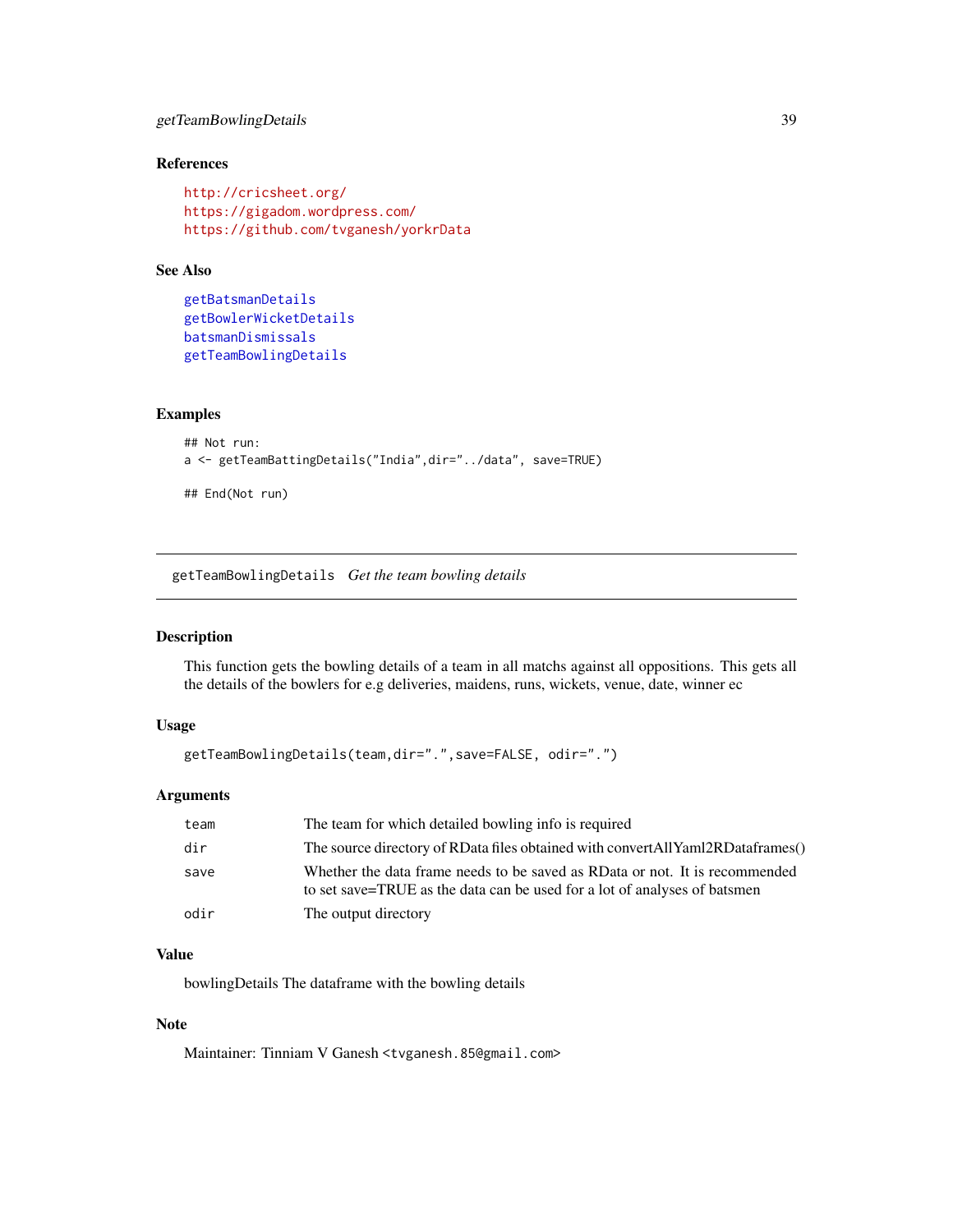## Author(s)

Tinniam V Ganesh

#### References

```
http://cricsheet.org/
https://gigadom.wordpress.com/
https://github.com/tvganesh/yorkrData
```
#### See Also

```
getBatsmanDetails
getBowlerWicketDetails
batsmanDismissals
getTeamBattingDetails
```
# Examples

```
## Not run:
a <- getTeamBowlingDetails("India",dir="../data",save=TRUE,odir=".")
## End(Not run)
```
matchWormGraph *Plot the match worm graph*

## Description

This function plots the match worm graph between 2 teams in a match

#### Usage

```
matchWormGraph(match,t1,t2)
```
## Arguments

| match | The dataframe of the match |
|-------|----------------------------|
| $+1$  | The 1st team of the match  |
| $+2$  | the 2nd team in the match  |

#### Value

none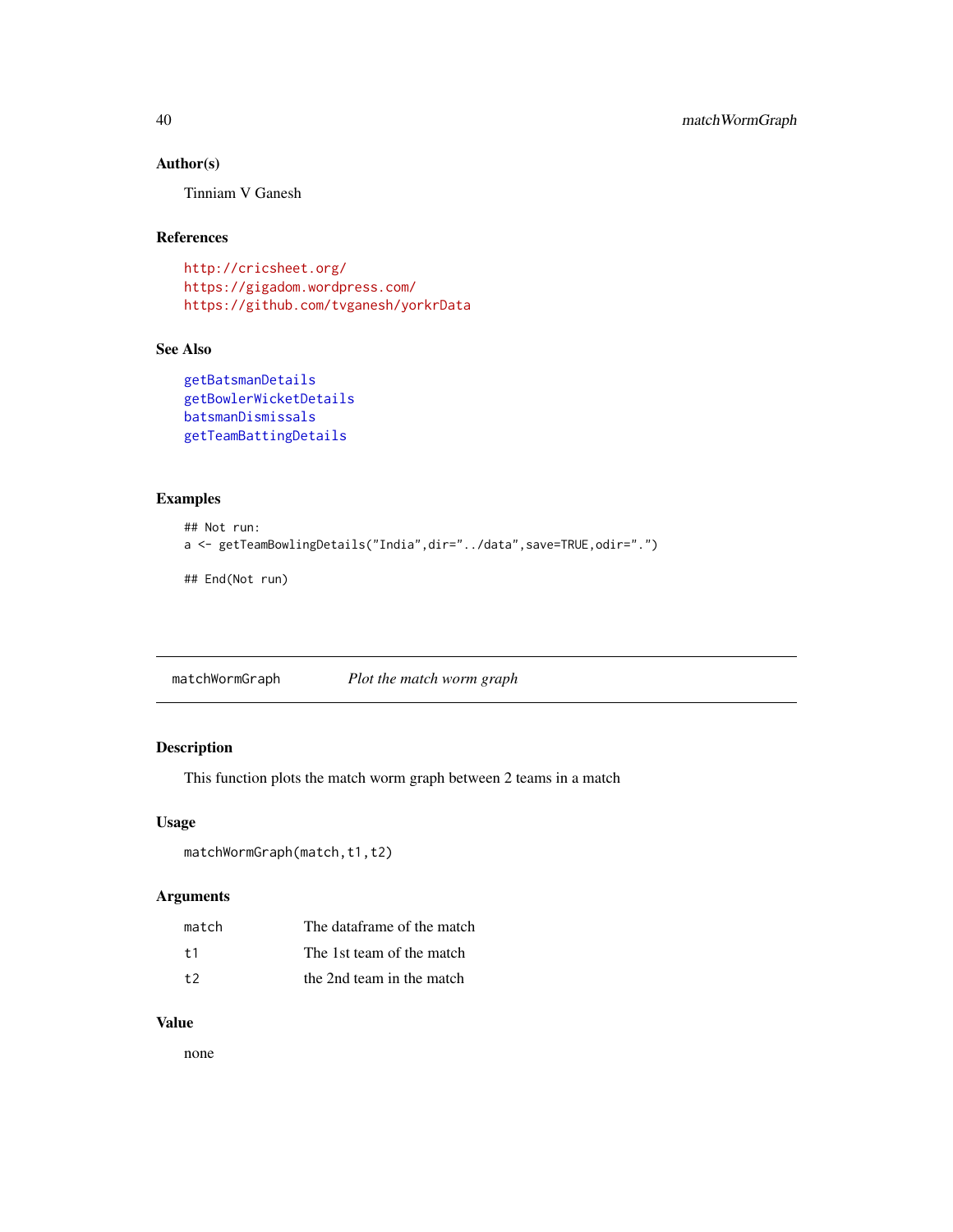## parse YamlOver 41

# Note

Maintainer: Tinniam V Ganesh <tvganesh.85@gmail.com>

#### Author(s)

Tinniam V Ganesh

## References

```
http://cricsheet.org/
https://gigadom.wordpress.com/
https://github.com/tvganesh/yorkrData
```
#### See Also

```
getBatsmanDetails
getBowlerWicketDetails
batsmanDismissals
getTeamBattingDetails
```
### Examples

```
## Not run:
#Get the match details
a <- getMatchDetails("England","Pakistan","2006-09-05",dir="../temp")
# Plot tne match worm plot
matchWormGraph(a,'England',"Pakistan")
## End(Not run)
```
parseYamlOver *Parse yaml file and convert to dataframe*

## Description

This function parses the yaml file and converts it into a data frame. This is an internal function and is used by convertAllYaml2RDataframes() & convertYaml2RDataframe()

#### Usage

parseYamlOver(match,s,ateam,delivery,meta)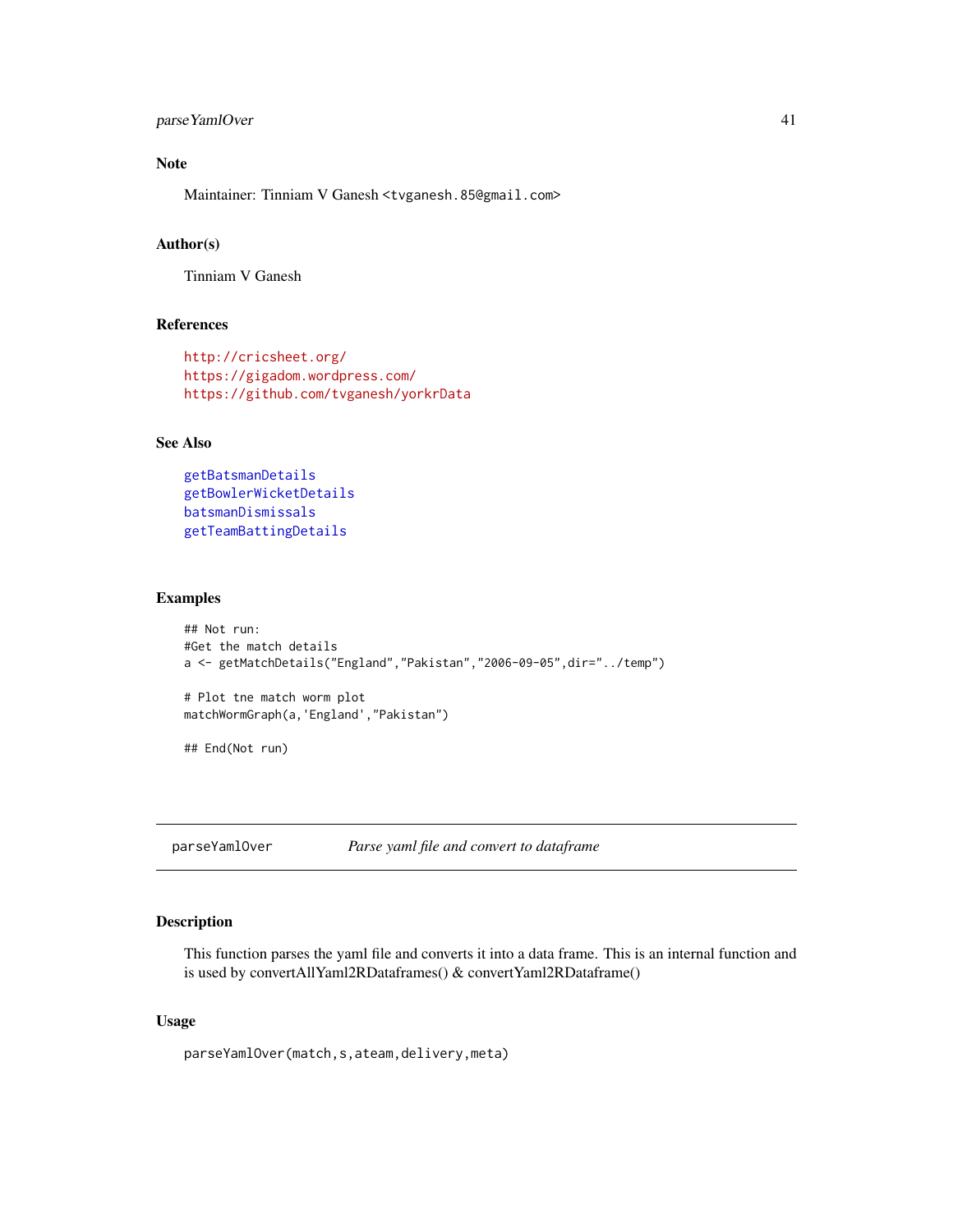# Arguments

| match    | The dataframe of the match        |
|----------|-----------------------------------|
| -S       | The string with the delivery      |
| ateam    | The team                          |
| delivery | The delivery of the over          |
| meta     | The meta information of the match |

#### Value

overs The dataframe of overs

# Note

Maintainer: Tinniam V Ganesh <tvganesh.85@gmail.com>

### Author(s)

Tinniam V Ganesh

#### References

```
http://cricsheet.org/
https://gigadom.wordpress.com/
https://github.com/tvganesh/yorkrData
```
## See Also

```
getBatsmanDetails
getBowlerWicketDetails
batsmanDismissals
getTeamBattingDetails
```
## Examples

## Not run: # Parse the yaml over

## End(Not run)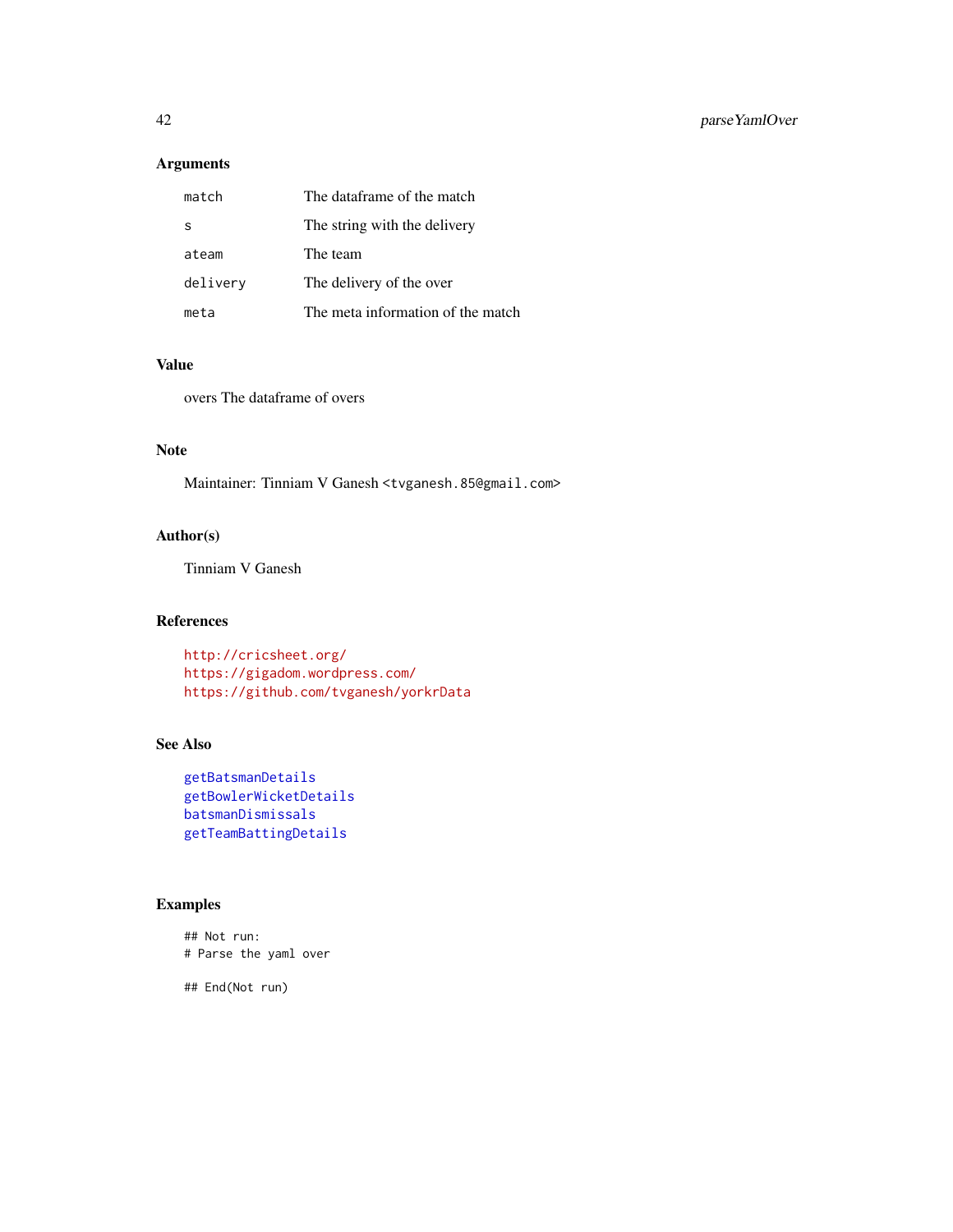plotWinLossBetweenTeams

*Plot wins for each team*

#### Description

This function computes and plots number of wins for each team in all their encounters. The plot includes the number of wins byteam1 each team and the matches with no result

#### Usage

```
plotWinLossBetweenTeams(team1,team2,dir=".")
```
## Arguments

| team1 | The 1st team                            |
|-------|-----------------------------------------|
| team2 | The 2nd team                            |
| dir   | The source directory of teh RData files |

#### Value

None

## Note

Maintainer: Tinniam V Ganesh <tvganesh.85@gmail.com>

### Author(s)

Tinniam V Ganesh

#### References

```
http://cricsheet.org/
https://gigadom.wordpress.com/
https://github.com/tvganesh/yorkrData
```
### See Also

```
batsmanFoursSixes
batsmanRunsVsDeliveries
batsmanRunsVsStrikeRate
```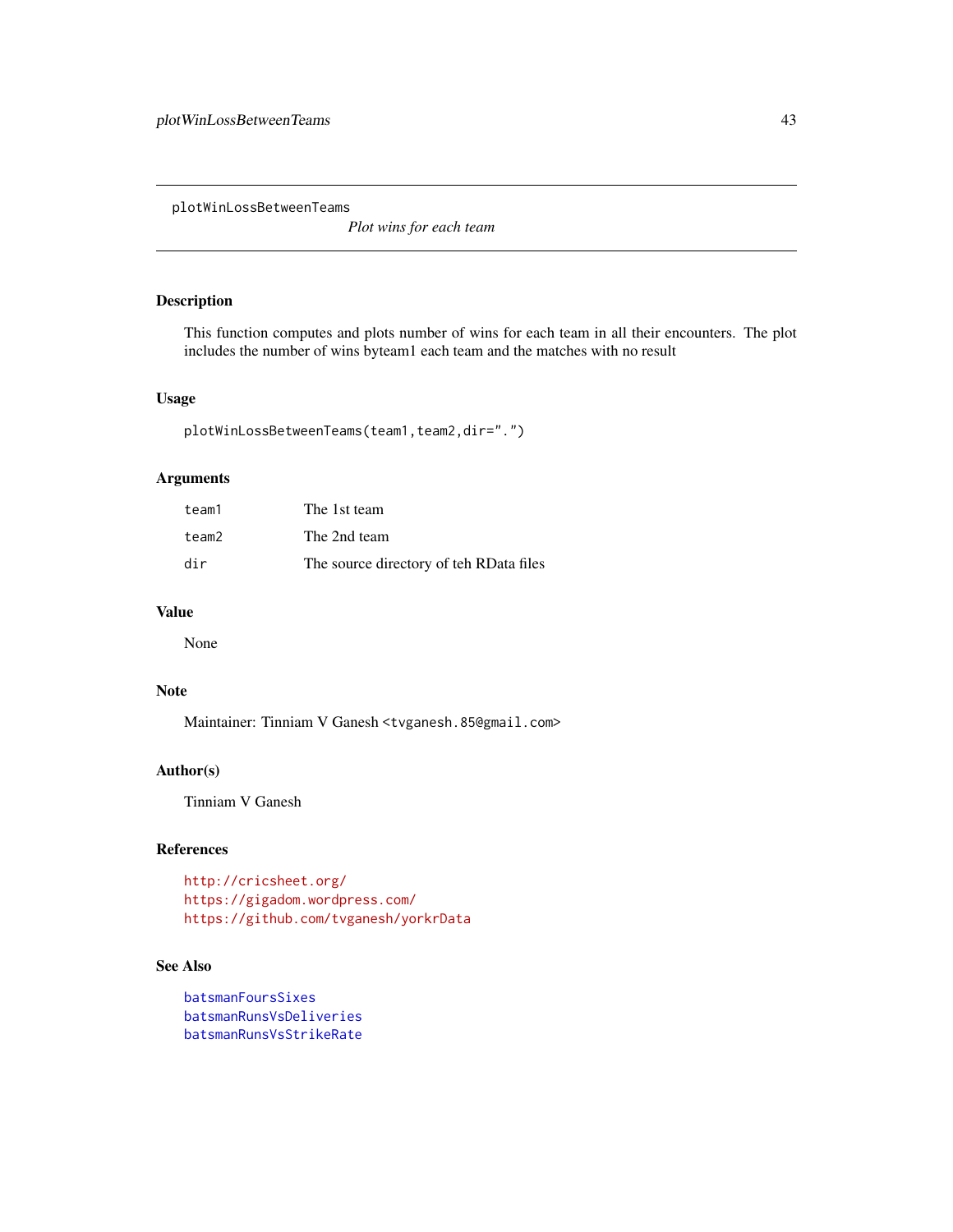### Examples

```
## Not run:
```

```
plotWinLossBetweenTeams(team1="India",team2="Australia",dir=pathToFile)
batsmanDismissals(kohli,"Kohli")
```
## End(Not run)

rankBBLBatsmen *Ranks the BBL batsmen*

# Description

This function creates a single datframe of all BBL batsmen and then ranks them

#### Usage

```
rankBBLBatsmen(dir='.',odir=".",minMatches=50)
```
#### Arguments

| dir        | The input directory  |
|------------|----------------------|
| odir       | The output directory |
| minMatches | Minimum matches      |

#### Value

The ranked BBL batsmen

#### Note

Maintainer: Tinniam V Ganesh <tvganesh.85@gmail.com>

#### Author(s)

Tinniam V Ganesh

# References

<http://cricsheet.org/> <https://gigadom.wordpress.com/> <https://github.com/tvganesh/yorkrData>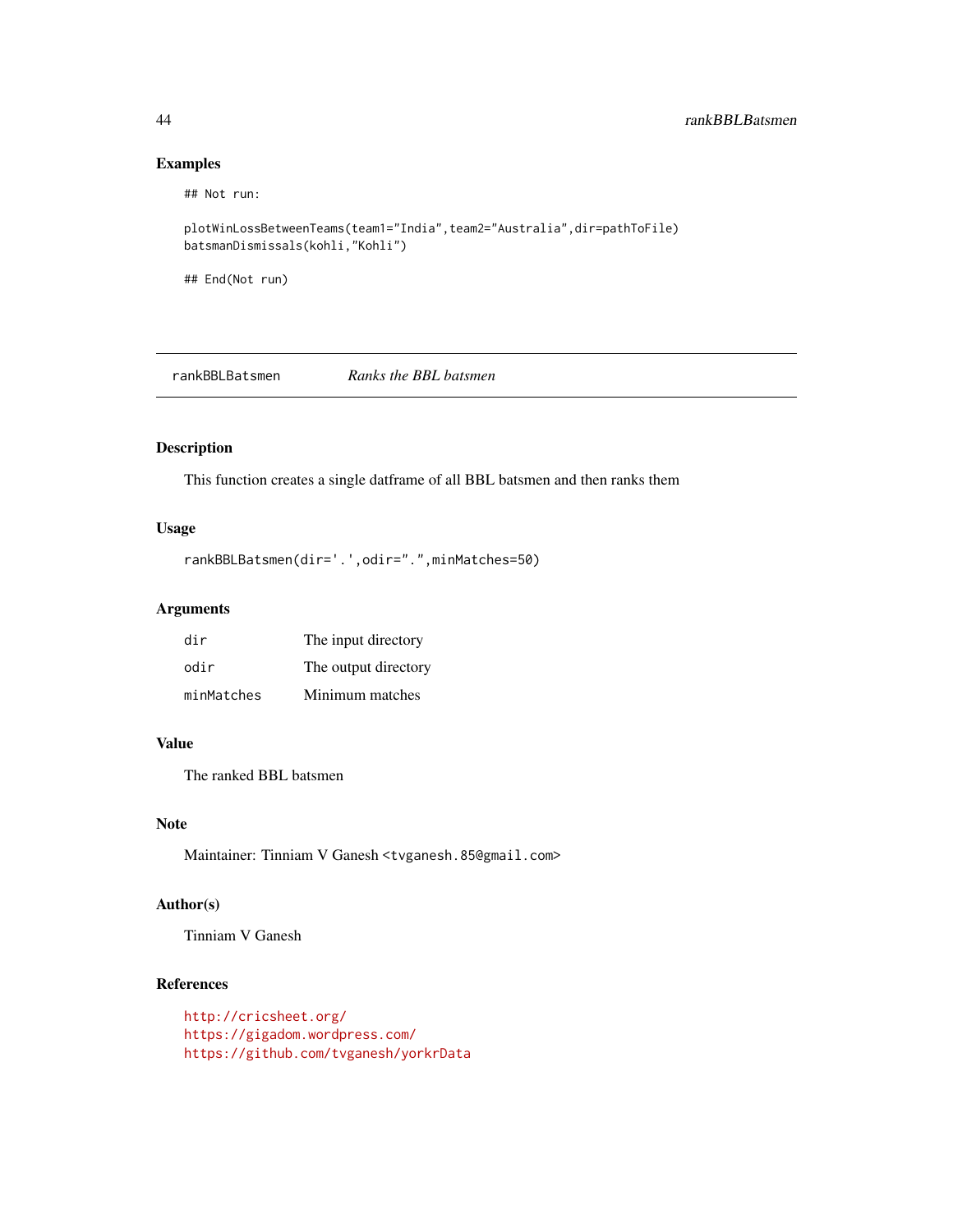#### rankBBLBowlers 45

# See Also

```
rankIPLBowlers
rankODIBowlers
rankODIBatsmen
rankT20Batsmen
rankT20Bowlers
```
## Examples

```
## Not run:
#
bblBatsmanRank <- rankBBLBatsmen()
## End(Not run)
```
rankBBLBowlers *Ranks the BBL bowlers*

## Description

This function creates a single datframe of all BBL bowlers and then ranks them

#### Usage

```
rankBBLBowlers(dir='.',odir=".",minMatches=20)
```
#### Arguments

| dir        | The input directory  |
|------------|----------------------|
| odir       | The output directory |
| minMatches | Minimum matches      |

# Value

The ranked BBL bowlers

# Note

Maintainer: Tinniam V Ganesh <tvganesh.85@gmail.com>

# Author(s)

Tinniam V Ganesh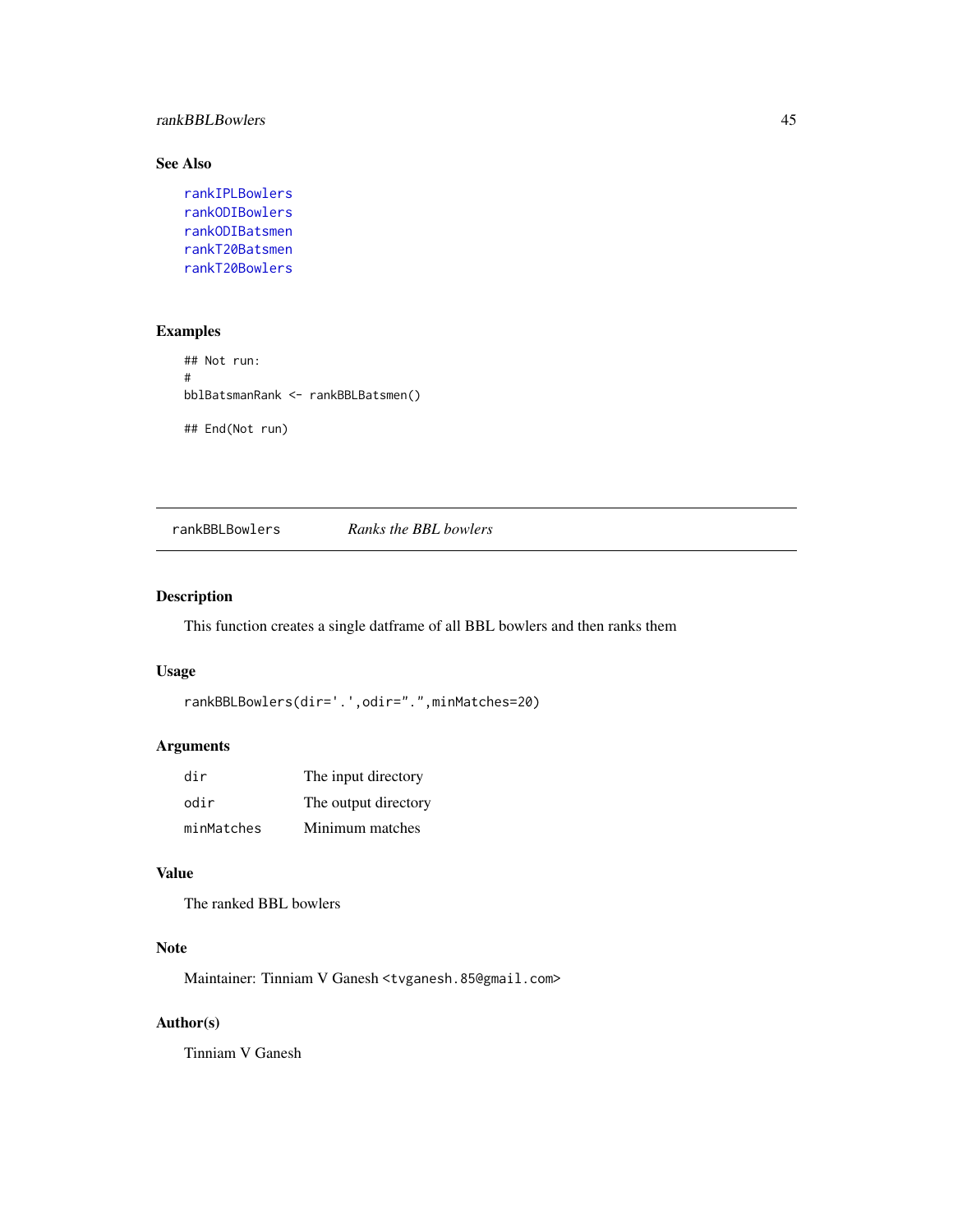## References

```
http://cricsheet.org/
https://gigadom.wordpress.com/
https://github.com/tvganesh/yorkrData
```
#### See Also

```
rankIPLBatsmen
rankODIBowlers
rankODIBatsmen
rankT20Batsmen
rankT20Bowlers
```
## Examples

```
## Not run:
#
bblBowlersRank <- rankBBLBowlers()
## End(Not run)
```
<span id="page-45-0"></span>rankIPLBatsmen *Ranks the IPL batsmen*

#### Description

This function creates a single datframe of all IPL batsmen and then ranks them

#### Usage

```
rankIPLBatsmen(dir='.',odir=".",minMatches=50)
```
#### Arguments

| dir        | The input directory  |
|------------|----------------------|
| odir       | The output directory |
| minMatches | Minimum matches      |

# Value

The ranked IPL batsmen

### Note

Maintainer: Tinniam V Ganesh <tvganesh.85@gmail.com>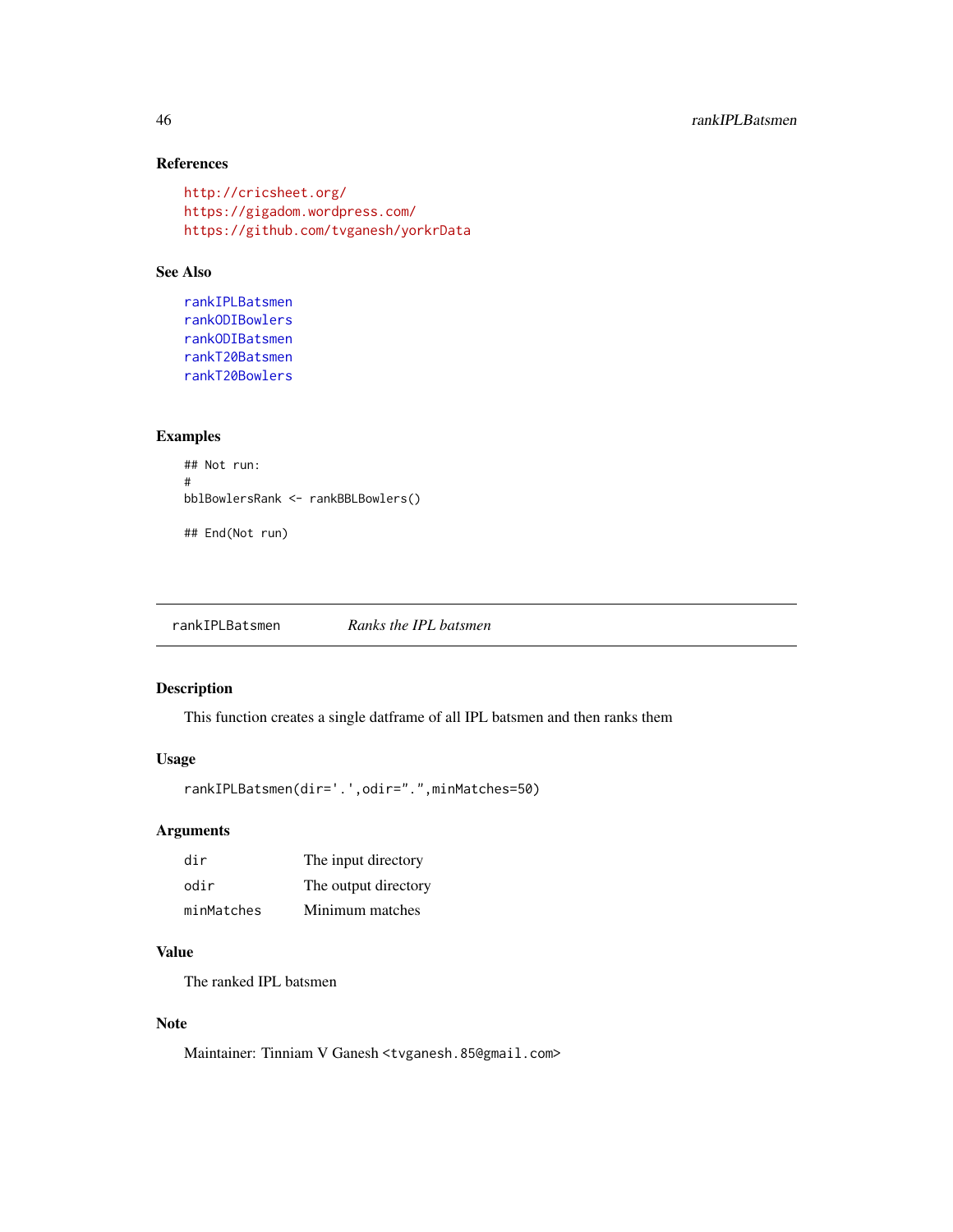#### rankIPLBowlers 47

# Author(s)

Tinniam V Ganesh

#### References

<http://cricsheet.org/> <https://gigadom.wordpress.com/> <https://github.com/tvganesh/yorkrData>

# See Also

```
rankIPLBowlers
rankODIBowlers
rankODIBatsmen
rankT20Batsmen
rankT20Bowlers
```
## Examples

```
## Not run:
#
iplBatsmanRank <- rankIPLBatsmen()
## End(Not run)
```
<span id="page-46-0"></span>rankIPLBowlers *Ranks the IPL bowlers*

#### Description

This function creates a single datframe of all IPL bowlers and then ranks them

### Usage

```
rankIPLBowlers(dir='.',odir=".",minMatches=20)
```
## Arguments

| dir        | The input directory  |
|------------|----------------------|
| odir       | The output directory |
| minMatches | Minimum matches      |

### Value

The ranked IPL batsmen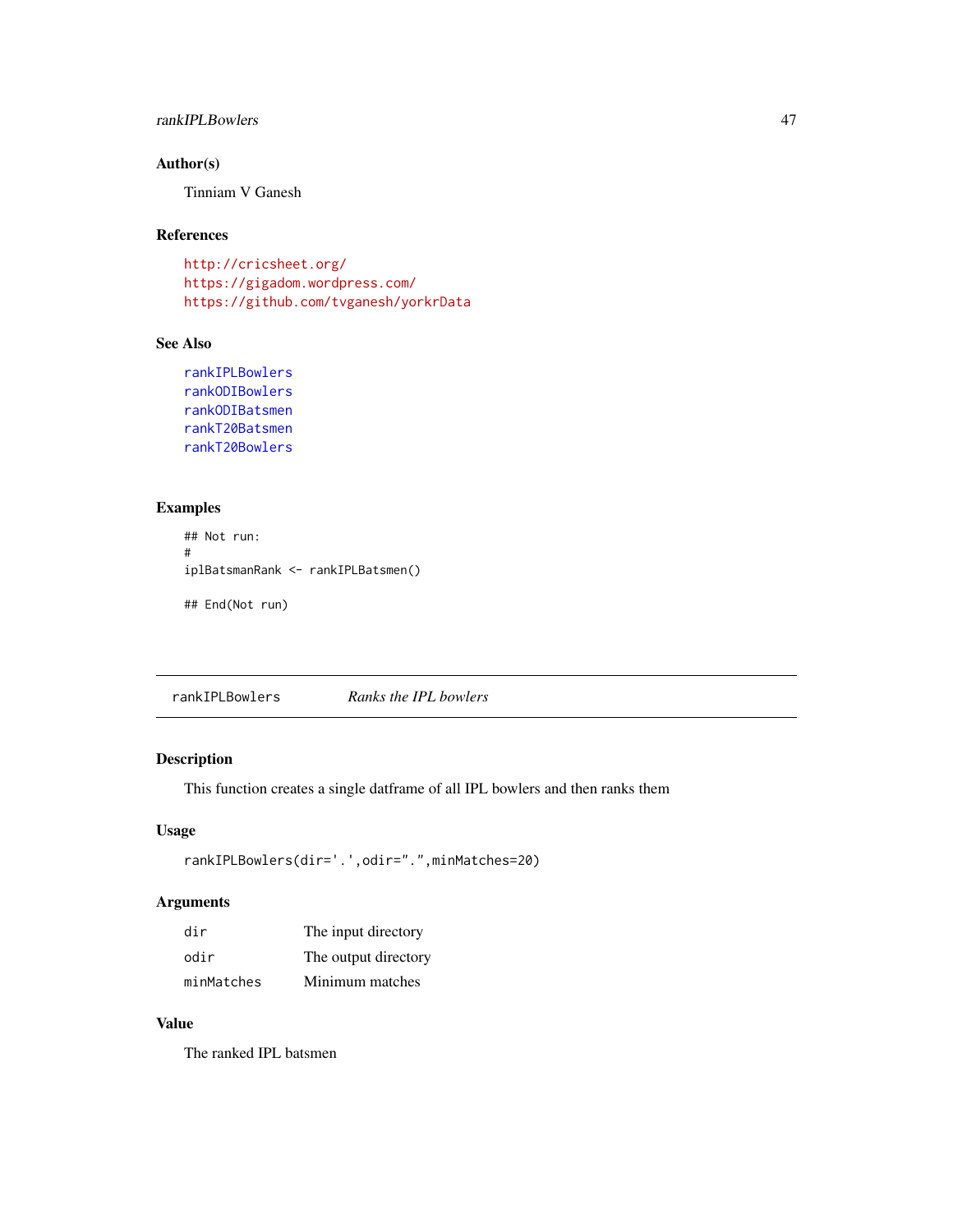# Note

Maintainer: Tinniam V Ganesh <tvganesh.85@gmail.com>

## Author(s)

Tinniam V Ganesh

## References

```
http://cricsheet.org/
https://gigadom.wordpress.com/
https://github.com/tvganesh/yorkrData
```
#### See Also

```
rankIPLBatsmen
rankODIBowlers
rankODIBatsmen
rankT20Batsmen
rankT20Bowlers
```
#### Examples

```
## Not run:
#
iplBowlersRank <- rankIPLBowlers()
## End(Not run)
```
rankNTBBatsmen *Ranks the NTB batsmen*

## Description

This function creates a single datframe of all NTB batsmen and then ranks them

#### Usage

rankNTBBatsmen(dir='.',odir=".",minMatches=50)

| dir        | The input directory  |
|------------|----------------------|
| odir       | The output directory |
| minMatches | Minimum matches      |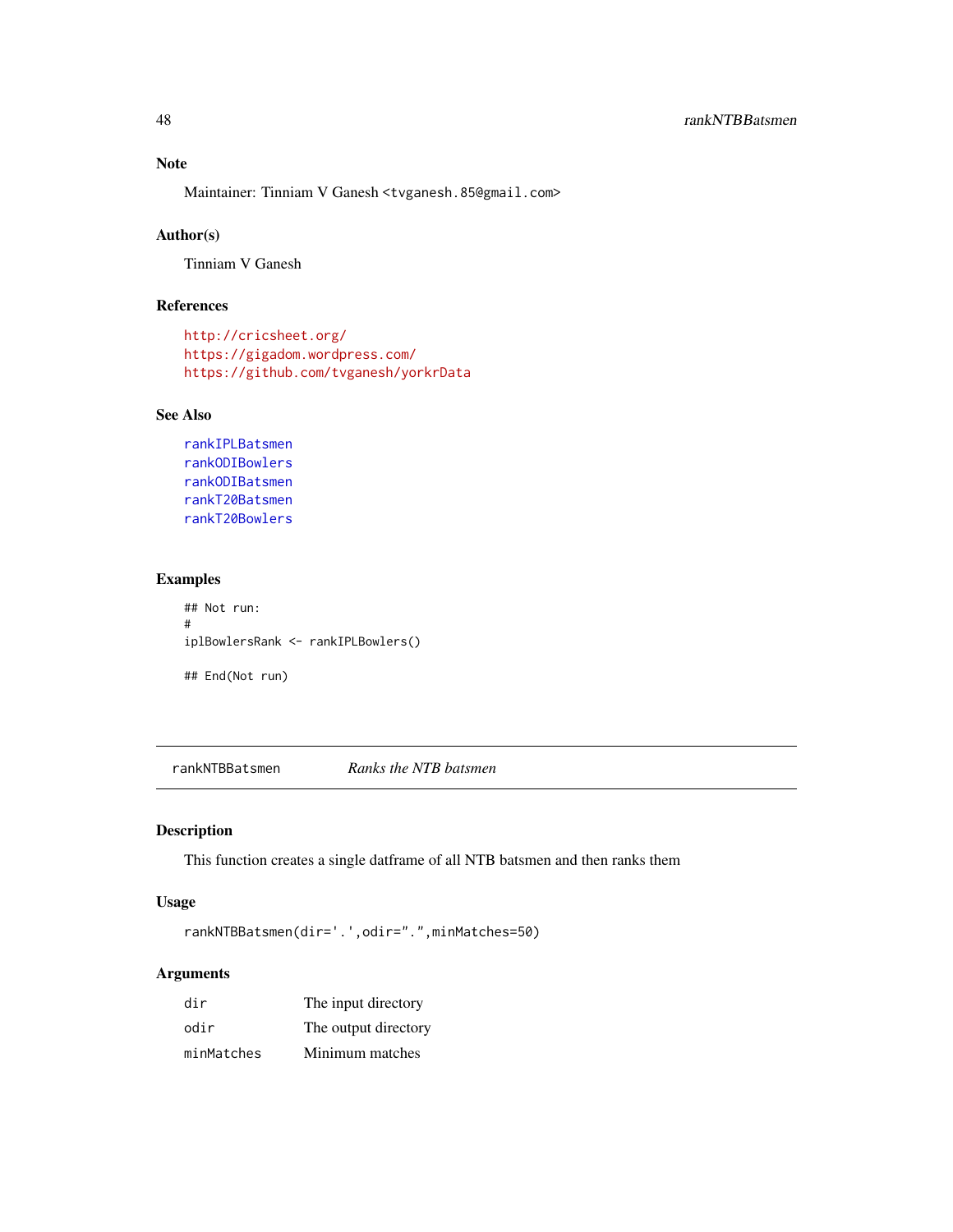The ranked NTB batsmen

# Note

Maintainer: Tinniam V Ganesh <tvganesh.85@gmail.com>

# Author(s)

Tinniam V Ganesh

# References

```
http://cricsheet.org/
https://gigadom.wordpress.com/
https://github.com/tvganesh/yorkrData
```
## See Also

```
rankIPLBowlers
rankODIBowlers
rankODIBatsmen
rankT20Batsmen
rankT20Bowlers
```
## Examples

```
## Not run:
#
ntbBatsmanRank <- rankNTBBatsmen()
## End(Not run)
```
rankNTBBowlers *Ranks the NTB bowlers*

## Description

This function creates a single datframe of all NTB bowlers and then ranks them

## Usage

```
rankNTBBowlers(dir='.',odir=".",minMatches=20)
```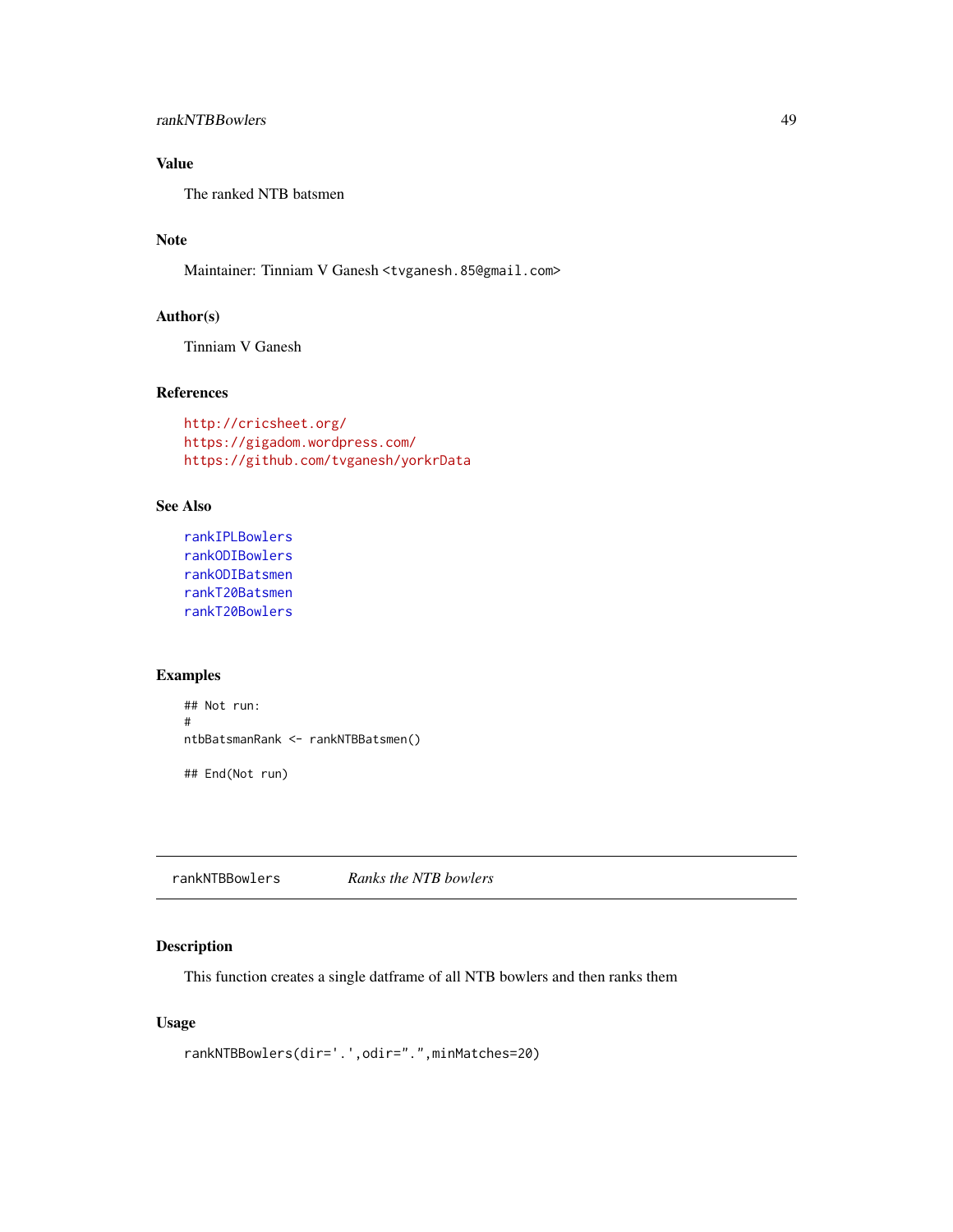# Arguments

| dir        | The input directory  |
|------------|----------------------|
| odir       | The output directory |
| minMatches | Minimum matches      |

# Value

The ranked NTB batsmen

### Note

Maintainer: Tinniam V Ganesh <tvganesh.85@gmail.com>

# Author(s)

Tinniam V Ganesh

#### References

```
http://cricsheet.org/
https://gigadom.wordpress.com/
https://github.com/tvganesh/yorkrData
```
# See Also

```
rankIPLBatsmen
rankODIBowlers
rankODIBatsmen
rankT20Batsmen
rankT20Bowlers
```
# Examples

```
## Not run:
#
ntbBowlersRank <- rankNTBBowlers()
## End(Not run)
```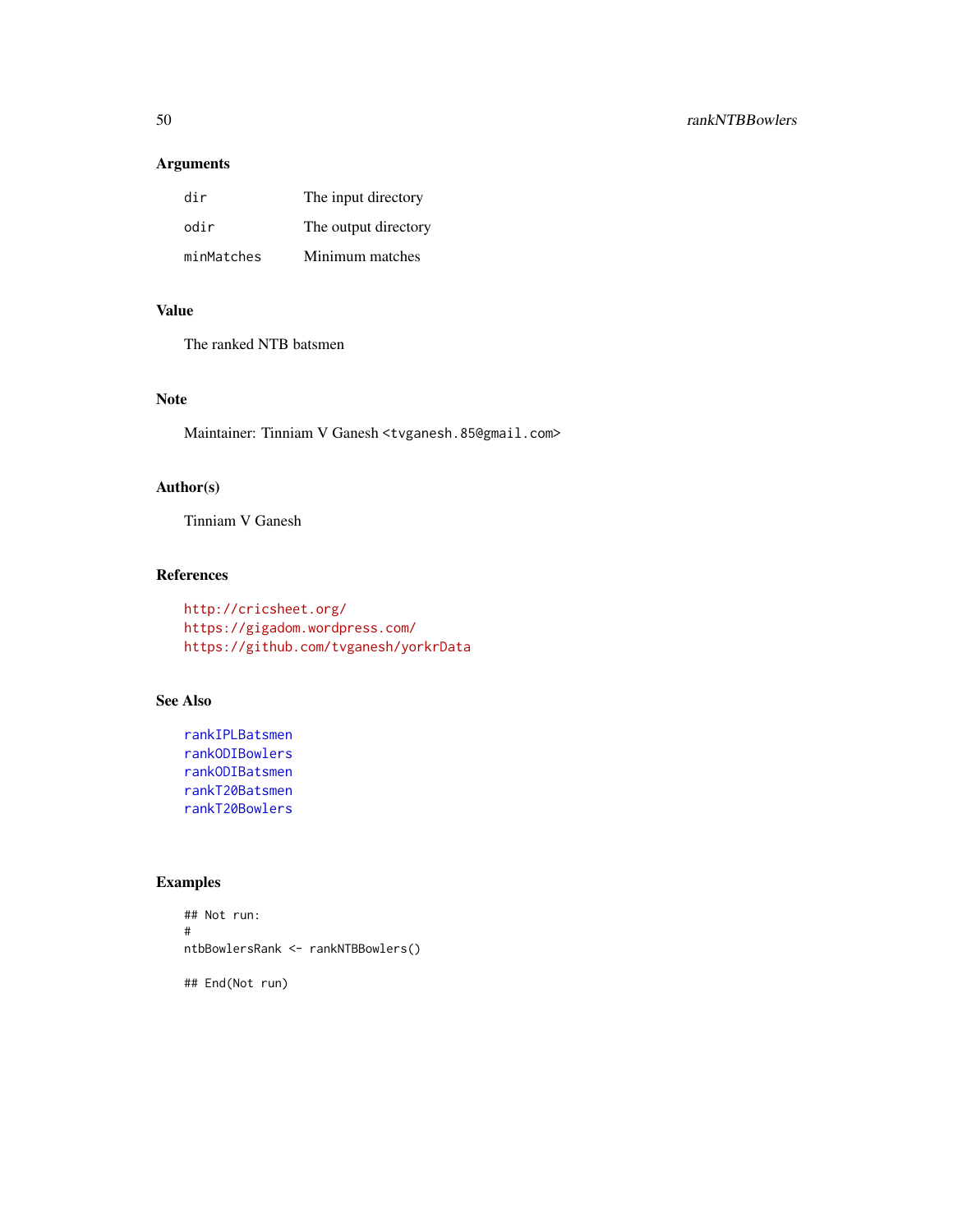<span id="page-50-0"></span>

# Description

This function creates a single datframe of all ODI batsmen and then ranks them

# Usage

```
rankODIBatsmen(dir='.',odir=".",minMatches=50)
```
# Arguments

| dir        | The input directory  |
|------------|----------------------|
| odir       | The output directory |
| minMatches | Minimum matches      |

#### Value

The ranked ODI batsmen

## Note

Maintainer: Tinniam V Ganesh <tvganesh.85@gmail.com>

#### Author(s)

Tinniam V Ganesh

### References

```
http://cricsheet.org/
https://gigadom.wordpress.com/
https://github.com/tvganesh/yorkrData
```
### See Also

```
rankIPLBowlers
rankODIBowlers
rankT20Batsmen
rankT20Bowlers
```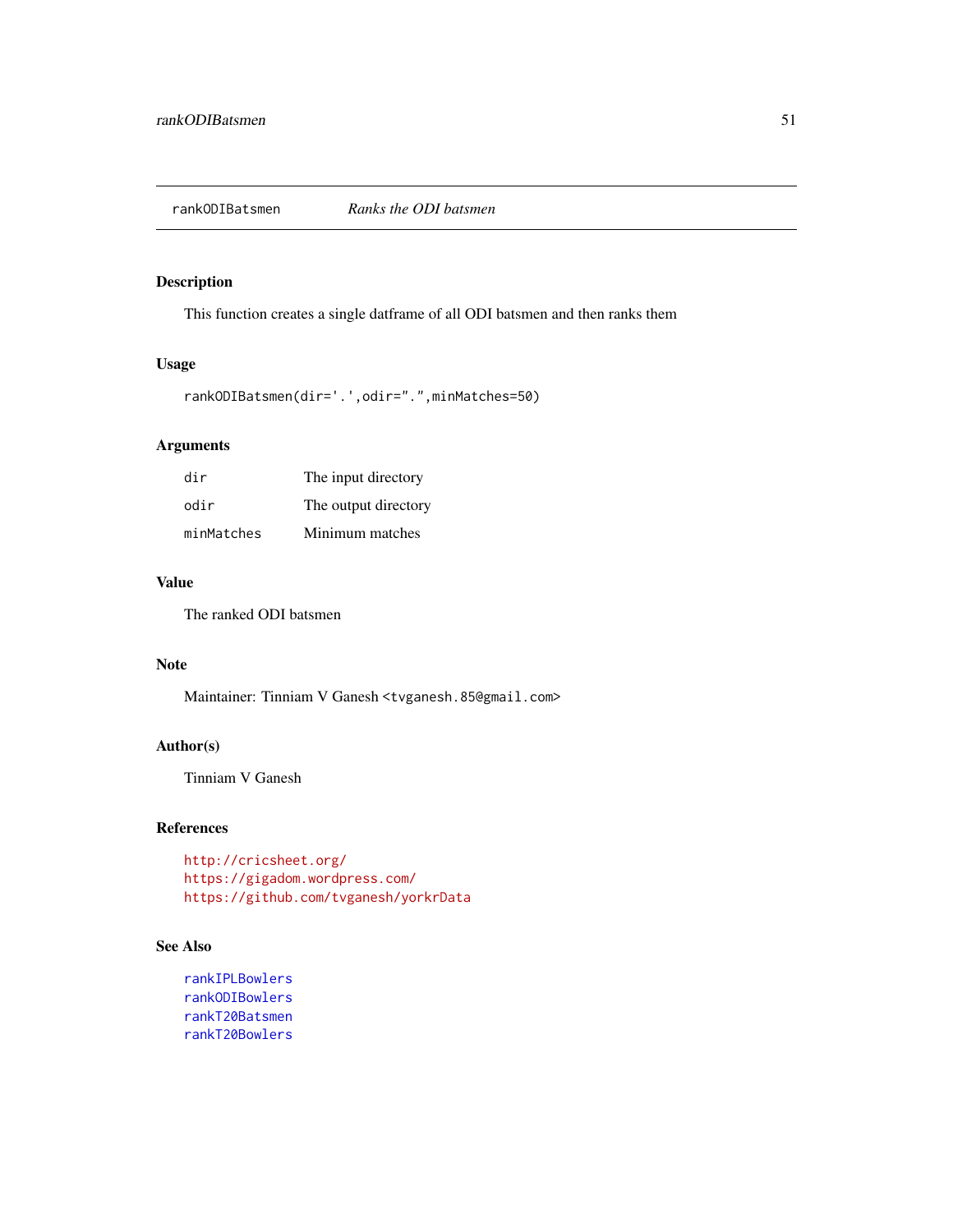## Examples

```
## Not run:
odiBatsmanRank <- rankODIBatsmen()
```
## End(Not run)

<span id="page-51-0"></span>rankODIBowlers *Ranks the ODI bowlers*

#### Description

This function creates a single datframe of all ODI bowlers and then ranks them

#### Usage

```
rankODIBowlers(dir=".",odir=".",minMatches=20)
```
## Arguments

| dir        | The input directory  |
|------------|----------------------|
| odir       | The output directory |
| minMatches | Minimum matches      |

# Value

The ranked ODI bowlers

# Note

Maintainer: Tinniam V Ganesh <tvganesh.85@gmail.com>

### Author(s)

Tinniam V Ganesh

# References

```
http://cricsheet.org/
https://gigadom.wordpress.com/
https://github.com/tvganesh/yorkrData
```
### See Also

```
rankIPLBowlers
rankIPLBowlers
rankODIBatsmen
rankT20Batsmen
```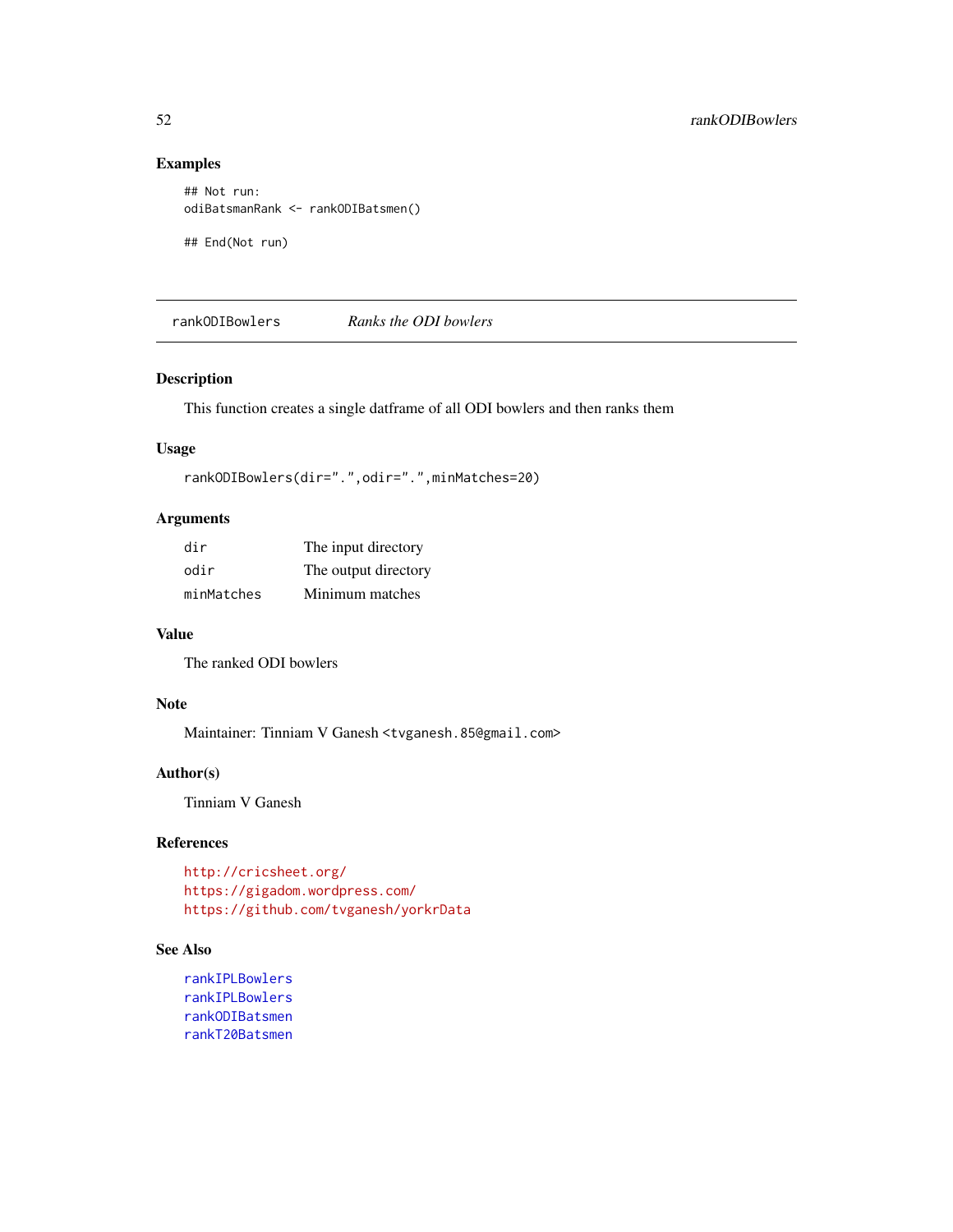#### rankPSLBatsmen 53

#### Examples

## Not run: # odiBowlersRank <- rankODIBowlers() ## End(Not run)

rankPSLBatsmen *Ranks the PSL batsmen*

# Description

This function creates a single datframe of all PSL batsmen and then ranks them

# Usage

```
rankPSLBatsmen(dir='.',odir=".",minMatches=50)
```
#### Arguments

| dir        | The input directory  |
|------------|----------------------|
| odir       | The output directory |
| minMatches | Minimum matches      |

#### Value

The ranked PSL batsmen

#### Note

Maintainer: Tinniam V Ganesh <tvganesh.85@gmail.com>

#### Author(s)

Tinniam V Ganesh

# References

<http://cricsheet.org/> <https://gigadom.wordpress.com/> <https://github.com/tvganesh/yorkrData>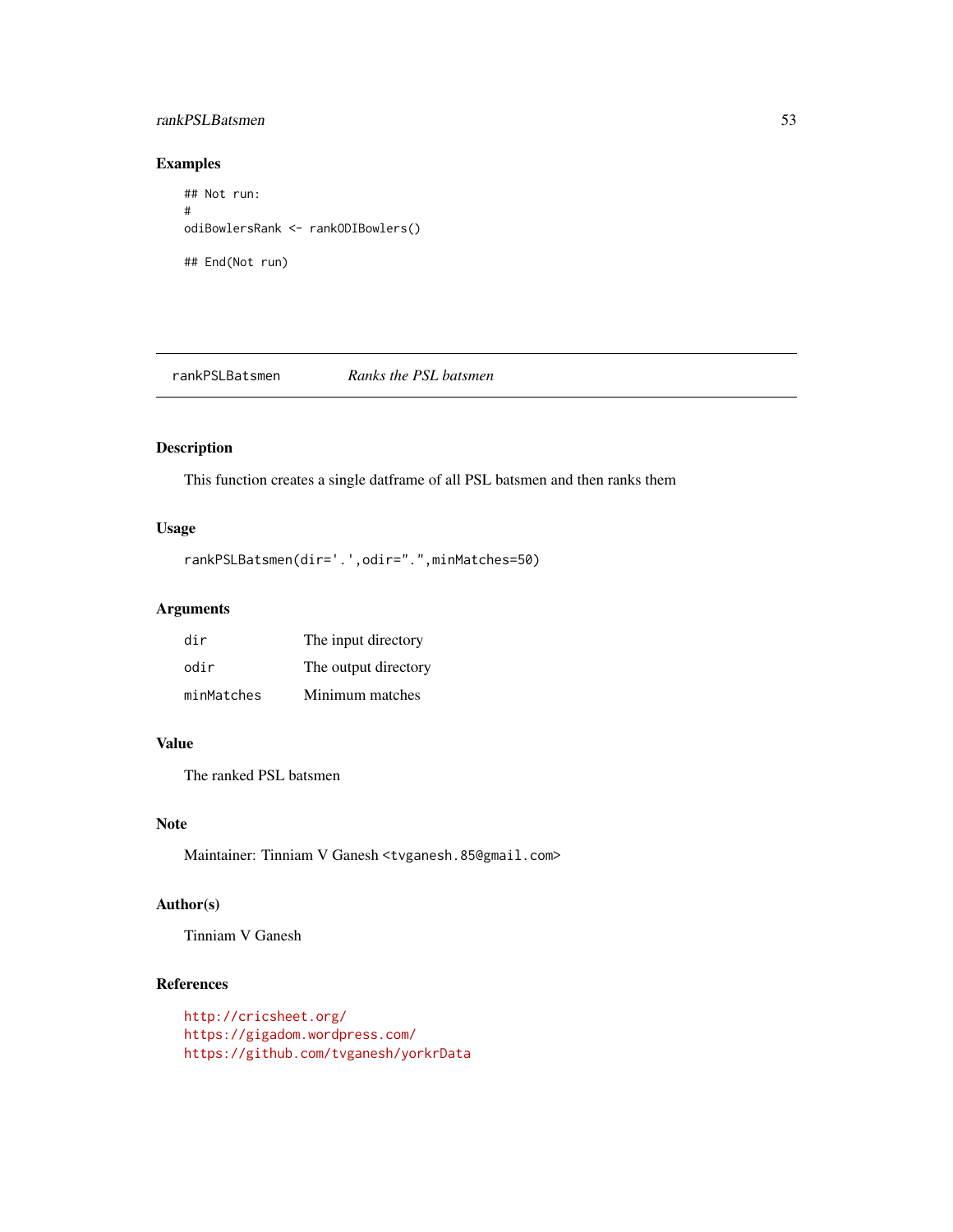# See Also

```
rankIPLBowlers
rankODIBowlers
rankODIBatsmen
rankT20Batsmen
rankT20Bowlers
```
## Examples

```
## Not run:
#
pslBatsmanRank <- rankPSLBatsmen()
## End(Not run)
```
rankPSLBowlers *Ranks the PSL bowlers*

## Description

This function creates a single datframe of all PSL bowlers and then ranks them

#### Usage

```
rankPSLBowlers(dir='.',odir=".",minMatches=20)
```
#### Arguments

| dir        | The input directory  |
|------------|----------------------|
| odir       | The output directory |
| minMatches | Minimum matches      |

# Value

The ranked PSL batsmen

### Note

Maintainer: Tinniam V Ganesh <tvganesh.85@gmail.com>

# Author(s)

Tinniam V Ganesh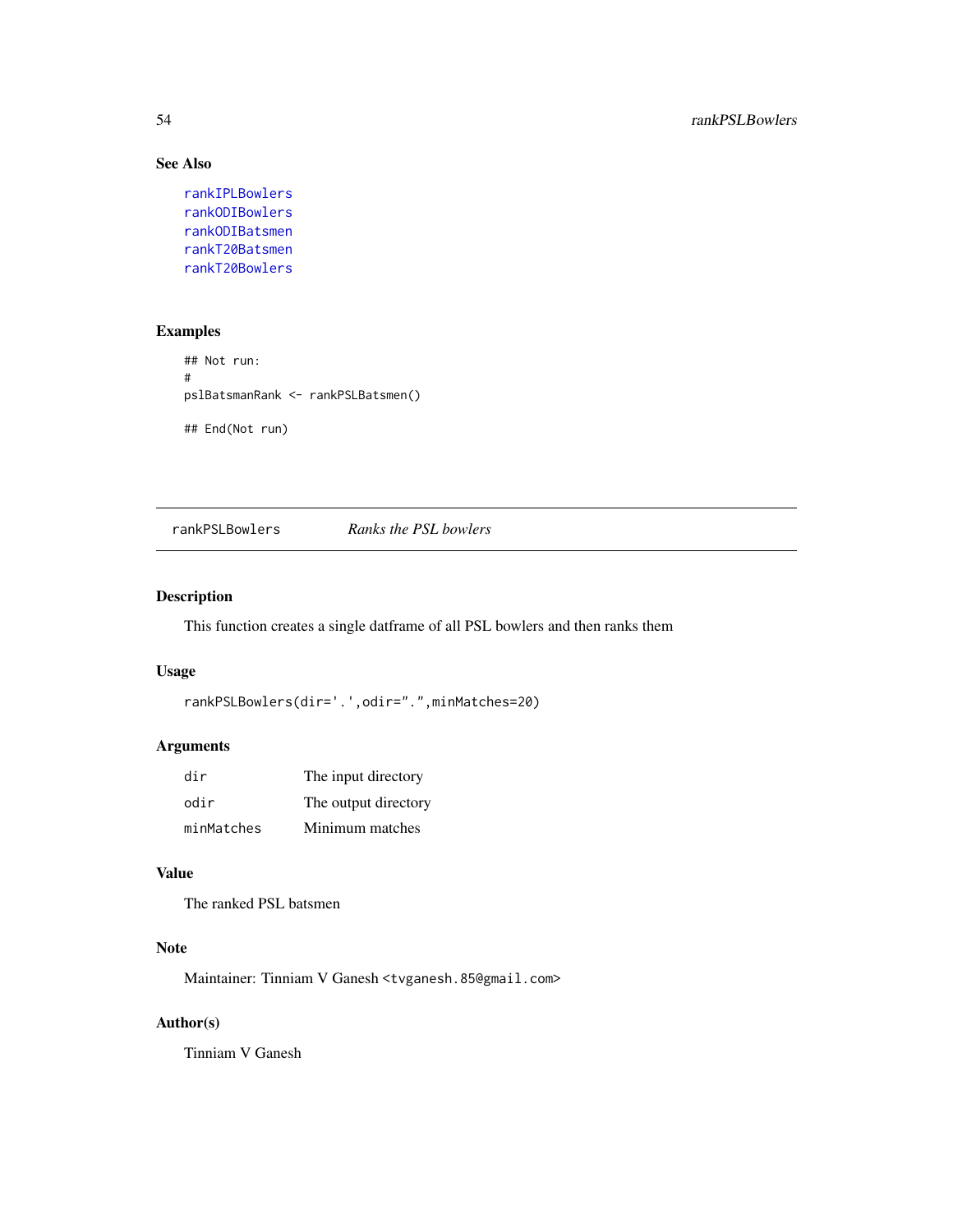## rankT20Batsmen 55

## References

```
http://cricsheet.org/
https://gigadom.wordpress.com/
https://github.com/tvganesh/yorkrData
```
#### See Also

```
rankIPLBatsmen
rankODIBowlers
rankODIBatsmen
rankT20Batsmen
rankT20Bowlers
```
## Examples

```
## Not run:
#
pslBowlersRank <- rankPSLBowlers()
## End(Not run)
```
<span id="page-54-0"></span>rankT20Batsmen *Ranks the T20 batsmen*

#### Description

This function creates a single datframe of all T20 batsmen and then ranks them

#### Usage

```
rankT20Batsmen(dir='.',odir=".",minMatches=50)
```
### Arguments

| dir        | The input directory  |
|------------|----------------------|
| odir       | The output directory |
| minMatches | Minimum matches      |

# Value

The ranked T20 batsmen

### Note

Maintainer: Tinniam V Ganesh <tvganesh.85@gmail.com>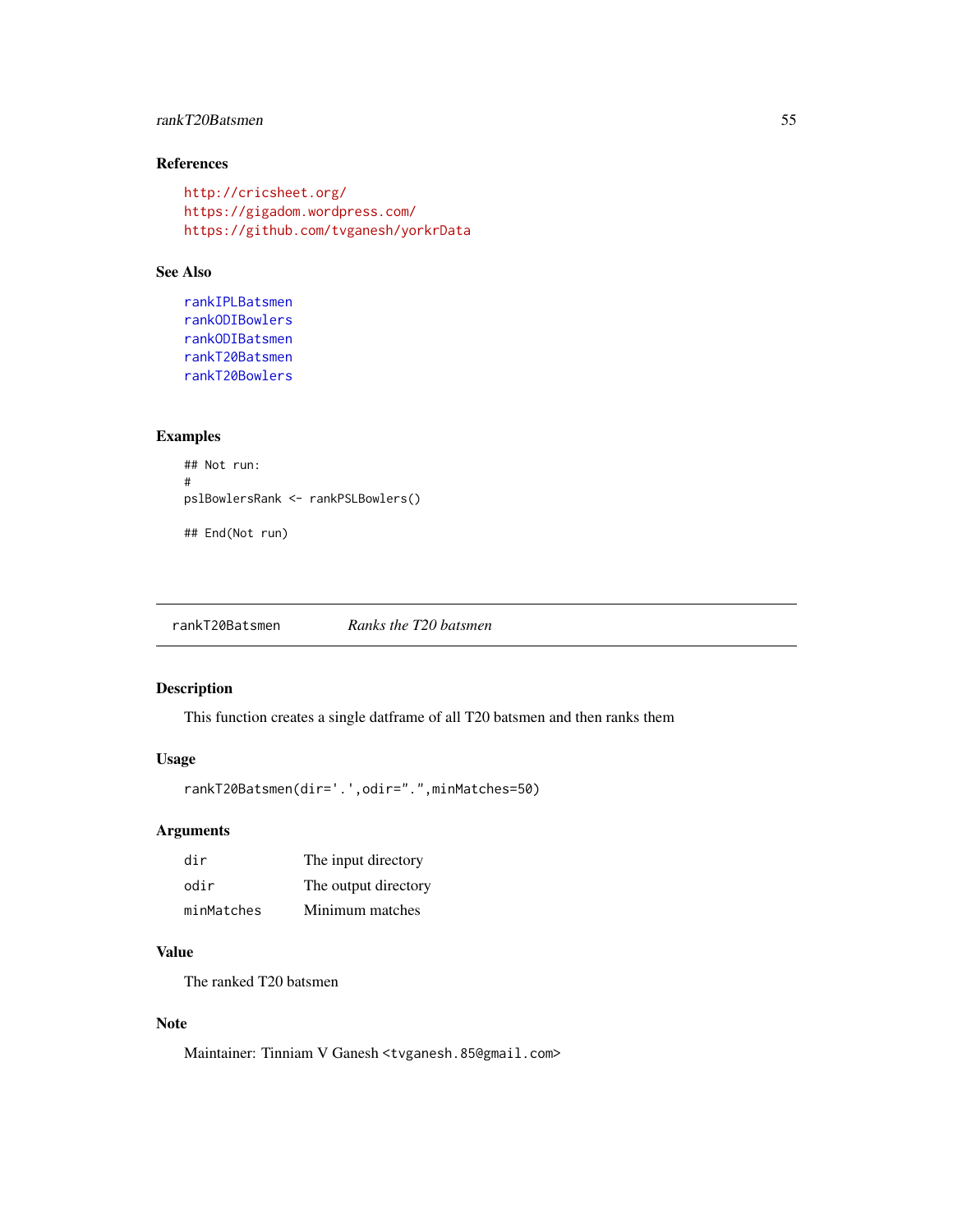## Author(s)

Tinniam V Ganesh

### References

<http://cricsheet.org/> <https://gigadom.wordpress.com/> <https://github.com/tvganesh/yorkrData>

### See Also

```
rankIPLBowlers
rankODIBowlers
rankODIBatsmen
rankT20Bowlers
```
## Examples

```
## Not run:
#
t20BatsmanRank <- rankT20Batsmen()
## End(Not run)
```
<span id="page-55-0"></span>rankT20Bowlers *Ranks the T20 bowlers*

## Description

This function creates a single datframe of all T20 batsmen and then ranks them

## Usage

```
rankT20Bowlers(dir='.',odir=".",minMatches=20)
```
## Arguments

| dir        | The input directory  |
|------------|----------------------|
| odir       | The output directory |
| minMatches | Minimum matches      |

## Value

The ranked T20 bowlers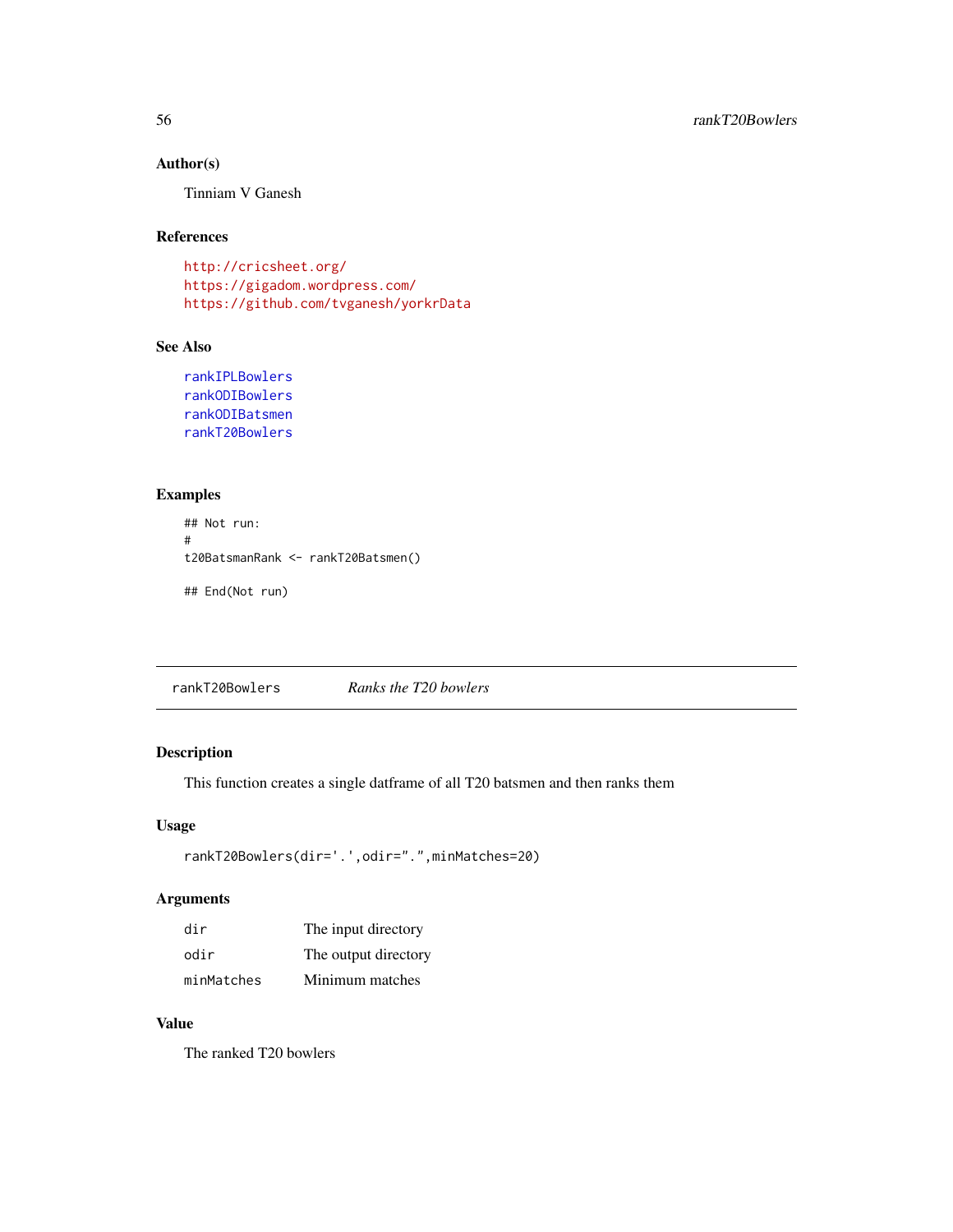# Note

Maintainer: Tinniam V Ganesh <tvganesh.85@gmail.com>

### Author(s)

Tinniam V Ganesh

# References

```
http://cricsheet.org/
https://gigadom.wordpress.com/
https://github.com/tvganesh/yorkrData
```
### See Also

```
rankIPLBowlers
rankODIBowlers
rankODIBatsmen
rankT20Batsmen
```
#### Examples

```
## Not run:
#
t20BowlersRank <- rankT20Bowlers()
## End(Not run)
```
rankWBBBatsmen *Ranks the WBB batsmen*

## Description

This function creates a single datframe of all WBB batsmen and then ranks them

# Usage

rankWBBBatsmen(dir='.',odir=".",minMatches=50)

| dir        | The input directory  |
|------------|----------------------|
| odir       | The output directory |
| minMatches | Minimum matches      |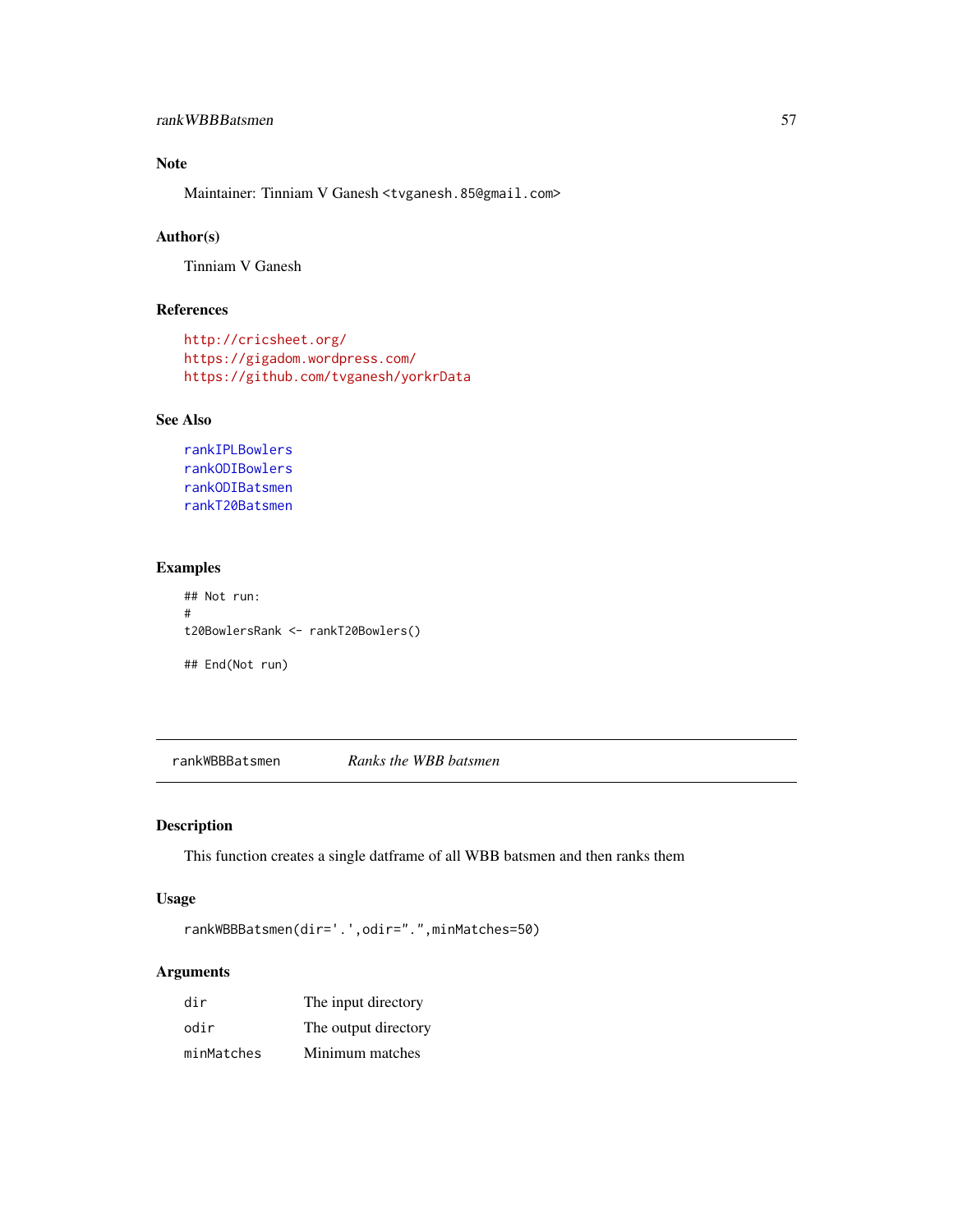The ranked WBB batsmen

# Note

Maintainer: Tinniam V Ganesh <tvganesh.85@gmail.com>

## Author(s)

Tinniam V Ganesh

# References

```
http://cricsheet.org/
https://gigadom.wordpress.com/
https://github.com/tvganesh/yorkrData
```
## See Also

```
rankIPLBowlers
rankODIBowlers
rankODIBatsmen
rankT20Batsmen
rankT20Bowlers
```
## Examples

```
## Not run:
#
WBBBatsmanRank <- rankWBBBatsmen()
## End(Not run)
```
rankWBBBowlers *Ranks the WBB bowlers*

## Description

This function creates a single datframe of all WBB bowlers and then ranks them

## Usage

```
rankWBBBowlers(dir='.',odir=".",minMatches=20)
```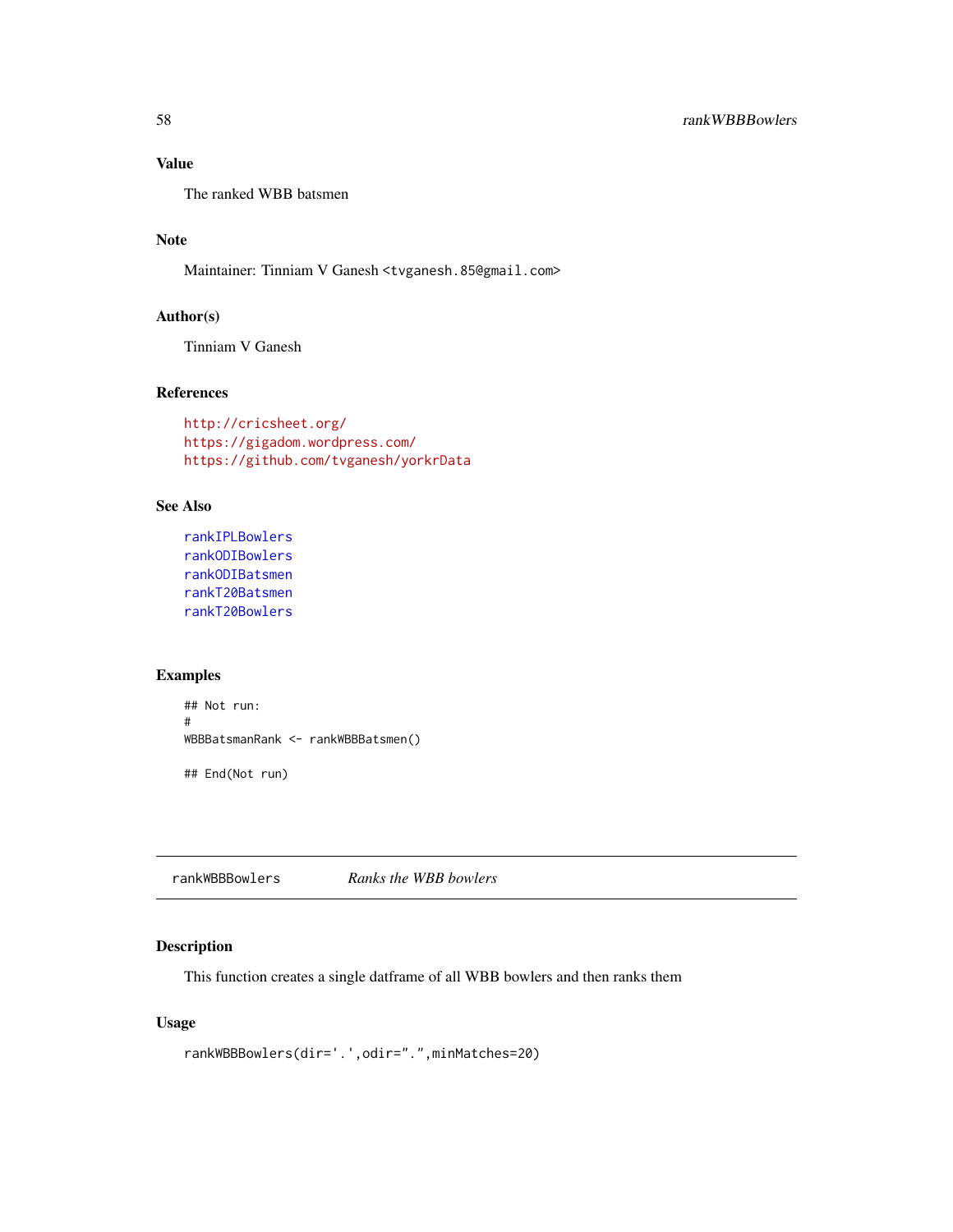# rankWBBBowlers 59

# Arguments

| dir        | The input directory  |
|------------|----------------------|
| odir       | The output directory |
| minMatches | Minimum matches      |

# Value

The ranked WBB batsmen

### Note

Maintainer: Tinniam V Ganesh <tvganesh.85@gmail.com>

# Author(s)

Tinniam V Ganesh

## References

```
http://cricsheet.org/
https://gigadom.wordpress.com/
https://github.com/tvganesh/yorkrData
```
# See Also

```
rankIPLBatsmen
rankODIBowlers
rankODIBatsmen
rankT20Batsmen
rankT20Bowlers
```
# Examples

```
## Not run:
#
WBBBowlersRank <- rankWBBBowlers()
## End(Not run)
```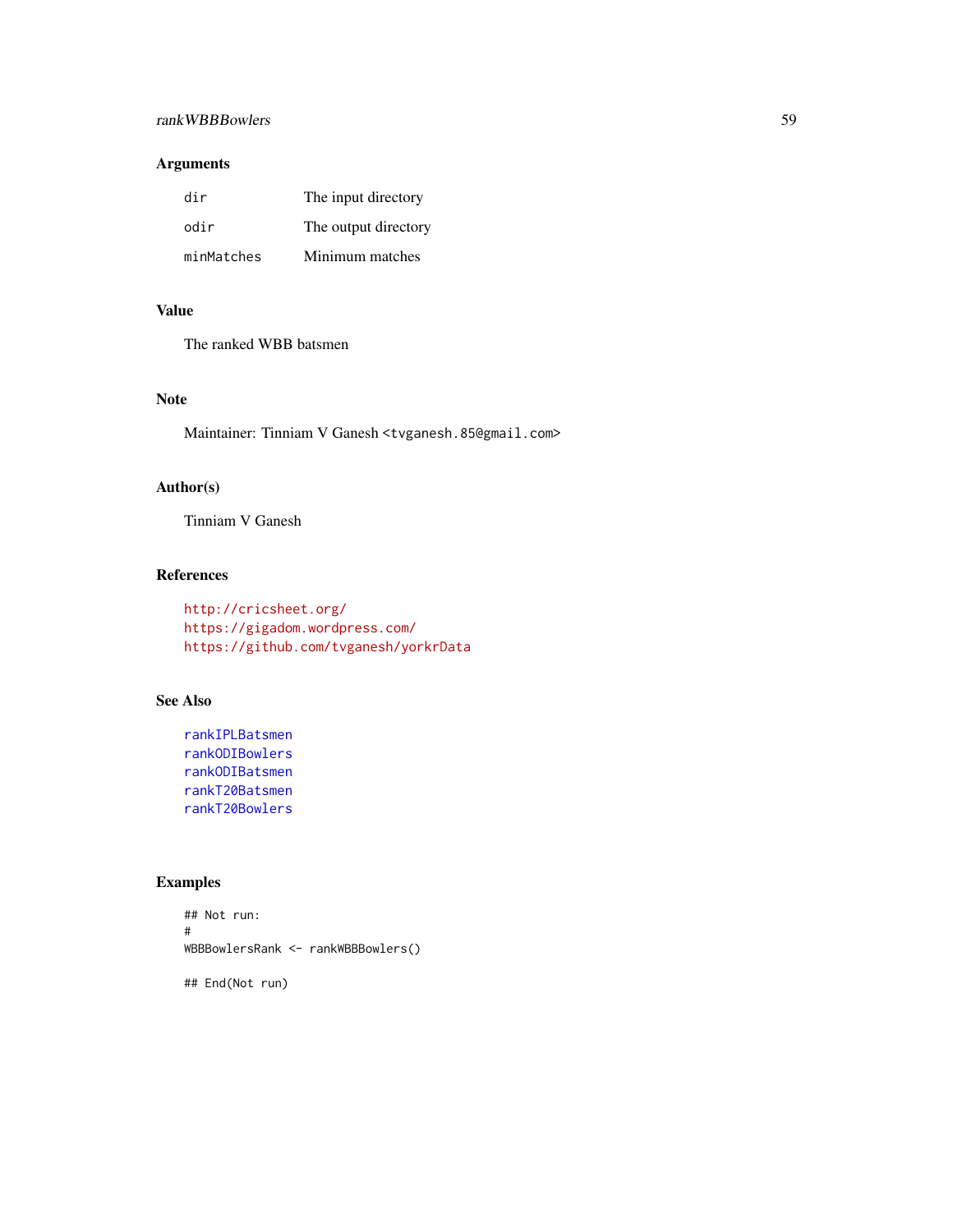#### saveAllMatchesAllOpposition

*Saves matches of all opposition as dataframe*

#### Description

This function saves all matches agaist all opposition as a single dataframe in the current directory

#### Usage

```
saveAllMatchesAllOpposition(dir=".",odir=".")
```
#### Arguments

| dir  | <b>Input Directory</b>                  |
|------|-----------------------------------------|
| odir | Output Directory to store saved matches |

## Value

None

# Note

Maintainer: Tinniam V Ganesh <tvganesh.85@gmail.com>

## Author(s)

Tinniam V Ganesh

#### References

<http://cricsheet.org/> <https://gigadom.wordpress.com/> <https://github.com/tvganesh/yorkrData>

#### See Also

```
batsmanDismissals
batsmanRunsVsDeliveries
batsmanRunsVsStrikeRate
getAllMatchesAllOpposition
getAllMatchesBetweenTeams
```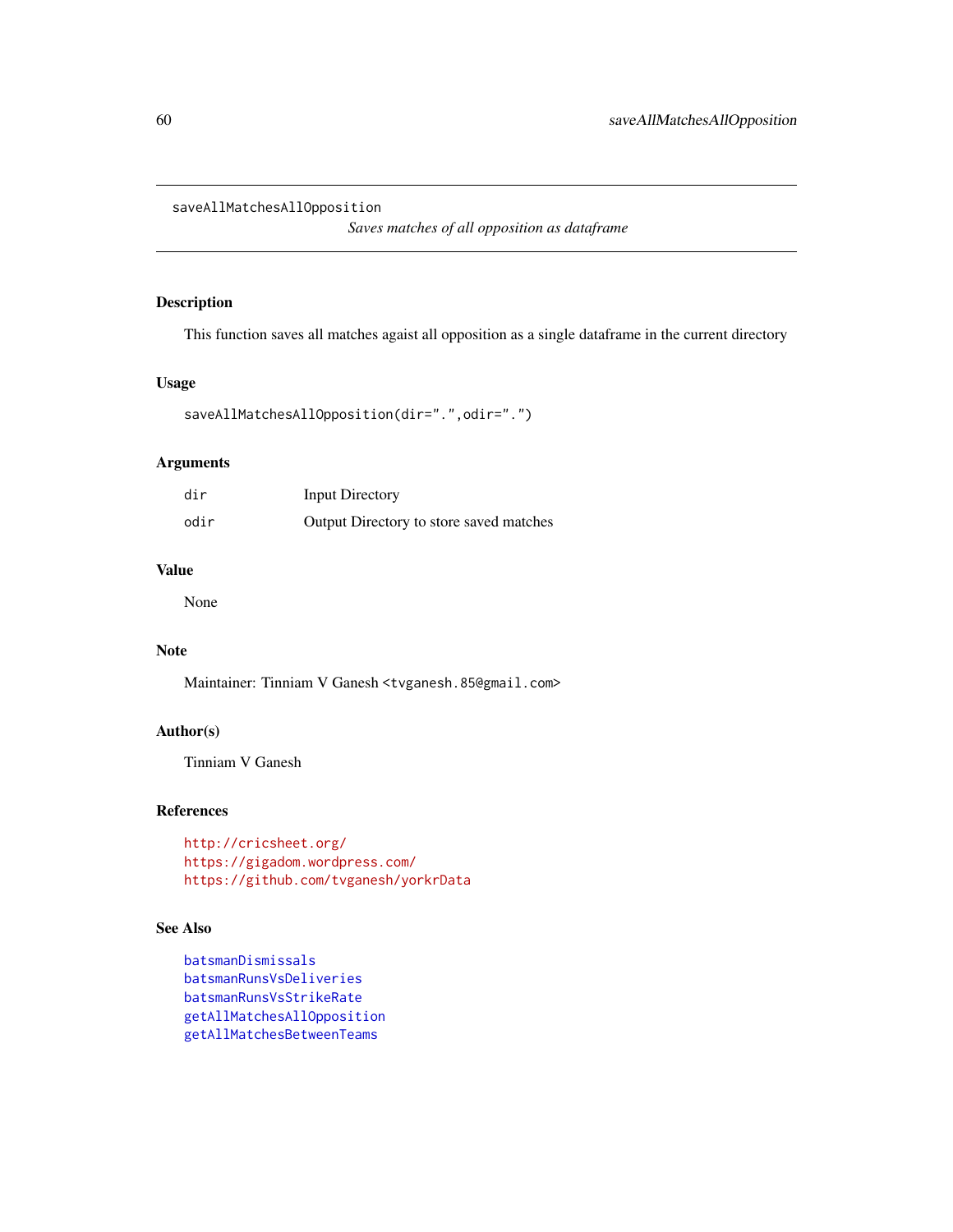#### Examples

```
## Not run:
saveAllMatchesBetweenTeams(dir=".",odir=".")
## End(Not run)
```
saveAllMatchesAllOppositionBBLT20

*Saves matches against all BBL teams as dataframe for an BBL team*

## Description

This function saves all BBL matches agaist all opposition as a single dataframe in the output directory

#### Usage

```
saveAllMatchesAllOppositionBBLT20(dir=".",odir=".")
```
## Arguments

| dir  | <b>Input Directory</b>  |
|------|-------------------------|
| odir | <b>Output Directory</b> |

# Value

None

# Note

Maintainer: Tinniam V Ganesh <tvganesh.85@gmail.com>

## Author(s)

Tinniam V Ganesh

# References

```
http://cricsheet.org/
https://gigadom.wordpress.com/
https://github.com/tvganesh/yorkrData
```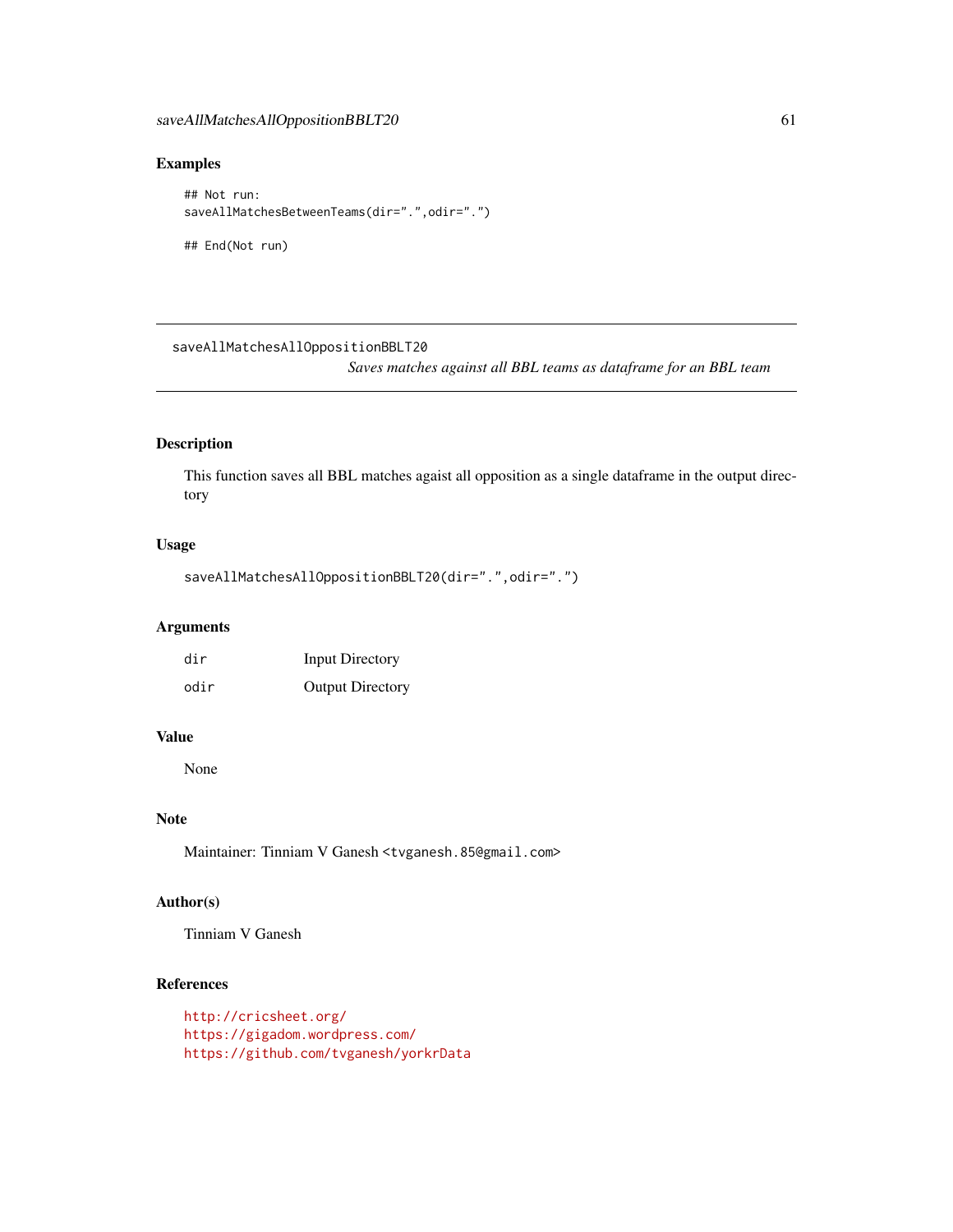# See Also

```
batsmanDismissals
batsmanRunsVsDeliveries
batsmanRunsVsStrikeRate
getAllMatchesAllOpposition
getAllMatchesBetweenTeams
```
## Examples

## Not run: saveAllMatchesAllOppositionT20

## End(Not run)

saveAllMatchesAllOppositionIPLT20

*Saves matches against all IPL teams as dataframe for an IPL team*

## Description

This function saves all IPL matches agaist all opposition as a single dataframe in the output directory

### Usage

```
saveAllMatchesAllOppositionIPLT20(dir=".",odir=".")
```
## Arguments

| dir  | <b>Input Directory</b>  |
|------|-------------------------|
| odir | <b>Output Directory</b> |

#### Value

None

# Note

Maintainer: Tinniam V Ganesh <tvganesh.85@gmail.com>

# Author(s)

Tinniam V Ganesh

### References

<http://cricsheet.org/> <https://gigadom.wordpress.com/> <https://github.com/tvganesh/yorkrData>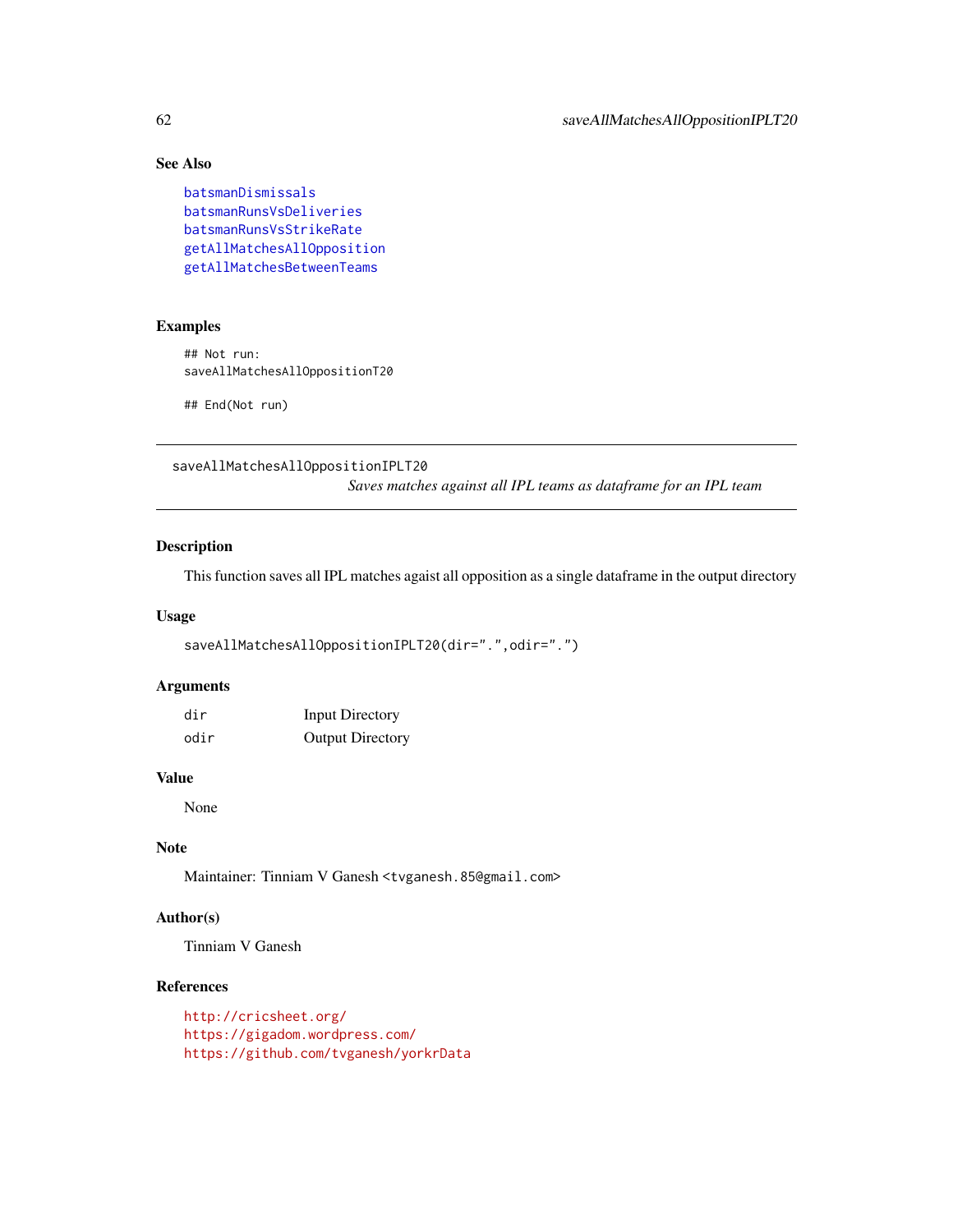# See Also

```
batsmanDismissals
batsmanRunsVsDeliveries
batsmanRunsVsStrikeRate
getAllMatchesAllOpposition
getAllMatchesBetweenTeams
```
## Examples

## Not run: saveAllMatchesAllOppositionT20

## End(Not run)

saveAllMatchesAllOppositionNTBT20

*Saves matches against all NTB teams as dataframe for an NTB team*

## Description

This function saves all NTB matches agaist all opposition as a single dataframe in the output directory

#### Usage

```
saveAllMatchesAllOppositionNTBT20(dir=".",odir=".")
```
#### Arguments

| dir  | <b>Input Directory</b>  |
|------|-------------------------|
| odir | <b>Output Directory</b> |

#### Value

None

## Note

Maintainer: Tinniam V Ganesh <tvganesh.85@gmail.com>

## Author(s)

Tinniam V Ganesh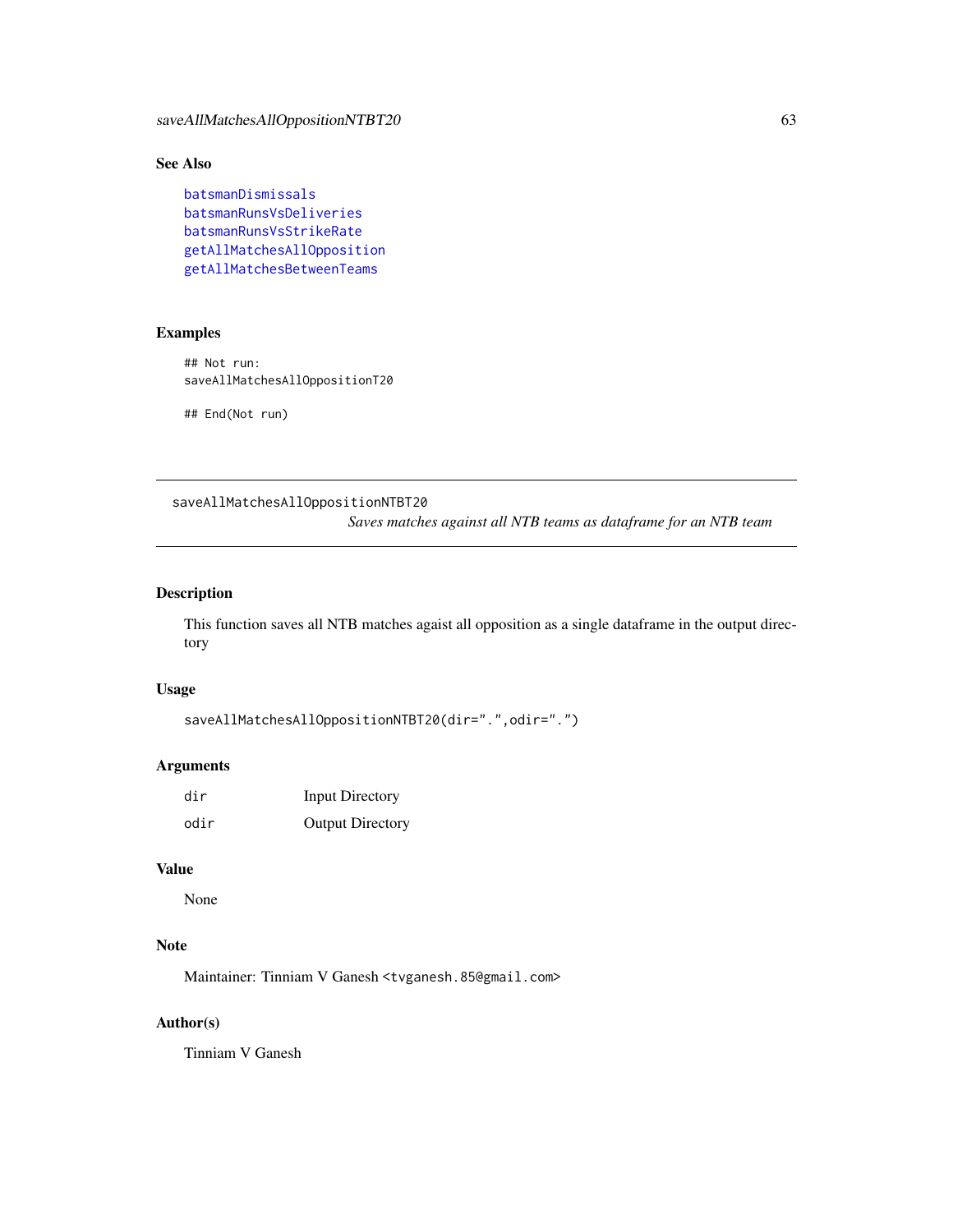## References

```
http://cricsheet.org/
https://gigadom.wordpress.com/
https://github.com/tvganesh/yorkrData
```
# See Also

```
batsmanDismissals
batsmanRunsVsDeliveries
batsmanRunsVsStrikeRate
getAllMatchesAllOpposition
getAllMatchesBetweenTeams
```
#### Examples

```
## Not run:
saveAllMatchesAllOppositionT20
```
## End(Not run)

saveAllMatchesAllOppositionPSLT20

*Saves matches against all PSL teams as dataframe for an PSL team*

#### Description

This function saves all PSL matches agaist all opposition as a single dataframe in the output directory

#### Usage

```
saveAllMatchesAllOppositionPSLT20(dir=".",odir=".")
```
#### Arguments

| dir  | <b>Input Directory</b>  |
|------|-------------------------|
| odir | <b>Output Directory</b> |

# Value

None

# Note

Maintainer: Tinniam V Ganesh <tvganesh.85@gmail.com>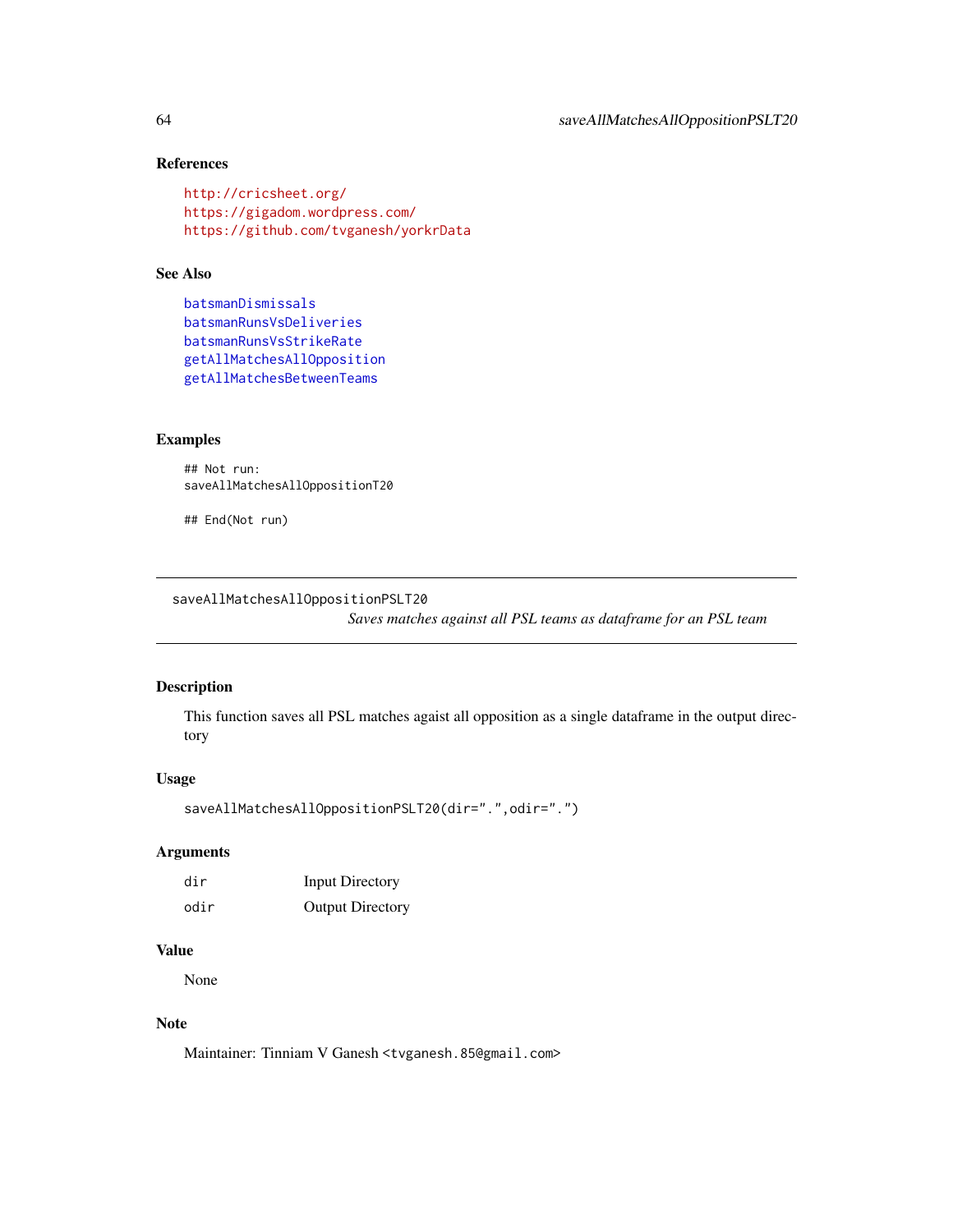# Author(s)

Tinniam V Ganesh

### References

<http://cricsheet.org/> <https://gigadom.wordpress.com/> <https://github.com/tvganesh/yorkrData>

### See Also

```
batsmanDismissals
batsmanRunsVsDeliveries
batsmanRunsVsStrikeRate
getAllMatchesAllOpposition
getAllMatchesBetweenTeams
```
#### Examples

```
## Not run:
saveAllMatchesAllOppositionT20
```
## End(Not run)

saveAllMatchesAllOppositionWBBT20

*Saves matches against all WBB teams as dataframe for an WBB team*

## Description

This function saves all WBB matches agaist all opposition as a single dataframe in the output directory

#### Usage

```
saveAllMatchesAllOppositionWBBT20(dir=".",odir=".")
```
### Arguments

| dir  | <b>Input Directory</b>  |
|------|-------------------------|
| odir | <b>Output Directory</b> |

#### Value

None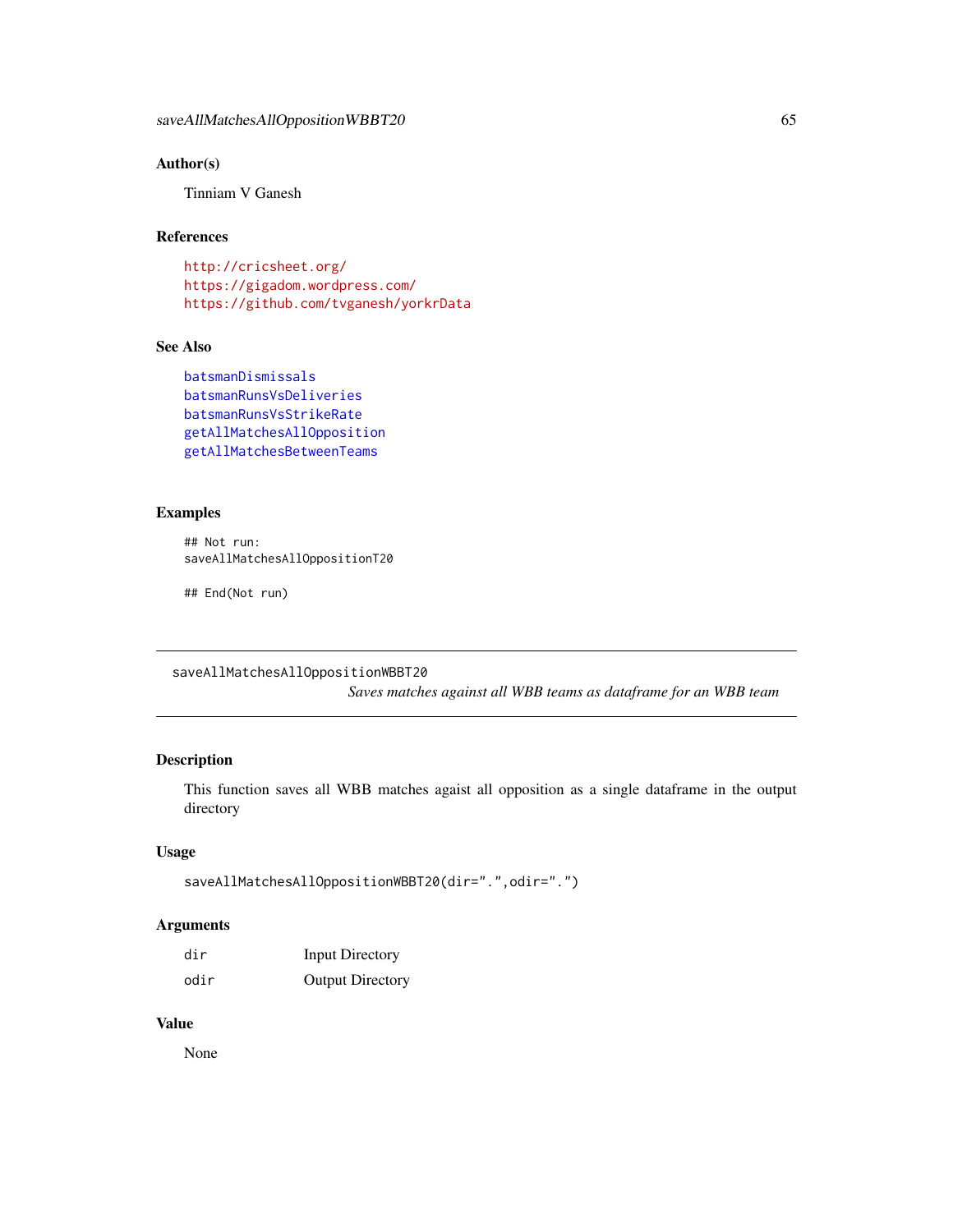Maintainer: Tinniam V Ganesh <tvganesh.85@gmail.com>

### Author(s)

Tinniam V Ganesh

### References

```
http://cricsheet.org/
https://gigadom.wordpress.com/
https://github.com/tvganesh/yorkrData
```
## See Also

```
batsmanDismissals
batsmanRunsVsDeliveries
batsmanRunsVsStrikeRate
getAllMatchesAllOpposition
getAllMatchesBetweenTeams
```
#### Examples

## Not run: saveAllMatchesAllOppositionT20

## End(Not run)

saveAllMatchesBetween2BBLTeams

*Saves all matches between 2 BBL teams as dataframe*

## Description

This function saves all matches between 2 BBL teams as a single dataframe in the current directory

#### Usage

saveAllMatchesBetween2BBLTeams(dir=".",odir=".")

| dir  | Input Directory                         |
|------|-----------------------------------------|
| odir | Output Directory to store saved matches |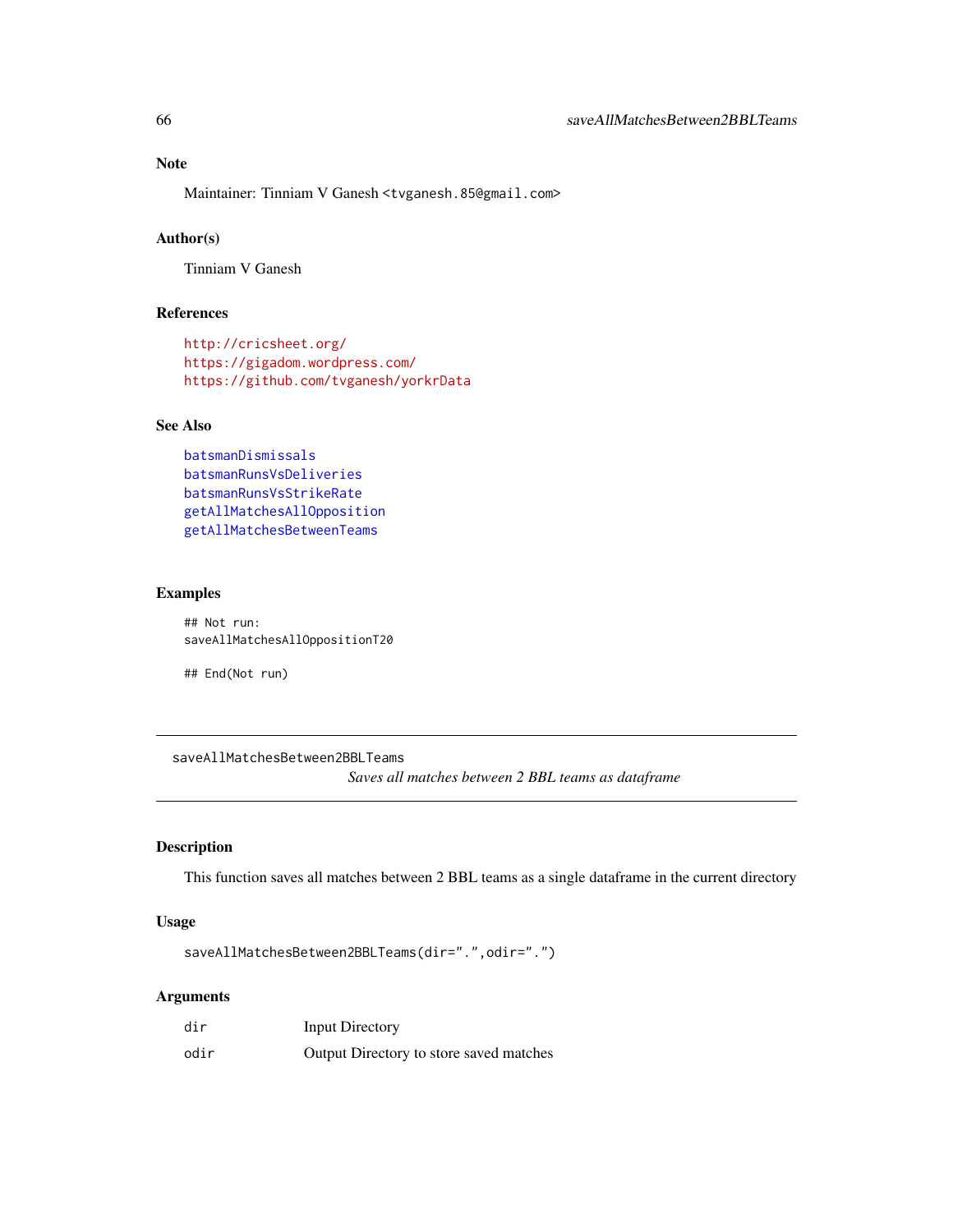None

# Note

Maintainer: Tinniam V Ganesh <tvganesh.85@gmail.com>

### Author(s)

Tinniam V Ganesh

# References

```
http://cricsheet.org/
https://gigadom.wordpress.com/
https://github.com/tvganesh/yorkrData
```
## See Also

```
batsmanDismissals
batsmanRunsVsDeliveries
batsmanRunsVsStrikeRate
getAllMatchesAllOpposition
getAllMatchesBetweenTeams
```
#### Examples

```
## Not run:
saveAllMatchesBetween2BBLTeams(dir=".",odir=".")
```
## End(Not run)

saveAllMatchesBetween2IPLTeams

*Saves all matches between 2 IPL teams as dataframe*

#### Description

This function saves all matches between 2 IPL teams as a single dataframe in the current directory

## Usage

saveAllMatchesBetween2IPLTeams(dir=".",odir=".")

| dir  | Input Directory                         |
|------|-----------------------------------------|
| odir | Output Directory to store saved matches |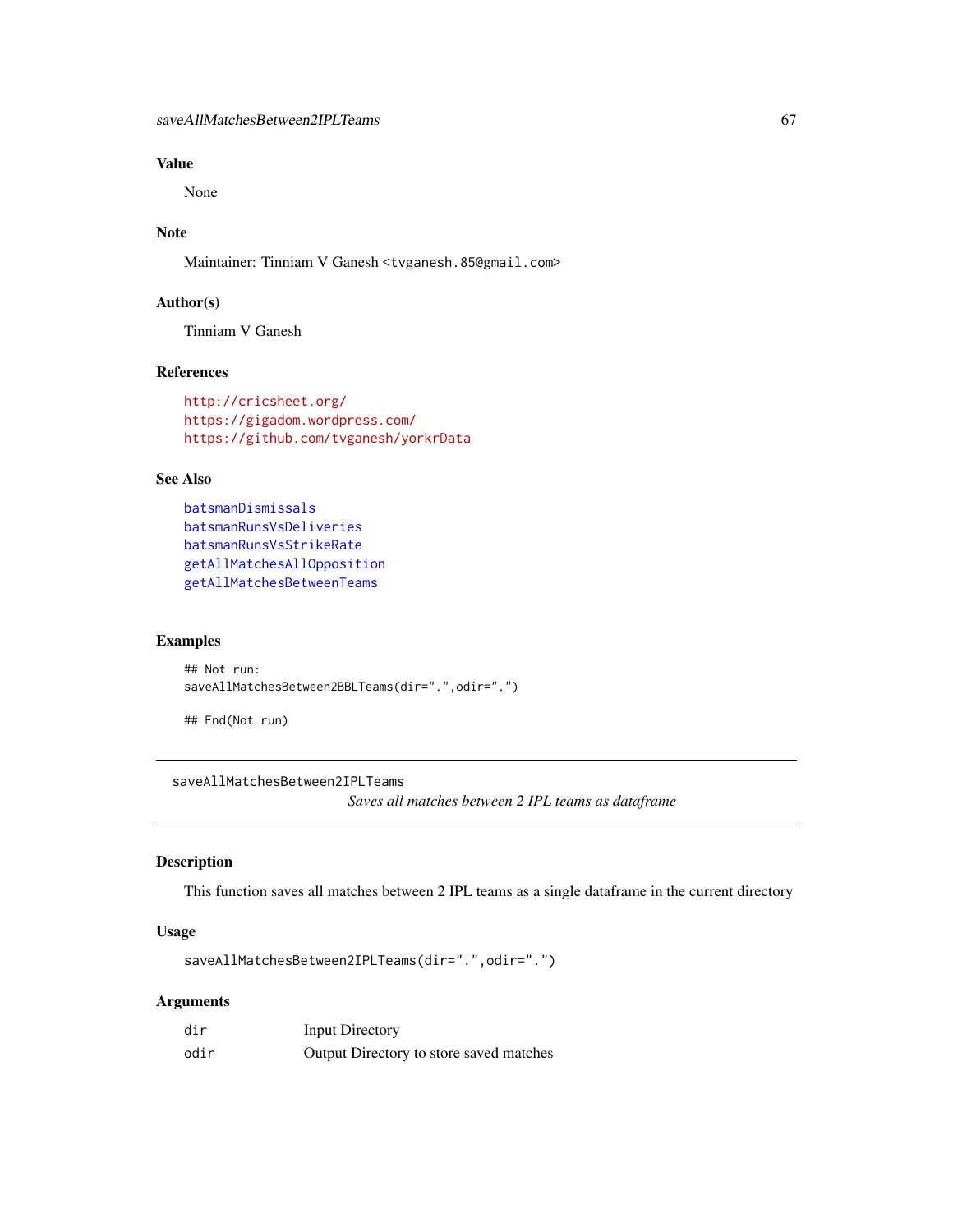None

# Note

Maintainer: Tinniam V Ganesh <tvganesh.85@gmail.com>

### Author(s)

Tinniam V Ganesh

# References

```
http://cricsheet.org/
https://gigadom.wordpress.com/
https://github.com/tvganesh/yorkrData
```
## See Also

```
batsmanDismissals
batsmanRunsVsDeliveries
batsmanRunsVsStrikeRate
getAllMatchesAllOpposition
getAllMatchesBetweenTeams
```
#### Examples

```
## Not run:
saveAllMatchesBetween2IPLTeams(dir=".",odir=".")
```
## End(Not run)

saveAllMatchesBetween2NTBTeams

*Saves all matches between 2 NTB teams as dataframe*

#### Description

This function saves all matches between 2 NTB teams as a single dataframe in the current directory

## Usage

```
saveAllMatchesBetween2NTBTeams(dir=".",odir=".")
```

| dir  | Input Directory                         |
|------|-----------------------------------------|
| odir | Output Directory to store saved matches |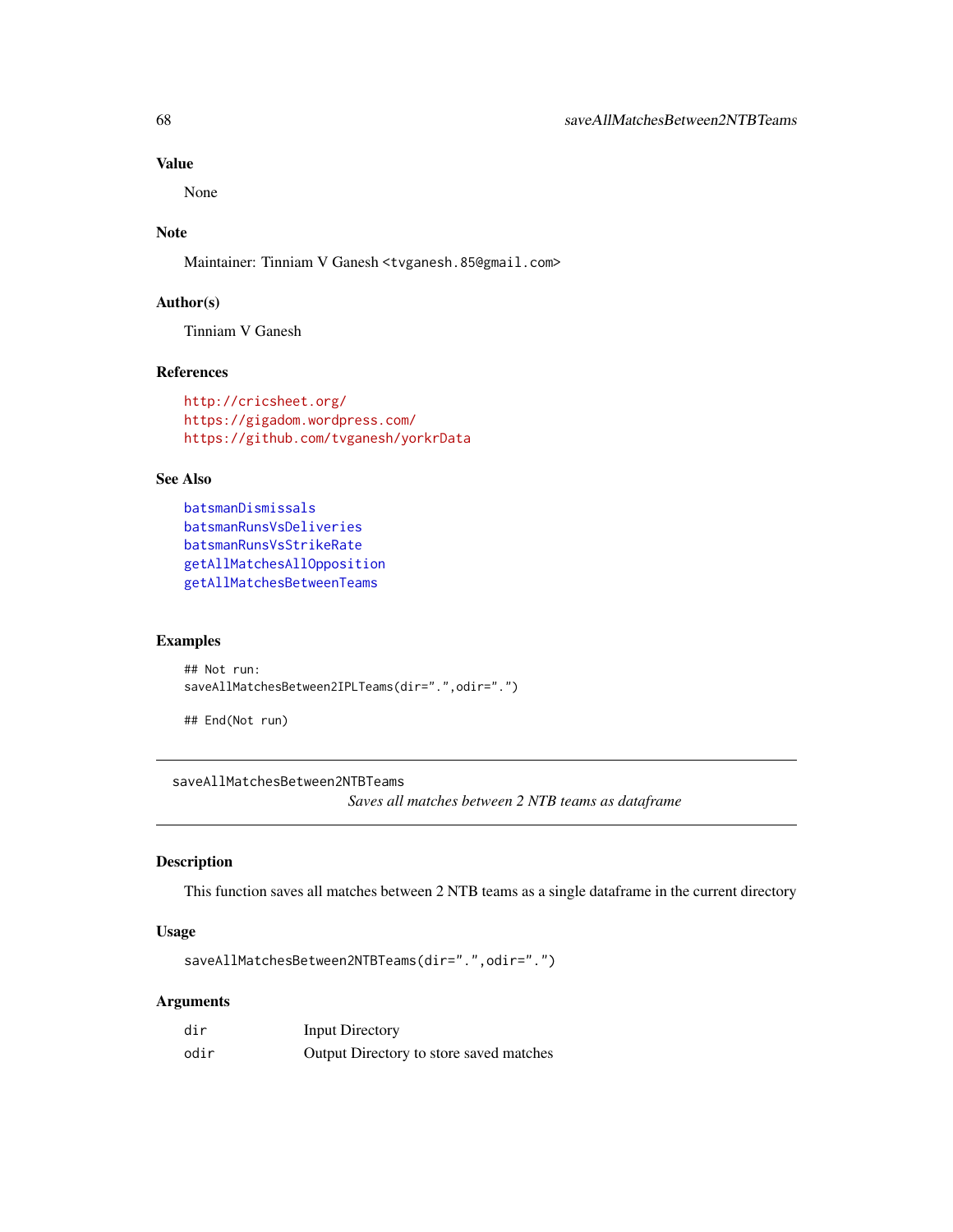None

# Note

Maintainer: Tinniam V Ganesh <tvganesh.85@gmail.com>

### Author(s)

Tinniam V Ganesh

# References

```
http://cricsheet.org/
https://gigadom.wordpress.com/
https://github.com/tvganesh/yorkrData
```
## See Also

```
batsmanDismissals
batsmanRunsVsDeliveries
batsmanRunsVsStrikeRate
getAllMatchesAllOpposition
getAllMatchesBetweenTeams
```
#### Examples

```
## Not run:
saveAllMatchesBetween2BBLTeams(dir=".",odir=".")
```
## End(Not run)

saveAllMatchesBetween2PSLTeams

*Saves all matches between 2 PSL teams as dataframe*

#### Description

This function saves all matches between 2 PSL teams as a single dataframe in the current directory

## Usage

saveAllMatchesBetween2PSLTeams(dir=".",odir=".")

| dir  | Input Directory                         |
|------|-----------------------------------------|
| odir | Output Directory to store saved matches |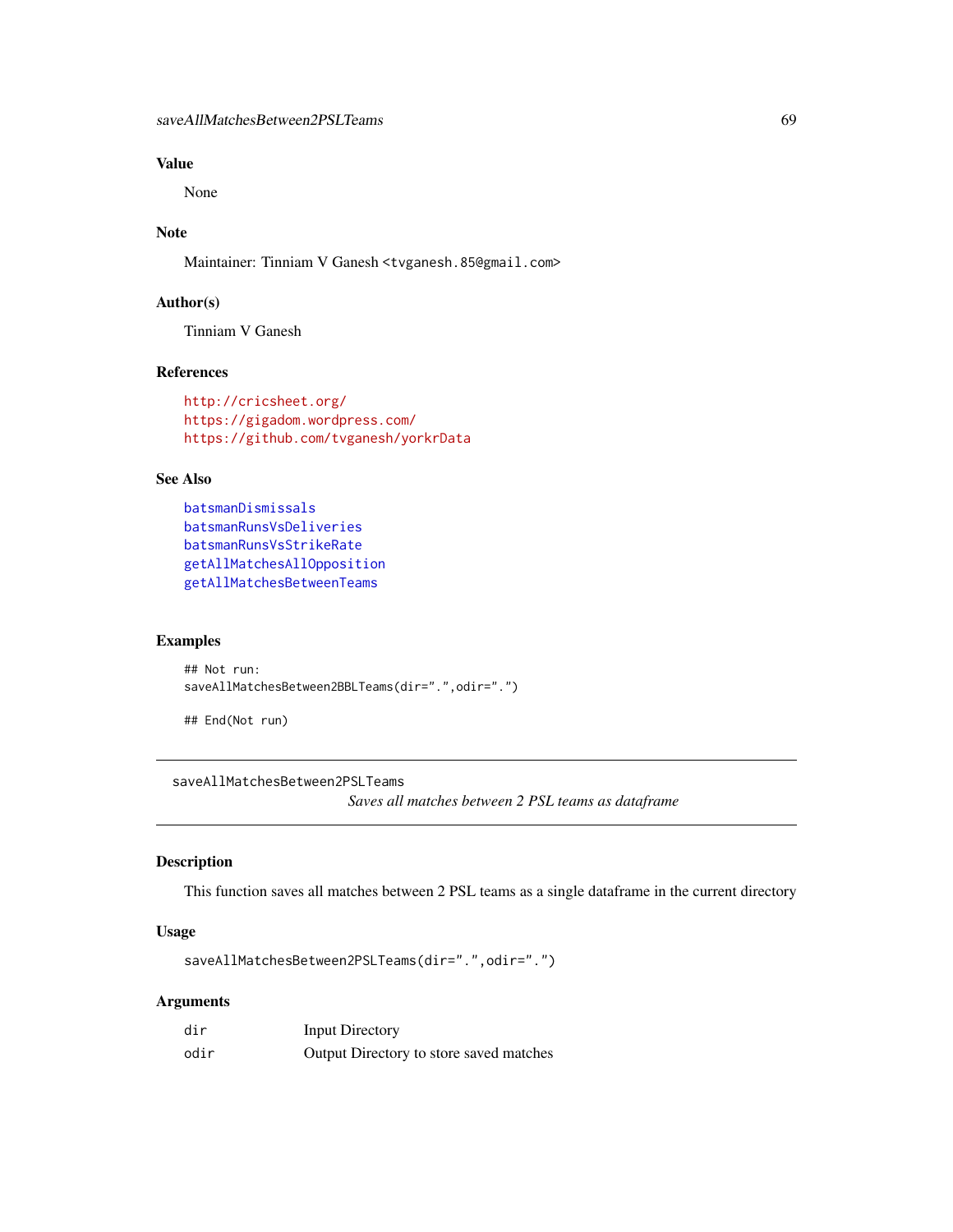None

# Note

Maintainer: Tinniam V Ganesh <tvganesh.85@gmail.com>

#### Author(s)

Tinniam V Ganesh

# References

```
http://cricsheet.org/
https://gigadom.wordpress.com/
https://github.com/tvganesh/yorkrData
```
## See Also

```
batsmanDismissals
batsmanRunsVsDeliveries
batsmanRunsVsStrikeRate
getAllMatchesAllOpposition
getAllMatchesBetweenTeams
```
#### Examples

```
## Not run:
saveAllMatchesBetween2BBLTeams(dir=".",odir=".")
```
## End(Not run)

saveAllMatchesBetween2WBBTeams

*Saves all matches between 2 WBB teams as dataframe*

#### Description

This function saves all matches between 2 WBB teams as a single dataframe in the current directory

## Usage

saveAllMatchesBetween2WBBTeams(dir=".",odir=".")

| dir  | Input Directory                         |
|------|-----------------------------------------|
| odir | Output Directory to store saved matches |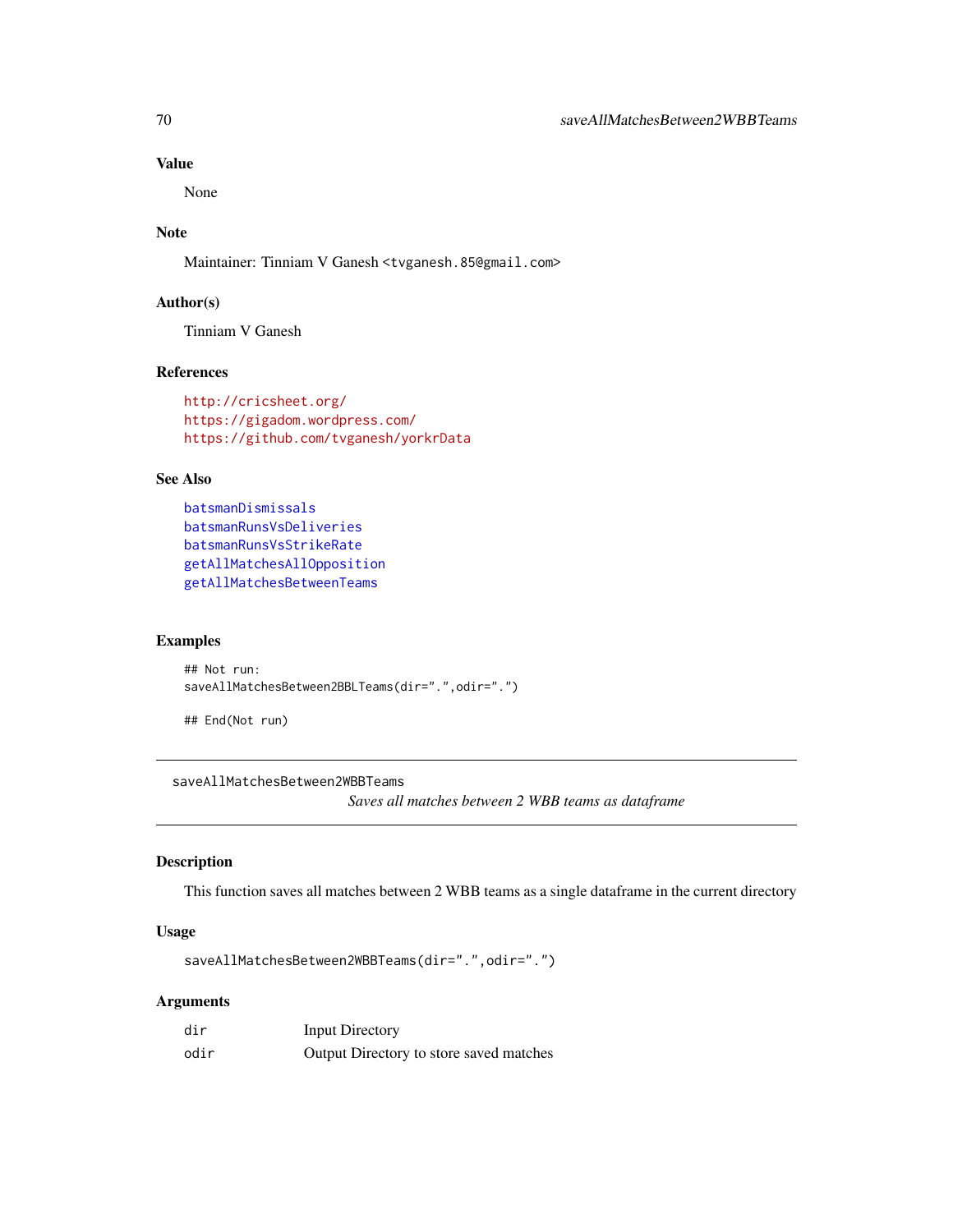None

# Note

Maintainer: Tinniam V Ganesh <tvganesh.85@gmail.com>

### Author(s)

Tinniam V Ganesh

# References

```
http://cricsheet.org/
https://gigadom.wordpress.com/
https://github.com/tvganesh/yorkrData
```
## See Also

```
batsmanDismissals
batsmanRunsVsDeliveries
batsmanRunsVsStrikeRate
getAllMatchesAllOpposition
getAllMatchesBetweenTeams
```
## Examples

```
## Not run:
saveAllMatchesBetween2BBLTeams(dir=".",odir=".")
```
## End(Not run)

#### saveAllMatchesBetweenTeams

*Saves all matches between 2 teams as dataframe*

#### Description

This function saves all matches between 2 teams as a single dataframe in the current directory

## Usage

```
saveAllMatchesBetweenTeams(dir=".",odir=".")
```

| dir  | Input Directory to store saved matches          |
|------|-------------------------------------------------|
| odir | Output Directory to store matches between teams |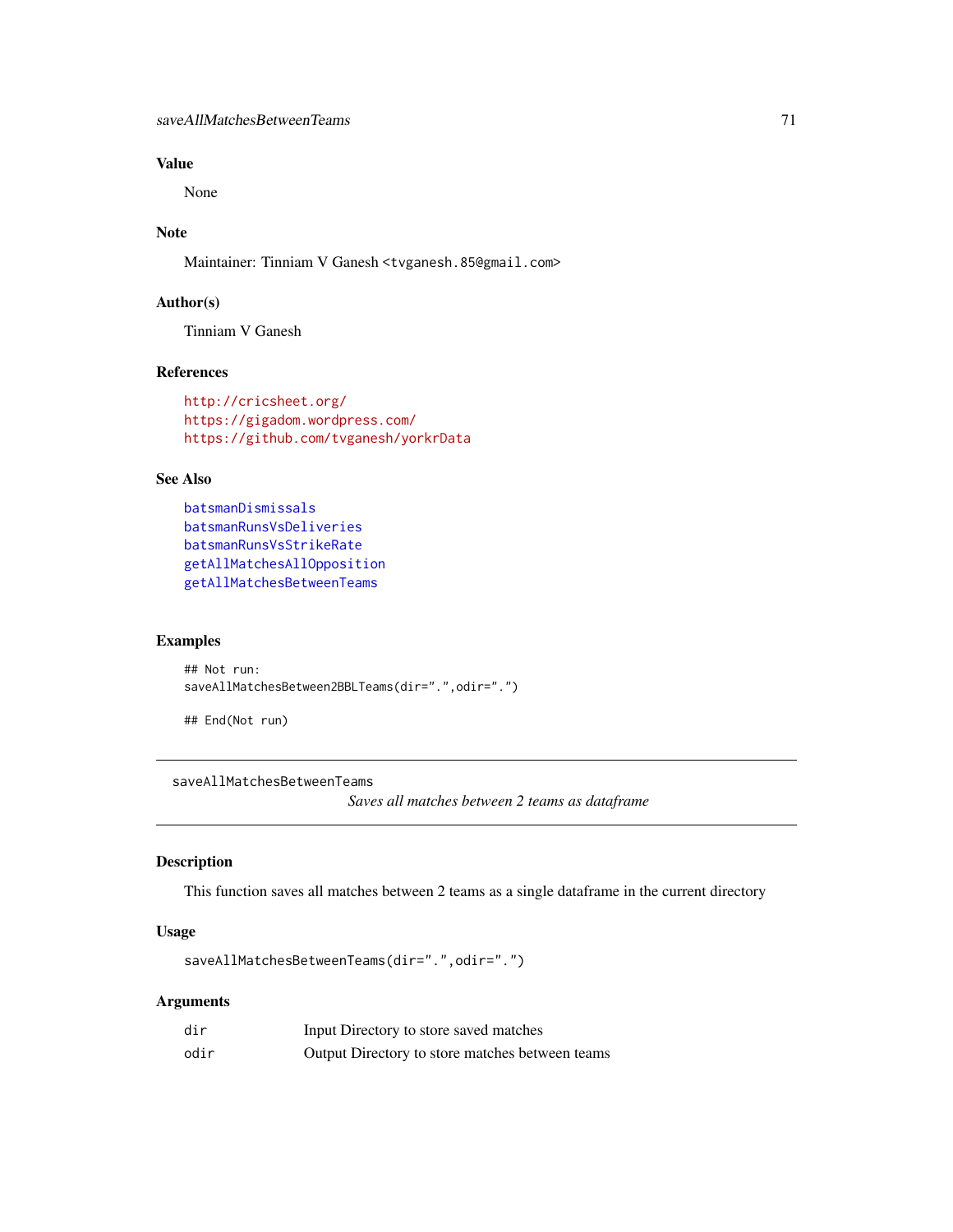## 72 specialProc

## Value

None

# Note

Maintainer: Tinniam V Ganesh <tvganesh.85@gmail.com>

### Author(s)

Tinniam V Ganesh

# References

```
http://cricsheet.org/
https://gigadom.wordpress.com/
https://github.com/tvganesh/yorkrData
```
### See Also

```
batsmanDismissals
batsmanRunsVsDeliveries
batsmanRunsVsStrikeRate
getAllMatchesAllOpposition
getAllMatchesBetweenTeams
```
#### Examples

```
## Not run:
saveAllMatchesBetweenTeams(dir=".",odir=".")
```
## End(Not run)

specialProc *Used to parse yaml file*

## Description

This is special processing function. This is an internal function and is used by convertAllYaml2RDataframes() & convertYaml2RDataframe()

#### Usage

```
specialProc(dist, overset, ateam,over,str1,meta)
```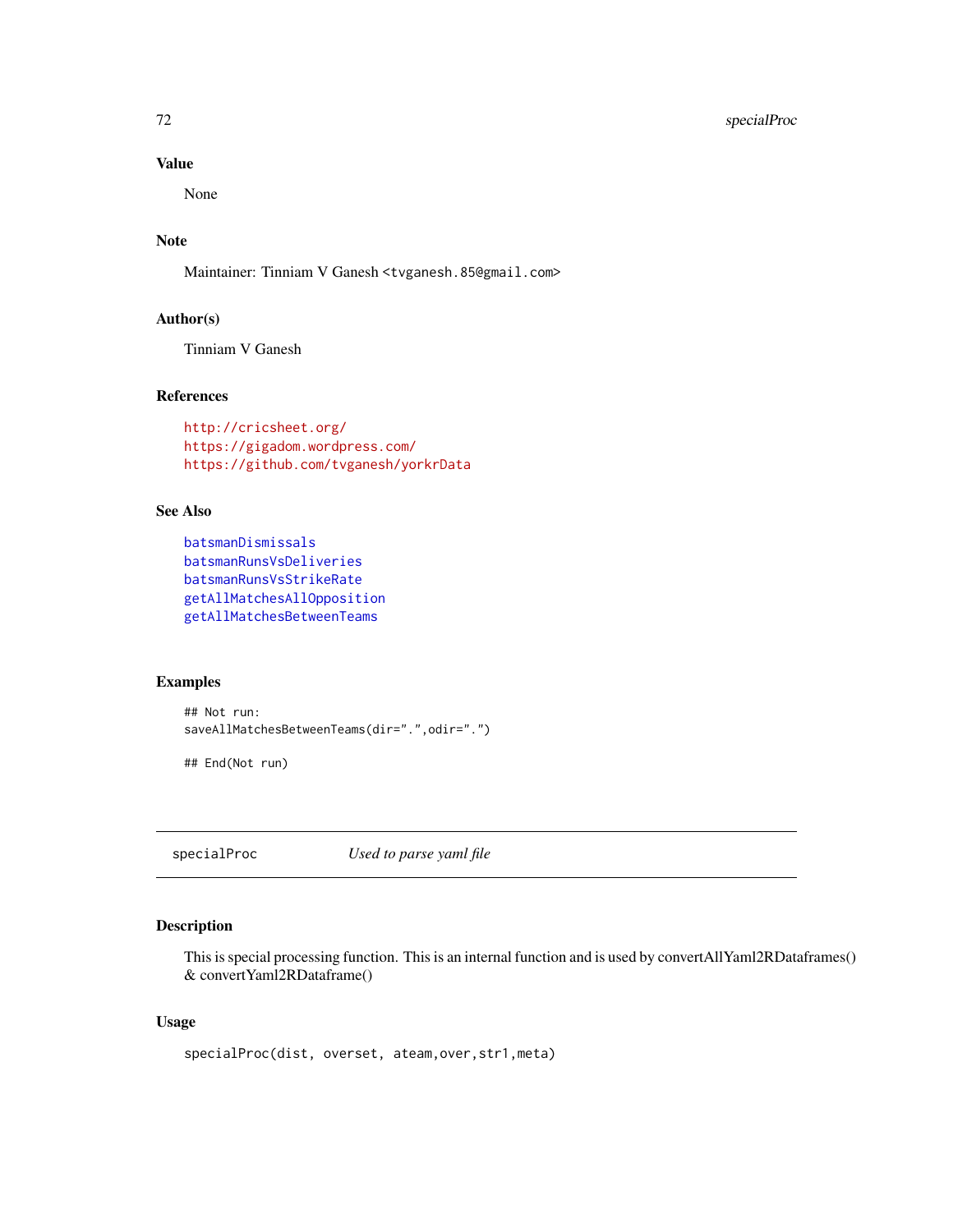# specialProc 73

# Arguments

| dist    | dist                              |
|---------|-----------------------------------|
| overset | overset                           |
| ateam   | The team                          |
| over    | over                              |
| str1    | str1                              |
| meta    | The meta information of the match |

# Value

over The dataframe of over

# Note

Maintainer: Tinniam V Ganesh <tvganesh.85@gmail.com>

# Author(s)

Tinniam V Ganesh

# References

<http://cricsheet.org/> <https://gigadom.wordpress.com/> <https://github.com/tvganesh/yorkrData>

# See Also

```
getBatsmanDetails
getBowlerWicketDetails
batsmanDismissals
getTeamBattingDetails
```
# Examples

## Not run: # Parse the yaml over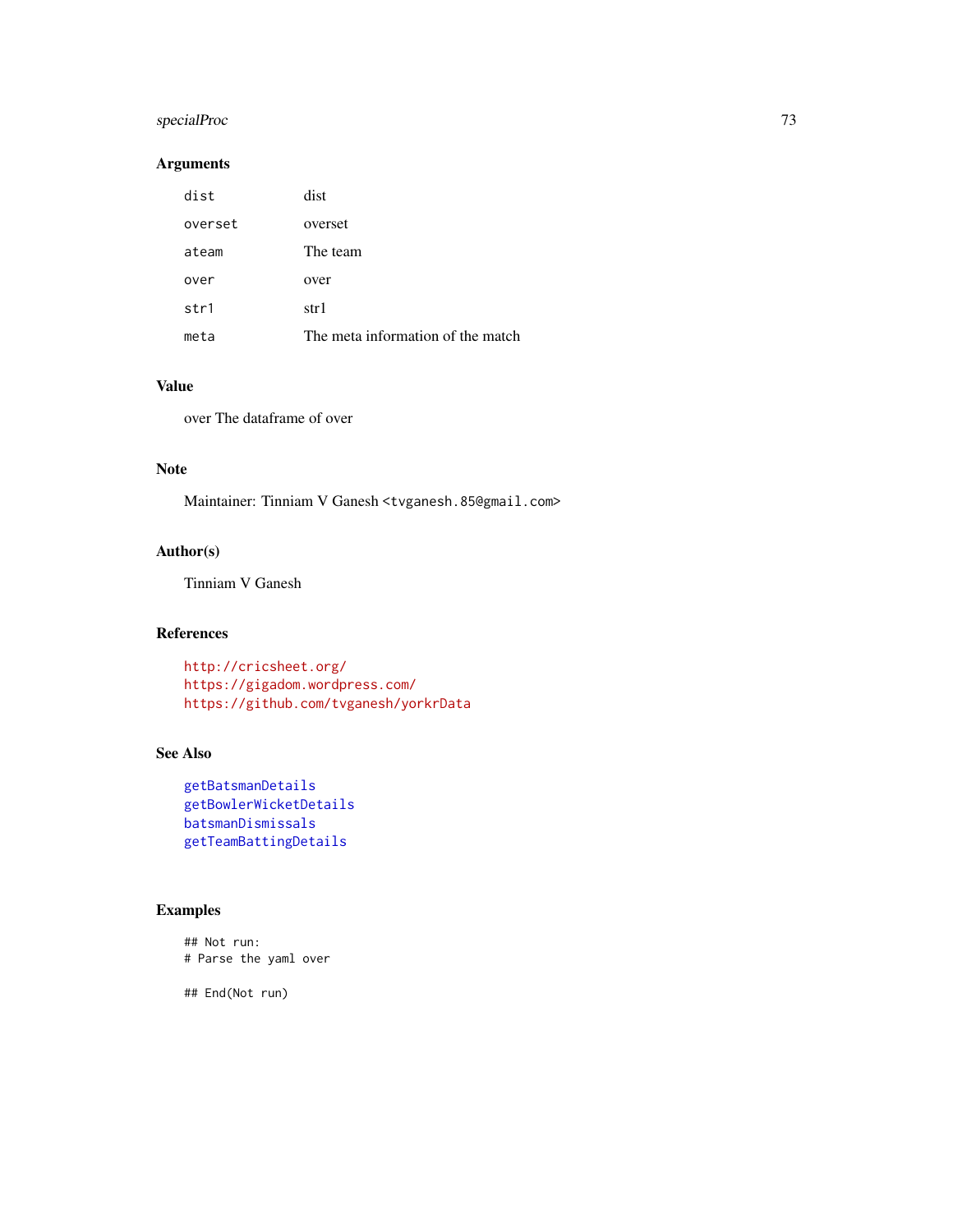teamBatsmenPartnershiOppnAllMatches

*Team batting partnership against a opposition all matches*

# Description

This function computes the performance of batsmen against all bowlers of an oppositions in all matches. This function returns a dataframe

# Usage

teamBatsmenPartnershiOppnAllMatches(matches,theTeam,report="summary")

# Arguments

| matches | All the matches of the team against the oppositions                                                                                                                                                 |
|---------|-----------------------------------------------------------------------------------------------------------------------------------------------------------------------------------------------------|
| theTeam | The team for which the the batting partnerships are sought                                                                                                                                          |
| report  | If the report="summary" then the list of top batsmen with the highest partner-<br>ships is displayed. If report="detailed" then the detailed break up of partnership<br>is returned as a dataframe. |

#### Value

partnerships The data frame of the partnerships

# Note

Maintainer: Tinniam V Ganesh <tvganesh.85@gmail.com>

# Author(s)

Tinniam V Ganesh

# References

<http://cricsheet.org/> <https://gigadom.wordpress.com/> <https://github.com/tvganesh/yorkrData>

# See Also

[teamBatsmenVsBowlersAllOppnAllMatchesPlot](#page-79-0) [teamBatsmenPartnershipOppnAllMatchesChart](#page-78-0) [teamBowlersVsBatsmenMatch](#page-93-0) [teamBattingScorecardMatch](#page-86-0)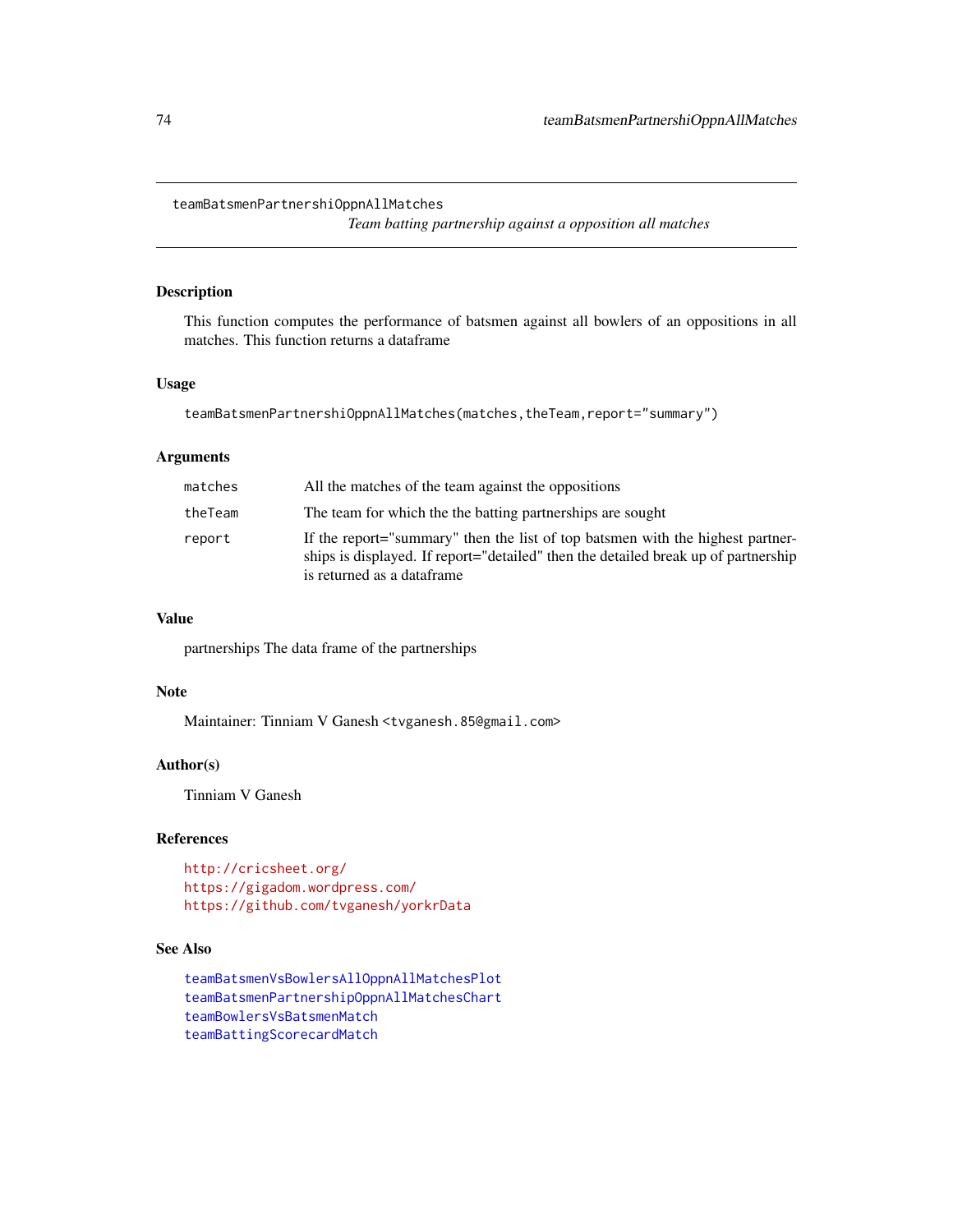### Examples

```
## Not run:
# Get all matches for team India against all oppositions
matches <- getAllMatchesBetweenTeams("Australia","India",dir="../data")
# You can also directly load the data
#load("India-Australia-allMatches.RData")
m <-teamBatsmenPartnershiOppnAllMatches(a,'India',report="summary")
m <-teamBatsmenPartnershiOppnAllMatches(a,'Australia',report="detailed")
## End(Not run)
```
<span id="page-74-0"></span>teamBatsmenPartnershipAllOppnAllMatches *Team batting partnership in all matches all oppositions*

# Description

This function computes the batting partnership of a team againt all oppositions in all matches This function returns a dataframe which is a summary of the batsman with the highest partnerships or the partnership of an individual batsman

# Usage

teamBatsmenPartnershipAllOppnAllMatches(matches,theTeam,report="summary")

#### Arguments

| matches | All the matches of the team against all oppositions                                                                                                                                                  |
|---------|------------------------------------------------------------------------------------------------------------------------------------------------------------------------------------------------------|
| theTeam | The team for which the the batting partnerships are sought                                                                                                                                           |
| report  | if the report="summary" then the data frame returned gives a list of the batsmen<br>with the highest partnerships. If report="detailed" then the detailed breakup of<br>the partnership is returned. |

### Value

partnerships The data frame with the partnerships

# Note

Maintainer: Tinniam V Ganesh <tvganesh.85@gmail.com>

# Author(s)

Tinniam V Ganesh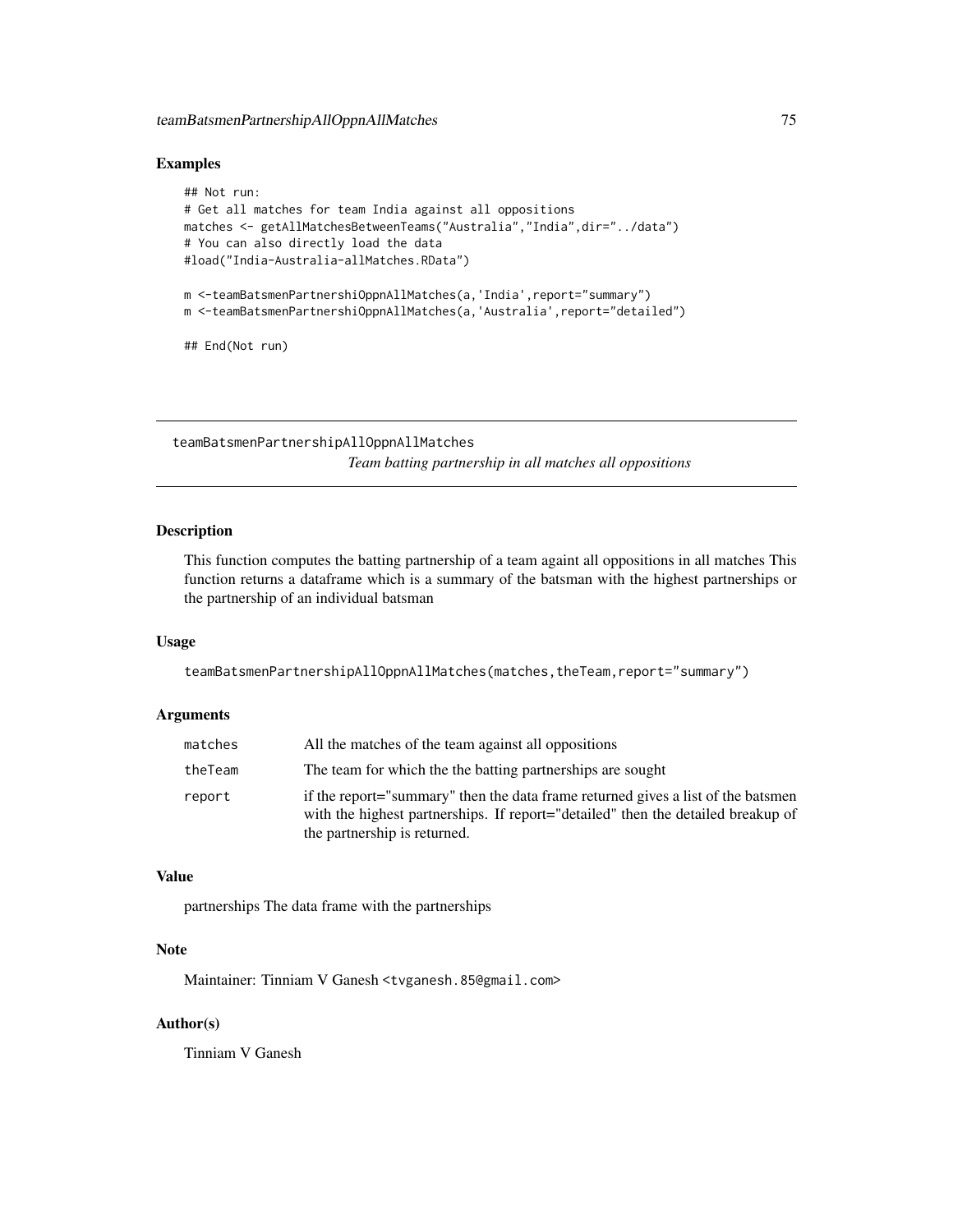# References

```
http://cricsheet.org/
https://gigadom.wordpress.com/
https://github.com/tvganesh/yorkrData
```
### See Also

```
teamBatsmenVsBowlersAllOppnAllMatchesPlot
teamBatsmenPartnershipOppnAllMatchesChart
teamBatsmenPartnershipAllOppnAllMatchesPlot
teamBatsmenVsBowlersOppnAllMatches
```
### Examples

```
## Not run:
# Get all matches for team India against all oppositions
m <-teamBattingScorecardAllOppnAllMatches(matches,theTeam="India")
# Get the summary report
teamBatsmenPartnershipAllOppnAllMatches(matches,theTeam='India')
# Get the detailed report
```
teamBatsmenPartnershipAllOppnAllMatches(matches,theTeam='India',report="detailed")

## End(Not run)

<span id="page-75-0"></span>teamBatsmenPartnershipAllOppnAllMatchesPlot *Plots team batting partnership all matches all oppositions*

# Description

This function plots the batting partnership of a team againt all oppositions in all matches This function also returns a dataframe with the batting partnerships

### Usage

```
teamBatsmenPartnershipAllOppnAllMatchesPlot(matches,theTeam,main,plot=TRUE)
```
### Arguments

| matches | All the matches of the team against all oppositions                                                  |
|---------|------------------------------------------------------------------------------------------------------|
| theTeam | The team for which the the batting partnerships are sought                                           |
| main    | The main team for which the the batting partnerships are sought                                      |
| plot    | Whether the partnerships have top be rendered as a plot. If plot=FALSE the data<br>frame is returned |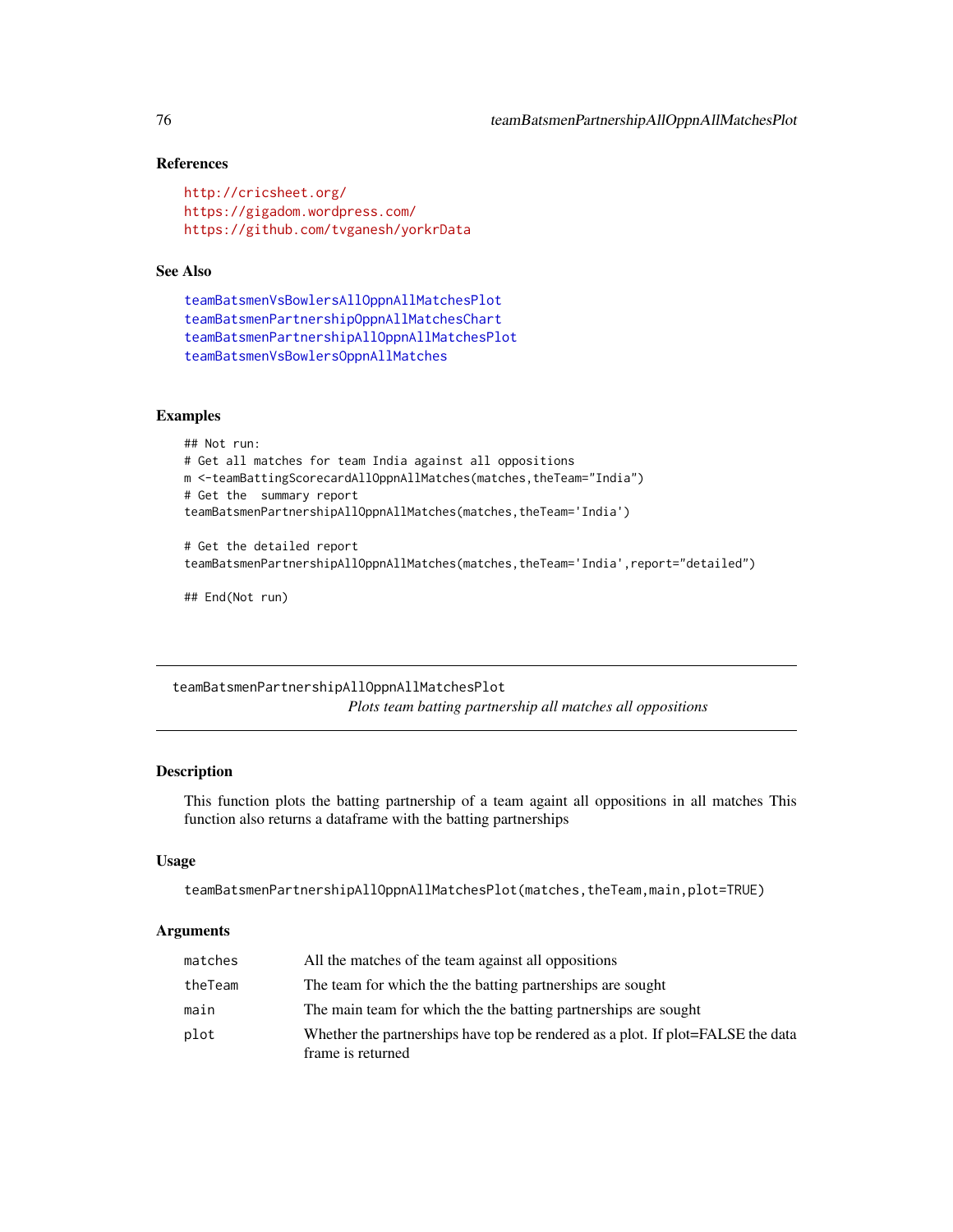# Value

None or partnerships

# Note

Maintainer: Tinniam V Ganesh <tvganesh.85@gmail.com>

# Author(s)

Tinniam V Ganesh

### References

<http://cricsheet.org/> <https://gigadom.wordpress.com/> <https://github.com/tvganesh/yorkrData>

### See Also

```
teamBatsmenPartnershipAllOppnAllMatches
teamBatsmenPartnershipOppnAllMatchesChart
teamBatsmenVsBowlersAllOppnAllMatchesPlot
teamBatsmenVsBowlersOppnAllMatches
```
### Examples

```
## Not run:
# Get all matches for team India against all oppositions
d <- teamBatsmanVsBowlersAllOppnAllMatchesRept(matches,"India",rank=1,dispRows=50)
#Plot the partnerships
teamBatsmenVsBowlersAllOppnAllMatchesPlot(d)
#Do not plot but get the dataframe
e <- teamBatsmenVsBowlersAllOppnAllMatchesPlot(d,plot=FALSE)
```
## End(Not run)

teamBatsmenPartnershipMatch

*Team batting partnerships of batsmen in a match*

### Description

This function plots the partnerships of batsmen in a match against an opposition or it can return the data frame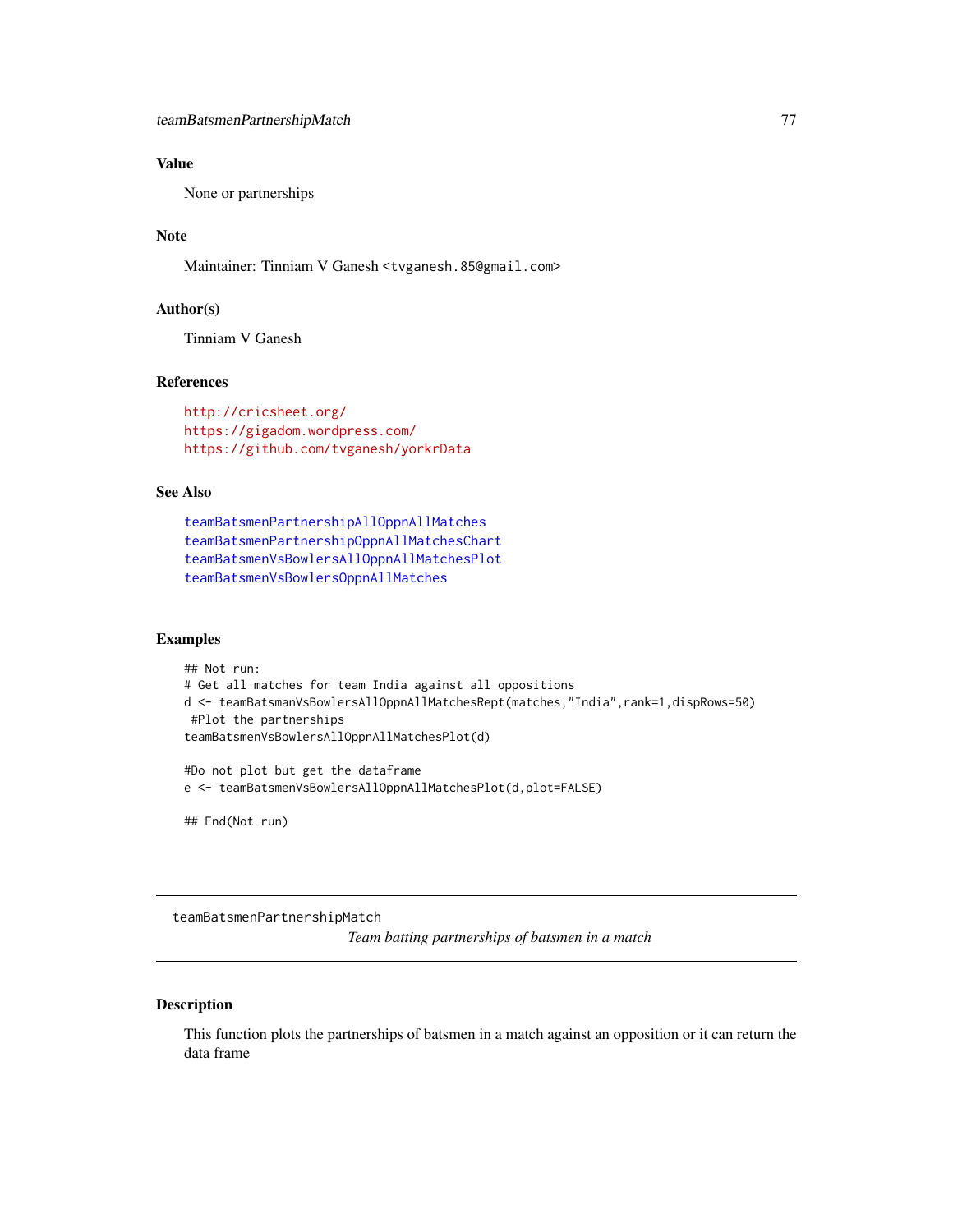#### Usage

teamBatsmenPartnershipMatch(match,theTeam,opposition, plot=TRUE)

### Arguments

| match      | The match between the teams                                            |
|------------|------------------------------------------------------------------------|
| theTeam    | The team for which the the batting partnerships are sought             |
| opposition | The opposition team                                                    |
| plot       | If plot=TRUE then a plot is created otherwise a data frame is returned |

# Value

df The data frame of the batsmen partnetships

# Note

Maintainer: Tinniam V Ganesh <tvganesh.85@gmail.com>

# Author(s)

Tinniam V Ganesh

### References

<http://cricsheet.org/> <https://gigadom.wordpress.com/> <https://github.com/tvganesh/yorkrData>

# See Also

```
teamBatsmenVsBowlersAllOppnAllMatchesPlot
teamBatsmenPartnershipOppnAllMatchesChart
teamBatsmenPartnershipAllOppnAllMatchesPlot
teamBatsmenVsBowlersOppnAllMatches
```
### Examples

```
## Not run:
# Get athe match between England and Pakistan
a <- getMatchDetails("England","Pakistan","2006-09-05",dir="../temp")
batsmenPartnershipMatch(a,"Pakistan","England")
batsmenPartnershipMatch(a,"England","Pakistan", plot=TRUE)
m <-batsmenPartnershipMatch(a,"Pakistan","England", plot=FALSE)
```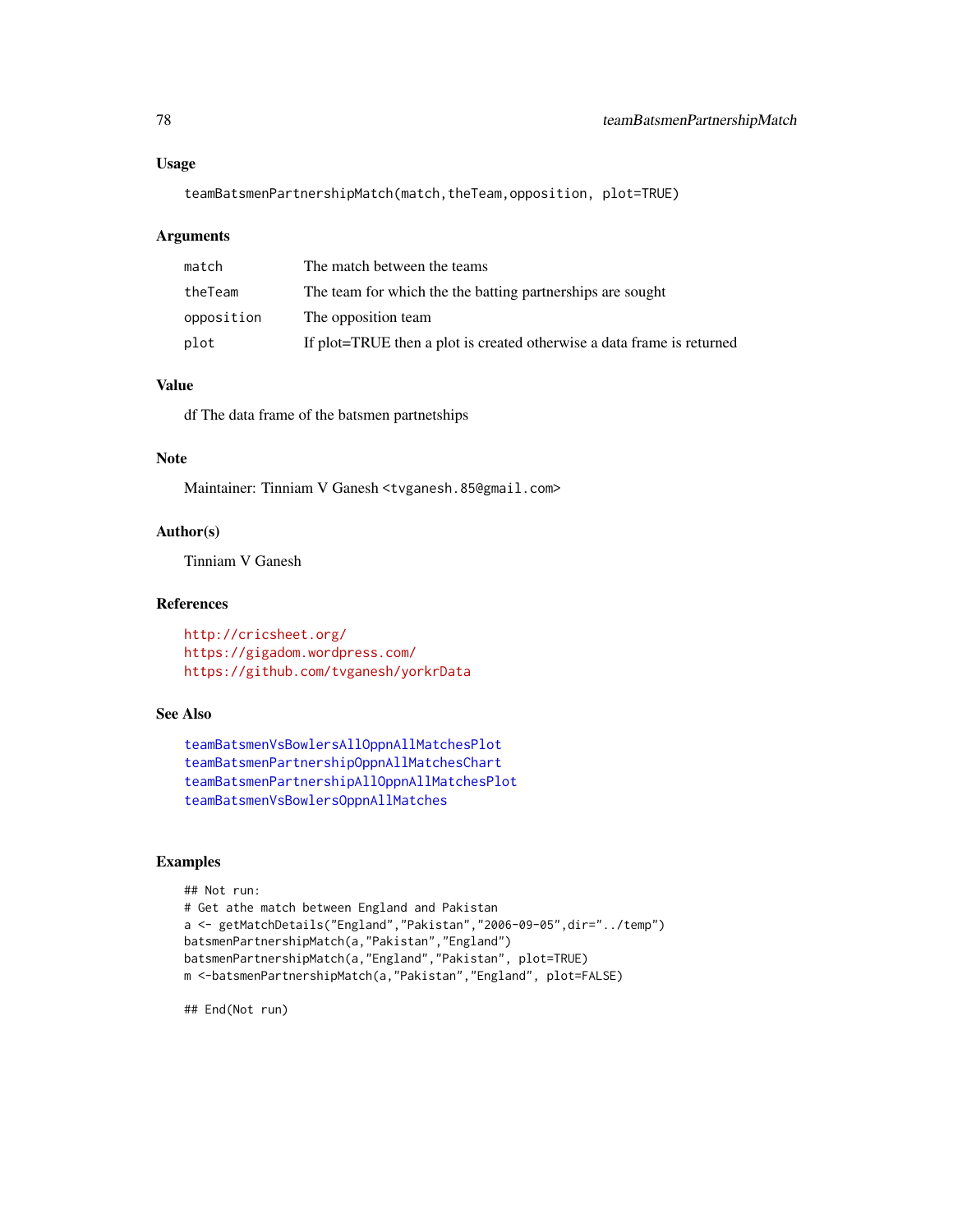<span id="page-78-0"></span>teamBatsmenPartnershipOppnAllMatchesChart *Plot of team partnership all matches against an opposition*

# Description

This function plots the batting partnership of a team againt all oppositions in all matches This function also returns a dataframe with the batting partnerships

### Usage

teamBatsmenPartnershipOppnAllMatchesChart(matches,main,opposition, plot=TRUE)

# Arguments

| matches    | All the matches of the team against all oppositions                                                  |
|------------|------------------------------------------------------------------------------------------------------|
| main       | The main team for which the the batting partnerships are sought                                      |
| opposition | The opposition team for which the the batting partnerships are sought                                |
| plot       | Whether the partnerships have top be rendered as a plot. If plot=FALSE the data<br>frame is returned |

# Value

None or partnerships

# Note

Maintainer: Tinniam V Ganesh <tvganesh.85@gmail.com>

### Author(s)

Tinniam V Ganesh

# References

<http://cricsheet.org/> <https://gigadom.wordpress.com/> <https://github.com/tvganesh/yorkrData>

# See Also

[teamBatsmenPartnershipAllOppnAllMatches](#page-74-0) [teamBatsmenPartnershipOppnAllMatchesChart](#page-78-0) [teamBatsmenVsBowlersAllOppnAllMatchesPlot](#page-79-0) [teamBatsmenVsBowlersOppnAllMatches](#page-83-0)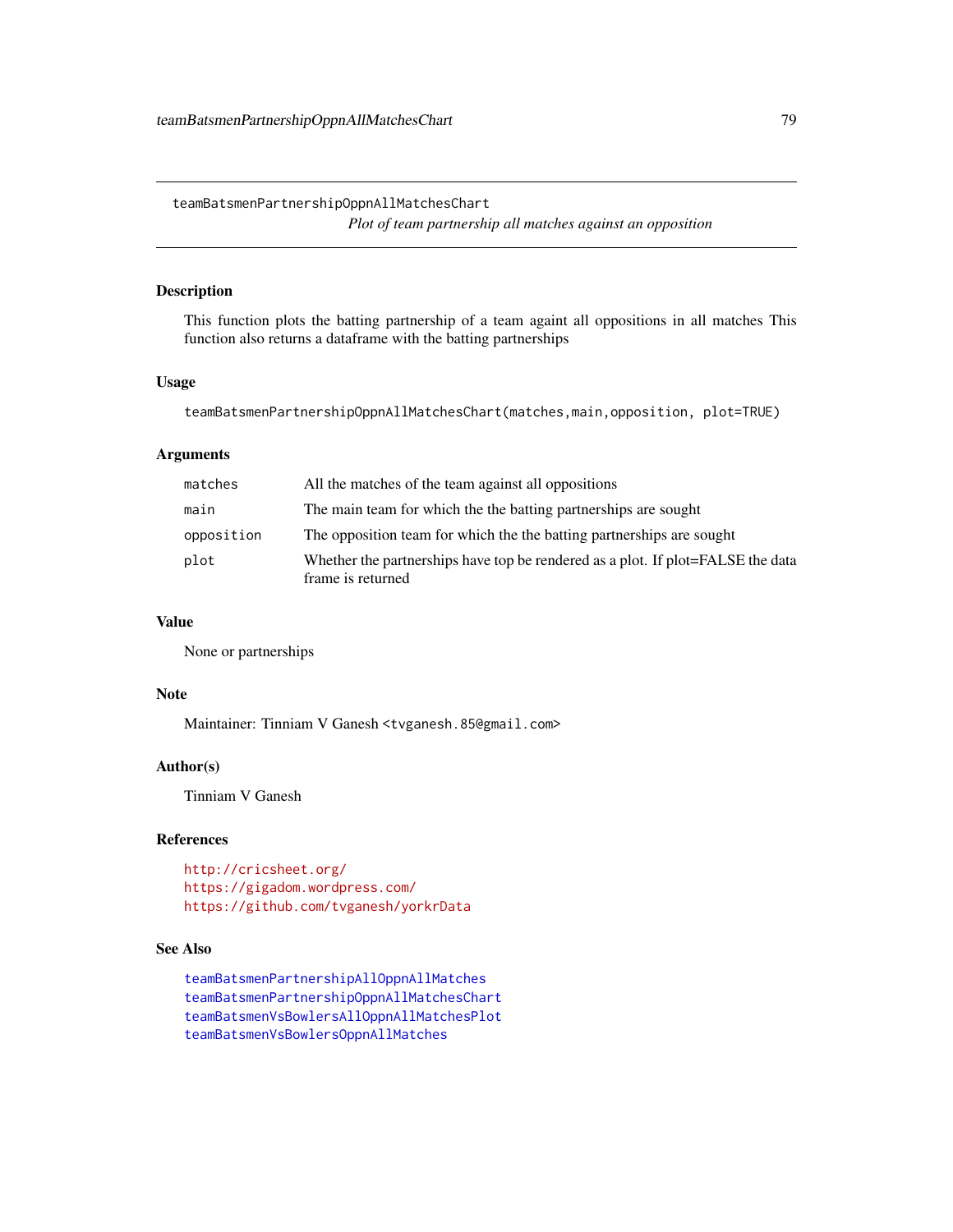## Examples

```
## Not run:
# Get all matches for team India against all oppositions
d <- teamBatsmenVsBowlersAllOppnAllMatchesRept(matches,"India",rank=1,dispRows=50)
#Plot the partnerships
teamBatsmenVsBowlersAllOppnAllMatchesPlot(d)
#Do not plot but get the dataframe
e <- teamBatsmenVsBowlersAllOppnAllMatchesPlot(d,plot=FALSE)
## End(Not run)
```
<span id="page-79-0"></span>teamBatsmenVsBowlersAllOppnAllMatchesPlot *Plot of Team batsmen vs bowlers against all opposition all matches*

#### Description

This function computes the performance of batsmen against all bowlers of all oppositions in all matches. The data frame can be either plotted or returned to the user

### Usage

teamBatsmenVsBowlersAllOppnAllMatchesPlot(df,plot=TRUE)

### Arguments

| df   | The dataframe of all the matches of the team against all oppositions  |
|------|-----------------------------------------------------------------------|
| plot | If plot=TRUE the result is plotted or else the data frame is returned |

### Value

None or dataframe

# Note

Maintainer: Tinniam V Ganesh <tvganesh.85@gmail.com>

# Author(s)

Tinniam V Ganesh

# References

<http://cricsheet.org/> <https://gigadom.wordpress.com/> <https://github.com/tvganesh/yorkrData>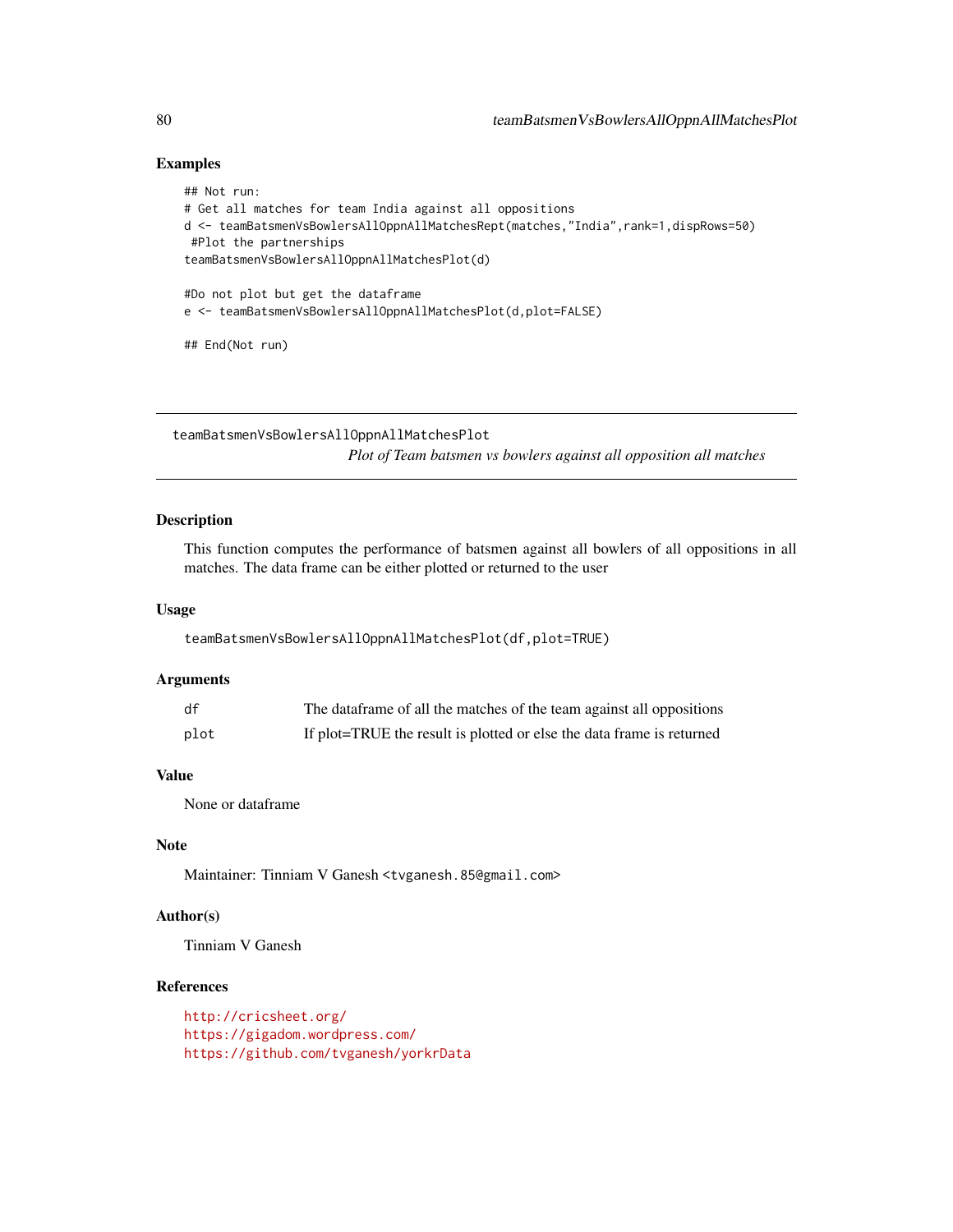teamBatsmenVsBowlersAllOppnAllMatchesRept 81

### See Also

```
teamBatsmenVsBowlersAllOppnAllMatchesPlot
teamBatsmenPartnershipOppnAllMatchesChart
teamBatsmenPartnershipAllOppnAllMatchesPlot
teamBatsmenVsBowlersOppnAllMatches
```
# Examples

```
## Not run:
# Get all matches for team India against all oppositions in all matches
matches <-getAllMatchesAllOpposition("India",dir="../data/",save=TRUE)
# Also load directly from file
#load("allMatchesAllOpposition-India.RData")
d <- teamBatsmanVsBowlersAllOppnAllMatchesRept(matches,"India",rank=1,dispRows=50)
teamBatsmenVsBowlersAllOppnAllMatchesPlot(d)
e <- teamBatsmenVsBowlersAllOppnAllMatchesPlot(d,plot=FALSE)
```
## End(Not run)

teamBatsmenVsBowlersAllOppnAllMatchesRept *Report of team batsmen vs bowlers in all matches all oppositions*

# Description

This function computes the performance of batsmen against all bowlers of all oppositions in all matches

### Usage

teamBatsmenVsBowlersAllOppnAllMatchesRept(matches,theTeam,rank=0,dispRows=50)

### Arguments

| matches  | All the matches of the team against all oppositions                                                                                                                                                                                                        |
|----------|------------------------------------------------------------------------------------------------------------------------------------------------------------------------------------------------------------------------------------------------------------|
| theTeam  | The team for which the the batting partnerships are sought                                                                                                                                                                                                 |
| rank     | if the rank=0 then the data frame returned gives a summary list of the batsmen<br>with the highest runs against bowlers. If rank=N (where $N=1,2,3$ ) then the<br>detailed breakup of the batsman and the runs scored against each bowler is re-<br>turned |
| dispRows | The number of rows to be returned                                                                                                                                                                                                                          |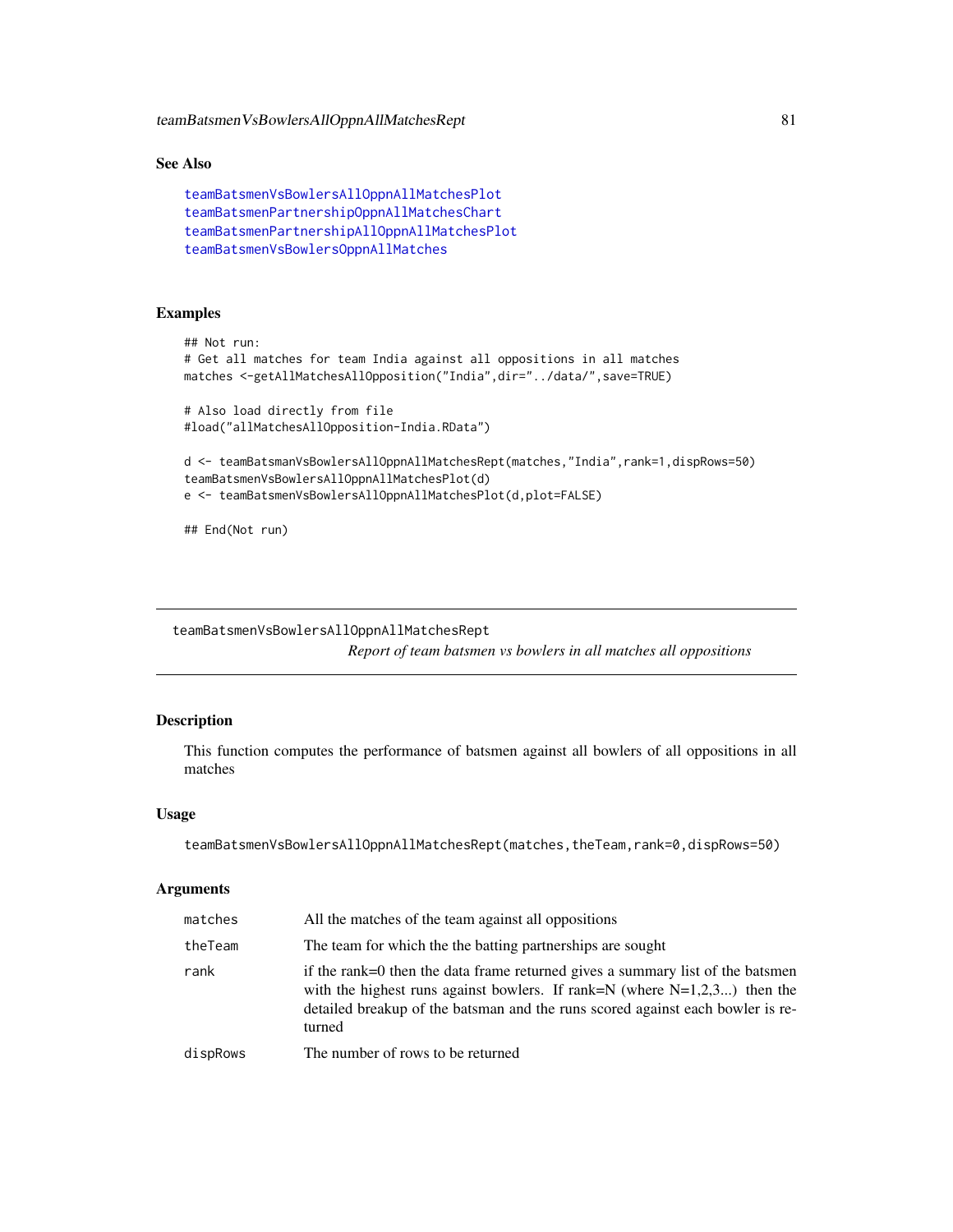# Value

h The data frame of the batsman and the runs against bowlers

### Note

Maintainer: Tinniam V Ganesh <tvganesh.85@gmail.com>

# Author(s)

Tinniam V Ganesh

### References

<http://cricsheet.org/> <https://gigadom.wordpress.com/> <https://github.com/tvganesh/yorkrData>

### See Also

```
teamBatsmenVsBowlersAllOppnAllMatchesPlot
teamBatsmenPartnershipOppnAllMatchesChart
teamBatsmenPartnershipAllOppnAllMatchesPlot
teamBatsmenVsBowlersOppnAllMatches
```
# Examples

```
## Not run:
# Get all matches for team India against all oppositions
m <-teamBattingScorecardAllOppnAllMatches(matches,theTeam="India")
# Get the summary report
teamBatsmenVsBowlersAllOppnAllMatchesRept(matches,"India",rank=0)
#Get detailed report
teamBatsmenVsBowlersAllOppnAllMatchesRept(matches,"India",rank=1,dispRows=50)
```
teamBatsmenVsBowlersAllOppnAllMatchesRept(matches,"Pakistan",rank=0) teamBatsmenVsBowlersAllOppnAllMatchesRept(matches,"England",rank=1)

## End(Not run)

teamBatsmenVsBowlersMatch

*Team batsmen against bowlers in a match*

#### Description

This function plots the performance of batsmen versus bowlers in a match or it can return the data frame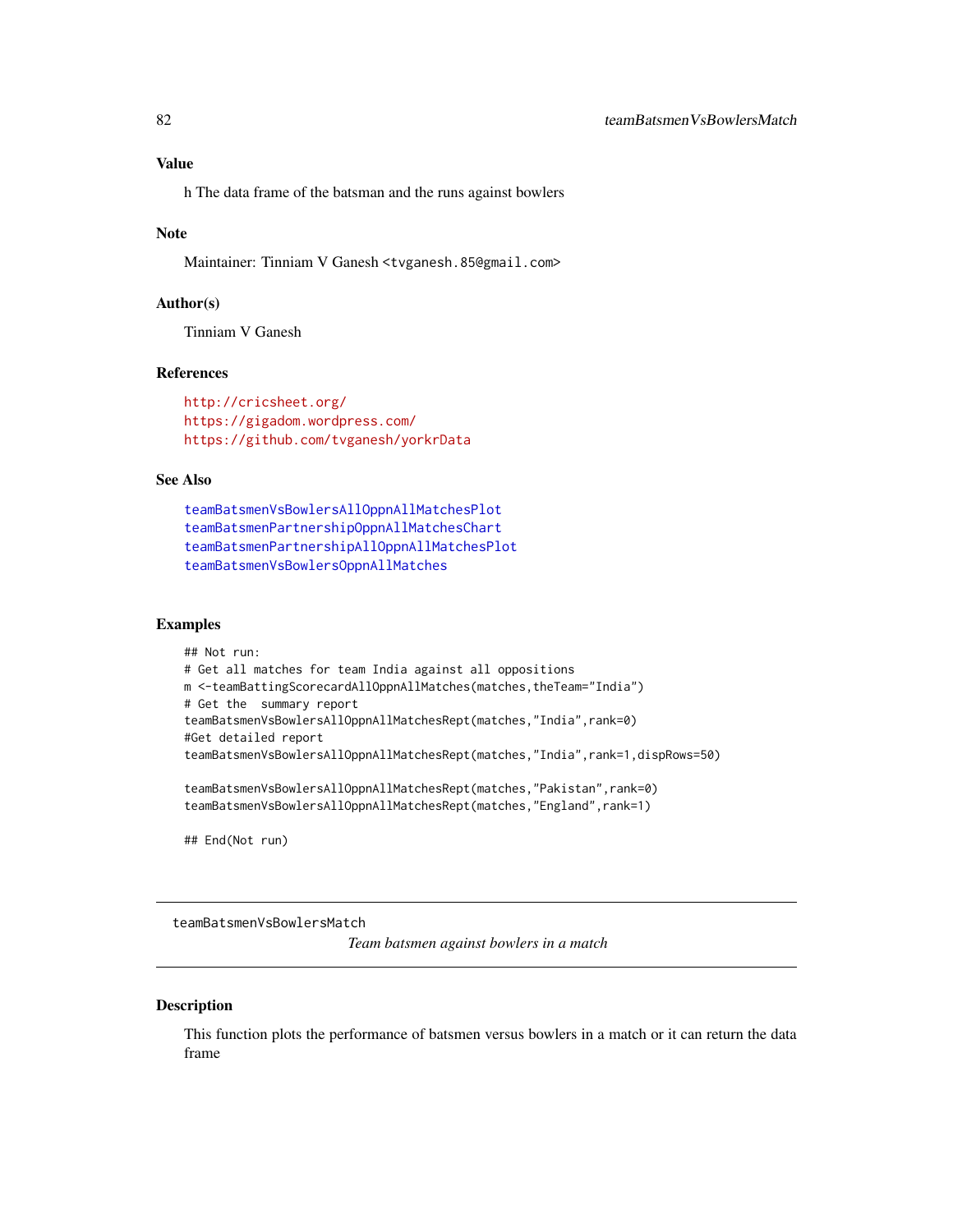# teamBatsmenVsBowlersMatch 83

# Usage

teamBatsmenVsBowlersMatch(match,theTeam,opposition, plot=TRUE)

# Arguments

| match      | The match between the teams                                            |
|------------|------------------------------------------------------------------------|
| theTeam    | The team for which the the batting partnerships are sought             |
| opposition | The opposition team                                                    |
| plot       | If plot=TRUE then a plot is created otherwise a data frame is returned |

# Value

b The data frame of the batsmen vs bowlers performance

# Note

Maintainer: Tinniam V Ganesh <tvganesh.85@gmail.com>

# Author(s)

Tinniam V Ganesh

# References

<http://cricsheet.org/> <https://gigadom.wordpress.com/> <https://github.com/tvganesh/yorkrData>

# See Also

```
teamBatsmenVsBowlersAllOppnAllMatchesPlot
teamBatsmenPartnershipOppnAllMatchesChart
teamBatsmenPartnershipAllOppnAllMatchesPlot
teamBattingScorecardMatch
```
# Examples

```
## Not run:
# Get athe match between England and Pakistan
a <- getMatchDetails("England","Pakistan","2006-09-05",dir="../temp")
batsmenVsBowlersMatch(a,'Pakistan','England', plot=TRUE)
```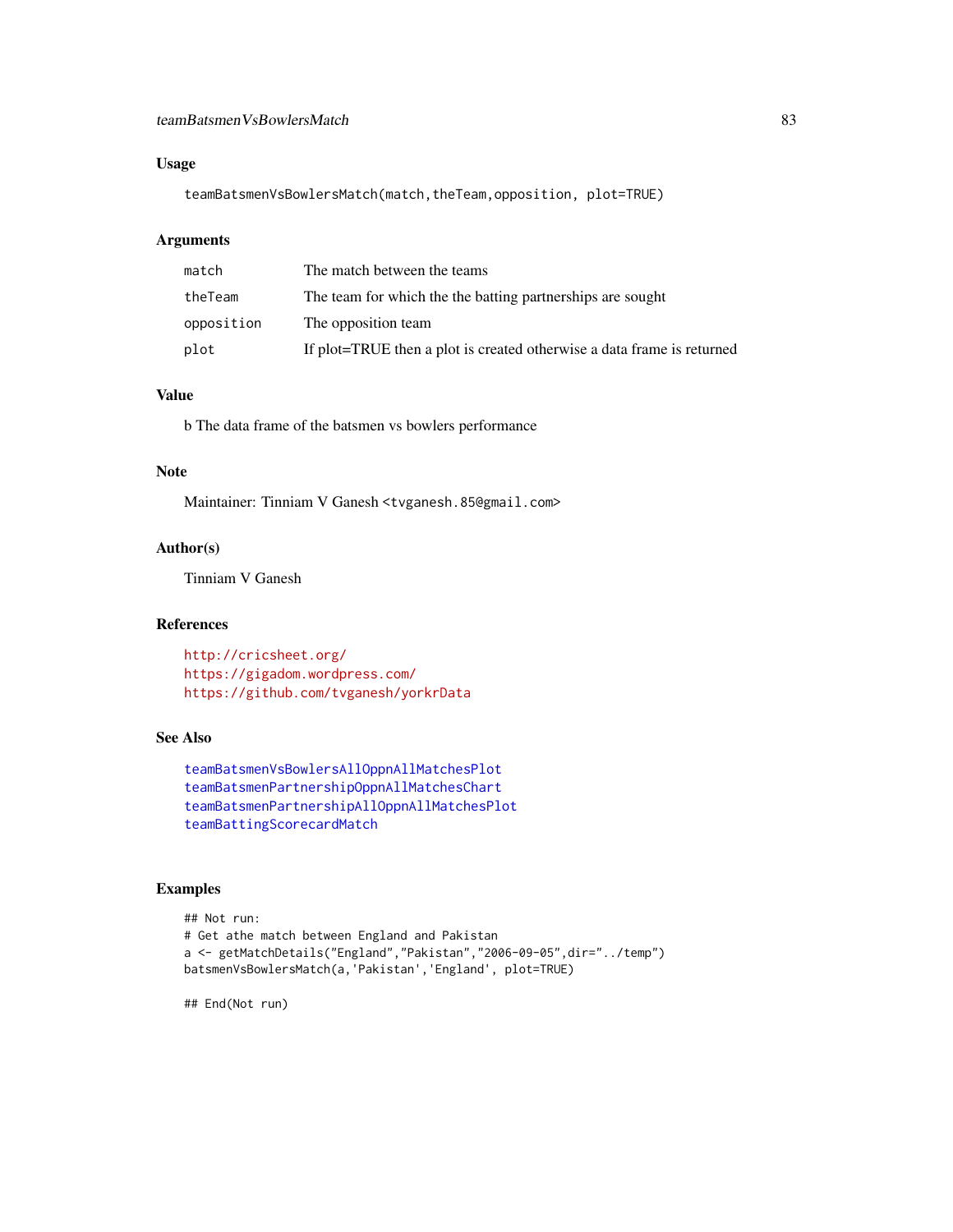<span id="page-83-0"></span>teamBatsmenVsBowlersOppnAllMatches

*Team batsmen vs bowlers all matches of an opposition*

# Description

This function computes the performance of batsmen against the bowlers of an oppositions in all matches

### Usage

teamBatsmenVsBowlersOppnAllMatches(matches,main,opposition,plot=TRUE,top=5)

# Arguments

| matches    | All the matches of the team against one specific opposition                      |
|------------|----------------------------------------------------------------------------------|
| main       | The team for which the the batting partnerships are sought                       |
| opposition | The opposition team                                                              |
| plot       | If plot=TRUE then a plot will be displayed else a data frame will be returned    |
| top        | The number of players to be plotted or returned as a dataframe. The default is 5 |

# Value

None or dataframe

# Note

Maintainer: Tinniam V Ganesh <tvganesh.85@gmail.com>

# Author(s)

Tinniam V Ganesh

# References

```
http://cricsheet.org/
https://gigadom.wordpress.com/
https://github.com/tvganesh/yorkrData
```
# See Also

```
teamBatsmenVsBowlersAllOppnAllMatchesPlot
teamBatsmenPartnershipOppnAllMatchesChart
teamBatsmenPartnershipAllOppnAllMatchesPlot
teamBatsmenVsBowlersOppnAllMatches
```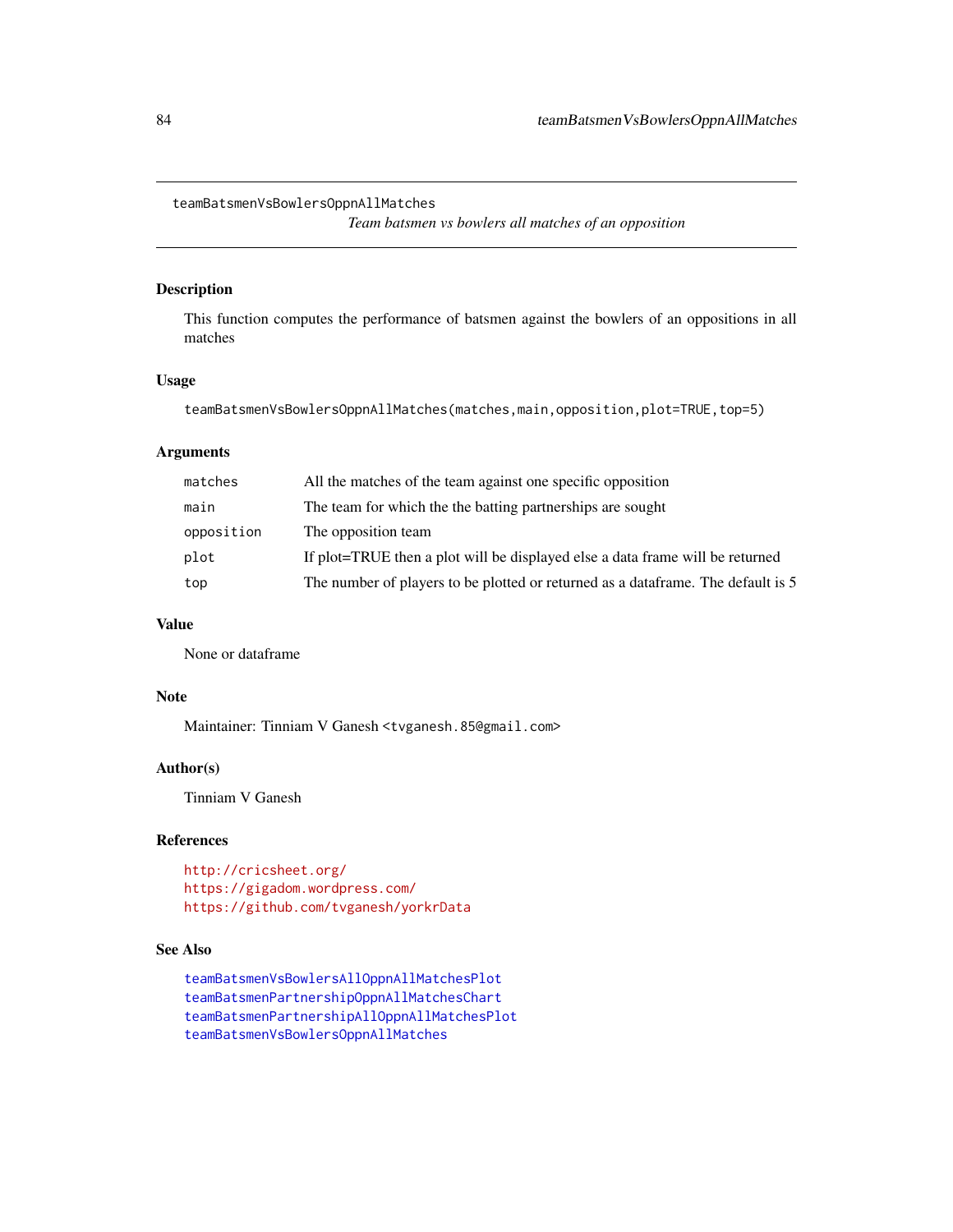# teamBattingPerfDetails 85

# Examples

```
## Not run:
# Get all matches for team India against an opposition
matches <- getAllMatchesBetweenTeams("Australia","India",dir="../data")
# Get the performance of India batsman against Australia in all matches
teamBatsmenVsBowlersOppnAllMatches(a,"India","Australia")
# Display top 3
teamBatsmanVsBowlersOppnAllMatches(a,"Australia","India",top=3)
# Get top 10 and do not plot
n <- teamBatsmenVsBowlersOppnAllMatches(a,"Australia","India",top=10,plot=FALSE)
## End(Not run)
```
teamBattingPerfDetails

*Gets the team batting details.*

# Description

This function gets the team batting detals

# Usage

```
teamBattingPerfDetails(match,theTeam,includeInfo=FALSE)
```
### Arguments

| match       | The match between the teams                                |
|-------------|------------------------------------------------------------|
| theTeam     | The team for which the the batting partnerships are sought |
| includeInfo | Whether to include venue, date, winner and result          |

# Value

df dataframe

# Note

Maintainer: Tinniam V Ganesh <tvganesh.85@gmail.com>

# Author(s)

Tinniam V Ganesh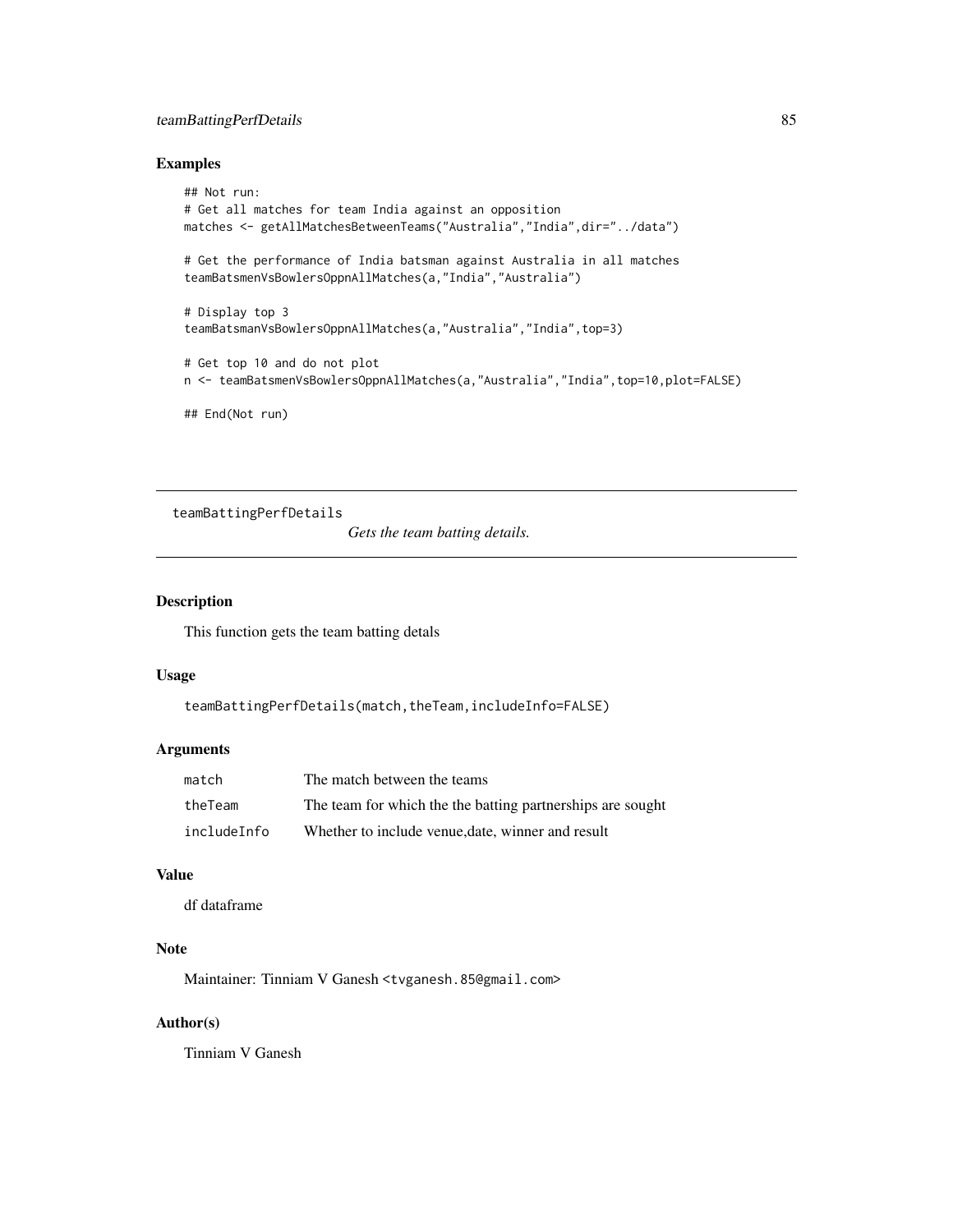# References

```
http://cricsheet.org/
https://gigadom.wordpress.com/
https://github.com/tvganesh/yorkrData
```
# See Also

```
teamBatsmenVsBowlersAllOppnAllMatchesPlot
teamBatsmenPartnershipOppnAllMatchesChart
teamBatsmenPartnershipAllOppnAllMatchesPlot
teamBattingScorecardMatch
```
# Examples

```
## Not run:
#teamBattingPerfDetails()
```
## End(Not run)

teamBattingScorecardAllOppnAllMatches

*Team batting scorecard against all oppositions in all matches*

### Description

This function omputes and returns the batting scorecard of a team in all matches against all oppositions. The data frame has the ball played, 4's,6's and runs scored by batsman

# Usage

```
teamBattingScorecardAllOppnAllMatches(matches,theTeam)
```
#### Arguments

| matches | All matches of the team in all matches with all oppositions |
|---------|-------------------------------------------------------------|
| theTeam | The team for which the the batting partnerships are sought  |

# Value

details The data frame of the scorecard of the team in all matches against all oppositions

### Note

Maintainer: Tinniam V Ganesh <tvganesh.85@gmail.com>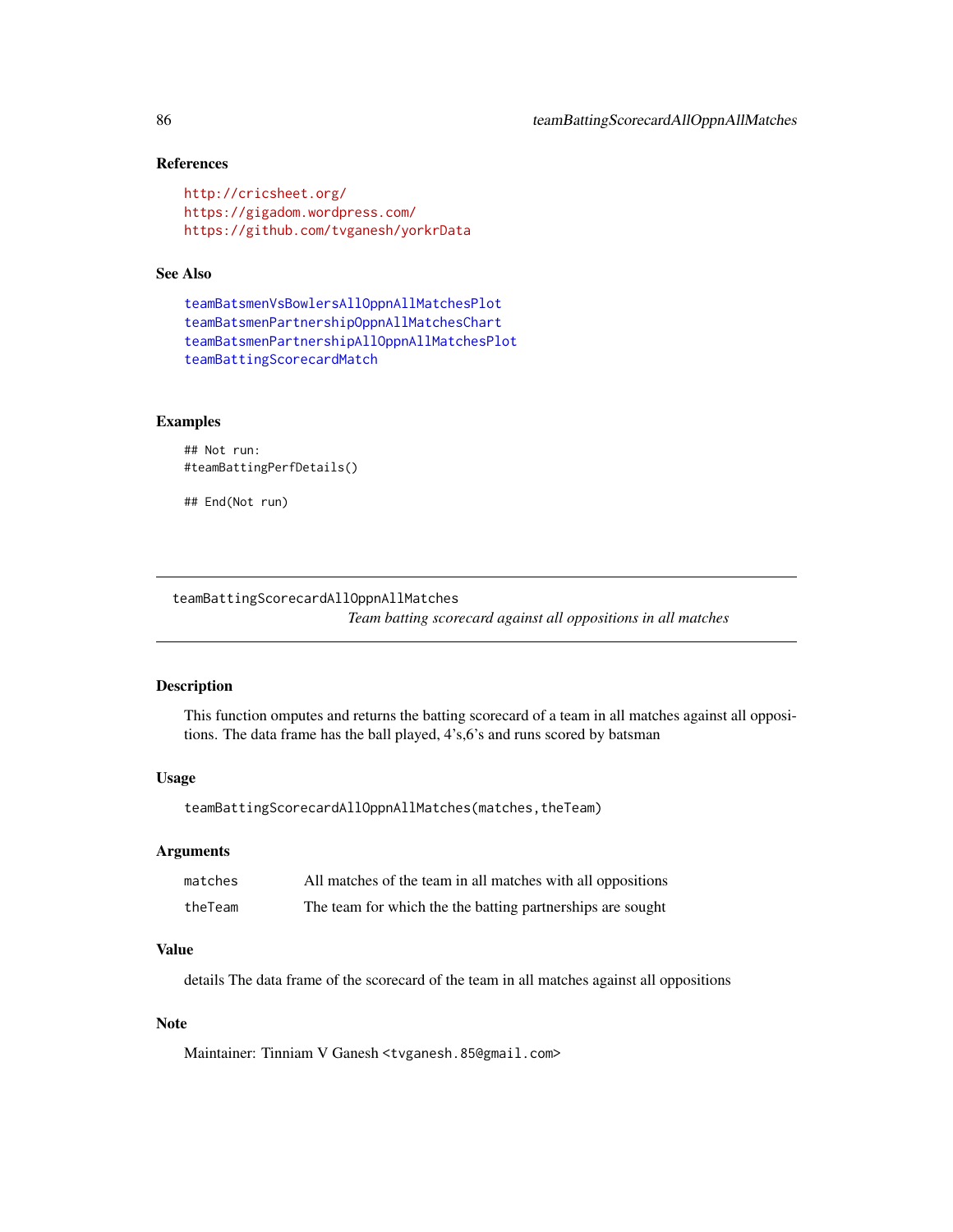### Author(s)

Tinniam V Ganesh

# References

<http://cricsheet.org/> <https://gigadom.wordpress.com/> <https://github.com/tvganesh/yorkrData>

# See Also

```
teamBatsmenVsBowlersAllOppnAllMatchesPlot
teamBatsmenPartnershipOppnAllMatchesChart
teamBatsmenPartnershipAllOppnAllMatchesPlot
teamBowlingWicketRunsAllOppnAllMatches
```
#### Examples

```
## Not run:
# Get all matches between India with all oppositions
matches <-getAllMatchesAllOpposition("India",dir="../data/",save=TRUE)
# This can also be loaded from saved file
# load("allMatchesAllOpposition-India.RData")
# Top batsman is displayed in descending order of runs
teamBattingScorecardAllOppnAllMatches(matches,theTeam="India")
# The best England players scorecard against India is shown
teamBattingScorecardAllOppnAllMatches(matches,theTeam="England")
## End(Not run)
```
<span id="page-86-0"></span>teamBattingScorecardMatch *Team batting scorecard of a team in a match*

#### Description

This function computes returns the batting scorecard (runs, fours, sixes, balls played) for the team

### Usage

teamBattingScorecardMatch(match,theTeam)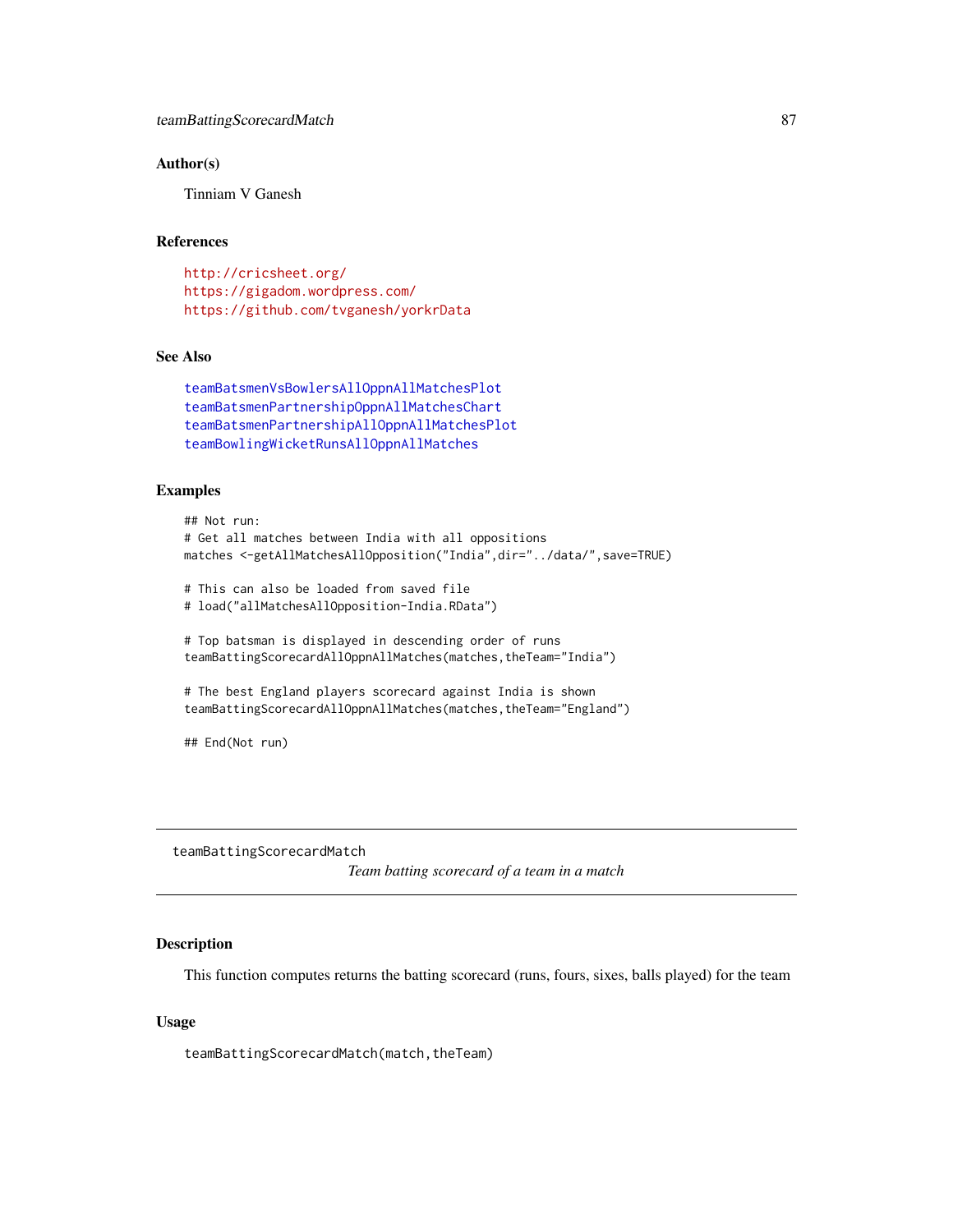### **Arguments**

| match   | The match for which the score card is required e.g. |
|---------|-----------------------------------------------------|
| theTeam | Team for which scorecard required                   |

# Value

scorecard A data frame with the batting scorecard

# Note

Maintainer: Tinniam V Ganesh <tvganesh.85@gmail.com>

# Author(s)

Tinniam V Ganesh

# References

<http://cricsheet.org/> <https://gigadom.wordpress.com/> <https://github.com/tvganesh/yorkrData>

# See Also

```
teamBatsmenPartnershipAllOppnAllMatches
teamBatsmenPartnershipAllOppnAllMatchesPlot
teamBatsmenPartnershipOppnAllMatchesChart
```
### Examples

```
## Not run:
a <- getMatchDetails("England","Pakistan","2006-09-05",dir="../temp")
teamBowlingScorecardMatch(a,'England')
```
## End(Not run)

teamBattingScorecardOppnAllMatches

*Team batting scorecard of a team in all matches against an opposition*

### Description

This function computes returns the batting scorecard (runs, fours, sixes, balls played) for the team in all matches against an opposition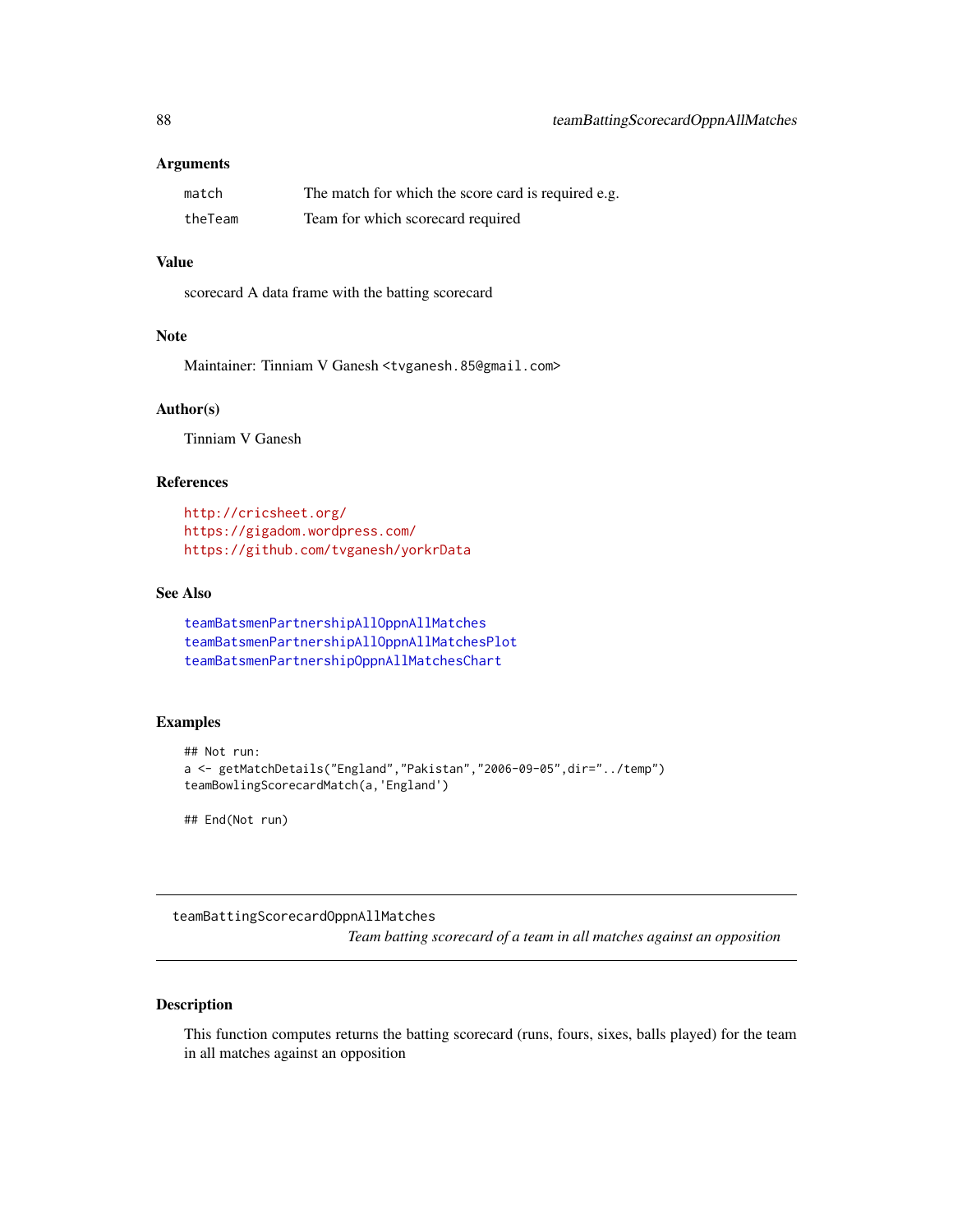### Usage

teamBattingScorecardOppnAllMatches(matches,main,opposition)

#### Arguments

| matches    | the data frame of all matches between a team and an opposition obtained with |
|------------|------------------------------------------------------------------------------|
|            | the call getAllMatchesBetweenteam()                                          |
| main       | The main team for which scorecard required                                   |
| opposition | The opposition team                                                          |

# Value

scorecard The scorecard of all the matches

# Note

Maintainer: Tinniam V Ganesh <tvganesh.85@gmail.com>

# Author(s)

Tinniam V Ganesh

# References

<http://cricsheet.org/> <https://gigadom.wordpress.com/> <https://github.com/tvganesh/yorkrData>

# See Also

```
teamBatsmenPartnershipAllOppnAllMatches
teamBatsmenPartnershipAllOppnAllMatchesPlot
teamBatsmenPartnershipOppnAllMatchesChart
```
### Examples

```
## Not run:
# Get all matches between India and Australia
matches <- getAllMatchesBetweenTeams("India","Australia",dir="../data",save=TRUE)
# Compute the scorecard of India in matches with australia
teamBattingScorecardOppnAllMatches(matches,main="India",opposition="Australia")
```

```
#Get all matches between Australia and India
matches <- getAllMatchesBetweenTeams("Australia","India",dir="../data")
#Compute the batting scorecard of Australia
teamBattingScorecardOppnAllMatches(matches,"Australia","India")
```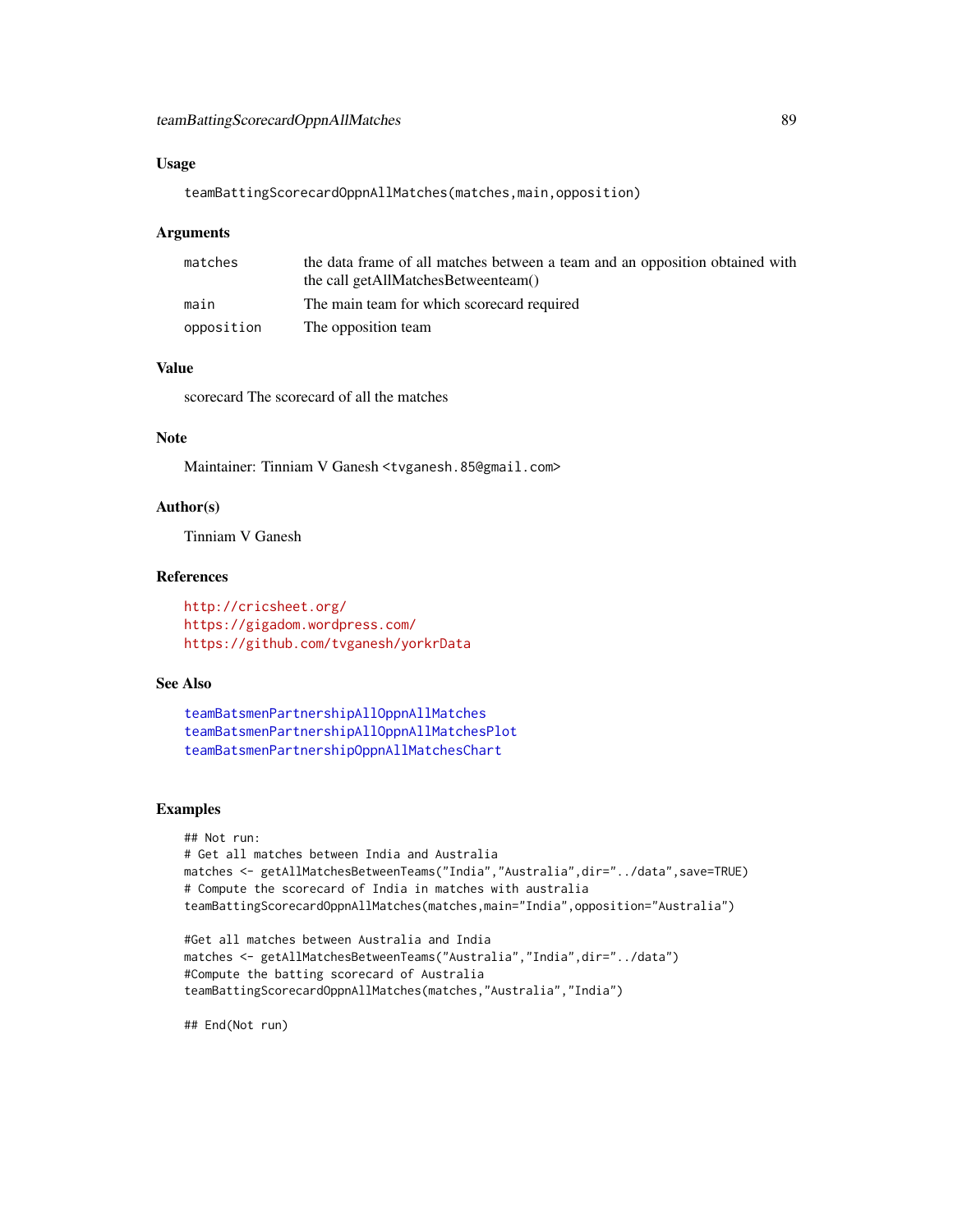<span id="page-89-0"></span>teamBowlersVsBatsmenAllOppnAllMatchesMain

*Compute team bowlers vs batsmen all opposition all matches*

# Description

This function computes performance of bowlers of a team against all opposition in all matches

## Usage

teamBowlersVsBatsmenAllOppnAllMatchesMain(matches,theTeam,rank=0)

### Arguments

| matches | the data frame of all matches between a team and all opposition and all obtained<br>with the call getAllMatchesAllOpposition()                 |
|---------|------------------------------------------------------------------------------------------------------------------------------------------------|
| theTeam | The team against which the performance is requires                                                                                             |
| rank    | When the rank is 0 then the performance of all the bowlers is displayed. If<br>rank= $n(1,2,3)$ ) then the performance of that bowler is given |

# Value

dataframe The dataframe with all performances

## Note

Maintainer: Tinniam V Ganesh <tvganesh.85@gmail.com>

### Author(s)

Tinniam V Ganesh

# References

<http://cricsheet.org/> <https://gigadom.wordpress.com/> <https://github.com/tvganesh/yorkrData>

### See Also

[teamBatsmenPartnershipAllOppnAllMatches](#page-74-0) [teamBatsmenPartnershipAllOppnAllMatchesPlot](#page-75-0) [teamBatsmenPartnershipOppnAllMatchesChart](#page-78-0) [teamBowlersVsBatsmenAllOppnAllMatchesRept](#page-91-0) [teamBowlersVsBatsmenAllOppnAllMatchesPlot](#page-90-0)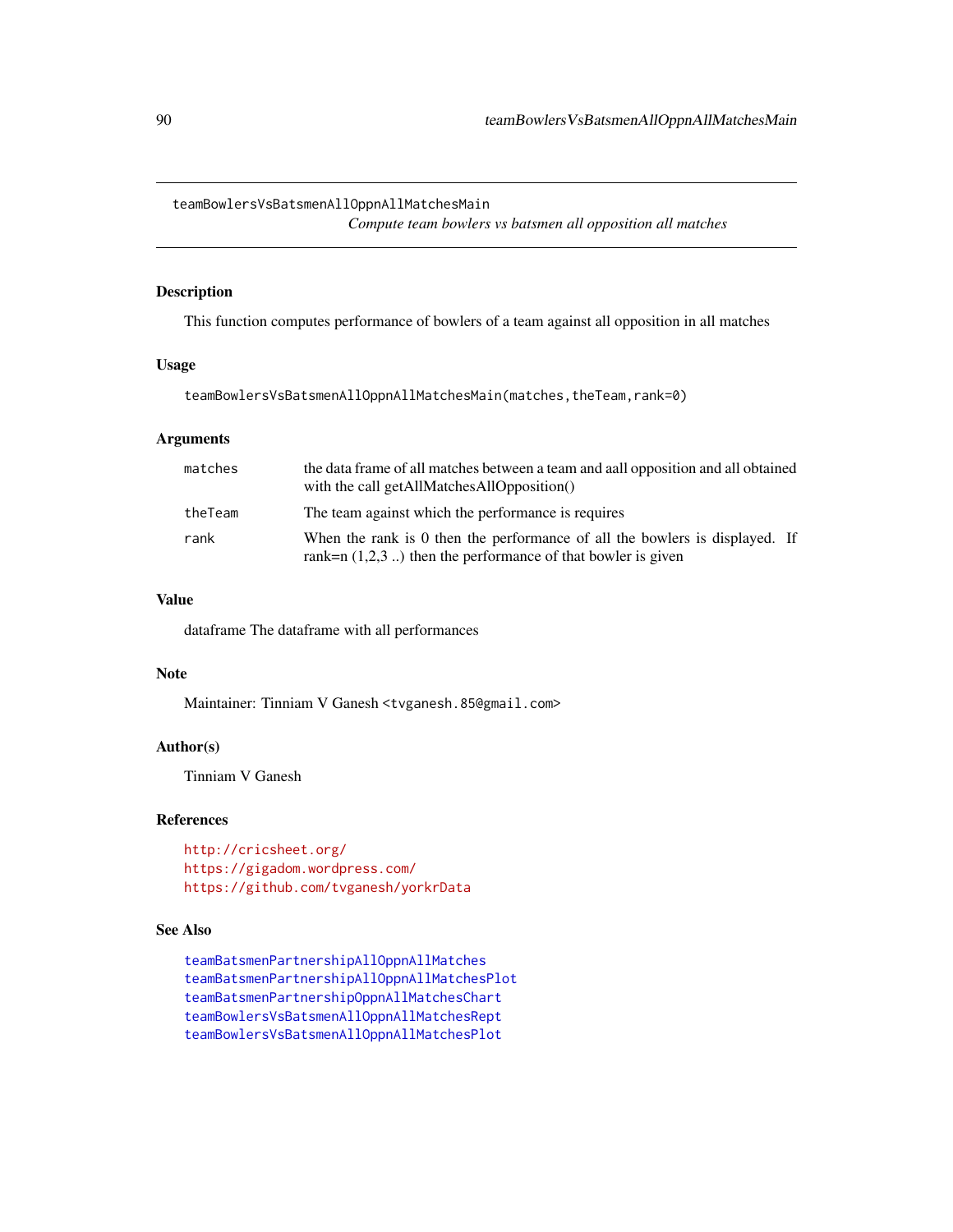### Examples

```
## Not run:
# Get all matches between India and all oppostions
matches <-getAllMatchesAllOpposition("India",dir="../data/",save=TRUE)
# You could also load directly from the saved file
#load("allMatchesAllOpposition-India.RData")
# The call below gives the best bowlers of India
teamBowlersVsBatsmenAllOppnAllMatchesMain(matches,theTeam="India",rank=0)
# The call with rank=1 gives the performance of the 'India' bowler with rank=1
 teamBowlersVsBatsmenAllOppnAllMatchesMain(matches,theTeam="India",rank=1)
```
## End(Not run)

<span id="page-90-0"></span>teamBowlersVsBatsmenAllOppnAllMatchesPlot *Plot bowlers vs batsmen against all opposition all matches*

# Description

This function computes performance of bowlers of a team against all opposition in all matches

### Usage

```
teamBowlersVsBatsmenAllOppnAllMatchesPlot(bowlerDF,t1,t2)
```
# Arguments

| bowlerDF | The data frame of the bowler whose performance is required |
|----------|------------------------------------------------------------|
| $+1$     | The team against to which the player belong                |
| t.2      | The opposing team                                          |

# Value

none

# Note

Maintainer: Tinniam V Ganesh <tvganesh.85@gmail.com>

# Author(s)

Tinniam V Ganesh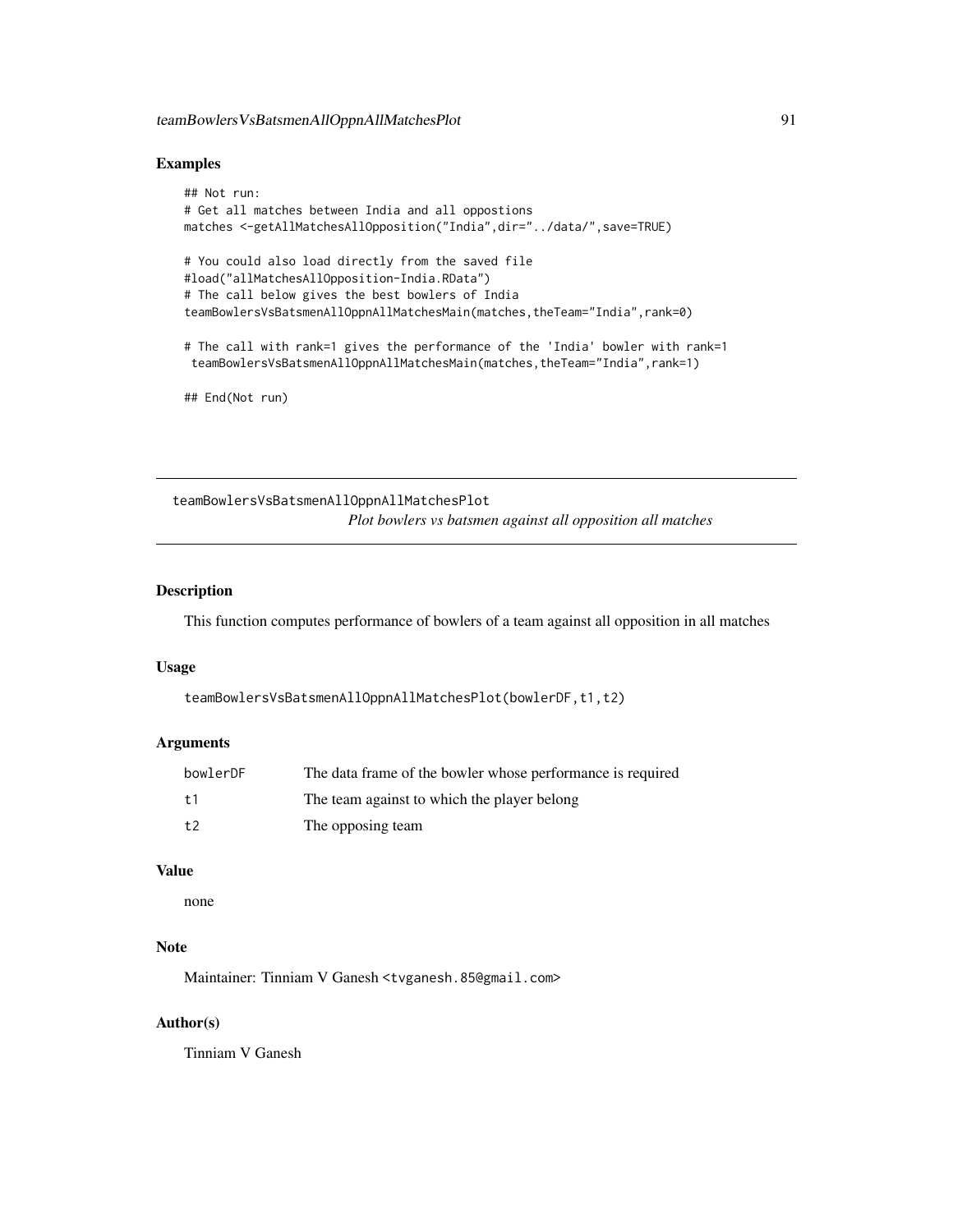# References

```
http://cricsheet.org/
https://gigadom.wordpress.com/
https://github.com/tvganesh/yorkrData
```
### See Also

```
teamBatsmenPartnershipAllOppnAllMatches
teamBatsmenPartnershipAllOppnAllMatchesPlot
teamBatsmenPartnershipOppnAllMatchesChart
teamBowlersVsBatsmenAllOppnAllMatchesMain
teamBowlersVsBatsmenAllOppnAllMatchesRept
```
### Examples

```
## Not run:
# Get all matches between India and all oppostions
matches <-getAllMatchesAllOpposition("India",dir="../data/",save=TRUE)
#Get the details of the bowler with the specified rank as a dataframe
df <- teamBowlersVsBatsmenAllOppnAllMatchesRept(matches,theTeam="India",rank=1)
```

```
#Plot this
teamBowlersVsBatsmenAllOppnAllMatchesPlot(df,"India","India")
```

```
df <- teamBowlersVsBatsmenAllOppnAllMatchesRept(matches,theTeam="England",rank=1)
teamBowlersVsBatsmenAllOppnAllMatchesPlot(df,"India","England")
```
## End(Not run)

# <span id="page-91-0"></span>teamBowlersVsBatsmenAllOppnAllMatchesRept *report of Team bowlers vs batsmen against all opposition all matches*

### Description

This function computes performance of bowlers of a team against all opposition in all matches

#### Usage

teamBowlersVsBatsmenAllOppnAllMatchesRept(matches,theTeam,rank=0)

#### Arguments

| matches | the data frame of all matches between a team and all opposition and all obtained |
|---------|----------------------------------------------------------------------------------|
|         | with the call getAllMatchesAllOpposition()                                       |
| theTeam | The team against which the performance is requires                               |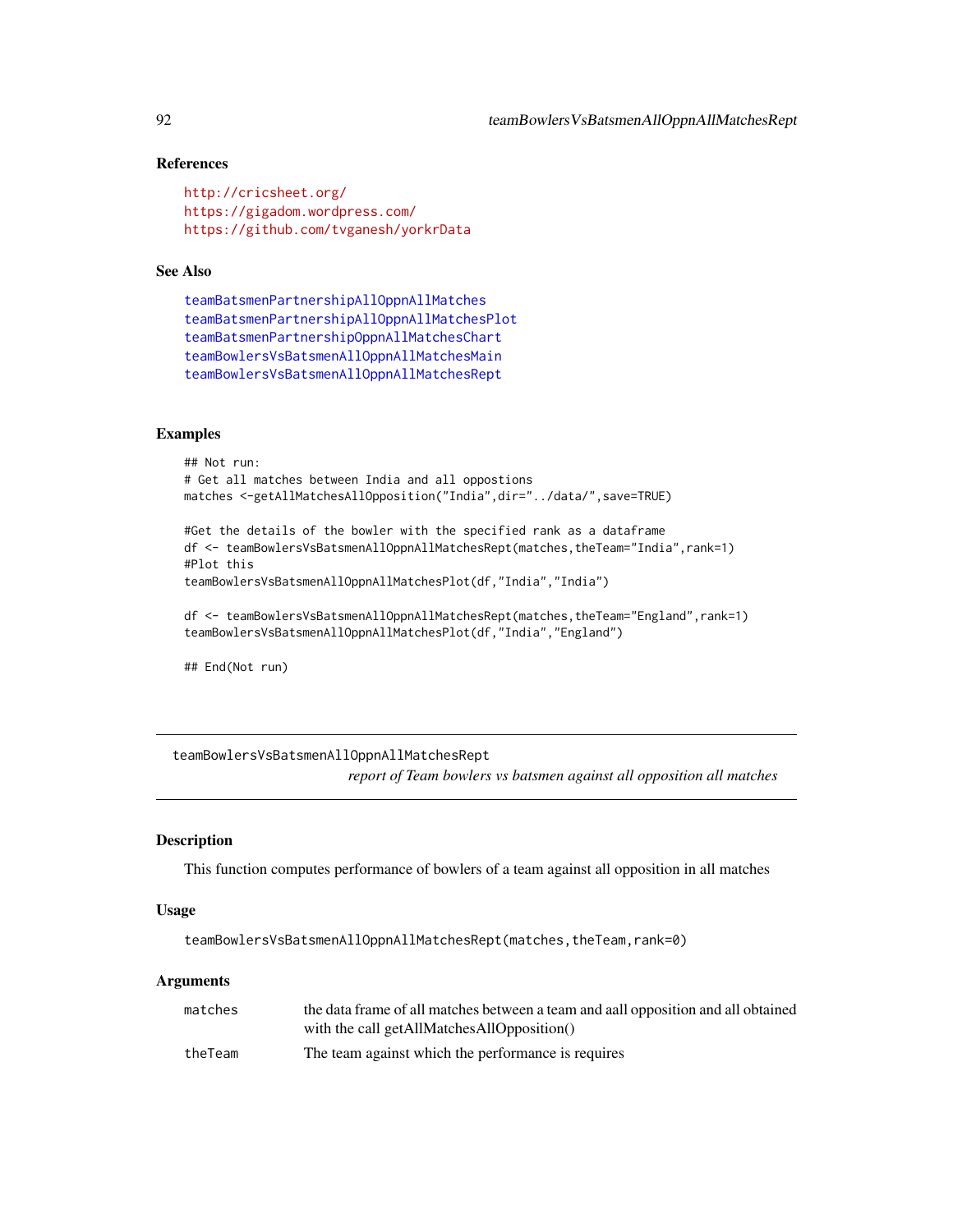rank When the rank is 0 then the performance of all the bowlers is displayed. If rank=n  $(1,2,3)$ ...) then the performance of that bowler is given

# Value

dataframe The dataframe with all performances

### Note

Maintainer: Tinniam V Ganesh <tvganesh.85@gmail.com>

### Author(s)

Tinniam V Ganesh

## **References**

<http://cricsheet.org/> <https://gigadom.wordpress.com/> <https://github.com/tvganesh/yorkrData>

# See Also

```
teamBatsmenPartnershipAllOppnAllMatches
teamBatsmenPartnershipAllOppnAllMatchesPlot
teamBatsmenPartnershipOppnAllMatchesChart
teamBowlersVsBatsmenAllOppnAllMatchesMain
teamBowlersVsBatsmenAllOppnAllMatchesPlot
```
### Examples

```
## Not run:
# Get all matches between India and all oppostions
matches <-getAllMatchesAllOpposition("India",dir="../data/",save=TRUE)
# You could also load directly from the saved file
#load("allMatchesAllOpposition-India.RData")
# The call below gives the best bowlers against India
teamBowlersVsBatsmenAllOppnAllMatchesRept(matches,theTeam="India",rank=0)
# The call with rank=1 gives the performace of the bowler with rank
 teamBowlersVsBatsmenAllOppnAllMatchesRept(matches,theTeam="India",rank=1)
# The call below gives the overall performance of India bowlers against South Africa
 teamBatsmenVsBowlersAllOppnAllMatchesRept(matches,"South Africa",rank=0)
# The call below gives the performance of best Indias bowlers against Australia
teamBowlersVsBatsmenAllOppnAllMatchesRept(matches,"Australia",rank=1)
```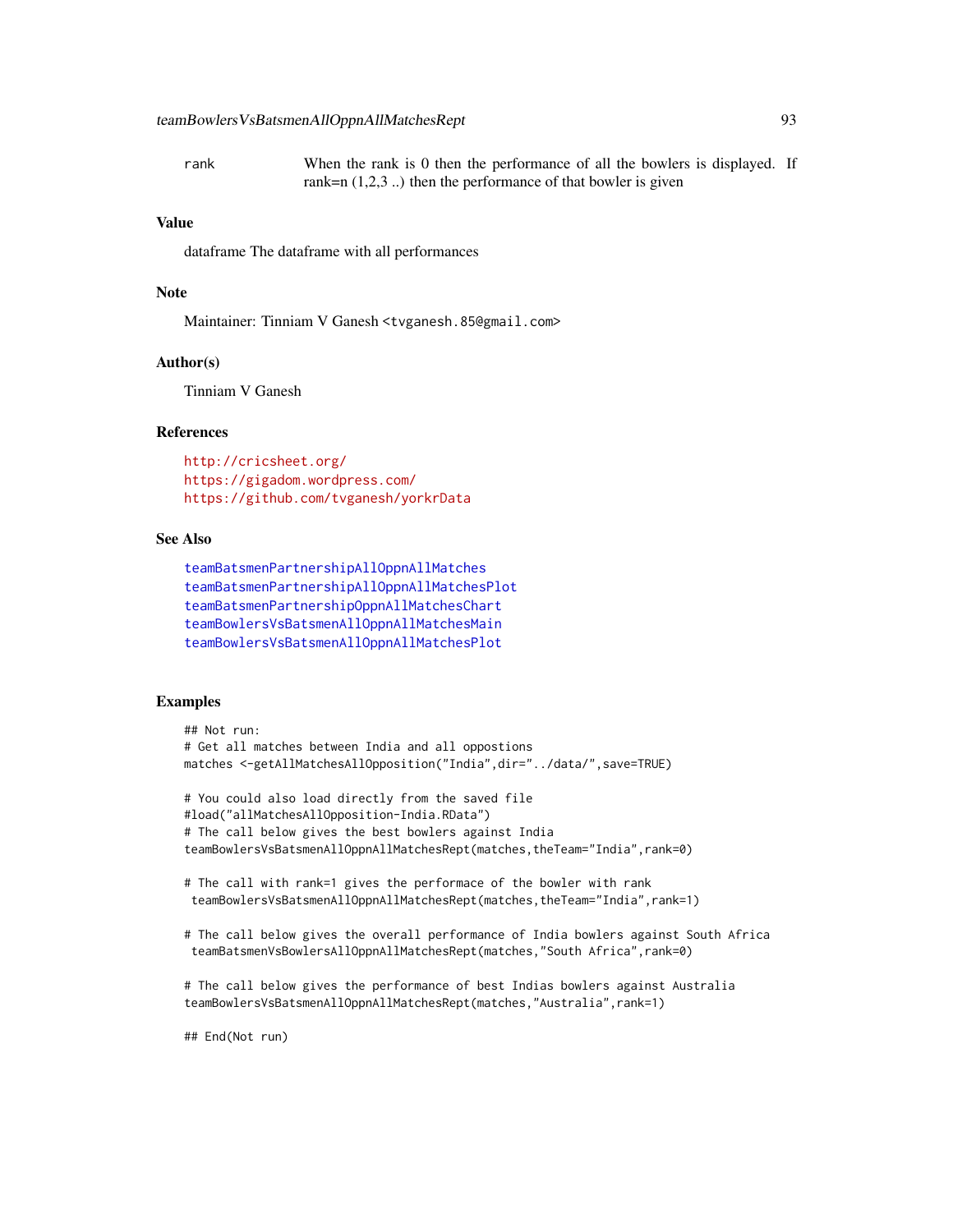<span id="page-93-0"></span>teamBowlersVsBatsmenMatch

*Team bowlers vs batsmen in a match*

# Description

This function computes performance of bowlers of a team against an opposition in a match

# Usage

teamBowlersVsBatsmenMatch(match,theTeam,opposition, plot=TRUE)

# Arguments

| match      | The data frame of the match. This can be obtained with the call for e.g a $\lt$ -<br>getMatchDetails("England","Pakistan","2006-09-05",dir="/temp") |
|------------|-----------------------------------------------------------------------------------------------------------------------------------------------------|
| theTeam    | The team against which the performance is required                                                                                                  |
| opposition | The opposition team                                                                                                                                 |
| plot       | This parameter specifies if a plot is required, If plot=FALSE then a data frame<br>is returned                                                      |

### Value

None or dataframe If plot=TRUE there is no return. If plot=TRUE then the dataframe is returned

#### Note

Maintainer: Tinniam V Ganesh <tvganesh.85@gmail.com>

# Author(s)

Tinniam V Ganesh

### References

<http://cricsheet.org/> <https://gigadom.wordpress.com/> <https://github.com/tvganesh/yorkrData>

# See Also

[teamBatsmenPartnershipAllOppnAllMatches](#page-74-0) [teamBatsmenPartnershipAllOppnAllMatchesPlot](#page-75-0) [teamBatsmenPartnershipOppnAllMatchesChart](#page-78-0) [teamBowlersVsBatsmenAllOppnAllMatchesRept](#page-91-0) [teamBowlersVsBatsmenAllOppnAllMatchesPlot](#page-90-0)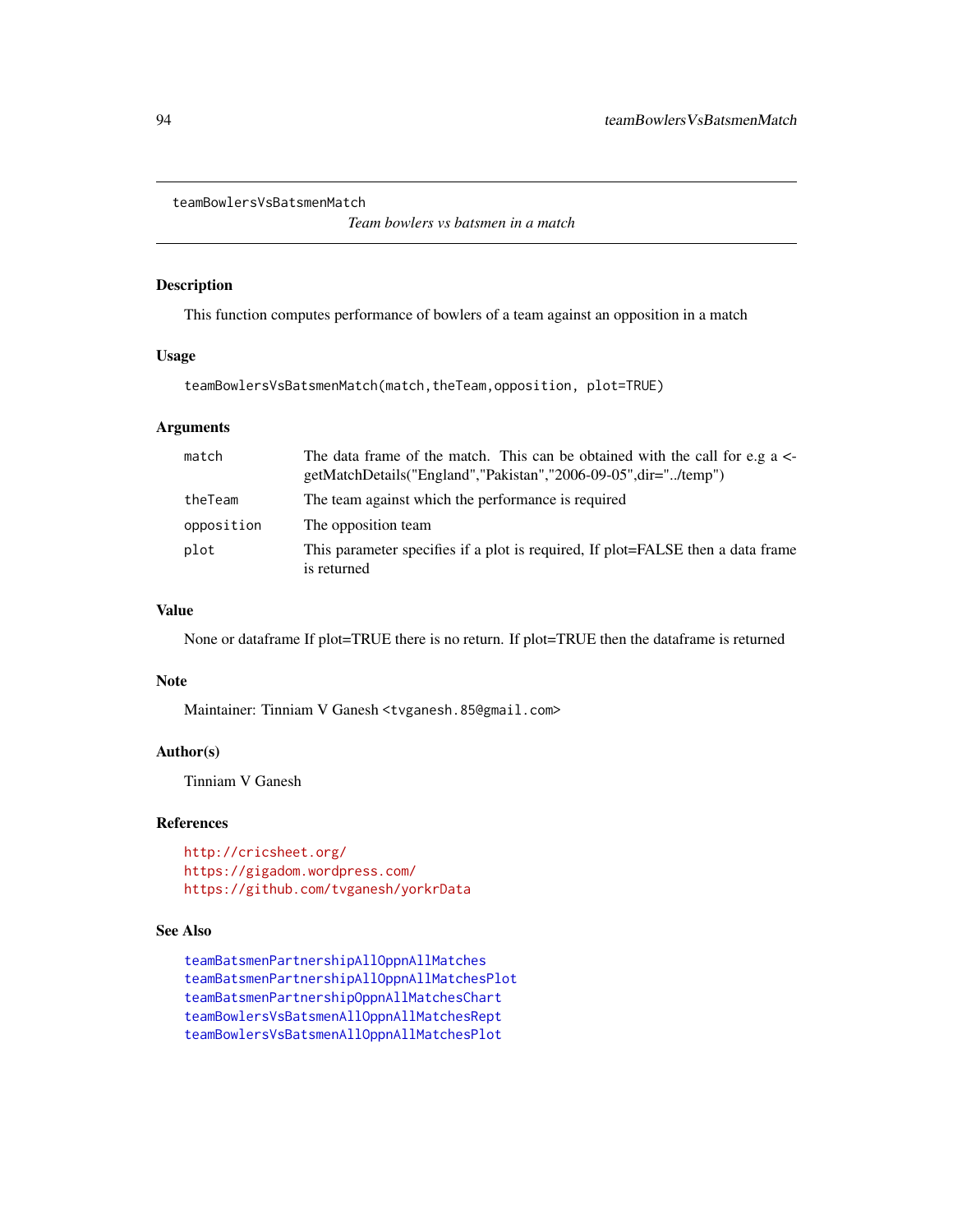# Examples

```
## Not run:
# Get the match between England and Pakistan
a <- getMatchDetails("England","Pakistan","2006-09-05",dir="../temp")
teamBowlersVsBatsmenMatch(a,"Pakistan","England")
teamBowlersVsBatsmenMatch(a,"England","Pakistan")
m <- teamBowlersVsBatsmenMatch(a,"Pakistan","England")
```
## End(Not run)

teamBowlersVsBatsmenOppnAllMatches

*Team bowlers vs batsmen against an opposition in all matches*

# Description

This function computes performance of bowlers of a team against an opposition in all matches against the opposition

# Usage

```
teamBowlersVsBatsmenOppnAllMatches(matches,main,opposition,plot=TRUE,top=5)
```
### Arguments

| matches    | The data frame of all matches between a team the opposition. This dataframe<br>can be obtained with matches <- getAllMatchesBetweenTeams("Australia","India",dir="/data") |
|------------|---------------------------------------------------------------------------------------------------------------------------------------------------------------------------|
| main       | The main team against which the performance is requires                                                                                                                   |
| opposition | The opposition team against which the performance is require                                                                                                              |
| plot       | If true plot else return dataframe                                                                                                                                        |
| top        | The number of rows to be returned. 5 by default                                                                                                                           |

# Value

dataframe The dataframe with all performances

# Note

Maintainer: Tinniam V Ganesh <tvganesh.85@gmail.com>

# Author(s)

Tinniam V Ganesh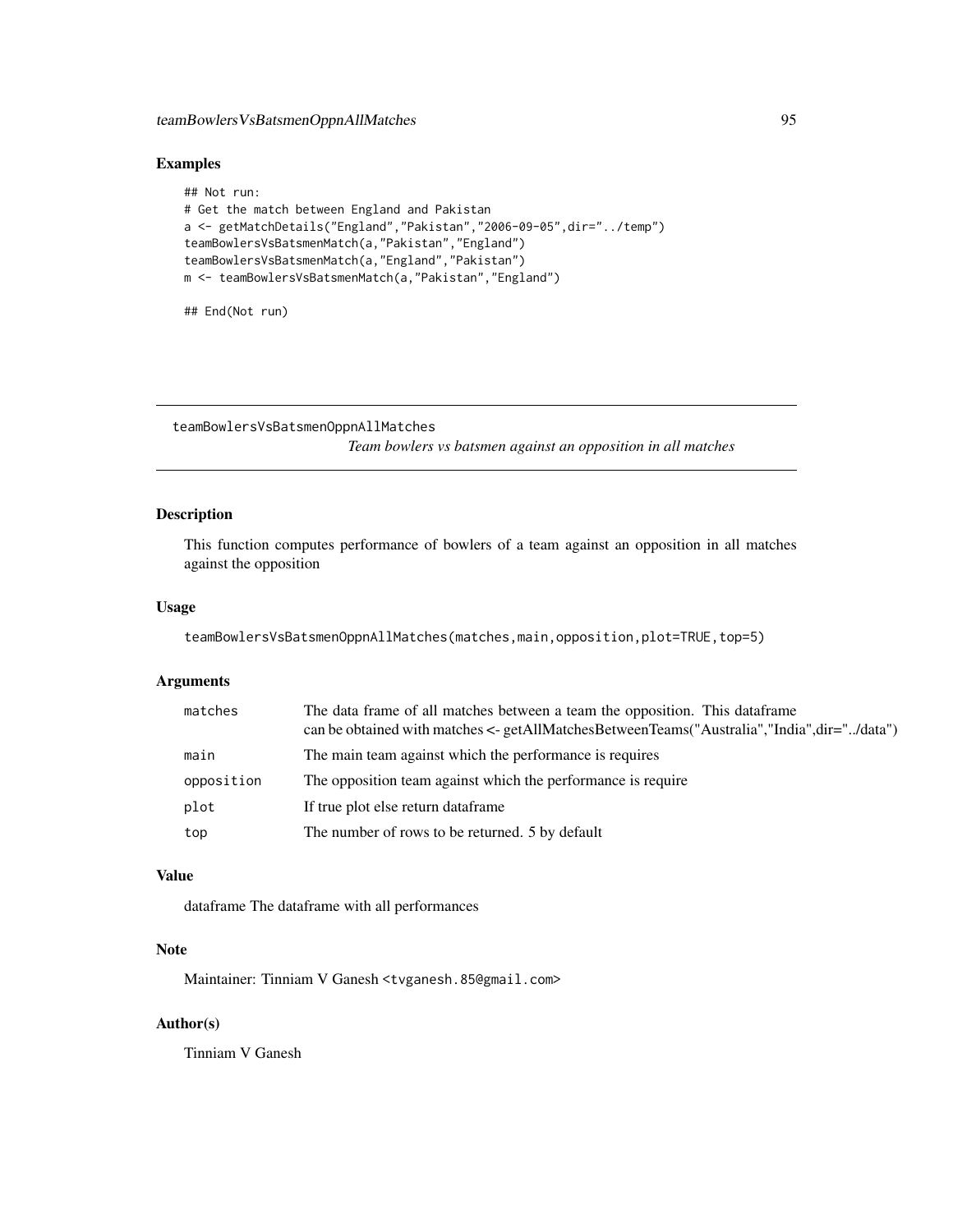### References

```
http://cricsheet.org/
https://gigadom.wordpress.com/
https://github.com/tvganesh/yorkrData
```
### See Also

```
teamBatsmenPartnershipAllOppnAllMatches
teamBatsmenPartnershipAllOppnAllMatchesPlot
teamBatsmenPartnershipOppnAllMatchesChart
teamBowlersVsBatsmenAllOppnAllMatchesRept
teamBowlersVsBatsmenAllOppnAllMatchesPlot
```
#### Examples

```
## Not run:
# Get all matches between India and Australia
matches <- getAllMatchesBetweenTeams("Australia","India",dir="../data")
# Plot the performance of top 5 Indian bowlers against Australia
teamBowlersVsBatsmanOppnAllMatches(matches,'India',"Australia",top=5)
# Plot the performance of top 3 Australian bowlers against India
teamBowlersVsBatsmenOppnAllMatches(matches,"Australia","India",top=3)
# Get the top 5 bowlers of Australia. Do not plot but get as a dataframe
teamBowlersVsBatsmenOppnAllMatches(matches,"Australia","India",plot=FALSE)
```
## End(Not run)

<span id="page-95-0"></span>teamBowlersWicketKindOppnAllMatches

*Team bowlers wicket kind against an opposition in all matches*

### Description

This function computes performance of bowlers of a team and the wicket kind against an opposition in all matches against the opposition

### Usage

teamBowlersWicketKindOppnAllMatches(matches,main,opposition,plot=TRUE)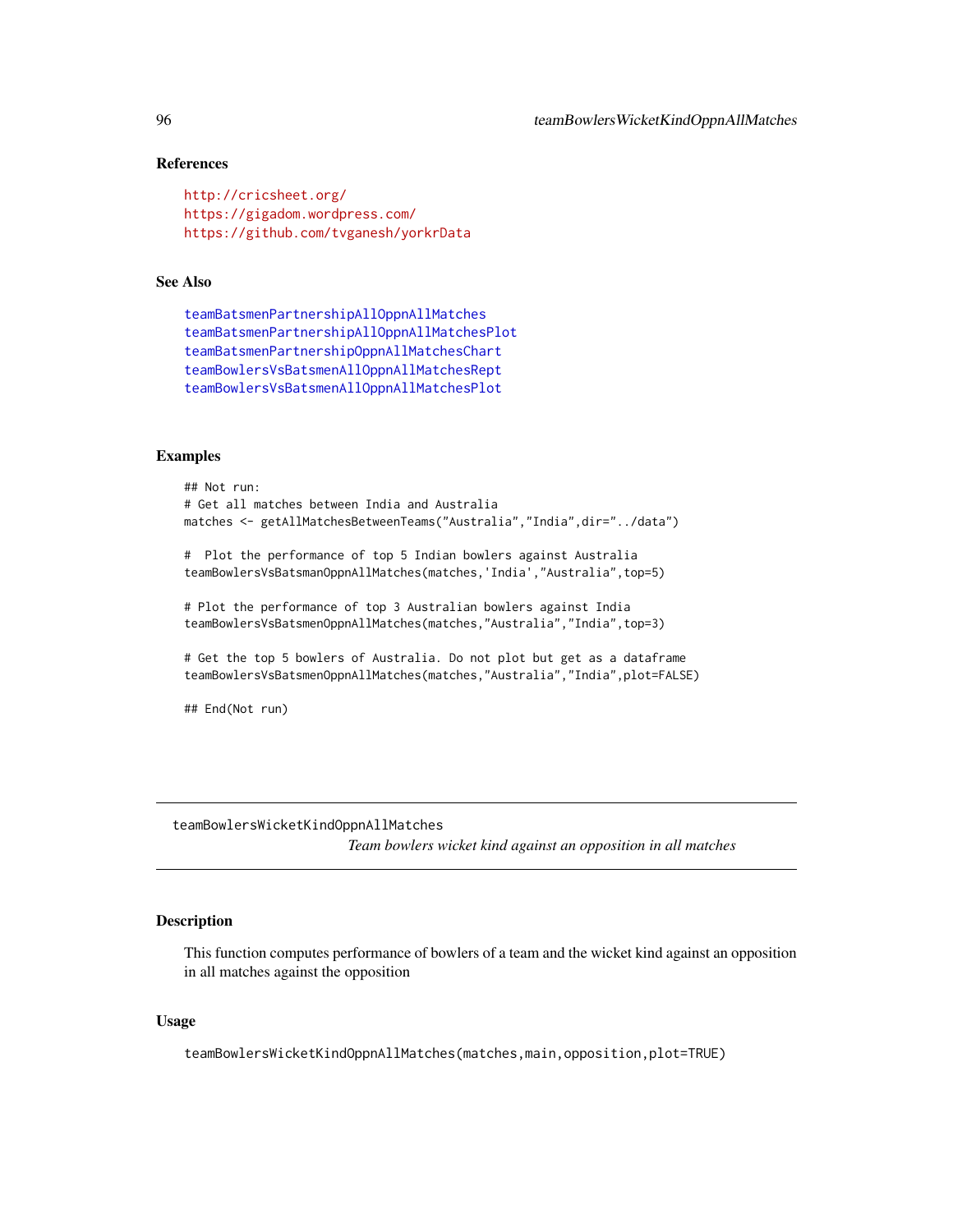# Arguments

| matches    | The data frame of all matches between a team the opposition. This data frame<br>can be obtained with matches $\leq$ - getAllMatchesBetweenTeams("Australia","India",dir="/data") |
|------------|----------------------------------------------------------------------------------------------------------------------------------------------------------------------------------|
| main       | The team for which the performance is required                                                                                                                                   |
| opposition | The opposing team                                                                                                                                                                |
| plot       | If plot=TRUE then a plot is displayed else a data frame is returned                                                                                                              |

# Value

None or dataframe The return depends on the value of the plot

#### Note

Maintainer: Tinniam V Ganesh <tvganesh.85@gmail.com>

### Author(s)

Tinniam V Ganesh

# References

<http://cricsheet.org/> <https://gigadom.wordpress.com/> <https://github.com/tvganesh/yorkrData>

### See Also

[teamBatsmenPartnershipAllOppnAllMatches](#page-74-0) [teamBatsmenPartnershipAllOppnAllMatchesPlot](#page-75-0) [teamBatsmenPartnershipOppnAllMatchesChart](#page-78-0) [teamBowlersVsBatsmenAllOppnAllMatchesRept](#page-91-0) [teamBowlersVsBatsmenAllOppnAllMatchesPlot](#page-90-0)

# Examples

```
## Not run:
# Get all matches between India and Australia
matches <- getAllMatchesBetweenTeams("Australia","India",dir="../data")
teamBowlersWicketKindOppnAllMatches(matches,"India","Australia",plot=TRUE)
m <- teamBowlersWicketKindOppnAllMatches(matches,"Australia","India",plot=FALSE)
teamBowlersWicketKindOppnAllMatches(matches,"Australia","India",plot=TRUE)
```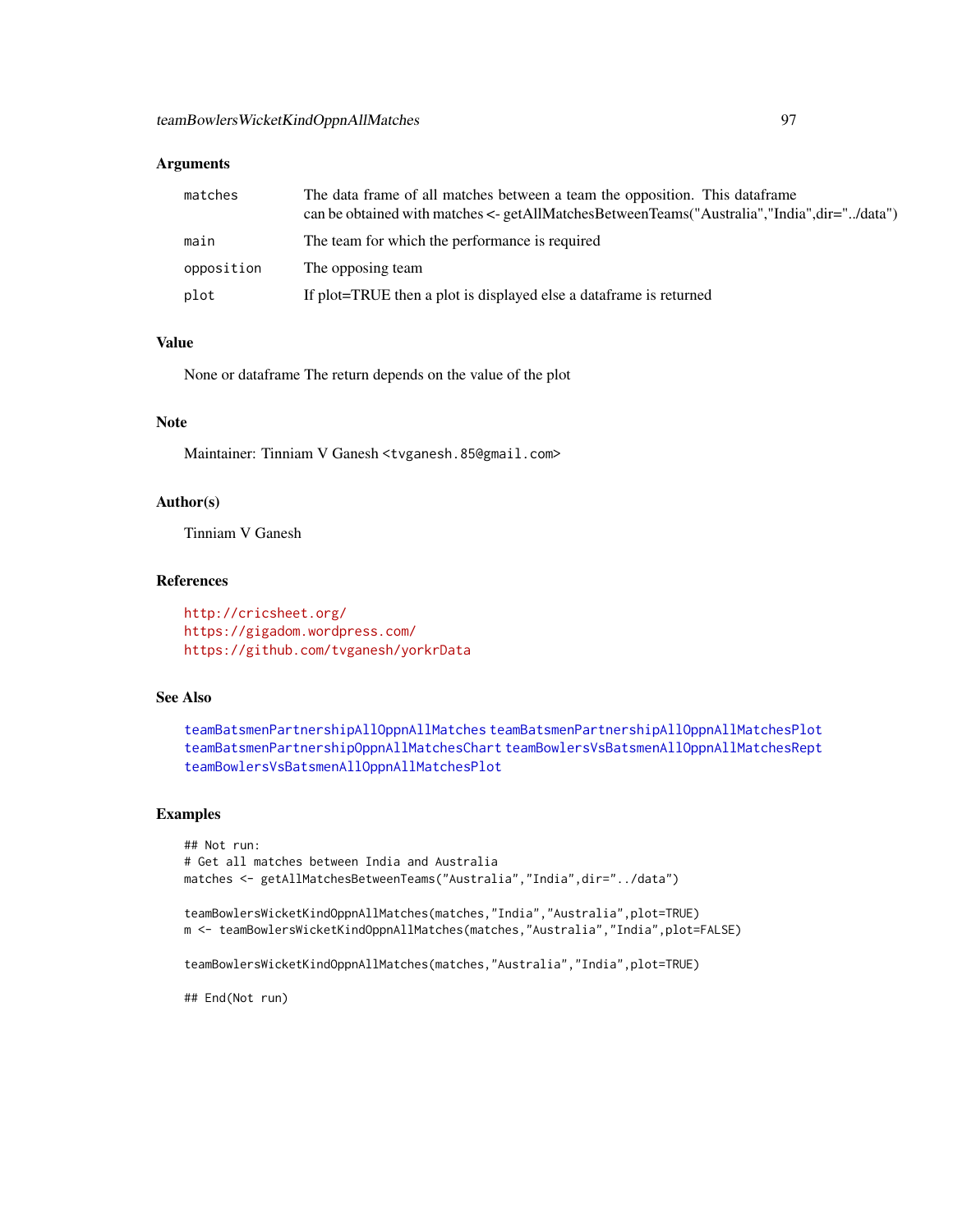<span id="page-97-0"></span>teamBowlersWicketRunsOppnAllMatches

*Team bowlers wicket runs against an opposition in all matches*

### Description

This function computes performance of bowlers of a team and the runs conceded against an opposition in all matches against the opposition

# Usage

teamBowlersWicketRunsOppnAllMatches(matches,main,opposition,plot=TRUE)

# Arguments

| matches    | The data frame of all matches between a team the opposition. This data frame<br>can be obtained with matches <- getAllMatchesBetweenTeams("Australia","India",dir="/data") |
|------------|----------------------------------------------------------------------------------------------------------------------------------------------------------------------------|
|            |                                                                                                                                                                            |
| main       | The team for which the performance is required                                                                                                                             |
| opposition | The opposing team                                                                                                                                                          |
| plot       | If plot=TRUE then a plot is displayed else a data frame is returned                                                                                                        |

#### Value

None or dataframe The return depends on the value of the plot

### Note

Maintainer: Tinniam V Ganesh <tvganesh.85@gmail.com>

# Author(s)

Tinniam V Ganesh

### References

<http://cricsheet.org/> <https://gigadom.wordpress.com/> <https://github.com/tvganesh/yorkrData>

# See Also

[teamBatsmenPartnershipAllOppnAllMatches](#page-74-0) [teamBowlersWicketsOppnAllMatches](#page-98-0) [teamBatsmenPartnershipOppnAllMatchesChart](#page-78-0) [teamBowlersVsBatsmenAllOppnAllMatchesRept](#page-91-0) [teamBowlersVsBatsmenAllOppnAllMatchesPlot](#page-90-0)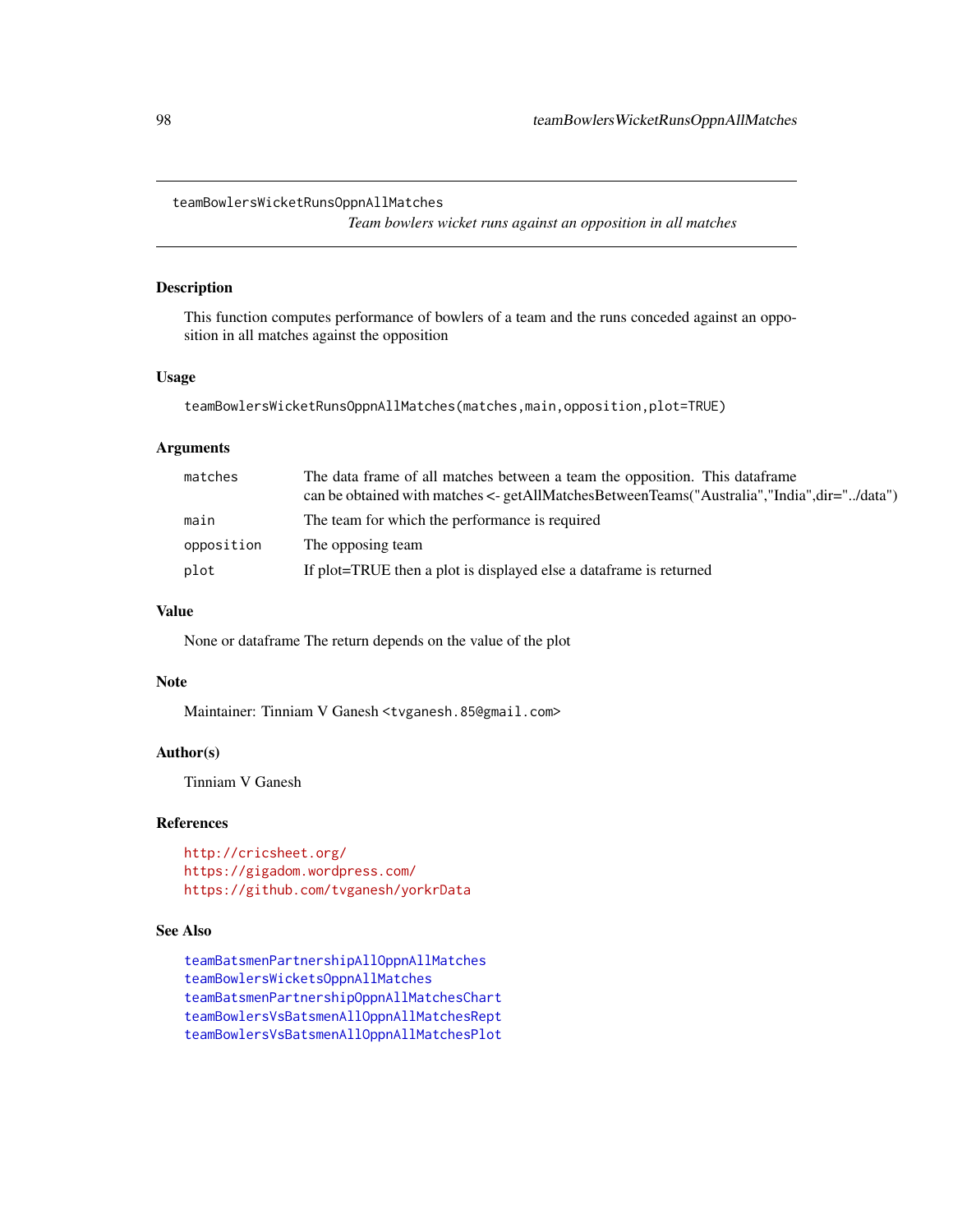# teamBowlersWicketsOppnAllMatches 99

# Examples

```
## Not run:
# Get all matches between India and Australia
matches <- getAllMatchesBetweenTeams("Australia","India",dir="../data")
teamBowlersWicketRunsOppnAllMatches(matches,"India","Australia")
m <-teamBowlerWicketsRunsOppnAllMatches(matches,"Australia","India",plot=FALSE)
```
## End(Not run)

<span id="page-98-0"></span>teamBowlersWicketsOppnAllMatches

*Team bowlers wickets against an opposition in all matches*

# Description

This function computes performance of bowlers of a team and the wickets taken against an opposition in all matches against the opposition

# Usage

```
teamBowlersWicketsOppnAllMatches(matches,main,opposition,plot=TRUE,top=20)
```
# Arguments

| matches    | The data frame of all matches between a team the opposition. This data frame<br>can be obtained with matches <- getAllMatchesBetweenTeams("Australia","India",dir="/data") |
|------------|----------------------------------------------------------------------------------------------------------------------------------------------------------------------------|
| main       | The team for which the performance is required                                                                                                                             |
| opposition | The opposing team                                                                                                                                                          |
| plot       | If plot=TRUE then a plot is displayed else a data frame is returned                                                                                                        |
| top        | The number of top bowlers to be included in the result                                                                                                                     |

# Value

None or dataframe The return depends on the value of the plot

# Note

Maintainer: Tinniam V Ganesh <tvganesh.85@gmail.com>

# Author(s)

Tinniam V Ganesh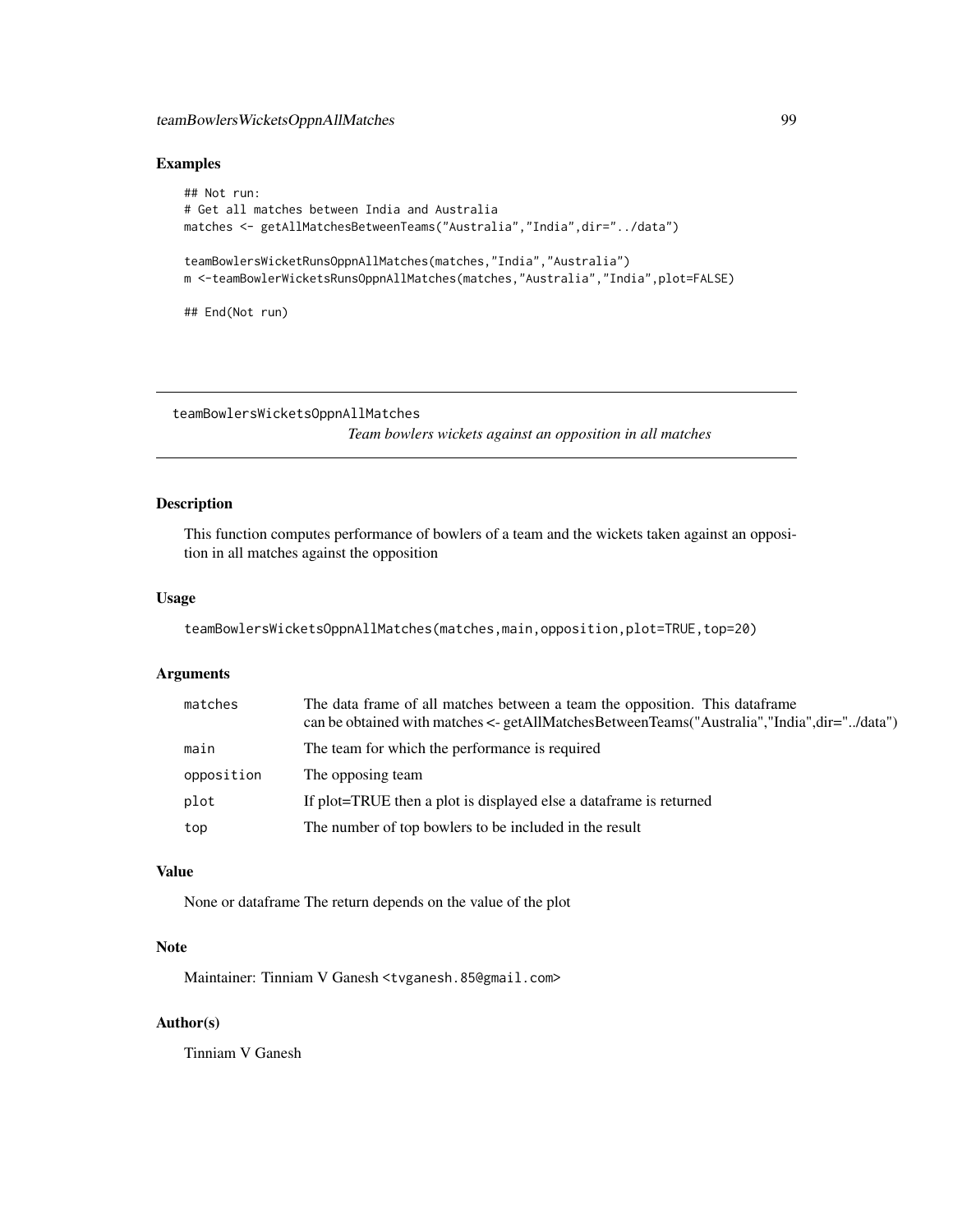# References

```
http://cricsheet.org/
https://gigadom.wordpress.com/
https://github.com/tvganesh/yorkrData
```
### See Also

```
teamBatsmenPartnershipAllOppnAllMatches
teamBatsmenPartnershipAllOppnAllMatchesPlot
teamBatsmenPartnershipOppnAllMatchesChart
teamBowlersVsBatsmenAllOppnAllMatchesRept
teamBowlersWicketRunsOppnAllMatches
```
### Examples

```
## Not run:
# Get all matches between India and Australia
matches <- getAllMatchesBetweenTeams("Australia","India",dir="../data")
```

```
#Display top 20
teamBowlersWicketsOppnAllMatches(matches,"India","Australia")
#Display and plot top 10
teamBowlersWicketsOppnAllMatches(matches,"Australia","India",top=10)
```

```
#Do not plot but return as dataframe
teamBowlersWicketsOppnAllMatches(matches,"India","Australia",plot=FALSE)
```
## End(Not run)

teamBowlingPerfDetails

*get team bowling performance details*

#### Description

This function computes performance of bowlers of a team a

### Usage

teamBowlingPerfDetails(match,theTeam,includeInfo=FALSE)

### Arguments

| match       | The data frame of all match                                 |
|-------------|-------------------------------------------------------------|
| theTeam     | The team for which the performance is required              |
| includeInfo | If true details like venie, winner, result etc are included |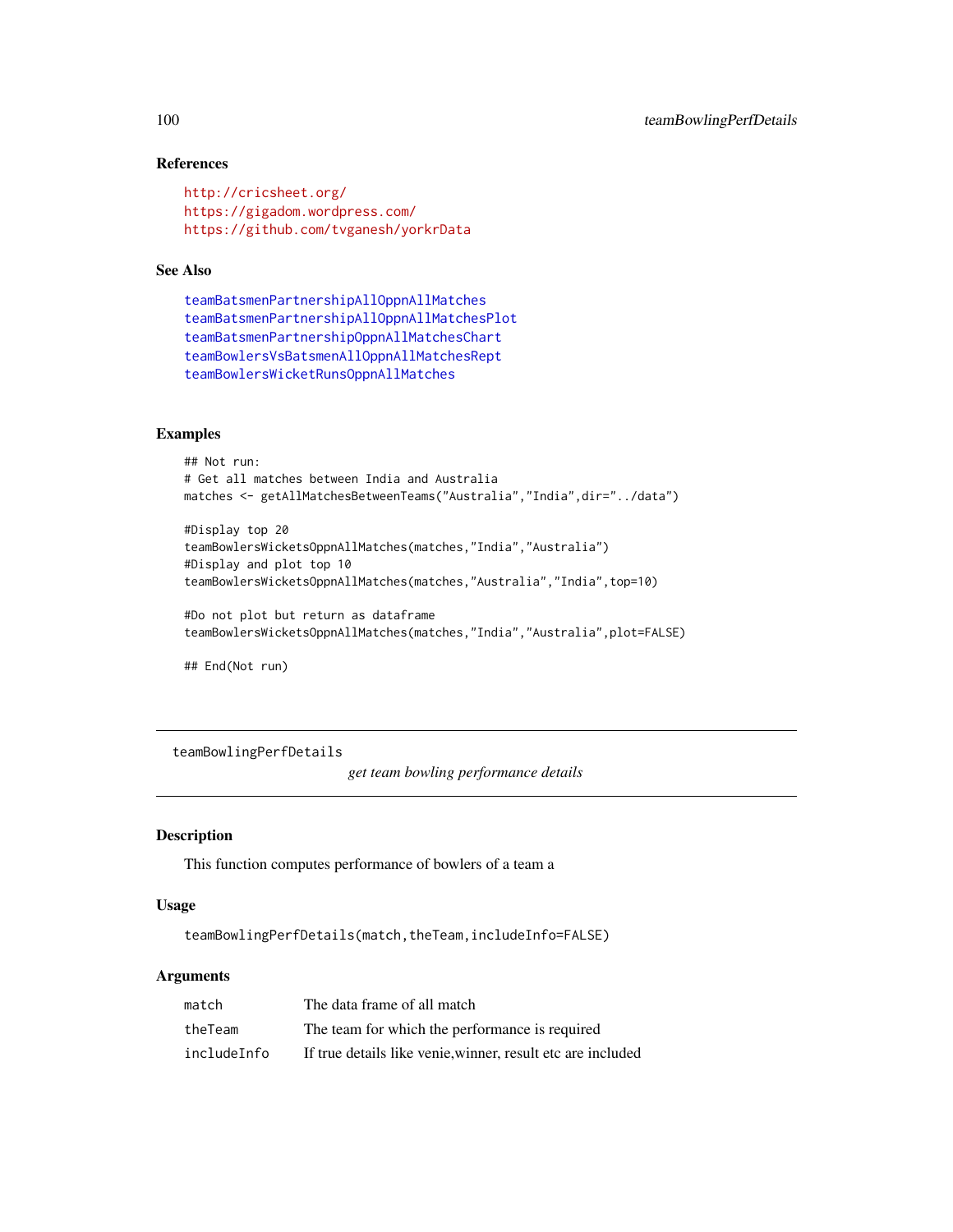# Value

dataframe The dataframe of bowling performance

### Note

Maintainer: Tinniam V Ganesh <tvganesh.85@gmail.com>

# Author(s)

Tinniam V Ganesh

### References

<http://cricsheet.org/> <https://gigadom.wordpress.com/>

# See Also

[teamBatsmenPartnershipAllOppnAllMatches](#page-74-0) [teamBatsmenPartnershipAllOppnAllMatchesPlot](#page-75-0) [teamBatsmenPartnershipOppnAllMatchesChart](#page-78-0) [teamBowlersVsBatsmenAllOppnAllMatchesRept](#page-91-0) [teamBowlersWicketRunsOppnAllMatches](#page-97-0)

### Examples

```
## Not run:
# Get all matches between India and Australia
match <- getMatchDetails("England","Pakistan","2006-09-05",dir="../temp")
teamBowlingPerf(match,"India",includeInfo=TRUE)
```
## End(Not run)

teamBowlingPerfOppnAllMatches

*team bowling performance all matches against an opposition*

# Description

This function computes returns the bowling dataframe of bowlers deliveries, maidens, overs, wickets against an opposition in all matches

# Usage

teamBowlingPerfOppnAllMatches(matches,main,opposition)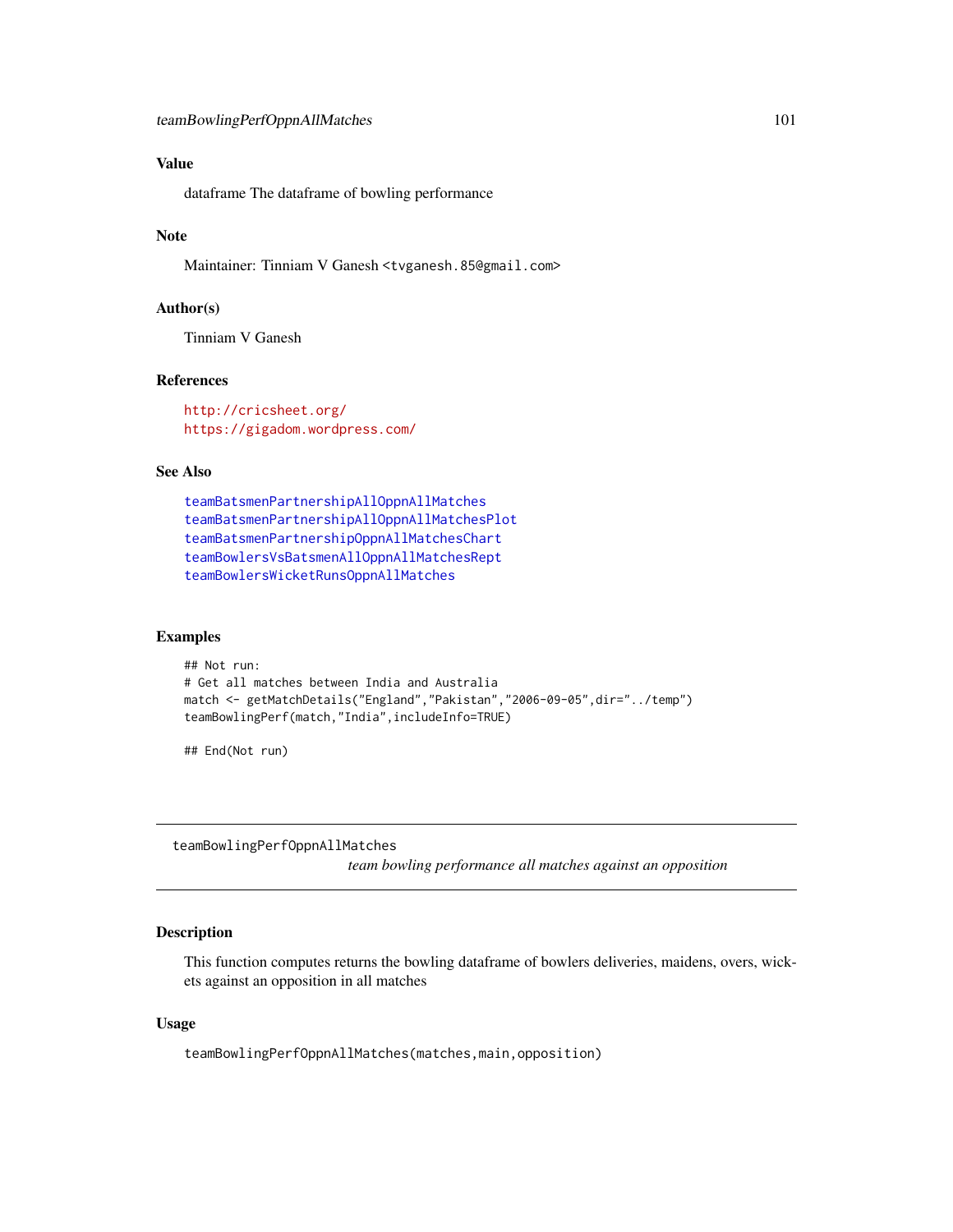# Arguments

| matches    | The matches of the team against an opposition. |
|------------|------------------------------------------------|
| main       | Team for which bowling performance is required |
| opposition | The opposition Team                            |

# Value

l A data frame with the bowling performance

# Note

Maintainer: Tinniam V Ganesh <tvganesh.85@gmail.com>

### Author(s)

Tinniam V Ganesh

# References

<http://cricsheet.org/> <https://gigadom.wordpress.com/>

# See Also

[teamBowlersWicketsOppnAllMatches](#page-98-0) [teamBowlersWicketRunsOppnAllMatches](#page-97-0) [teamBowlersWicketKindOppnAllMatches](#page-95-0)

# Examples

```
## Not run:
#Get all matches between India and Autralia
matches <- getAllMatchesBetweenTeams("Australia","India",dir="../data")
```

```
# Or load directly from saved file
# load("India-Australia-allMatches.RData")
```

```
teamBowlingPerfOppnAllMatches(matches,"India","Australia")
teamBowlingPerfOppnAllMatches(matches,main="Australia",opposition="India")
```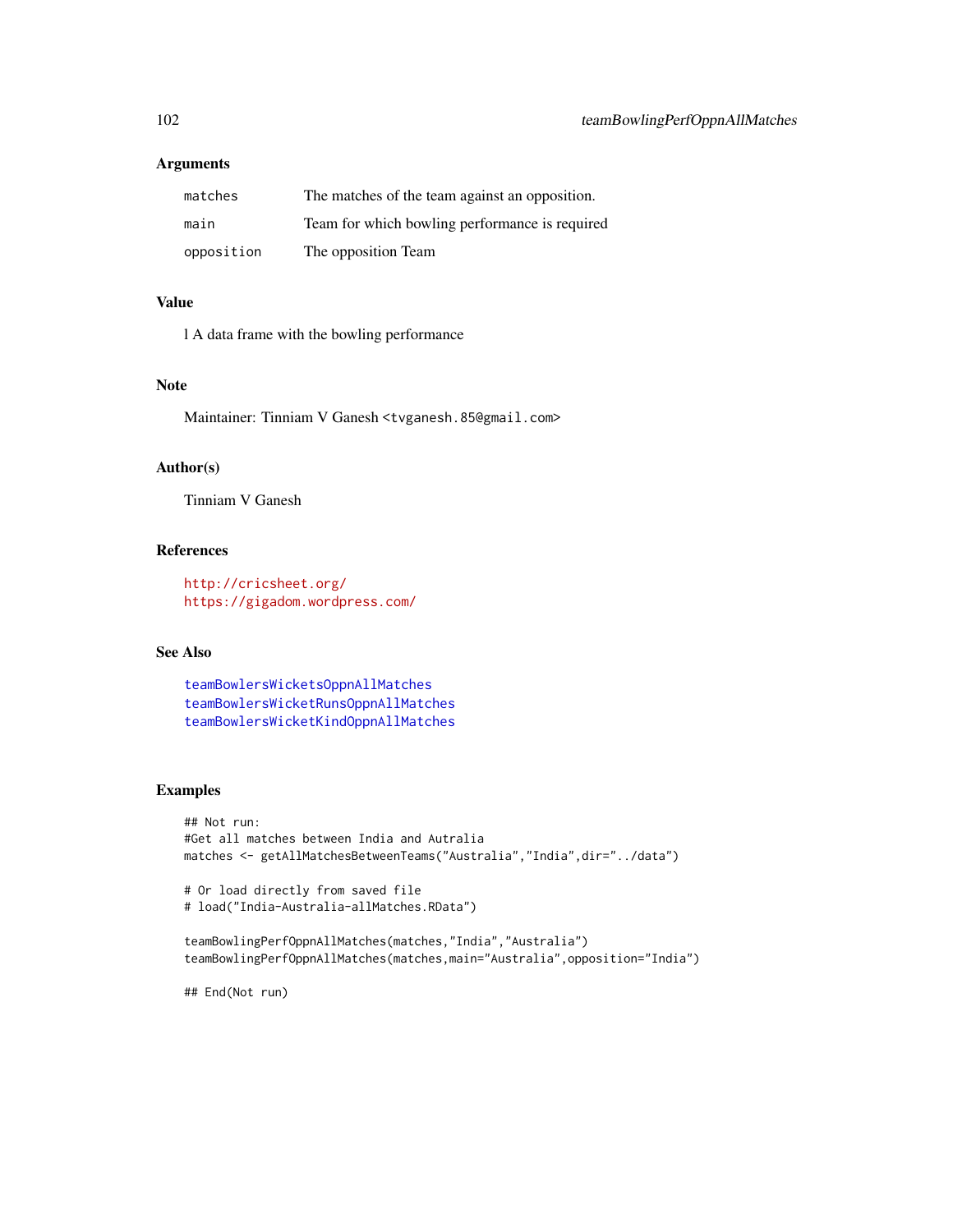# <span id="page-102-0"></span>Description

This function computes returns the bowling dataframe of bowlers deliveries, maidens, overs, wickets against all oppositions in all matches

# Usage

teamBowlingScorecardAllOppnAllMatches(matches,theTeam)

# Arguments

| matches | The matches of the team against all oppositions and all matches |
|---------|-----------------------------------------------------------------|
| theTeam | Team for which bowling performance is required                  |

### Value

l A data frame with the bowling performance in alll matches against all oppositions

# Note

Maintainer: Tinniam V Ganesh <tvganesh.85@gmail.com>

# Author(s)

Tinniam V Ganesh

### References

<http://cricsheet.org/> <https://gigadom.wordpress.com/>

# See Also

[teamBowlersVsBatsmenAllOppnAllMatchesMain](#page-89-0) [teamBowlersVsBatsmenAllOppnAllMatchesPlot](#page-90-0)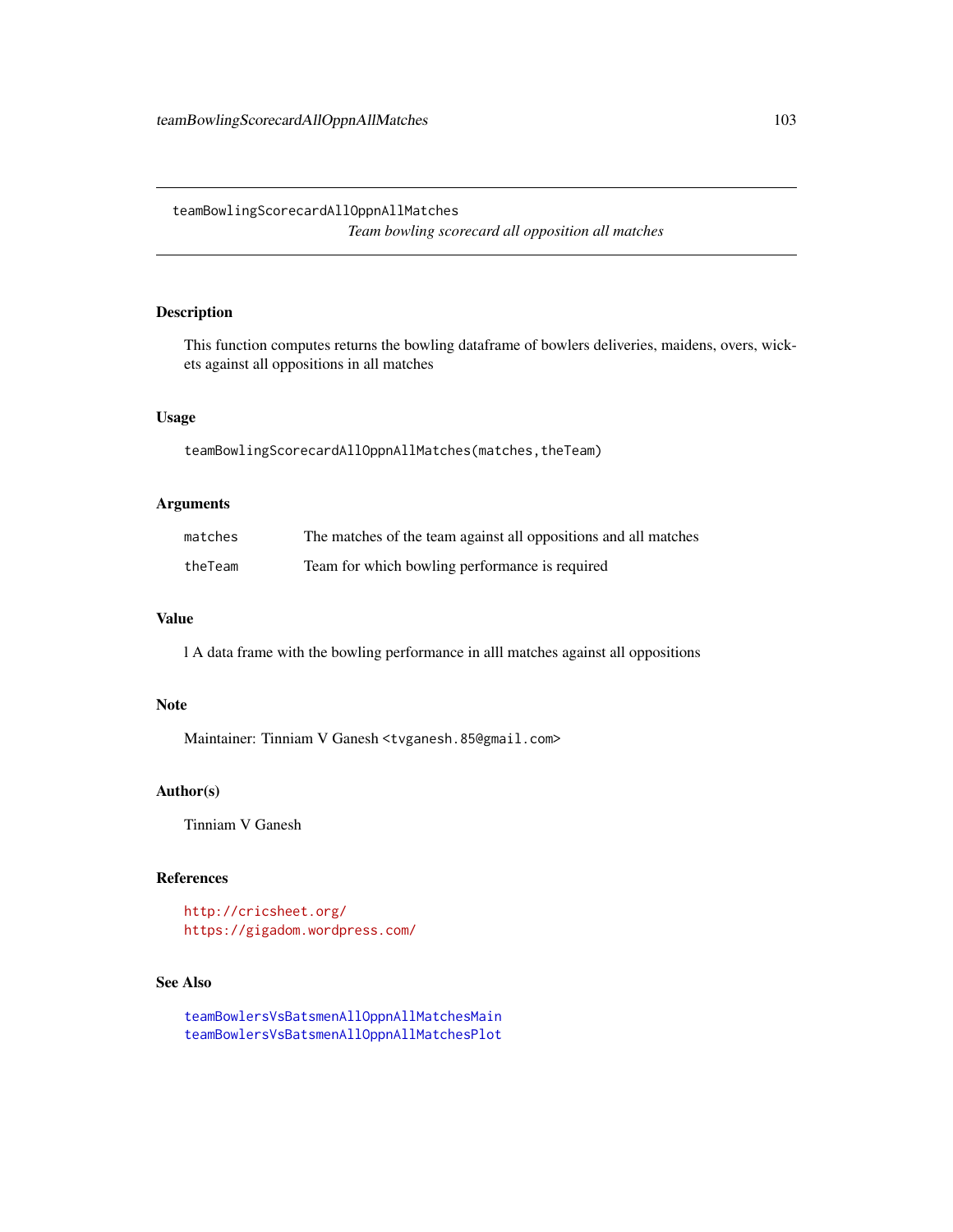## Examples

```
## Not run:
#Get all matches between India and other opposition
matches <-getAllMatchesAllOpposition("India",dir="../data/",save=TRUE)
# Or load directly from saved file
# load("allMatchesAllOpposition-India.RData")
# Top opposition bowlers performances against India
teamBowlingScorecardAllOppnAllMatches(matches,"India")
#Top Indian bowlers against respective opposition
teamBowlingScorecardAllOppnAllMatches(matches,'Australia')
teamBowlingScorecardAllOppnAllMatches(matches,'South Africa')
teamBowlingScorecardAllOppnAllMatches(matches,'England')
## End(Not run)
```
<span id="page-103-0"></span>teamBowlingScorecardAllOppnAllMatchesMain *Team bowling scorecard all opposition all matches Main*

# Description

This function computes returns the bowling dataframe of best bowlers deliveries, maidens, overs, wickets against all oppositions in all matches

#### Usage

teamBowlingScorecardAllOppnAllMatchesMain(matches,theTeam)

# Arguments

| matches | The matches of the team against all oppositions and all matches |
|---------|-----------------------------------------------------------------|
| theTeam | Team for which bowling performance is required                  |

### Value

l A data frame with the bowling performance in alll matches against all oppositions

# **Note**

Maintainer: Tinniam V Ganesh <tvganesh.85@gmail.com>

# Author(s)

Tinniam V Ganesh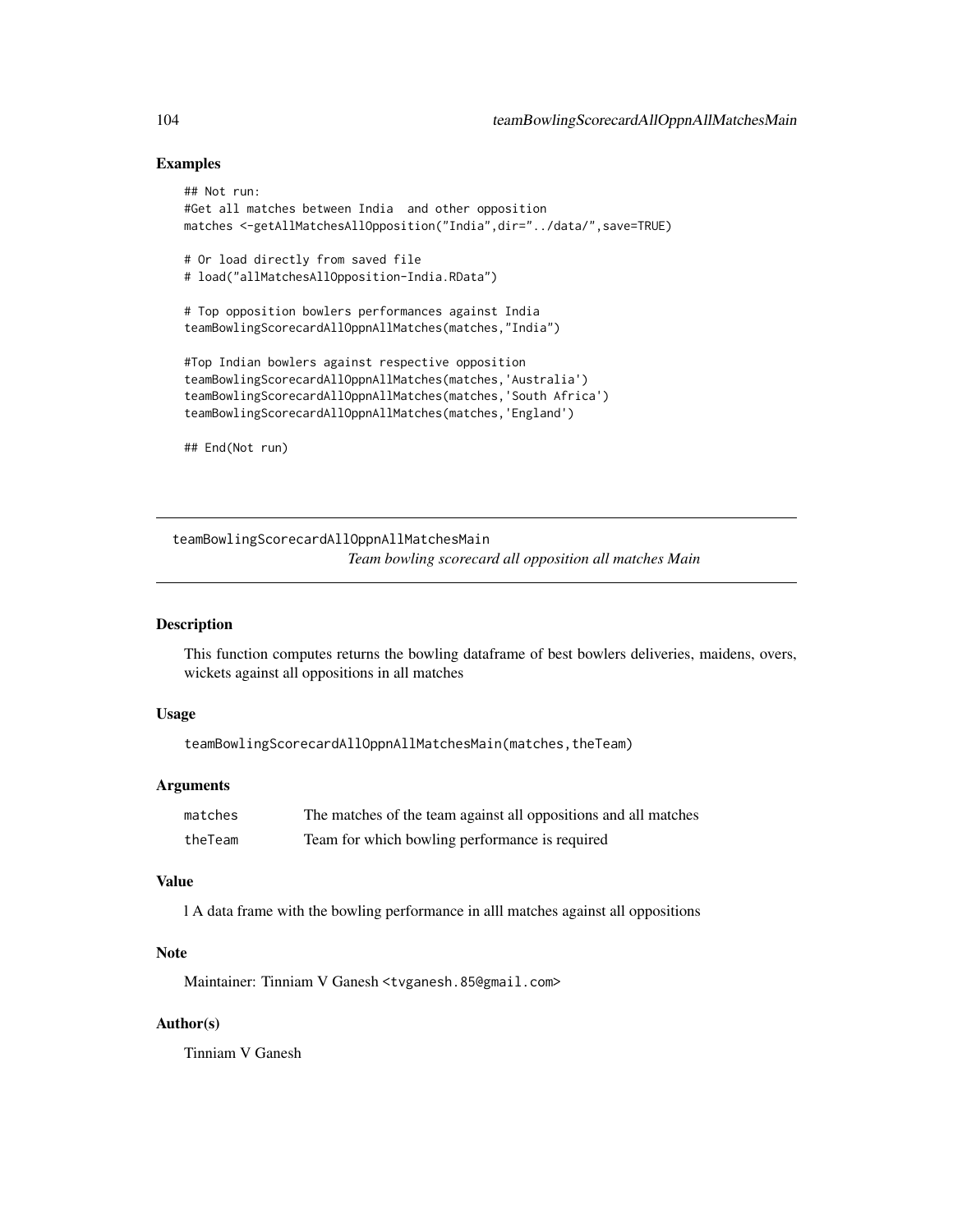# References

<http://cricsheet.org/> <https://gigadom.wordpress.com/>

# See Also

```
teamBowlingScorecardAllOppnAllMatches
teamBowlersVsBatsmenAllOppnAllMatchesPlot
```
# Examples

```
## Not run:
#Get all matches between India and other opposition
matches <-getAllMatchesAllOpposition("India",dir="../data/",save=TRUE)
```

```
# Or load directly from saved file
# load("allMatchesAllOpposition-India.RData")
```

```
# Top opposition bowlers of India
teamBowlingScorecardAllOppnAllMatchesMain(matches,"India")
```
## End(Not run)

teamBowlingScorecardMatch

*Compute and return the bowling scorecard of a team in a match*

### Description

This function computes and returns the bowling scorecard of a team in a match

### Usage

teamBowlingScorecardMatch(match,theTeam)

# Arguments

| match   | The match between the teams                    |
|---------|------------------------------------------------|
| theTeam | Team for which bowling performance is required |

# Value

l A data frame with the bowling performance in alll matches against all oppositions

### Note

Maintainer: Tinniam V Ganesh <tvganesh.85@gmail.com>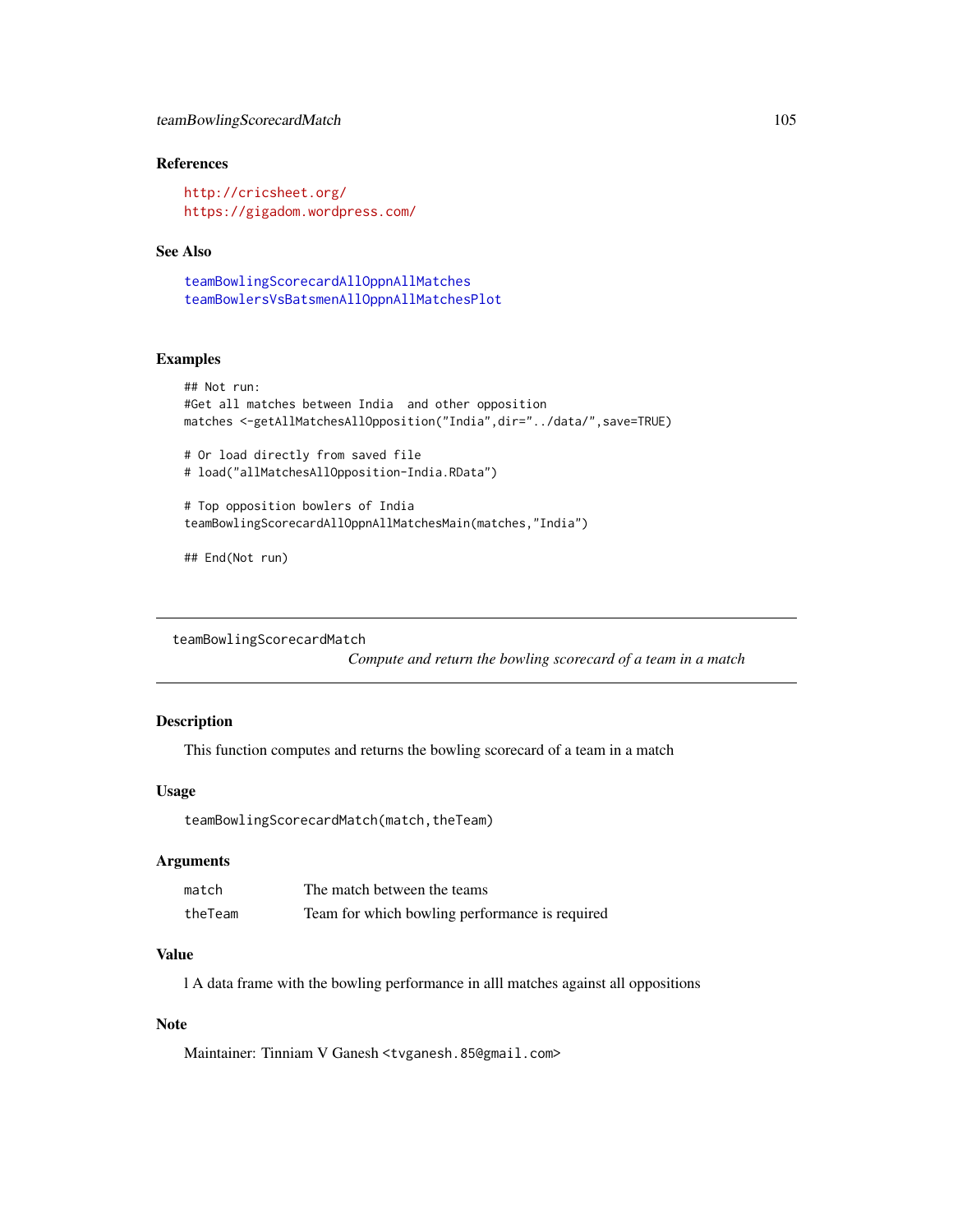### Author(s)

Tinniam V Ganesh

# References

<http://cricsheet.org/> <https://gigadom.wordpress.com/>

# See Also

[teamBowlingWicketMatch](#page-108-0) [teamBowlersVsBatsmenMatch](#page-93-0) [teamBattingScorecardMatch](#page-86-0)

# Examples

```
## Not run:
#Get all matches between India and other opposition
a <- getMatchDetails("England","Pakistan","2006-09-05",dir="../temp")
teamBowlingScorecardMatch(a,'England')
## End(Not run)
```
teamBowlingWicketKindAllOppnAllMatches

*team bowling wicket kind against all opposition all matches*

# Description

This function computes returns kind of wickets (caught, bowled etc) of bowlers in all matches against all oppositions. The user can chose to plot or return a data frame

### Usage

```
teamBowlingWicketKindAllOppnAllMatches(matches,t1,t2="All",plot=TRUE)
```
# Arguments

| matches | The matches of the team against all oppositions and all matches                                                                                            |
|---------|------------------------------------------------------------------------------------------------------------------------------------------------------------|
| t1      | Team for which bowling performance is required                                                                                                             |
| t2      | t2=All gives the performance of the team against all opponents. Giving a oppos-<br>ing team (Australia, India) will give the performance against this team |
| plot    | If plot = TRUE the data frame will be plotted else a data frame will be returned                                                                           |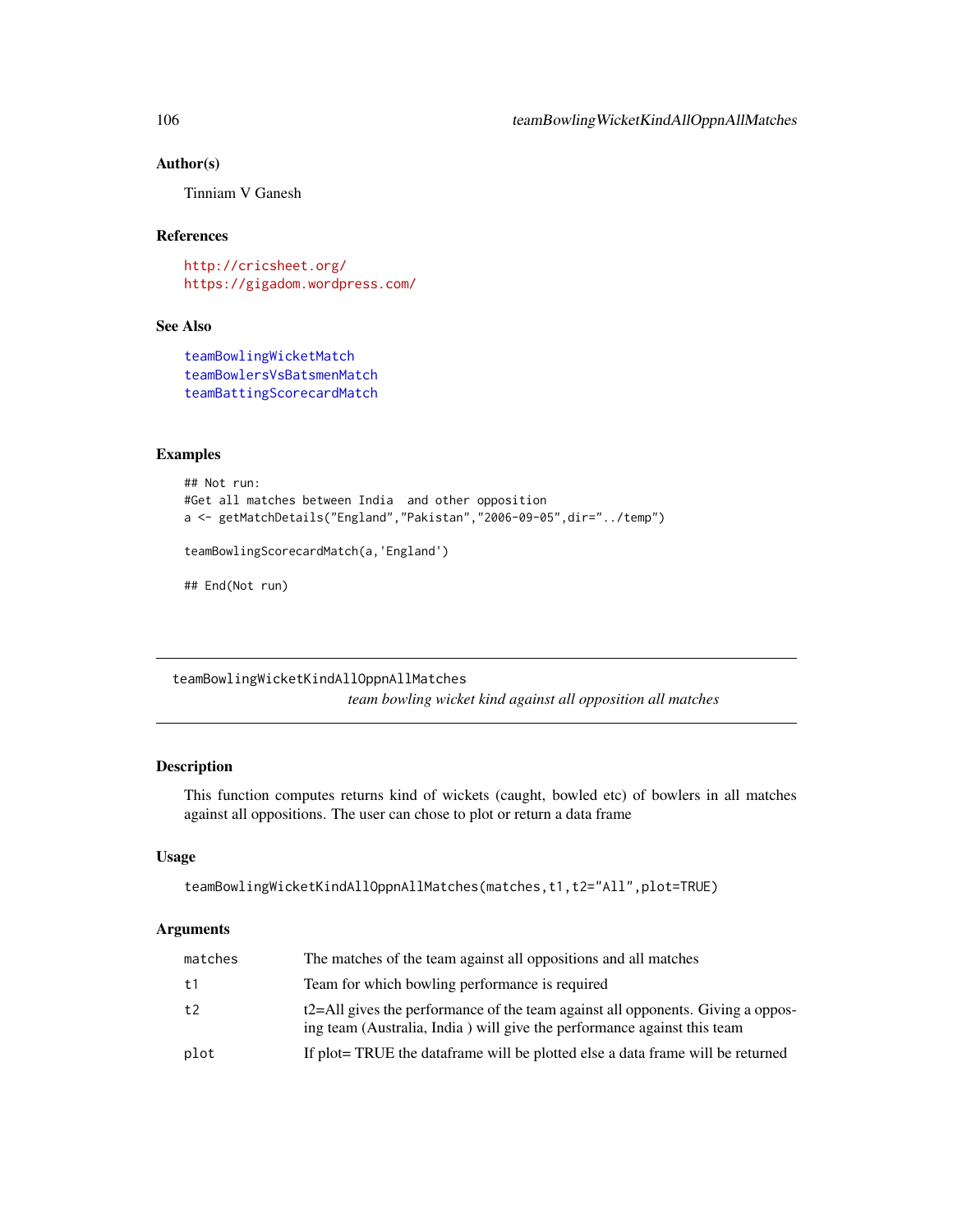# Value

None or data fame A data frame with the bowling performance in alll matches against all oppositions

### Note

Maintainer: Tinniam V Ganesh <tvganesh.85@gmail.com>

### Author(s)

Tinniam V Ganesh

### References

<http://cricsheet.org/> <https://gigadom.wordpress.com/>

# See Also

[teamBowlingScorecardAllOppnAllMatchesMain](#page-103-0) [teamBowlersVsBatsmenAllOppnAllMatchesMain](#page-89-0) [teamBowlersVsBatsmenAllOppnAllMatchesPlot](#page-90-0)

#### Examples

```
## Not run:
#Get all matches between India and other opposition
matches <-getAllMatchesAllOpposition("India",dir="../data/",save=TRUE)
# Or load directly from saved file
```

```
# load("allMatchesAllOpposition-India.RData")
```

```
teamBowlingWicketKindAllOppnAllMatches(matches,t1="India",t2="All")
m <-teamBowlingWicketKindAllOppnAllMatches(matches,t1="India",t2="All",plot=FALSE)
```

```
teamBowlingWicketKindAllOppnAllMatches(matches,t1="India",t2="Bangladesh")
teamBowlingWicketKindAllOppnAllMatches(matches,t1="India",t2="South Africa")
```
## End(Not run)

teamBowlingWicketKindMatch

*Compute and plot the wicket kinds by bowlers in match*

### Description

This function computes returns kind of wickets (caught, bowled etc) of bowlers in a match between 2 teams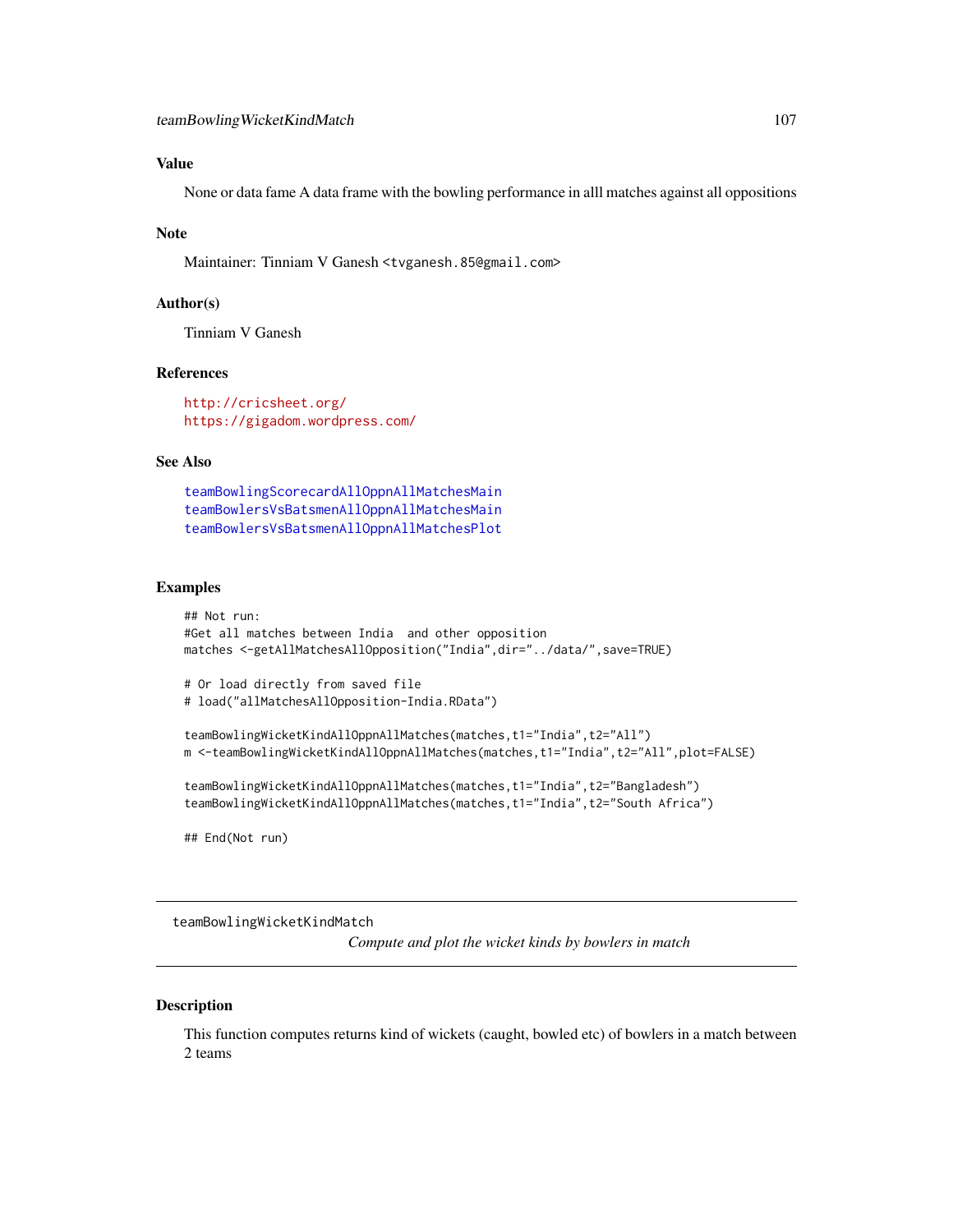# Usage

teamBowlingWicketKindMatch(match,theTeam,opposition,plot=TRUE)

# Arguments

| match      | The match between the teams                                                      |
|------------|----------------------------------------------------------------------------------|
| theTeam    | Team for which bowling performance is required                                   |
| opposition | The opposition team                                                              |
| plot       | If plot = TRUE the data frame will be plotted else a data frame will be returned |

# Value

None or data fame A data frame with the bowling performance in alll matches against all oppositions

# Note

Maintainer: Tinniam V Ganesh <tvganesh.85@gmail.com>

# Author(s)

Tinniam V Ganesh

# References

<http://cricsheet.org/> <https://gigadom.wordpress.com/>

### See Also

[teamBowlingWicketMatch](#page-108-0) [teamBowlingWicketRunsMatch](#page-110-0) [teamBowlersVsBatsmenMatch](#page-93-0)

### Examples

```
## Not run:
#Get the match details
a <- getMatchDetails("England","Pakistan","2006-09-05",dir="../temp")
teamBowlingWicketKindMatch(a,"England","Pakistan",plot=FALSE)
teamBowlingWicketKindMatch(a,"Pakistan","England")
```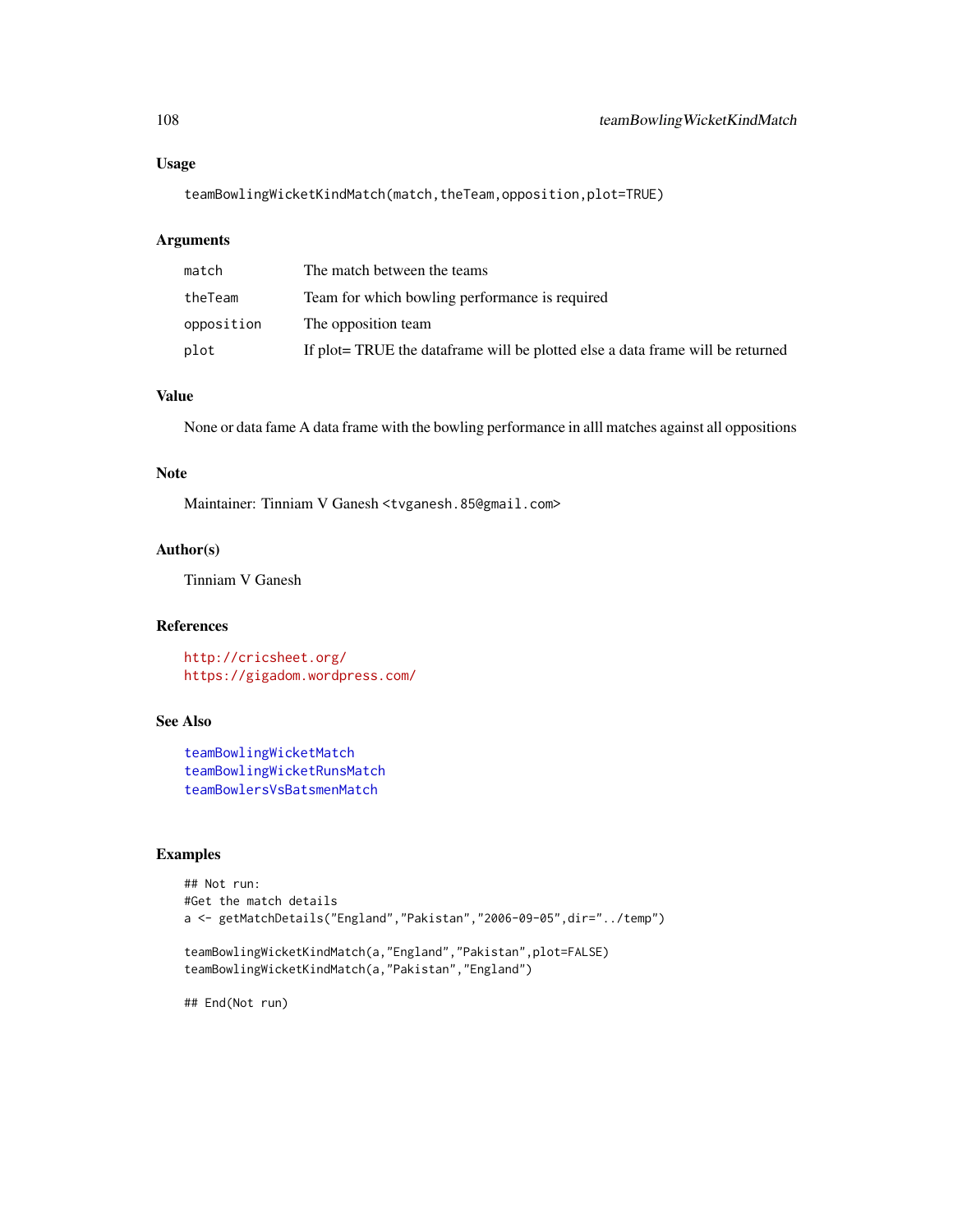<span id="page-108-1"></span><span id="page-108-0"></span>teamBowlingWicketMatch

*Compute and plot wickets by bowlers in match*

### Description

This function computes returns the wickets taken bowlers in a match between 2 teams

# Usage

teamBowlingWicketMatch(match,theTeam,opposition, plot=TRUE)

# Arguments

| match      | The match between the teams                                                      |
|------------|----------------------------------------------------------------------------------|
| theTeam    | Team for which bowling performance is required                                   |
| opposition | The opposition team                                                              |
| plot       | If plot = TRUE the data frame will be plotted else a data frame will be returned |

# Value

None or data fame A data frame with the bowling performance in alll matches against all oppositions

### Note

Maintainer: Tinniam V Ganesh <tvganesh.85@gmail.com>

## Author(s)

Tinniam V Ganesh

# References

```
http://cricsheet.org/
https://gigadom.wordpress.com/
https://github.com/tvganesh/yorkrData
```
# See Also

[teamBowlingWicketMatch](#page-108-0) [teamBowlingWicketRunsMatch](#page-110-0) [teamBowlersVsBatsmenMatch](#page-93-0)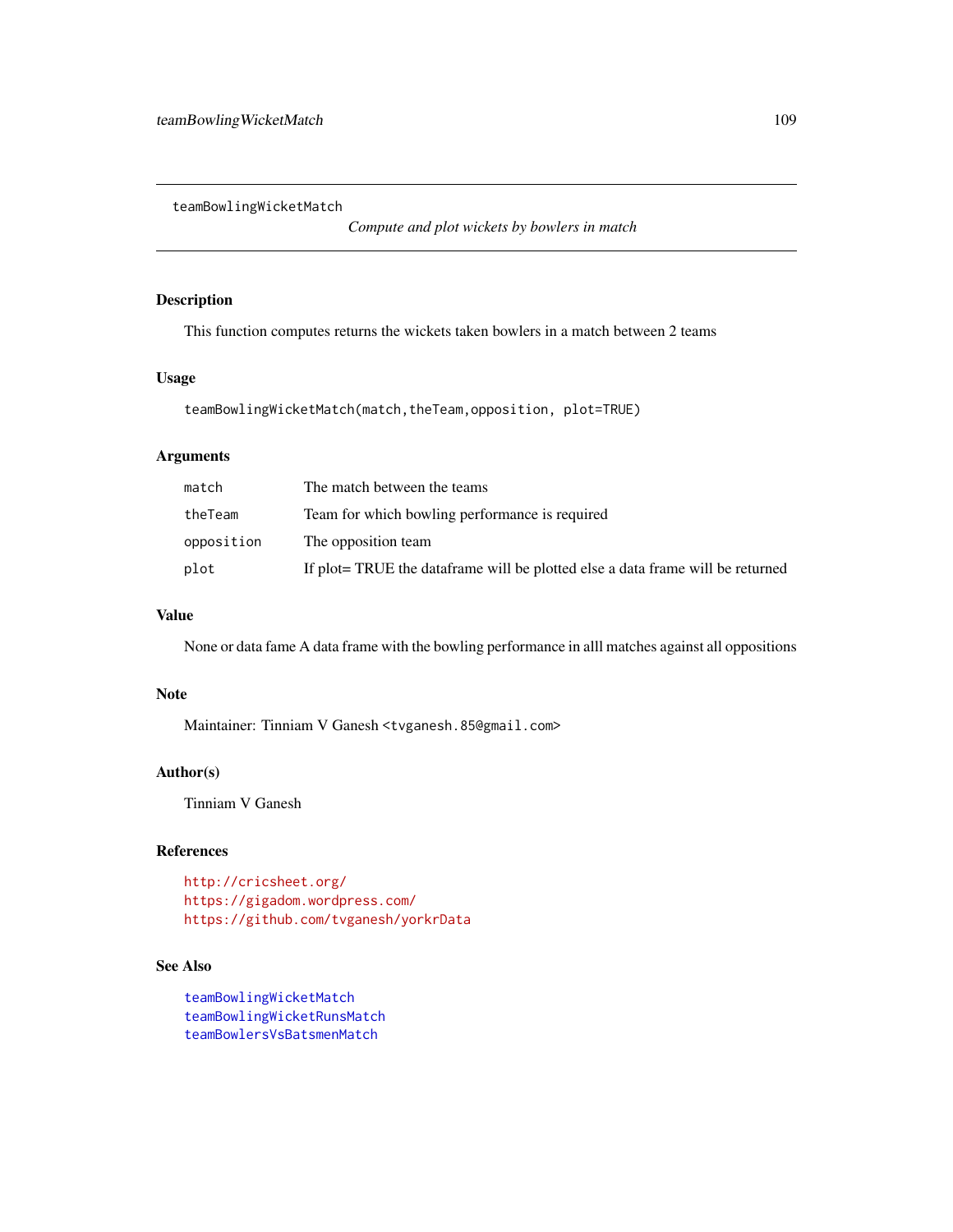#### <span id="page-109-0"></span>Examples

```
## Not run:
#Get the match details
a <- getMatchDetails("England","Pakistan","2006-09-05",dir="../temp")
teamBowlingWicketMatch(a,"England","Pakistan",plot=FALSE)
teamBowlingWicketMatch(a,"Pakistan","England")
## End(Not run)
```
teamBowlingWicketRunsAllOppnAllMatches *Team bowling wicket runs all matches against all oppositions*

# Description

This function computes the number of wickets and runs conceded by bowlers in all matches against all oppositions. The user can chose to plot or return a data frame

#### Usage

teamBowlingWicketRunsAllOppnAllMatches(matches,t1,t2="All",plot=TRUE)

#### Arguments

| matches | The matches of the team against all oppositions and all matches                                                                                            |
|---------|------------------------------------------------------------------------------------------------------------------------------------------------------------|
| t1      | Team for which bowling performance is required                                                                                                             |
| t2      | t2=All gives the performance of the team against all opponents. Giving a oppos-<br>ing team (Australia, India) will give the performance against this team |
| plot    | If plot = TRUE the data frame will be plotted else a data frame will be returned                                                                           |

### Value

None or data fame A data frame with the bowling performance in alll matches against all oppositions

#### Note

Maintainer: Tinniam V Ganesh <tvganesh.85@gmail.com>

#### Author(s)

Tinniam V Ganesh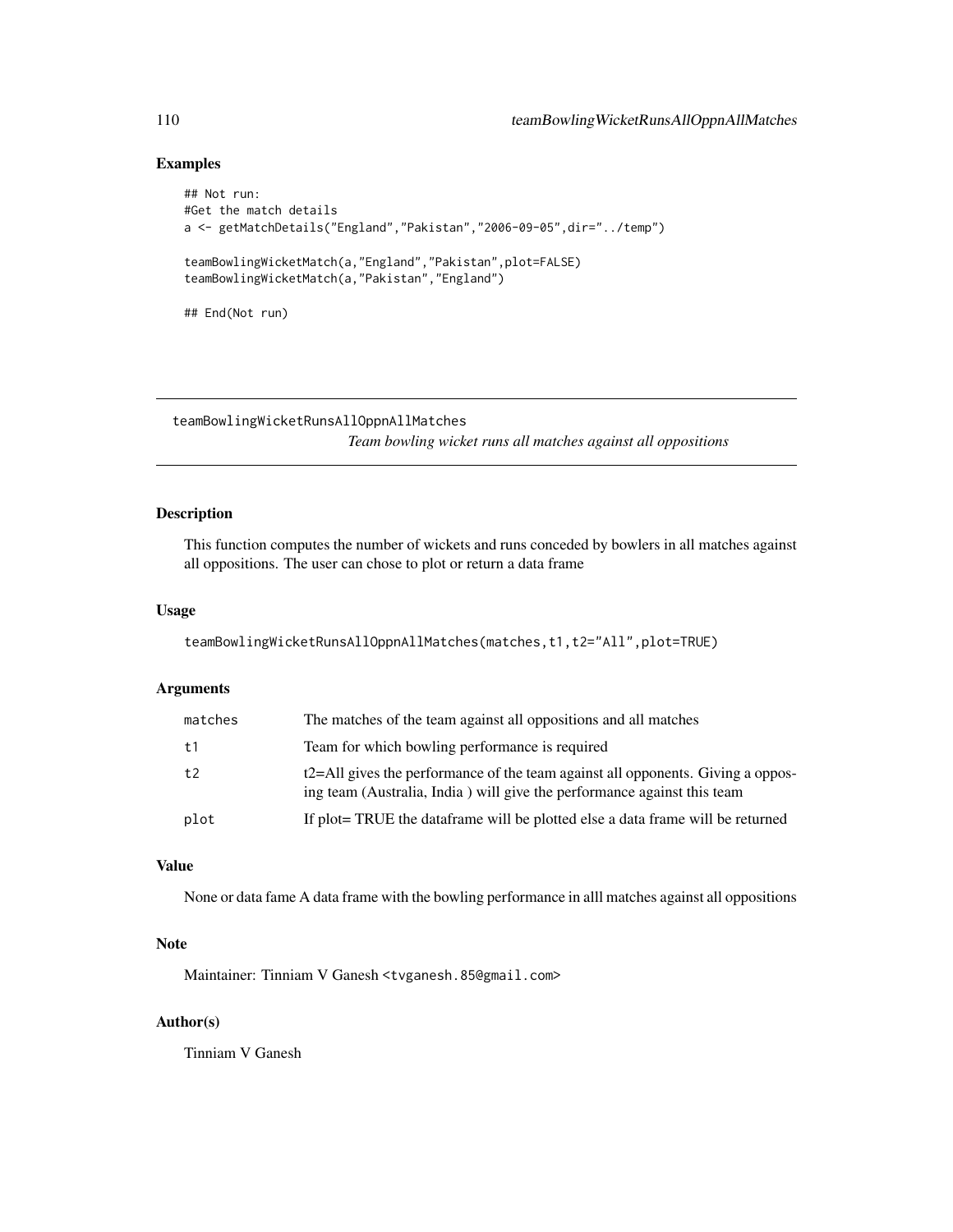# <span id="page-110-1"></span>teamBowlingWicketRunsMatch 111

# References

```
http://cricsheet.org/
https://gigadom.wordpress.com/
https://github.com/tvganesh/yorkrData
```
# See Also

```
teamBowlingScorecardAllOppnAllMatchesMain
teamBowlersVsBatsmenAllOppnAllMatchesMain
teamBowlersVsBatsmenAllOppnAllMatchesPlot
```
# Examples

```
## Not run:
#Get all matches between India and other opposition
matches <-getAllMatchesAllOpposition("India",dir="../data/",save=TRUE)
# Or load directly from saved file
# load("allMatchesAllOpposition-India.RData")
teamBowlingWicketRunsAllOppnAllMatches(matches,t1="India",t2="All",plot=TRUE)
```

```
m <-teamBowlingWicketRunsAllOppnAllMatches(matches,t1="India",t2="All",plot=FALSE)
```
## End(Not run)

<span id="page-110-0"></span>teamBowlingWicketRunsMatch *Team bowling wickets runs conceded in match*

#### Description

This function computes returns the wickets taken and runs conceded bowlers in a match between 2 teams. The user can choose to plot or return a dataframe

#### Usage

```
teamBowlingWicketRunsMatch(match,theTeam,opposition,plot=TRUE)
```
#### Arguments

| match      | The match between the teams                                                      |
|------------|----------------------------------------------------------------------------------|
| theTeam    | Team for which bowling performance is required                                   |
| opposition | The opposition team                                                              |
| plot       | If plot = TRUE the data frame will be plotted else a data frame will be returned |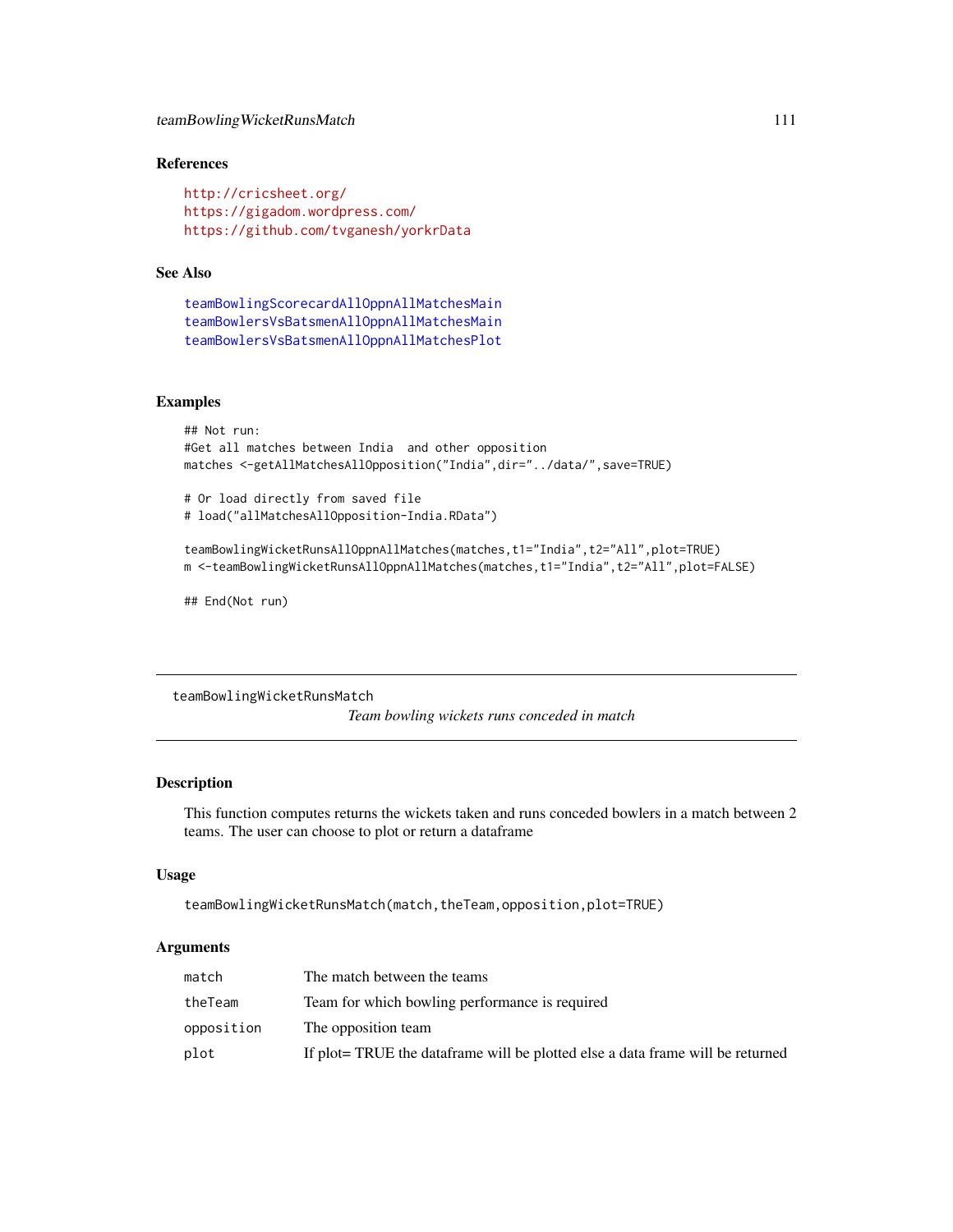#### <span id="page-111-0"></span>Value

None or data fame A data frame with the bowling performance in all matches against all oppositions

#### Note

Maintainer: Tinniam V Ganesh <tvganesh.85@gmail.com>

#### Author(s)

Tinniam V Ganesh

# References

<http://cricsheet.org/> <https://gigadom.wordpress.com/> <https://github.com/tvganesh/yorkrData>

# See Also

[teamBowlingWicketMatch](#page-108-0) [teamBowlingWicketRunsMatch](#page-110-0) [teamBowlersVsBatsmenMatch](#page-93-0)

#### Examples

```
## Not run:
#Get the match details
a <- getMatchDetails("England","Pakistan","2006-09-05",dir="../temp")
teamBowlingWicketRunsMatch(a,"England","Pakistan",plot=FALSE)
teamBowlingWicketRunsMatch(a,"Pakistan","England")
```
## End(Not run)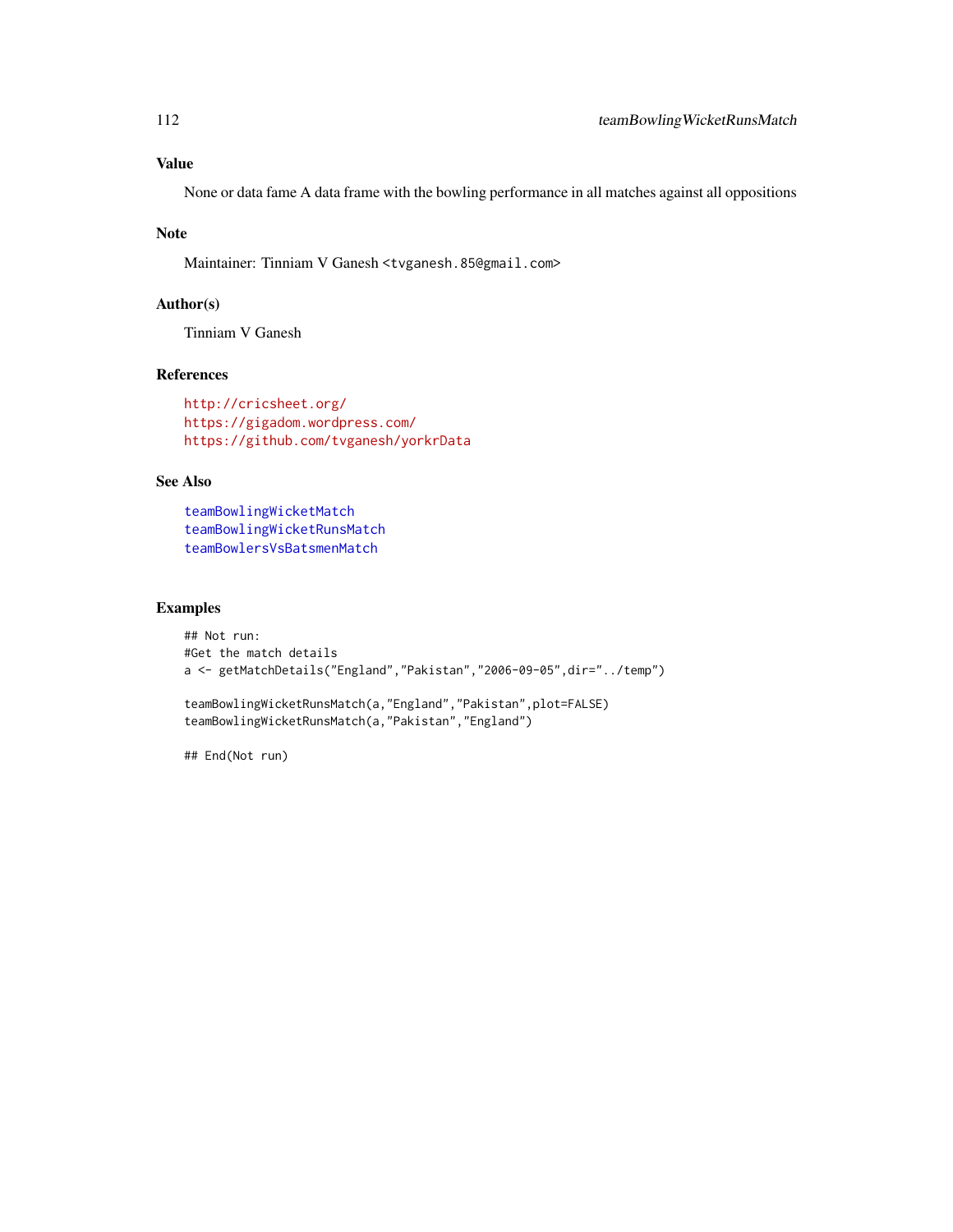# **Index**

batsmanCumulativeAverageRuns, [3,](#page-2-0) *[5](#page-4-0)*, *[15,](#page-14-0) [16](#page-15-0)* batsmanCumulativeStrikeRate, *[4](#page-3-0)*, [5,](#page-4-0) *[15,](#page-14-0) [16](#page-15-0)* batsmanDismissals, [6,](#page-5-0) *[7,](#page-6-0) [8](#page-7-0)*, *[11](#page-10-0)*, *[14](#page-13-0)*, *[39–](#page-38-0)[42](#page-41-0)*, *[60](#page-59-0)*, *[62](#page-61-0)[–73](#page-72-0)* batsmanFoursSixes, *[6](#page-5-0)*, [7,](#page-6-0) *[10](#page-9-0)*, *[12,](#page-11-0) [13](#page-12-0)*, *[17](#page-16-0)*, *[43](#page-42-0)* batsmanMovingAverage, [8,](#page-7-0) *[34](#page-33-0)* batsmanRunsAgainstOpposition, [9,](#page-8-0) *[12](#page-11-0)* batsmanRunsPredict, *[4,](#page-3-0) [5](#page-4-0)*, *[7,](#page-6-0) [8](#page-7-0)*, *[10](#page-9-0)*, [10,](#page-9-0) *[11,](#page-10-0) [12](#page-11-0)*, *[14](#page-13-0)[–16](#page-15-0)*, *[34](#page-33-0)* batsmanRunsVenue, [11](#page-10-0) batsmanRunsVsDeliveries, *[6–](#page-5-0)[8](#page-7-0)*, *[10–](#page-9-0)[12](#page-11-0)*, [12,](#page-11-0) *[13,](#page-12-0) [14](#page-13-0)*, *[17](#page-16-0)*, *[43](#page-42-0)*, *[60](#page-59-0)*, *[62–](#page-61-0)[72](#page-71-0)* batsmanRunsVsStrikeRate, *[4–](#page-3-0)[8](#page-7-0)*, *[10–](#page-9-0)[13](#page-12-0)*, [13,](#page-12-0) *[14](#page-13-0)[–17](#page-16-0)*, *[43](#page-42-0)*, *[60](#page-59-0)*, *[62–](#page-61-0)[72](#page-71-0)* bowlerCumulativeAvgEconRate, *[4,](#page-3-0) [5](#page-4-0)*, [15,](#page-14-0) *[16](#page-15-0)* bowlerCumulativeAvgWickets, *[4,](#page-3-0) [5](#page-4-0)*, *[15](#page-14-0)*, [16](#page-15-0) bowlerDeliveryWickets, *[17](#page-16-0)*, [17](#page-16-0) bowlerMeanEconomyRate, *[17](#page-16-0)*, [18,](#page-17-0) *[21,](#page-20-0) [22](#page-21-0)* bowlerMeanRunsConceded, *[17,](#page-16-0) [18](#page-17-0)*, [19,](#page-18-0) *[20–](#page-19-0)[25](#page-24-0)*, *[31](#page-30-0)*, *[34,](#page-33-0) [35](#page-34-0)* bowlerMovingAverage, *[18](#page-17-0)*, *[20](#page-19-0)*, [20,](#page-19-0) *[23–](#page-22-0)[26](#page-25-0)*, *[28](#page-27-0)[–31](#page-30-0)*, *[33](#page-32-0)*, *[35,](#page-34-0) [36](#page-35-0)* bowlerWicketPlot, *[18](#page-17-0)*, *[20,](#page-19-0) [21](#page-20-0)*, [21,](#page-20-0) *[23–](#page-22-0)[26](#page-25-0)*, *[28](#page-27-0)[–31](#page-30-0)*, *[33](#page-32-0)* bowlerWicketsAgainstOpposition, [22](#page-21-0) bowlerWicketsVenue, *[18](#page-17-0)*, *[20–](#page-19-0)[23](#page-22-0)*, [23,](#page-22-0) *[24–](#page-23-0)[26](#page-25-0)*, *[28](#page-27-0)[–31](#page-30-0)*, *[33,](#page-32-0) [34](#page-33-0)* bowlerWktsPredict, [24,](#page-23-0) *[36](#page-35-0)* convertAllYaml2RDataframes, [26,](#page-25-0) *[29](#page-28-0)* convertAllYaml2RDataframesT20, [27,](#page-26-0) *[30](#page-29-0)* convertYaml2RDataframe, *[26](#page-25-0)*, [28](#page-27-0) convertYaml2RDataframeT20, *[28](#page-27-0)*, [29](#page-28-0) getAllMatchesAllOpposition, [30,](#page-29-0) *[33](#page-32-0)*, *[60](#page-59-0)*, *[62](#page-61-0)[–72](#page-71-0)* getAllMatchesBetweenTeams, [32,](#page-31-0) *[60](#page-59-0)*, *[62–](#page-61-0)[72](#page-71-0)* getBatsmanDetails, [33,](#page-32-0) *[37](#page-36-0)*, *[39–](#page-38-0)[42](#page-41-0)*, *[73](#page-72-0)*

getBowlerWicketDetails, [34,](#page-33-0) *[37](#page-36-0)*, *[39–](#page-38-0)[42](#page-41-0)*, *[73](#page-72-0)*

getDeliveryWickets, [35](#page-34-0) getMatchDetails, [37](#page-36-0) getTeamBattingDetails, *[37](#page-36-0)*, [38,](#page-37-0) *[40](#page-39-0)[–42](#page-41-0)*, *[73](#page-72-0)* getTeamBowlingDetails, *[35](#page-34-0)[–37](#page-36-0)*, *[39](#page-38-0)*, [39](#page-38-0) matchWormGraph, [40](#page-39-0) parseYamlOver, [41](#page-40-0) plotWinLossBetweenTeams, [43](#page-42-0) rankBBLBatsmen, [44](#page-43-0) rankBBLBowlers, [45](#page-44-0) rankIPLBatsmen, *[46](#page-45-0)*, [46,](#page-45-0) *[48](#page-47-0)*, *[50](#page-49-0)*, *[55](#page-54-0)*, *[59](#page-58-0)* rankIPLBowlers, *[45](#page-44-0)*, *[47](#page-46-0)*, [47,](#page-46-0) *[49](#page-48-0)*, *[51,](#page-50-0) [52](#page-51-0)*, *[54](#page-53-0)*, *[56](#page-55-0)[–58](#page-57-0)* rankNTBBatsmen, [48](#page-47-0) rankNTBBowlers, [49](#page-48-0) rankODIBatsmen, *[45](#page-44-0)[–50](#page-49-0)*, [51,](#page-50-0) *[52](#page-51-0)*, *[54](#page-53-0)[–59](#page-58-0)* rankODIBowlers, *[45](#page-44-0)[–51](#page-50-0)*, [52,](#page-51-0) *[54](#page-53-0)[–59](#page-58-0)* rankPSLBatsmen, [53](#page-52-0) rankPSLBowlers, [54](#page-53-0) rankT20Batsmen, *[45](#page-44-0)[–52](#page-51-0)*, *[54,](#page-53-0) [55](#page-54-0)*, [55,](#page-54-0) *[57](#page-56-0)[–59](#page-58-0)* rankT20Bowlers, *[45](#page-44-0)[–51](#page-50-0)*, *[54](#page-53-0)[–56](#page-55-0)*, [56,](#page-55-0) *[58,](#page-57-0) [59](#page-58-0)* rankWBBBatsmen, [57](#page-56-0) rankWBBBowlers, [58](#page-57-0) saveAllMatchesAllOpposition, [60](#page-59-0) saveAllMatchesAllOppositionBBLT20, [61](#page-60-0) saveAllMatchesAllOppositionIPLT20, [62](#page-61-0) saveAllMatchesAllOppositionNTBT20, [63](#page-62-0) saveAllMatchesAllOppositionPSLT20, [64](#page-63-0) saveAllMatchesAllOppositionWBBT20, [65](#page-64-0) saveAllMatchesBetween2BBLTeams, [66](#page-65-0)

saveAllMatchesBetween2IPLTeams, [67](#page-66-0) saveAllMatchesBetween2NTBTeams, [68](#page-67-0) saveAllMatchesBetween2PSLTeams, [69](#page-68-0) saveAllMatchesBetween2WBBTeams, [70](#page-69-0) saveAllMatchesBetweenTeams, [71](#page-70-0) specialProc, [72](#page-71-0)